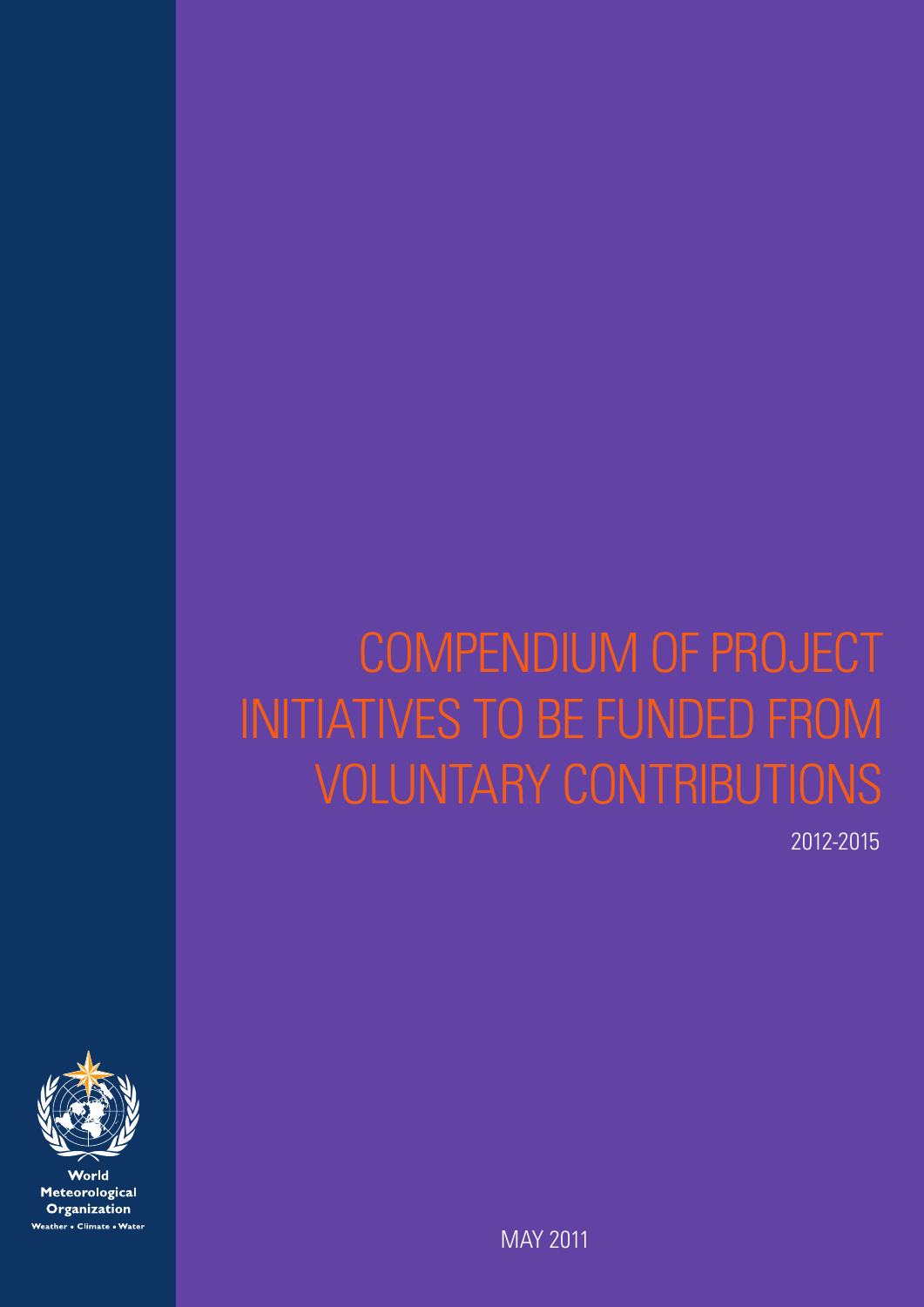# **CONTENTS**

| А.        |                                                                                                  | $\mathcal{P}$ |
|-----------|--------------------------------------------------------------------------------------------------|---------------|
| <b>B.</b> |                                                                                                  | 6             |
| C.        |                                                                                                  | 23            |
| D.        | Priority 3: Capacity building for the developing and least developed countries                   | 27            |
| Е.        | Priority 4: Implementation of the WMO Integrated Observing System and WMO Information Systems 55 |               |
| F.        |                                                                                                  | 70            |
| G.        |                                                                                                  | 79            |

#### *Page*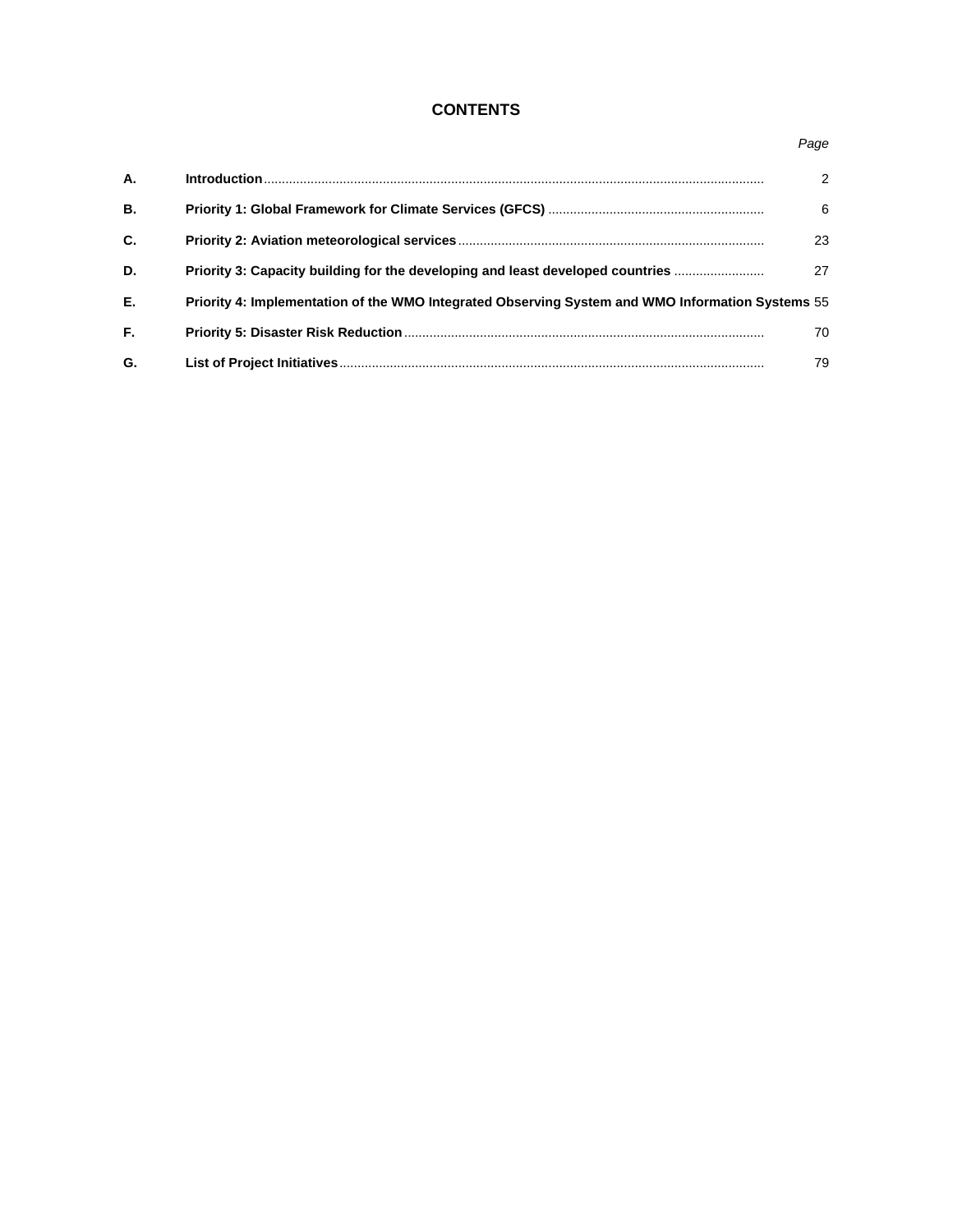# **BUDGET FOR THE SIXTEENTH FINANCIAL PERIOD (2012-2015)**

# **COMPENDIUM OF PROJECT INITIATIVES TO BE FUNDED FROM VOLUNTARY CONTRIBUTIONS (2012-2015)**

# **A. Introduction**

1. The Compendium of Project Initiatives supplements the Budget Proposal for the sixteenth financial period (2012-2015) and presents activities not funded from the regular budget and requiring, as a result, funding from voluntary contributions during the sixteenth financial period. These project initiatives have been designed in accordance with the five priorities as contained in the WMO Strategic Plan for 2012-2015, namely: (i) the Global Framework for Climate Services (GFCS); (ii) aviation meteorological services; (iii) capacity building for the developing and least developed countries; (iv) implementation of the WMO Integrated Global Observing System (WIGOS) and WMO Information System (WIS); and (v) disaster risk reduction. Members are invited to support these priority activities as part of the integrated planning, budget and funding process of the Organization through voluntary contributions.

2. The Compendium of Project Initiatives takes into account the results of recent studies on socio-economic benefits of the meteorological and hydrological services (such as, the various World Bank studies, studies carried out by WMO, the World Bank and the United Nations International Strategy for Disaster Risk Reduction (UNISDR)) in South Eastern Europe and Central Asia, various national studies in Africa, as well as identified national needs for adaptation to climate change as described in National Adaptation Programmes of Action (NAPAs). Therefore contributions of Members and donor agencies towards the adaptation, capacity development, disaster risk reduction and other agreed international goals, through the WMO projects, would be more focused, effective and measurable at a country/region level.

3. Summary descriptions by priority are included in Part II of the budget proposal for the sixteenth financial period (2012-2015). The resource summary by priority is presented in Table 1.

| <b>Priorities</b>                                                           | <b>Total</b><br>voluntary                                    |         |
|-----------------------------------------------------------------------------|--------------------------------------------------------------|---------|
| Global Framework for Climate Services (GFCS)<br>1.                          |                                                              | 47,600  |
| 2. Aviation meteorological services                                         |                                                              | 1,750   |
| Capacity building for the developing and least developed<br>3.<br>countries |                                                              | 62,400  |
| 4.<br>(WIGOS) and WMO Information System (WIS)                              | Implementation of the WMO Integrated Global Observing System | 22,400  |
| Disaster risk reduction<br>5.                                               |                                                              | 7,850   |
| <b>TOTAL</b>                                                                |                                                              | 142,000 |

#### **Table 1: Summary of project initiatives to be funded by voluntary contributions**  (in thousands of Swiss francs)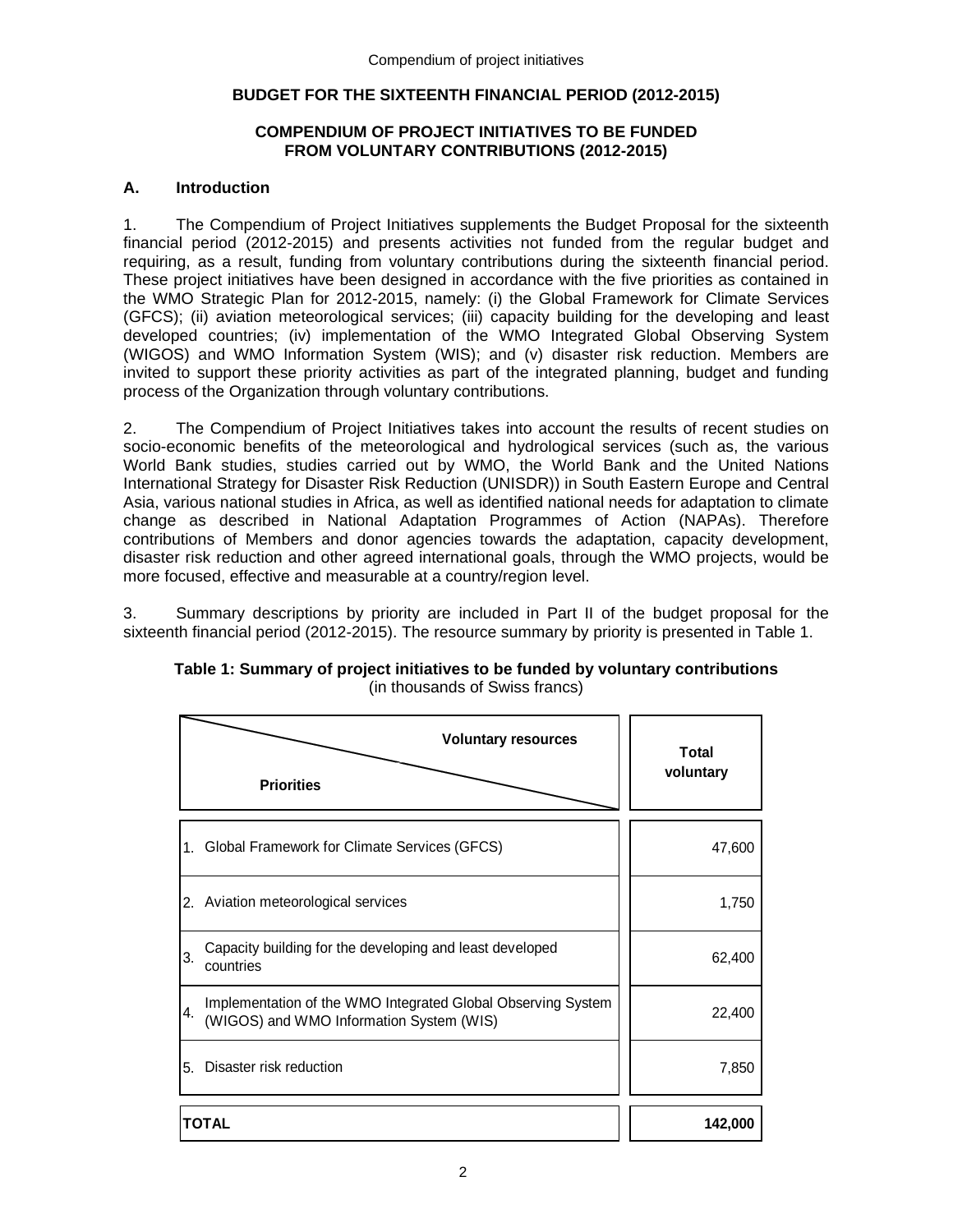#### Compendium of project initiatives

The estimated prioritized funding required through voluntary contributions for the sixteenth financial period (2012-2015) totals CHF 142.0 million. As indicated in Table 1 above, the largest sum of voluntary funds are required for Priority 3 (Capacity building for the developing and least developed countries), followed by Priority 1 (GFCS). The total amount does not include voluntary resources of CHF 33.0 million for jointly-funded activities (IPCC, GCOS and WCRP) which are indicated in Part III of the budget proposal for the sixteenth financial period. IPCC, GCOS and WCRP mobilize resources through their own mechanisms.

4. This document contains a brief description of the project initiatives, the duration, the resource requirements and the mandates given by WMO constituent bodies, as well as the Departments in the WMO Secretariat responsible for their implementation. Projects are referenced to relevant Expected Results and Key Outcomes.

5. Most of the project activities are mandated by Congress and the Executive Council and are normative activities that supplement regular budget activities. In terms of project funding, the project initiatives are classified into the following three categories:

- (1) *Extension of ongoing programme activities without financial commitments*: The project initiative is an extension and/or scaling-up of the activities implemented with limited regular budget resources, or limited voluntary resources, during the fifteenth financial period (2008-2011). No specific financial commitments are made by donors at the current stage. The project will therefore require the indicated voluntary resources for its full implementation in the sixteenth financial period (2012-2015);
- (2) *Extension of ongoing programme activities with limited voluntary contributions likely to be made available*: The project is an extension and/or scaling-up of the activities implemented with limited regular budget resources, and/or limited voluntary resources, during the fifteenth financial period (2008-2011). Limited voluntary resources are likely to continue to be made available by donors in the sixteenth financial period (2012-2015). However, the project will require further voluntary resources up to full resource requirements indicated in the Compendium, for its full implementation in the sixteenth financial period;
- (3) *New project activities without financial commitments*: The project is a new activity to be implemented with voluntary resources in the sixteenth financial period (2012-2015), and no such activity is implemented during the fifteenth financial period (2008-2011). No specific financial commitments are made by donors at the current stage. The project will therefore require the voluntary resources indicated in the Compendium, for its full implementation in the sixteenth financial period.

6. Direct costs (e.g. project staff, mission travel, consultancy services, equipment) to be incurred for the implementation of project initiatives will be included in the project budget. Implementation of the project initiatives, however, entails incremental indirect administrative costs that would not be incurred if the Organization did not administer voluntary contribution funding including the work effort directly affected by transaction volume. Such incremental costs will not be borne by the regular budget. In order to cope with the requirement for incremental costs, the Executive Council adopted Resolution 19 (EC-LVI) in 2004 and approved the programme support cost policy. This policy has established differentiated programme support cost recovery rates ranging from 7 per cent to 13 per cent, depending on the nature of project activities implemented. This policy was reviewed by the Working Group of the Executive Council on Capacity Building and will be considered by Sixteenth Congress for updating in order to ensure its coherence with current donor environment and the structural changes in WMO since the inception of the policy.

7. The trend in voluntary contributions (excluding co-sponsored programmes GCOS, IPCC and WCRP) during the period 2004–2015 is shown in Figure 1 below. Voluntary contributions were reaching the level of CHF 25 to 30 million per annum. The level of voluntary resources should be raised up to CHF 43-46 million per annum in the sixteenth financial period (2012-2015) to implement the priority-funded activities contained in this Compendium of Project Initiatives.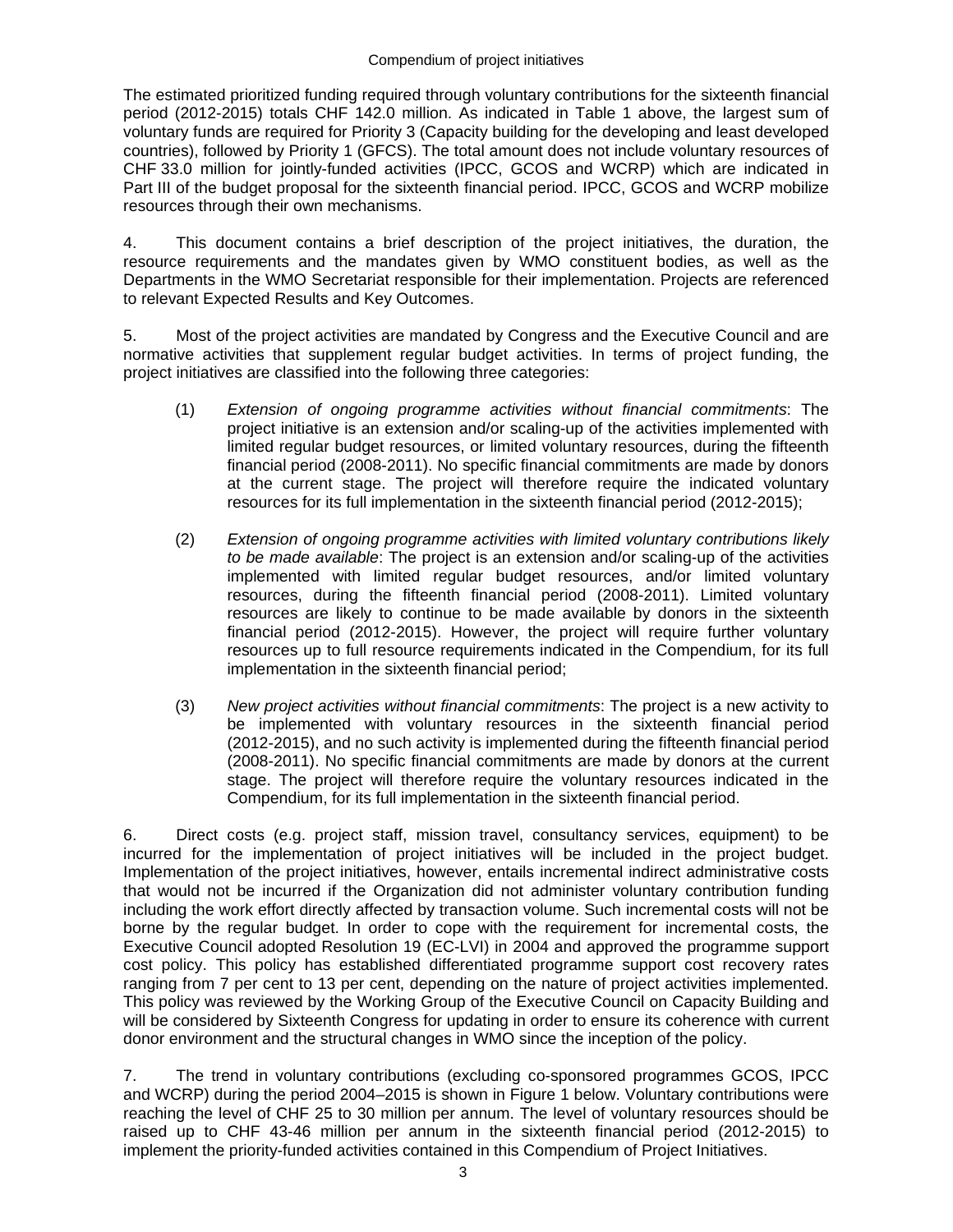

**Figure 1: Trend in voluntary contributions during the period 2004-2015**  (in millions of Swiss francs)

8. WMO will further increase its resource mobilization efforts among major funding agencies, traditional WMO partners, other agencies and the Members. This new, forward-programming approach to voluntary funding is being taken to improve planning and to incorporate a greater degree of certainty into the budget process for voluntary resources which has been more opportunistic in the past and strongly influenced by donor organization policies and priorities. This will ensure that WMO priorities are being met and programme activities are being driven by the Strategic Plan.

9. EC-LX, in 2008, supported the Mission Statement and Resource Mobilization Strategy for 2008-2011 and the proposed focus on supporting the NMHSs to enhance the level of in-country and external support and funding to activities aimed at development of NMHSs, with particular emphasis on the LDCs and SIDS, post conflict countries. Progress was made in the main areas of focus: (i) the Voluntary Cooperation Programme (VCP); (ii) Strategic Partnerships; (iii) UN System Country Programmes; (iv) assisting NMHSs to find financing opportunities at National Level especially using INTAD Networks and through capacity building; (v) Demonstration of Socio-Economic Benefits of NMHS Products and Services, and (vi) Advocacy and Marketing of WMO and NMHSs.

10. Resource mobilization requires systematic and coherent management approach to optimize the contact with current and potential donors. WMO will require a suitable organization-wide strategic approach for resource mobilization in order to speak to current and potential donors with one single voice. WMO will continue to systematically approach, on a regular basis, current and potential donors to maintain optimized contact with them and keep them informed of the work of the WMO Secretariat and Members in this regard. The WMO Secretariat will regularly call for pledges for priority areas and specific projects, and also organize pledging events/conferences at sessions of the policy-making organs (Congress, the Executive Council, the technical commissions and the regional associations) and at special occasions (such as the World Meteorological Day). Regular meetings with major donors will be organized, and information on current projects requiring additional support and pipe-line projects will be provided to current and potential donors. A regular quarterly Newsletter will also be issued informing of WMO Capacity Development Projects underway, in the pipeline, or seeking support, as is currently the practice for the Voluntary Cooperation Programme. The Compendium of Project Initiatives will be updated on a regular basis and will be made available to donors.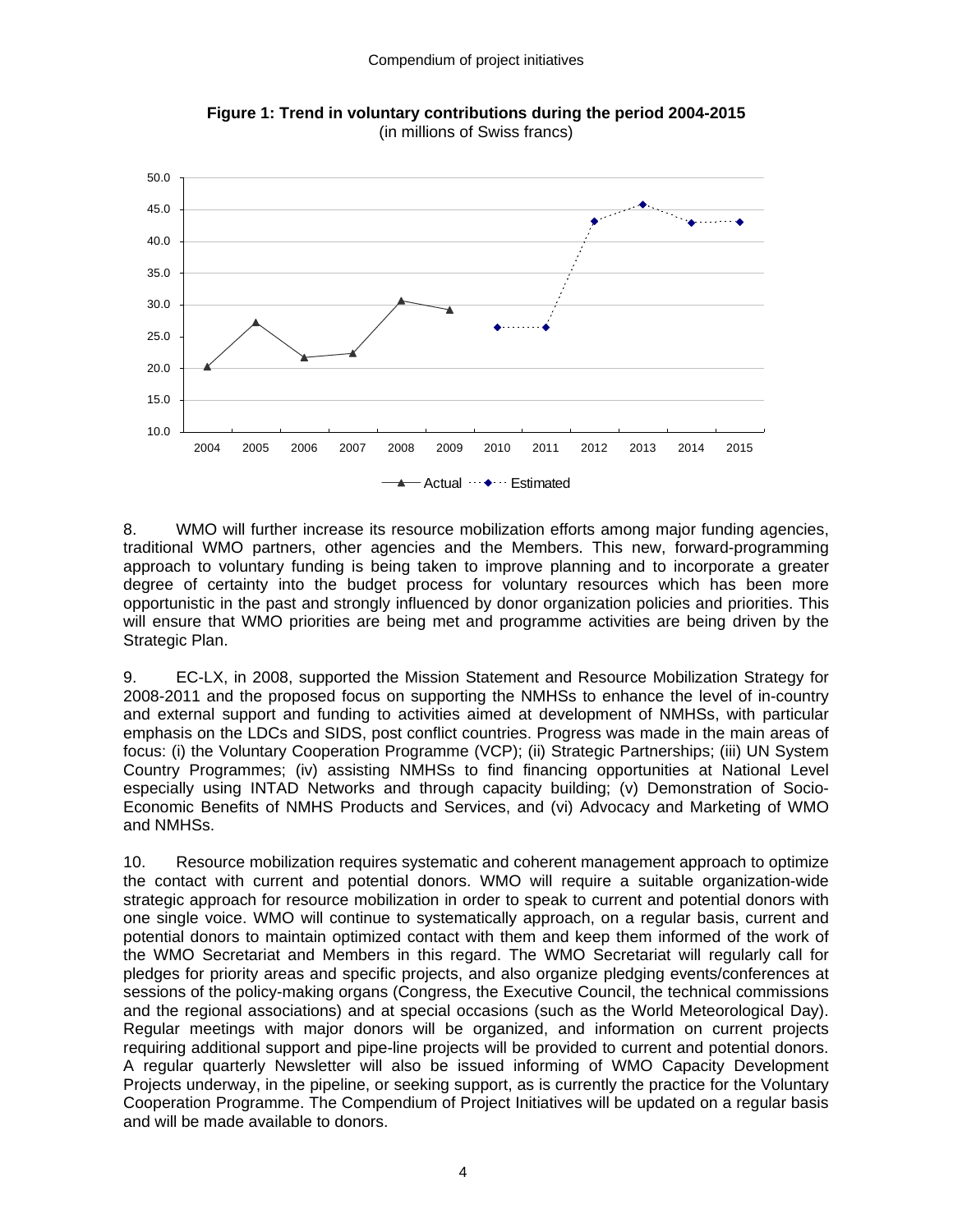#### Compendium of project initiatives

11. Measures will be taken to further enlarge the donor base, including: (i) WMO Members; (ii) national development agencies; (iii) international financial institutions (e.g. the World Bank, regional development banks); (iv) and international organizations (e.g. European Commission various Directorates and financing mechanisms including the European Development Fund, and the Global Climate Change Alliance for Least Developed Countries and Small Islands States); and (v) financing mechanisms of the United Nations system (e.g. the Adaptation Fund, the Green Climate Fund and the Global Environment Facility).

12. A state-of-the-art project management system will be established to optimize the use of resources made available through voluntary contributions. Project agreements and/or umbrella agreements encompassing a set of projects will be concluded as per usual practice between donors and WMO.

13. During the implementation phase of projects, a stringent project management approach will be applied as per the Project and Risk Management Framework recently developed. This Framework proposes a systematic management, monitoring and evaluation framework with regular reporting to keep the donors informed of the progress in the project implementation. Reporting to donors on the programme and budget performance of projects, as per stipulated reporting intervals will be more institutionalized in the Secretariat with clear lines of responsibility by Project Managers in the various Departments with a Project Oversight Committee established for each major project or groups of smaller projects on a more formal basis than is currently occurring. This will include submission of programme and budget performance reports, a project evaluation system to assess the impact, the efficiency and the effectiveness of project implementation, the outcomes of which will be fed back to the project design.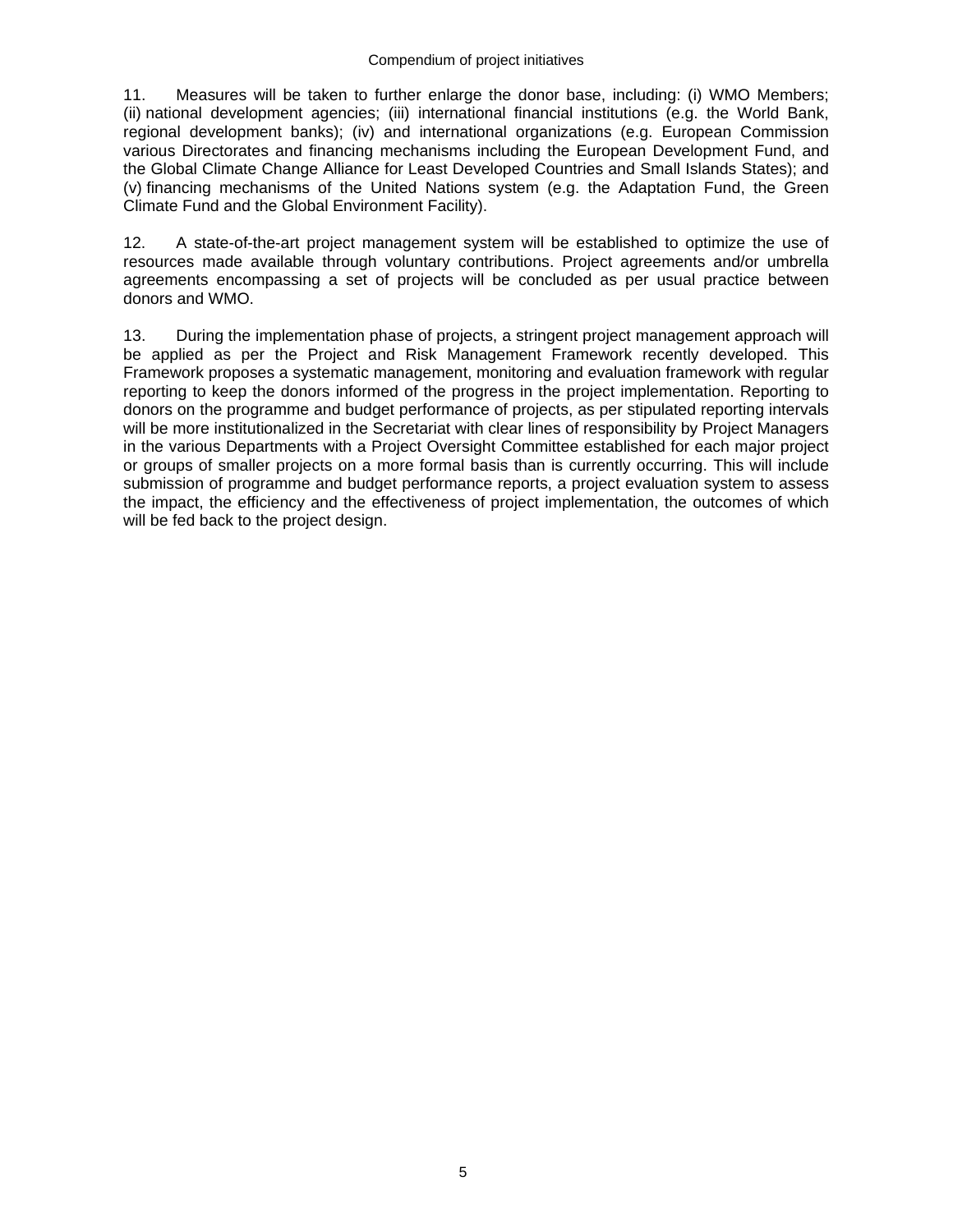# **B. Priority 1: Global Framework for Climate Services (GFCS)**

14. GFCS is a cross-cutting priority that touches specifically upon Expected Results 3, 4, 5 and 7, while it will be indirectly related to all the other Expected Results. The implementation of GFCS will heavily rely on the voluntary resources of CHF 47.6 million that will finance a critical part of this priority, while regular resources will be used as seed money to initiate the implementation and attract voluntary funding.

# **Table 1.1: Priority-funded voluntary resources 1:**

#### **Global Framework for Climate Services (GFCS)**  (in thousands of Swiss francs)

**Expected Result 3** KO 3.1 **400.0 1**  $\begin{bmatrix} 1 & 1 & 400.0 & 400.0 \end{bmatrix}$  400.0 KO 3.4 **1,400.0** 1,400.0 **4,100.0** 5,500.0 KO 3.5  $\vert\,\vert$  4,000.0  $\vert$  16,200.0  $\vert$  20,200.0  $\vert$  20,200.0 KO 3.6 **1,600.0**  $\begin{bmatrix} 1 & 1,600.0 & 8,200.0 & 9,800.0 \end{bmatrix}$ KO 3.7 650.0  $\begin{vmatrix} 1 & 650.0 & 2,600.0 & 3,250.0 \end{vmatrix}$ KO 3.8 600.0  $\begin{vmatrix} 1 & 600.0 & 3,500.0 & 4,100.0 \end{vmatrix}$ **Sub Total** 8,250.0 35,000.0 43,250.0 43,250.0 43,250.0 43,250.0 43,250.0 50 43,250.0 43,250.0 43,250.0 43,250.0 **Expected Result 4** KO 4.1  $\begin{array}{|c|c|c|c|c|c|}\hline \text{KO 4.1} & \text{50.0} & \text{500.0} & \text{500.0} \ \hline \end{array}$ **Sub Total** 750.0 **1,350.0** 1,350.0 **1,350.0 Expected Result 5** KO 5.1 - 400.0 400.0 KO 5.3  $\begin{vmatrix} 1 & 200.0 & 200.0 \end{vmatrix}$  200.0 200.0 KO 5.4  $\blacksquare$  400.0  $\blacksquare$  400.0  $\blacksquare$  400.0 400.0 400.0 400.0 400.0 400.0 400.0 400.0 400.0 400.0 400.0 400.0 400.0 400.0 400.0 400.0 400.0 400.0 400.0 400.0 400.0 400.0 400.0 400.0 400.0 400.0 400.0 400.0 400.0 400.0 4 ا ـ 1,000.0 1,000.0 1,000.0 1,000.0 يا ـ 1,000.0 1,000.0 1,000.0 با المسافحة التي تعدد المسافحة التي تعدد التي ت **Expected Result 7** KO 7.2 - 1,500.0 1,500.0 KO 7.3 600.0  $\begin{vmatrix} 1 & 400.0 & 100.0 & 500.0 \end{vmatrix}$ **Sub Total** 400.0 1,600.0 2,000.0 **TOTAL 9,400.0 38,200.0 47,600.0 Staff resources Non-staff resources Total voluntary**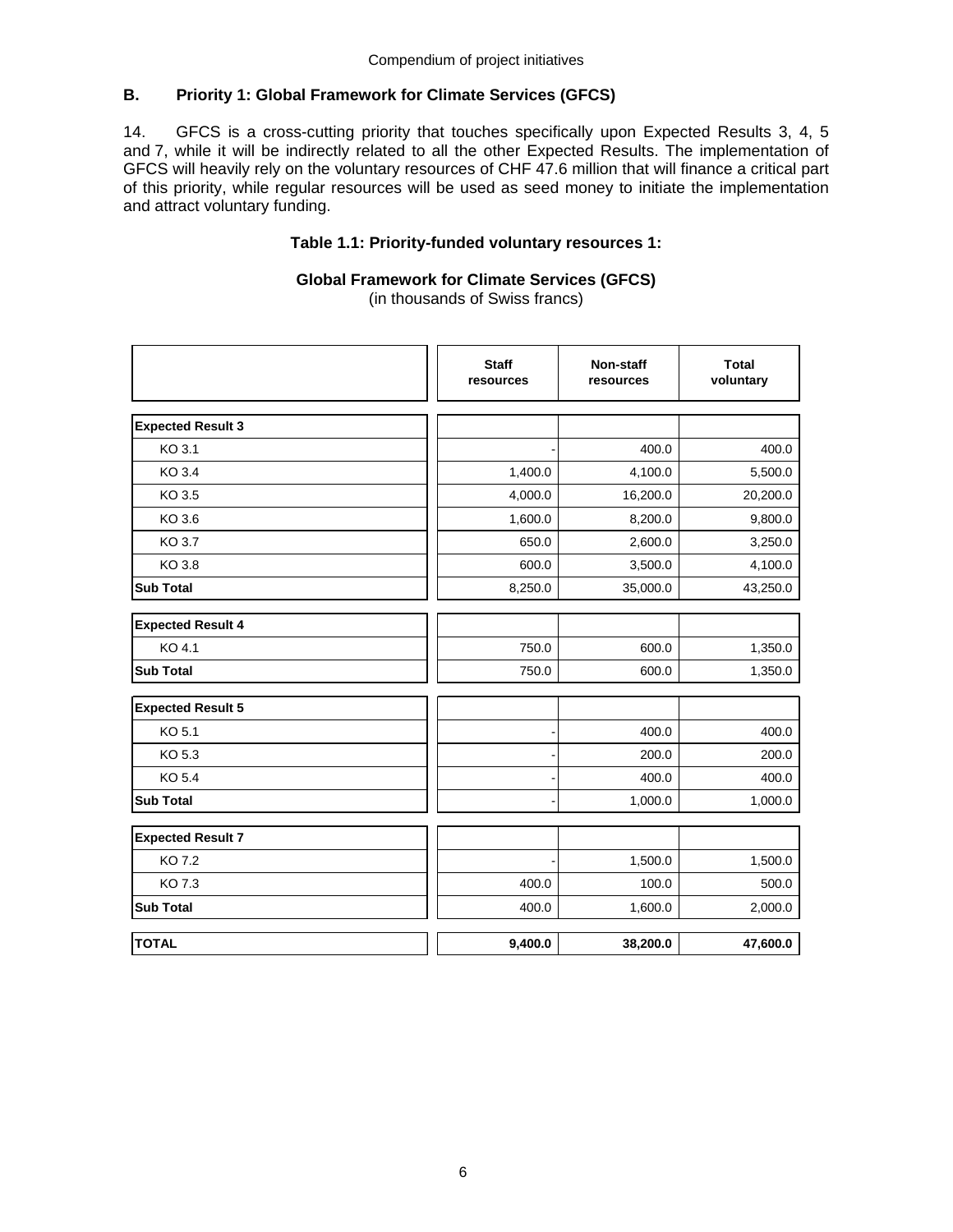**Expected Result 3: Enhanced capabilities of Members to produce better weather, climate and water and related environmental information, predictions and warnings to support in particular disaster risk reduction and climate impact and adaptation strategies.** 

## **Key Outcome 3.1: Improved long-range forecasts and long-term projections**

**Project 1.3.1.1:** Support for the implementation of climate watch system in the Regions

**Expected Result:** 3; **Key Outcome:** 3.1

**Department:** Observing and Information Systems Department

#### **Project abstract:**

The goal of the implementation of climate watch at national level is to allow NMHSs a robust system to enhance user awareness on ongoing or foreseen climate anomalies and the negative consequences they might cause. The system output should be climate advisories with standard format and user agreed type of content, thresholds and dissemination mechanisms. The systems should be based on improved climate monitoring products and long-range forecasting capabilities. The regional infrastructure including existing and potential Regional Climate Centres, should provide the necessary input products and guidance for the National Meteorological and Hydrological Services (NMHSs) to support the implementation.

In this regard, in 2008 WMO started to facilitate the organization of workshops to develop collaborative efforts in the Regions to make best use of existing facilities. The workshops aim at ensuring consistent approaches amongst the NMHSs in using WMO guidelines on climate watches. Each workshop is defined for a Region or a Sub-region where climate anomalies and related extremes have common origin and similar impacts.

These workshops, which so far have covered RA III, part of RA II and RA VI, need to be continued and expanded within the next financial period to cover other WMO Regions. Also, as climate watch concept is a new one for most NMHSs, in particular with respect to its warning aspect, it was recommended during the last workshop, Offenbach, October 2010, that in addition to these workshops, a few pilot projects for each Region need to be launched to develop regional best practices.

Through voluntary contributions funding will target the following activities:

- 1. Organization of five (5) sub-regional workshops to cover the following sub-regions: Southern Africa, West Africa, East Africa, Pacific Islands, North Africa and Middle East;
- 2. VCP will also be used to support field expertise for launching and evaluating national climate watch pilot projects, keeping in view that the operational and organizational aspects should be born by the Members conducting these projects.

The project is a new activity to be implemented with voluntary resources in the sixteenth financial period (2012-2015), and no such activity is implemented during the fifteenth financial period (2008-2011). No specific financial commitments are made by donors at the current stage. The project will require the indicated voluntary resources for its full implementation in the sixteenth financial period (2012-2015).

**Duration of project:** 48 months

**Resource requirements:** CHF 400,000

**Mandate:** Resolution 12 (Cg-XV), CCl Resolution 8 (CCl-XV)/Annex 3 - OPACE2 (h)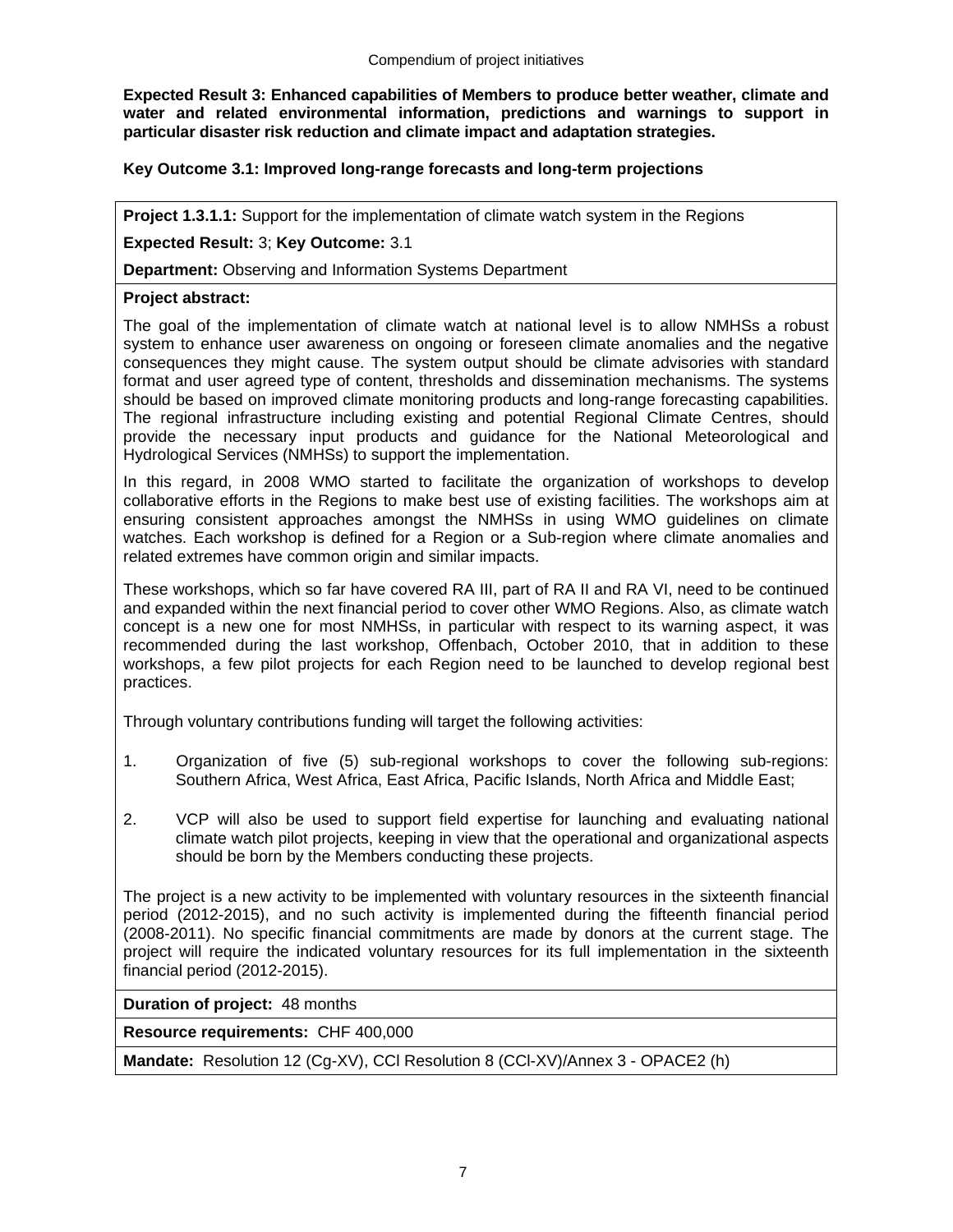# **Key Outcome 3.4: Drought information and prediction for risk management is improved**

**Project 1.3.4.2:** Strengthening Drought Early Warning and Integrated Drought Management

# **Expected Result:** 3; **Key Outcome:** 3.4

**Department:** Climate and Water Department

# **Project abstract:**

WMO, through its Agriculture Meteorology and Hydrology and Water Resources Programmes, has been providing drought early warning and related tools and methodologies. With the development of better climate information under GFCS the application of drought monitoring and early warning would provide the scientific basis for better management of droughts duly integrating the climatological, hydrological and agricultural aspects in close collaboration with the agricultural and water communities.

The proposed project is part of the Integrated Drought Management Programme that will contribute to the global coordination of drought-related efforts of existing organizations and would focus on provision of better scientific understanding and inputs for drought management; drought risk assessment, monitoring, prediction and early warning; policy and planning for drought preparedness and mitigation across sectors; and drought risk reduction and response. The approach centres on the key principles of moving from reactive to proactive measures through mitigation, vulnerability reduction and preparedness and will promote evolution of a knowledge base and establishing mechanisms through dialogue for sharing it with stakeholders across sectors at all levels.

The expected outcome of the project includes provision of policy and management guidance through globally coordinated generation of scientific information and sharing best practices and knowledge for drought management.

The project includes the following activities: (i) coordination of regional activities on a global scale in the context of Integrated Drought Management; (ii) improved drought early warning services as demonstration projects in certain regions, including monitoring and prediction and application of drought prediction products, building upon existing regional initiatives; (iii) mechanisms for stakeholders to gain entry to processes and access to information through establishment of drought action networks for these regions; (iv) technical as well as managerial and institutional guidance through a series of techniques, tools and methodologies; (v) advocacy and specific recommendations for implementing a new integrated approach to drought management; (vi) stakeholder buy-in for the integrated drought management approach through regional and country dialogues; and (vii) establishment of an online Drought HelpDesk to respond to expressed needs for assistance in drought risk assessment, monitoring, prediction, early warning, preparedness and mitigation.

A project coordinator will be required.

The project is an extension of the activities implemented with limited voluntary resources during the fifteenth financial period (2008-2011). No specific financial commitments are made by donors at the current stage. The project will require the indicated voluntary resources for its full implementation in the sixteenth financial period (2012-2015).

# **Duration of project:** 48 months

**Resource requirements:** CHF 5.5 million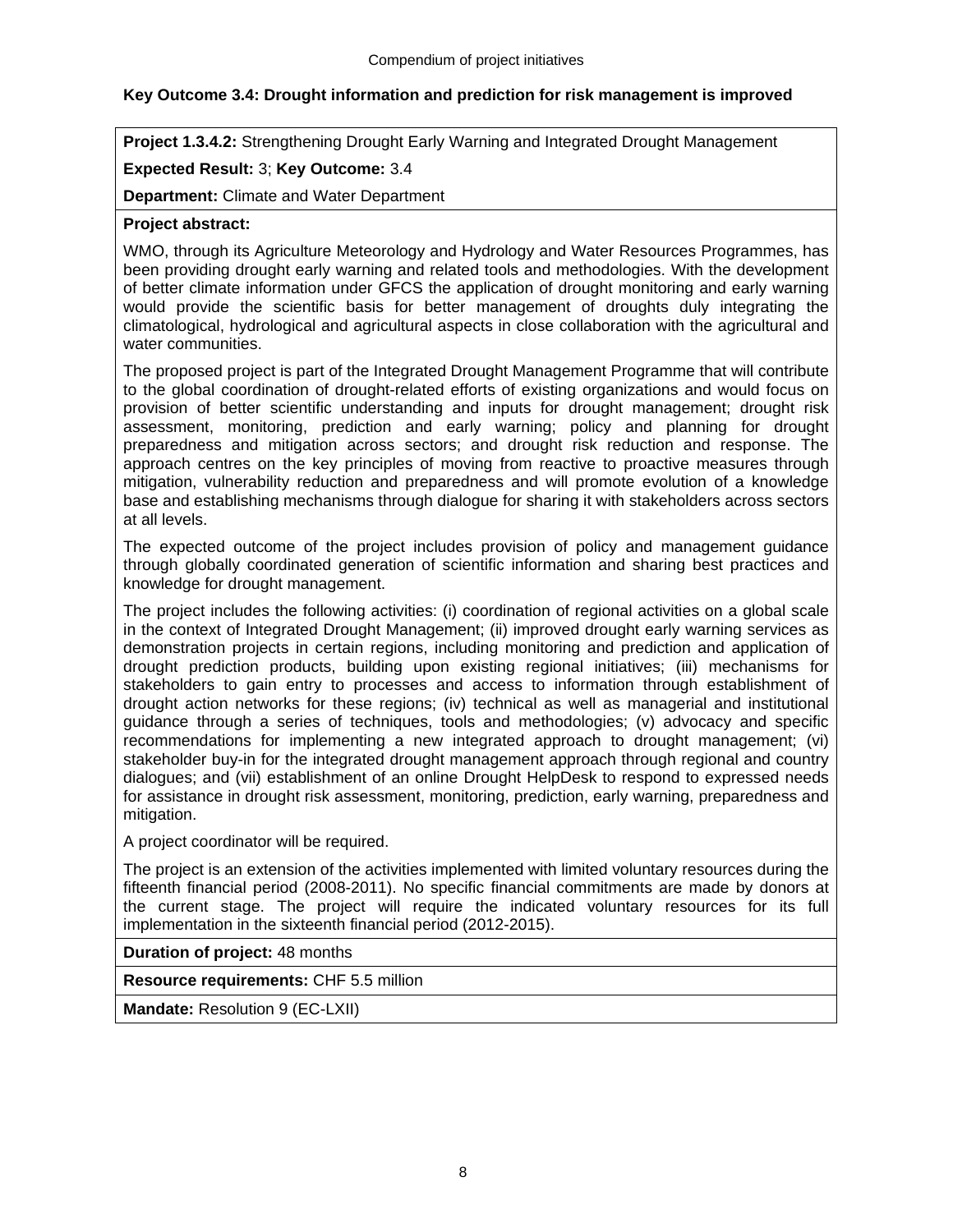# **Key Outcome 3.5: Provision of improved comprehensive climate observations**

**Project 1.3.5.3:** Strengthening the capacities of Member countries to provide climate services

## **Expected Result:** 3; **Key Outcome:** 3.5

**Department:** Climate and Water Department

## **Project abstract:**

WMO, over the years, has been engaged in enhancing the capacity of NMHSs in various aspects of climate activities, training component of Regional Climate Outlook Forums (RCOFs), implementation of Climate Data Management Systems, development of knowledge on climate extremes and indices, homogenization of climate time series, data rescue, regional workshops on climate monitoring and Climate Watch systems, user awareness activities, including the regional/thematic training workshops under the Climate Information and Prediction Services (CLIPS) project.

The project aims at consolidating the gains of these early initiatives and addresses the gaps and builds a WMO-wide comprehensive strategy with the overarching goal of mainstreaming, and strengthening capacity building at various levels within the Member countries to implement the Global Framework for Climate Services (GFCS).

The expected outcome of the project includes improved availability of comprehensive climate observations, data and assessments, and improved infrastructure, human resources and capacities of Members to carry out GFCS climate functions.

The project includes the following activities: (i) developing guidelines on standards for climate observations and promoting their adherence by Members; (ii) development of a high-quality global climate data management system for efficient climate data access; (iii) large-scale integrated global and regional data rescue projects; (iv) application of space-based climate observations and data; (v) promoting optimized, improved and sustained climate observing networks; (vi) improved climate monitoring and prediction assessments and consensus-based Global Climate Updates; (vii) training NMHSs in the use of improved and standardized prediction tools and products; (viii) development and implementation of a comprehensive WMO climate training programme including a certification process, delivered on a sustainable basis through RTCs and NMHSs; and (ix) strengthening computational, Internet and communication technologies to facilitate optimal utilization of modern climate information products.

A project coordinator will be required.

The project is an extension of the activities implemented with limited voluntary resources during the fifteenth financial period (2008-2011). Limited voluntary resources are likely to be continuously made available by donors in the sixteenth financial period (2012-2015). However, the project will require further voluntary resources up to the indicated total resource requirement, for its full implementation in the sixteenth financial period (2012-2015).

**Duration of project:** 48 months

**Resource requirements:** CHF 8.0 million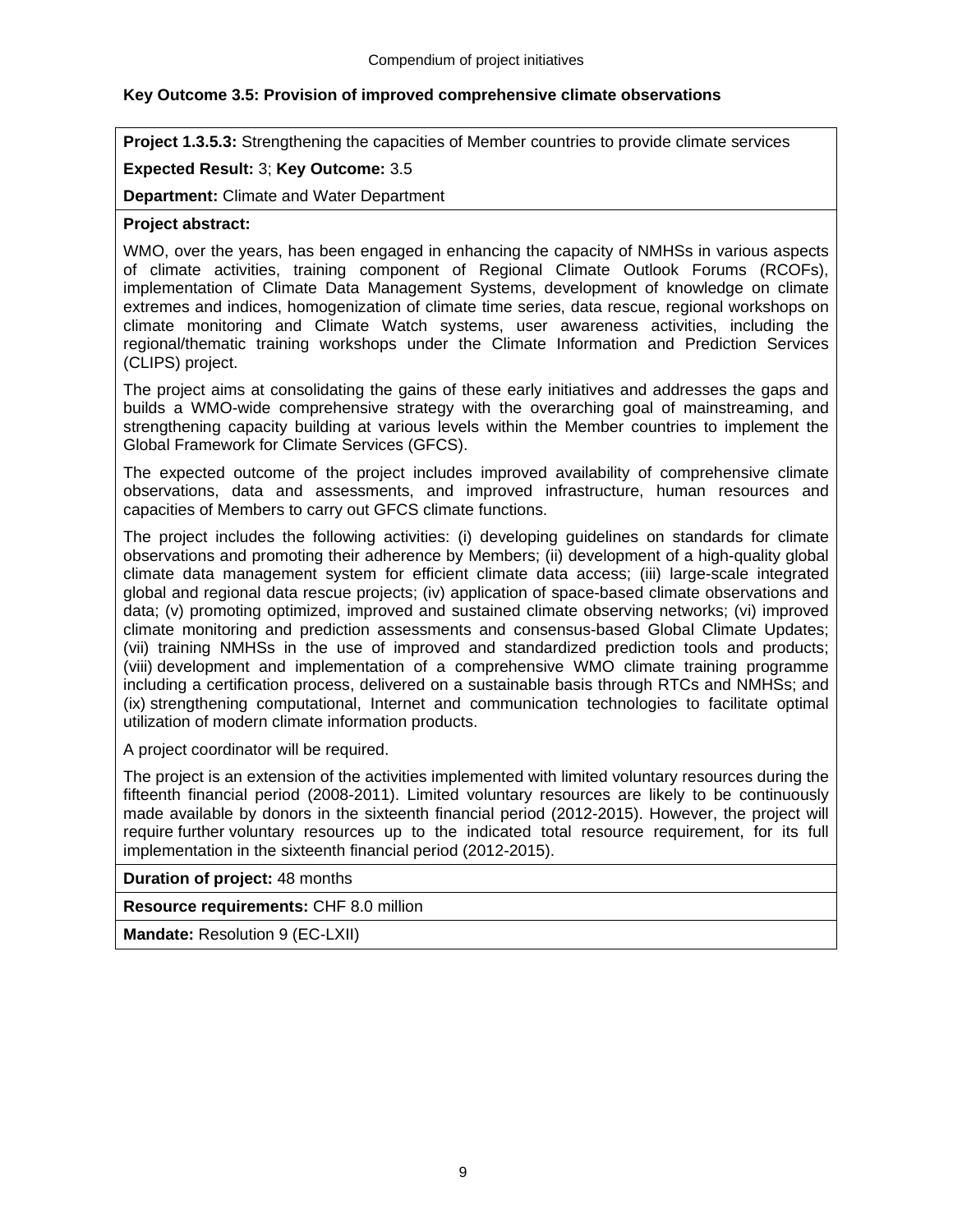**Project 1.3.5.4:** Training aspects related to GPC and RCC infrastructure

# **Expected Result:** 3; **Key Outcome:** 3.5

**Department:** Climate and Water Department

# **Project abstract:**

GPCs and RCCs are integral components of the Climate Services information System of the Global Framework for Climate Services (CSIS/GFCS), for production of operational climate prediction products at global and regional scales. Training is required for GPC and RCC professionals to design, develop, produce, communicate and foster effective use of GPC and RCC products.

The project aims to ensure that high-quality products are available, that these products are useful to user communities in key socio-economic sectors, and that professionals in GPCs and RCCs have the competencies and skills to manage the full development cycle of these products, from concept to application. Project staff will be required.

The expected outcome of the project includes: (i) appropriate training curricula and modules for basic to advanced training for all aspects of climate prediction; and (ii) the associated training workshops for GPC, RCC and regional centre professional staff.

The project is an extension of the activities implemented with limited regular budget resources during the fifteenth financial period (2008-2011). No specific financial commitments are made by donors at the current stage. The project will require the indicated voluntary resources for its full implementation in the sixteenth financial period (2012-2015).

**Duration of project:** 48 months

**Resource requirements:** CHF 1.6 million

**Mandate:** Report of Cg-XV, paragraphs 3.1.3.15-18 and 3.2.2.23-24; Report of EC-LX, paragraphs 3.2.3.7-8 and 3.2.4.1-4; Resolution 4 (EC-LX); Report of EC-LXII, paragraphs 3.2.4.3-6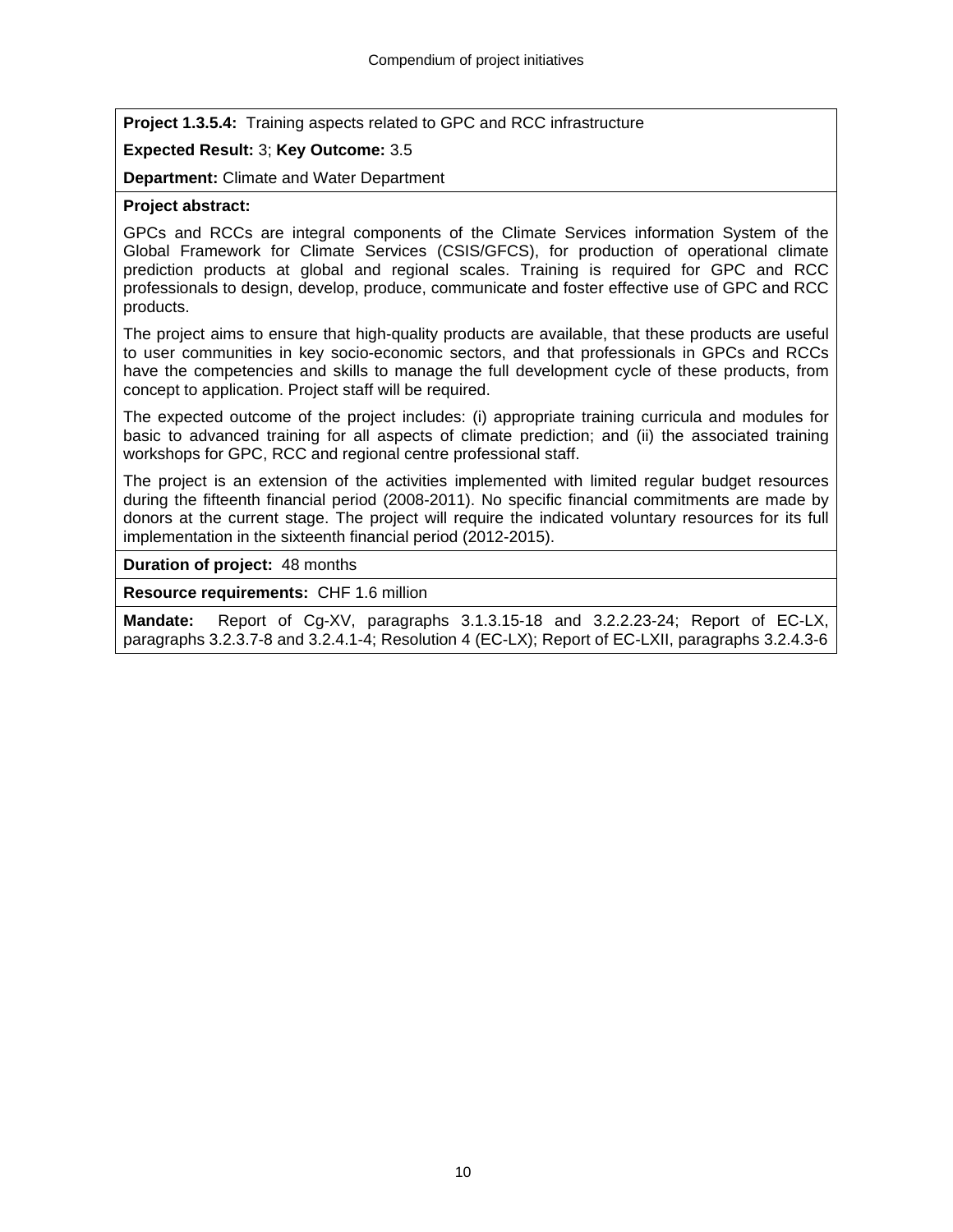**Project 1.3.5.5:** Enhanced capacity of NMHSs to more effectively use GPC and RCC products to develop and deliver climate services at national levels

# **Expected Result:** 3; **Key Outcome:** 3.5

**Department:** Climate and Water Department

## **Project abstract:**

NMHSs will be a key component of any climate services approach at national levels, under the Global Framework for Climate Services (GFCS). As such, NMHSs will be the recipients of the technical products disseminated by GPCs and RCCs, and therefore NMHS technical staff must have the knowledge and skill necessary for interpreting and enhancing these products for use at national scales. Further, NMHSs will play a key role in communicating user feedback to RCCs and GPCs, to underpin product improvements and to support verification.

The project will assist NMHSs to enhance their capability to provide effective climate services using GPC and RCC products, to add value to national efforts in operational climate activities.

A project coordinator will be required.

The project is a new activity to be implemented with voluntary resources in the sixteenth financial period (2012-2015). No such activity is implemented during the fifteenth financial period (2008- 2011). No specific financial commitments are made by donors at the current stage. The project will require the indicated voluntary resources for its full implementation in the sixteenth financial period (2012-2015).

**Duration of project:** 48 months

**Resource requirements:** CHF 10.6 million

**Mandate:** Report of Cg-XV, paragraphs 3.2.5.5-7; Report of EC-LXI, paragraphs 3.2.7.1-2, Report of EC-LXII, paragraph 3.2.6.3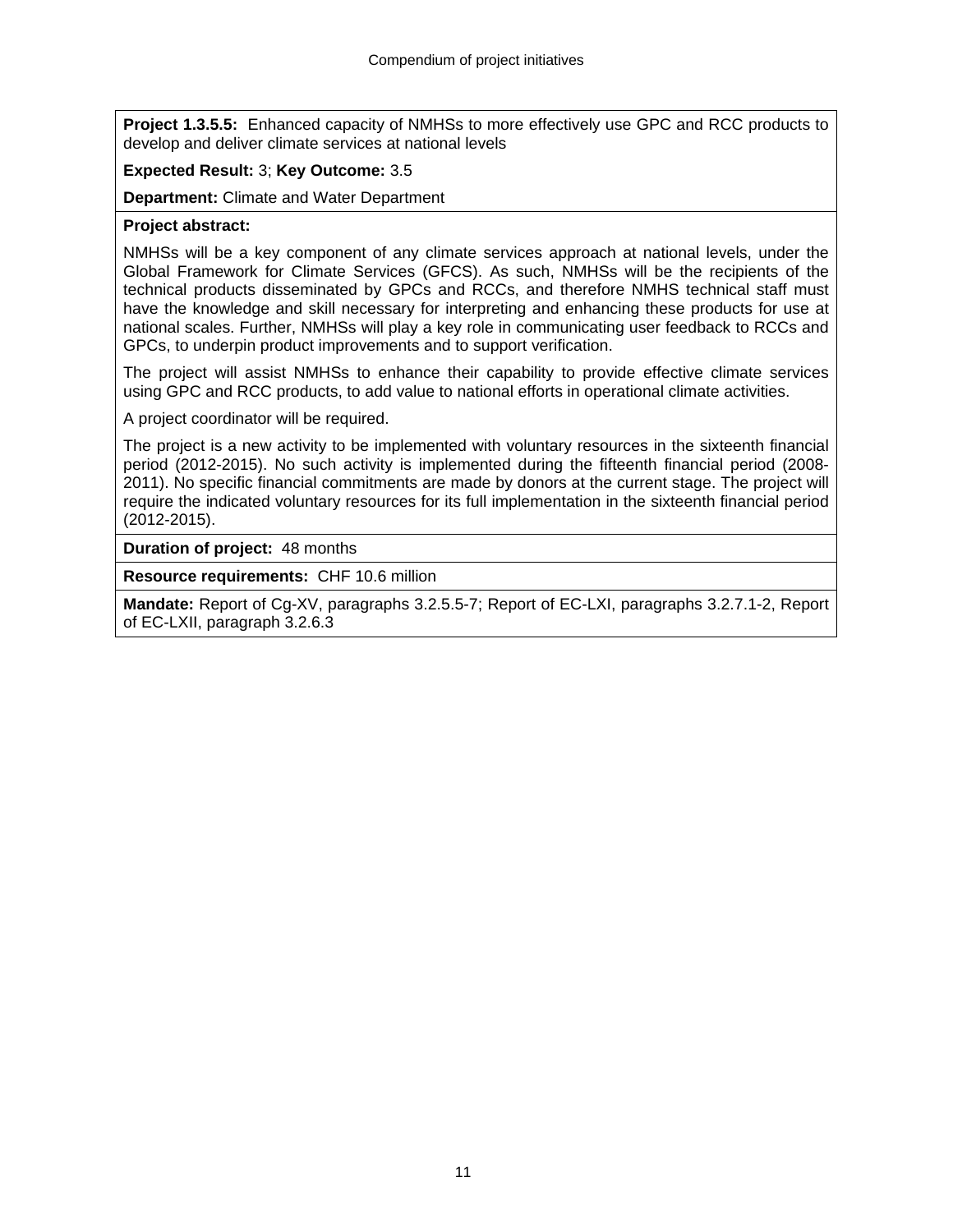**Key Outcome 3.6: Improved and sustained interaction between the research, the operational prediction and product development and the sectoral user communities for putting climate and applied climate research advances into practice under GFCS.** 

**Project 1.3.6.6:** Establishment of a worldwide system of Regional Climate Centres, with special focus on vulnerable developing regions

**Expected Result:** 3; **Key Outcome:** 3.6

**Department:** Climate and Water Department

# **Project abstract:**

WMO Regional Climate Centres (RCCs) play a key role in climate services information system and are envisaged as centres of excellence that create regional climate products including long-range forecasts in support of regional and national climate activities and thereby strengthen national capacities to deliver better climate services to national users. WMO has already put in place a formal designation process for RCCs, closely involving its regional associations and technical commissions, to ensure quality and harmonization of operational products and services. The WMO RCCs are expected to perform mandatory functions, such as operational activities in long-range forecasting and climate monitoring, and the associated data services and training; and a set of highly recommended functions that include climate projections, non-operational data services, coordination, training and capacity building, and research and development.

This project aims to accelerate the process of establishing a worldwide system of RCCs, with a particular focus to implement these on a priority basis in vulnerable developing regions. The project components include assessment of the needs and capabilities of countries for consistent and reliable regional climate information, as well as assessment of potential regional/national institutions to serve as RCCs. The project will support enhancement of infrastructural facilities and technical skills to undertake both mandatory and highly recommended functions by WMO RCCs.

Expected Outcome includes standardized technical procedures and tools and enhanced capacities for development and coordinated operational flow of GFCS information and products with improved research and operational linkages.

The project activities include:

- Development of sustainable mechanisms to enhance institutional capacities to serve as RCCs (including enhancement of computational and communications capacities), in close coordination of all the relevant stakeholders;
- Improving the access (e.g., hardware, software and human skills required for such an access) to and use of global products by RCCs (with two-way interaction mechanisms as well as training);
- Development of standardized procedures and practices to improve the effectiveness of RCC products and services;
- Development and application of standardized tools (e.g., downscaling, tailoring, data management and mining) for regional climate operations;
- Coordinated development of regional climate change scenarios;
- Development and implementation of new/improved products through greater uptake of research advances as well as addressing key research needs in close collaboration with the research community;
- Development and implementation of a sustainable training strategy for effective utilization of RCC products; and
- Development and implementation of operational climate activities at the national level, effectively integrating global and regional inputs.

The project will be implemented through sub-projects, which will be set up in all WMO Regions, to consolidate and fully operationalize the ongoing activities in Regions II, and VI, and to initiate RCC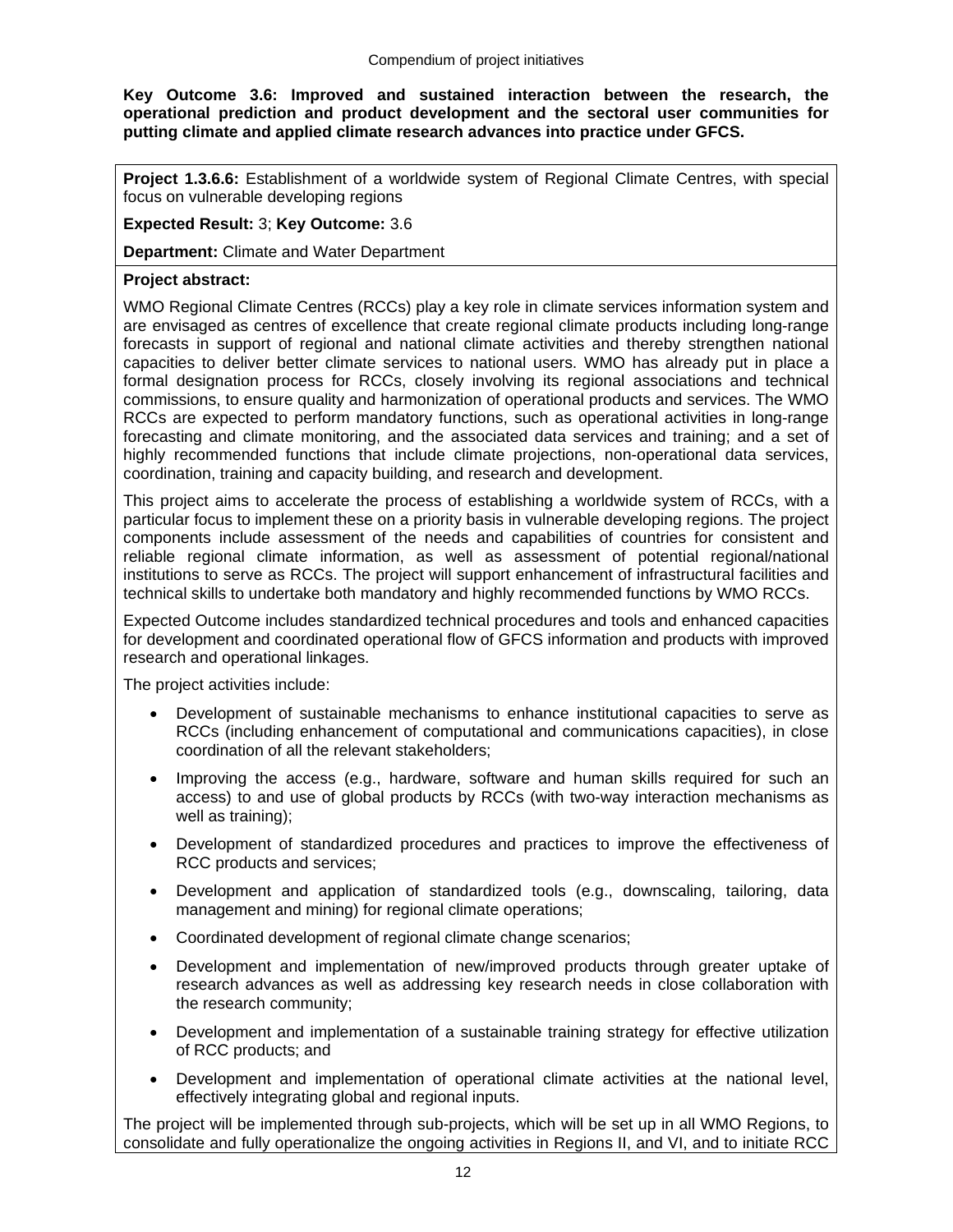establishment in Regions I, III, IV and V.

*Sub-project 1.1*: RA I is working towards multi-functional RCCs building on the existing regional institutions ACMAD, ICPAC and SADC-DMC, and is planning a pilot phase. This sub-project supports enhancing the capacities of these institutions to undertake the RCC functions in a comprehensive and efficient manner, to successfully complete the pilot phase, obtain WMO RCC designation and undertake operational activities in a sustained manner, and also promote their effective uptake at the national level.

*Sub-project 1.2*: RA III is yet to initiate implementation plans for establishing RCCs. This subproject will initiate the establishment of RCCs in RA III, by supporting the RA in assessing the needs and capabilities. The sub-project will also enhance the capacities of the potential institutions identified to perform the RCC functions, implement the pilot phase, attain WMO RCC designation, and undertake operational activities in a sustained manner, and also promote their effective uptake at the national level.

*Sub-project 1.3*: RA IV is yet to initiate implementation plans for establishing RCCs. This subproject will initiate the establishment of RCCs in RA IV, by supporting the RA in assessing the needs and capabilities. The sub-project will also enhance the capacities of the potential institutions identified to perform the RCC functions, implement the pilot phase, attain WMO RCC designation, and undertake operational activities in a sustained manner, and also promote their effective uptake at the national level.

*Sub-project 1.4*: RA V is yet to initiate implementation plans for establishing RCCs. This subproject will initiate the establishment of RCCs in RA V, by supporting the RA in assessing the needs and capabilities. The sub-project will also enhance the capacities of the potential institutions identified to perform the RCC functions, implement the pilot phase, attain WMO RCC designation, and undertake operational activities in a sustained manner, and also promote their effective uptake at the national level.

*Sub-project 1.5*: RA II has two designated RCCs and efforts are underway to establish additional RCCs. RA VI is implementing a pilot phase of an RCC-Network. This sub-project will consolidate, enhance and fully operationalize the RCC products and services in RA II and RA VI, including their effective uptake at the national level.

A project coordinator will be required.

The project is an extension of the activities implemented with limited regular budget resources during the fifteenth financial period (2008-2011). No specific financial commitments are made by donors at the current stage. The project will require the indicated voluntary resources for its full implementation in the sixteenth financial period (2012-2015).

#### **Duration of project:** 48 months

# **Resource requirements:**

Overall Project Coordination: Total: CHF 1.0 million

| Total:            | Total: CHF 9.8 million |
|-------------------|------------------------|
| Sub-project 1.5 : | Total: CHF 1.0 million |
| Sub-project 1.4 : | Total: CHF 1.5 million |
| Sub-project 1.3 : | Total: CHF 1.2 million |
| Sub-project 1.2 : | Total: CHF 2.3 million |
| Sub-project 1.1 : | Total: CHF 2.8 million |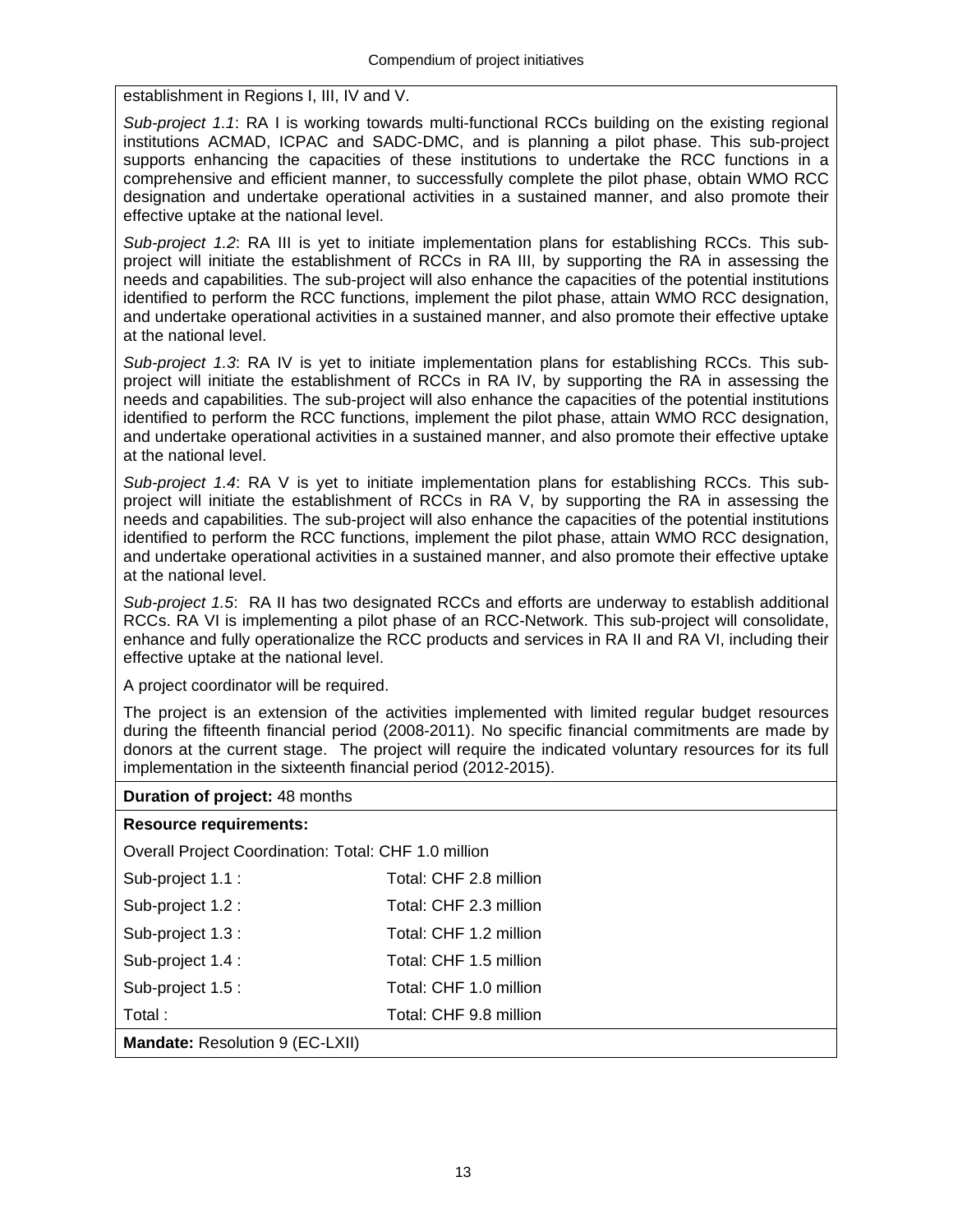# **Key Outcome 3.7: Improved infrastructure and standardized technical procedures and tools, for development and coordinated flow of GFCS information and products**

**Project 1.3.7.7:** Development of Climate Outlook Forums worldwide, on regional and national scales.

## **Expected Result:** 3; **Key Outcome:** 3.7

**Department:** Climate and Water Department

# **Project abstract:**

WMO has helped establish regional climate outlook forums (RCOFs) across all the Regions with an overarching responsibility to produce and disseminate assessments, using a predominantly consensus-based approach, of the current and future states of the regional climate. RCOFs bring together national, regional and international climate experts, on an operational basis, to produce regional climate outlooks based on input from NMHSs, regional institutions, Regional Climate Centres (RCCs) and global producers of climate predictions. They facilitate interaction between users and climate experts, and catalyze the development of user-targeted climate information. RCOFs are in operation in many parts of the world, and are widely recognized to be very important mechanisms for promoting networking and partnership among the relevant stakeholders to achieve a common understanding of the operationally available climate information for adaptation and risk management.

Recognizing that there are several countries which are yet to benefit from the RCOF process, WMO has been making concerted efforts to implement the RCOF concept worldwide and support and extend the concept to the national level, with particular emphasis on developing and least developed countries vulnerable to climate variability and change. Through this project, WMO aims to consolidate, streamline and improve the existing RCOF process and initiate the process in uncovered regions through a clear implementation strategy.

The expected outcome of the project includes enhanced capacity and communication mechanisms for improving user interface for developing and disseminating regional and national climate information.

The project activities include: (i) establishment of best practices in RCOF operations through standardized tools and products, and put in place a mechanism to promote adherence to best practices in the existing as well as future RCOFs for optimizing their outputs; (ii) sustaining and strengthening the existing RCOF processes and capacity building including appropriate research inputs; (iii) expansion of RCOFs into new regions and nurturing them in the initial stages; (iv) promote RCOF follow-ups at the national scale, through National Climate Outlook Forums (NCOFs).

Project staff will be required.

The project is an extension of the activities implemented with limited regular budget resources during the fifteenth financial period (2008-2011). No specific financial commitments are made by donors at the current stage. The project will require the indicated voluntary resources for its full implementation in the sixteenth financial period (2012-2015).

**Duration of project:** 48 months

**Resource requirements:** CHF 3.25 million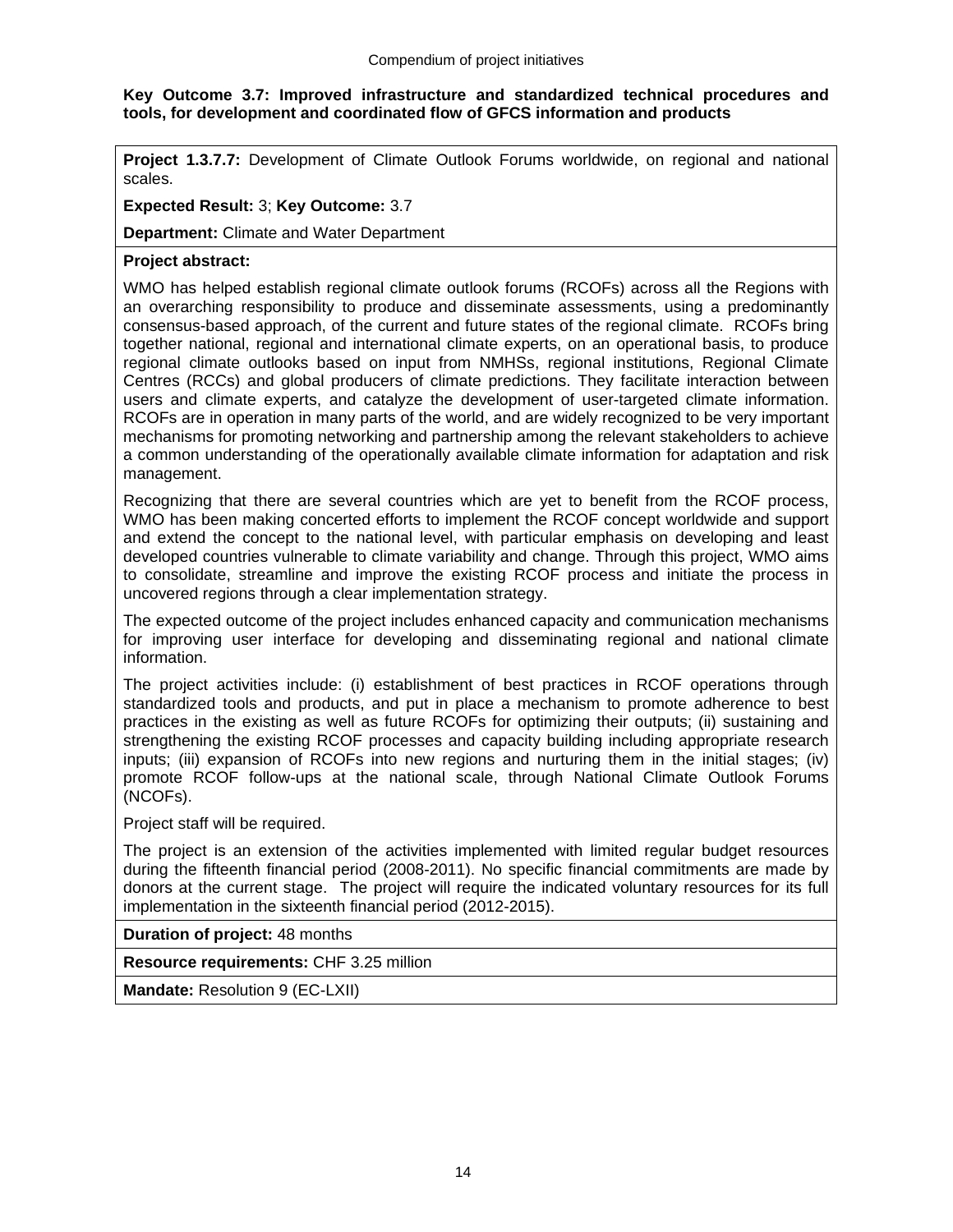## **Key Outcome 3.8: Enhanced and expanded user interface and communications mechanisms and user-driven outlook forums for improved climate services**

**Project 1.3.8.8:** Development of user-targeted climate services for agriculture, water, and health sectors for Climate Risk Management and adaptation.

## **Expected Result:** 3; **Key Outcome:** 3.8

**Department:** Climate and Water Department

## **Project abstract:**

With the establishment of the Global Framework for Climate Services (GFCS), WMO is undertaking to orient its technical activities increasingly towards provision of information, and products to address the requirements of key socio-economic sectors for use in decisions related to Climate Risk Management (CRM) and for adaptation to climate change, including requisite policy issues, increasing resilience, supporting decision making that reduce risks.

The aim of the project is to accelerate the process of provision of the information, products and services required by users to support their efforts in CRM and adaptation, and to address the needs of the more vulnerable communities and developing countries as a priority. The project will build on work already initiated under the auspices of WCP, HWRP, AgMP and their respective technical commissions (CCl, CHy and CAgM) and will rely on information provided by/through WMO's global, regional and national climate entities (e.g. GPCs, RCCs, NMHSs, etc.). It is intended to develop methods and tools that can be expanded upon and used in any vulnerable region, along with the requisite training and outreach materials. In particular, this project will focus on the agriculture, water and health sectors.

The expected outcomes of the project includes enhanced and expanded user interface and communications mechanisms to make effective use of GFCS including, among others, through applied climate research in to sectoral user communities.

The project activities include: (i) establishment, in collaboration with WCRP and IPCC, of a mechanism that facilitates access to long-term scenario outputs; (ii) developing, in partnership with relevant agencies, the tools, guidance and methods to produce climate information pertinent to different sectoral application to facilitate the users' interpretation and effective use of such products; (iii) facilitate establishment of sector-based (or multi-sector) forums at regional and national levels, in liaison with regional and national Climate Outlook Forums (COFs); (iv) developing guidance for NMSs to interact with various user groups, for effective two-way dialogue, and users' feedback on the available information, products and services; (v) developing, with relevant partners, user-targeted information with guidance, for CRM and adaptation decisions; (vi) conduct training workshops for providers and users, in collaboration with sector partners, in the application of climate information in their decision processes; (vii) conduct one or more nationalscale workshops on development of adaptation policy and strategies, for agriculture, water or health sectors.

Project staff will be required.

The project is an extension of the activities implemented with limited regular budget resources during the fifteenth financial period (2008-2011). No specific financial commitments are made by donors at the current stage. The project will require the indicated voluntary resources for its full implementation in the sixteenth financial period (2012-2015).

**Duration of project:** 48 months

**Resource requirements:** CHF 4.1 million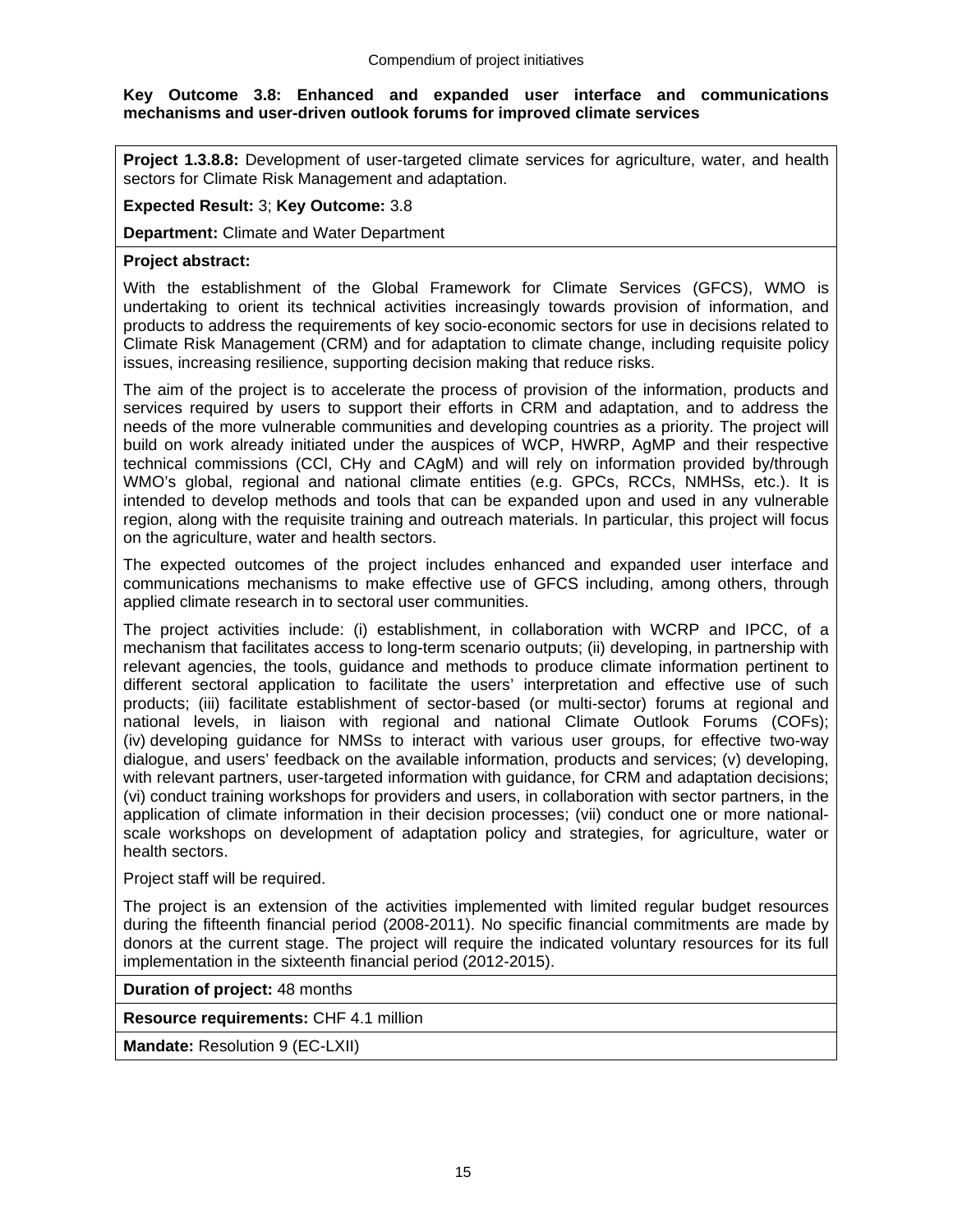**Expected Result 4: Enhanced capabilities of Members to access, develop, implement and use integrated and interoperable Earth- and space-based observation systems for weather, climate and hydrological observations, as well as related environmental and space weather observations, based on world standards set by WMO** 

# **Key Outcome 4.1: WMO Integrated Global Observing System is implemented**

**Project 1.4.1.9:** Development of marine observations partnership

**Expected Result:** 4; **Key Outcome:** 4.1

**Department:** Observing and Information Systems Department

# **Project abstract:**

The goal is to build partnership between developed countries and developing countries on ocean data use and ocean observing system implementation. This is based on the proven and successful Partnership for New GEOSS Applications (PANGEA) concept developed by JCOMM whereby developed countries bring expertise on ocean data use to a region, and developing countries provide assistance in terms of logistics for the implementation of the ocean observing system (e.g. deployment of instruments as seen using ship resources). The plan is to develop this partnership by mean of two regional workshops organized in 2012 and 2013, one in RA I to address data gaps in the Gulf of Guinea, and one in RA II for the Indian Ocean. Expected Outcome will be increased availability, globally, of ocean observations from the region, and enhanced sustainability of the ocean observing networks in the targeted regions, as well as better use of the data in the region to address requirements for the Global Framework for Climate Services (GFCS) and socio-economic benefits.

The project is an extension of the activities implemented with limited voluntary resources during the fifteenth financial period (2008-2011). Limited voluntary resources are likely to be continuously made available by donors in the sixteenth financial period (2012-2015). However, the project will require further voluntary resources up to the indicated total resource requirement, for its full implementation in the sixteenth financial period (2012-2015).

**Duration of project:** 48 months

**Resource requirements:** CHF 200,000

**Mandate:** Report of EC-LXII, paragraph 3.4.22; Report of JCOMM-III, paragraph 6.5, item (v)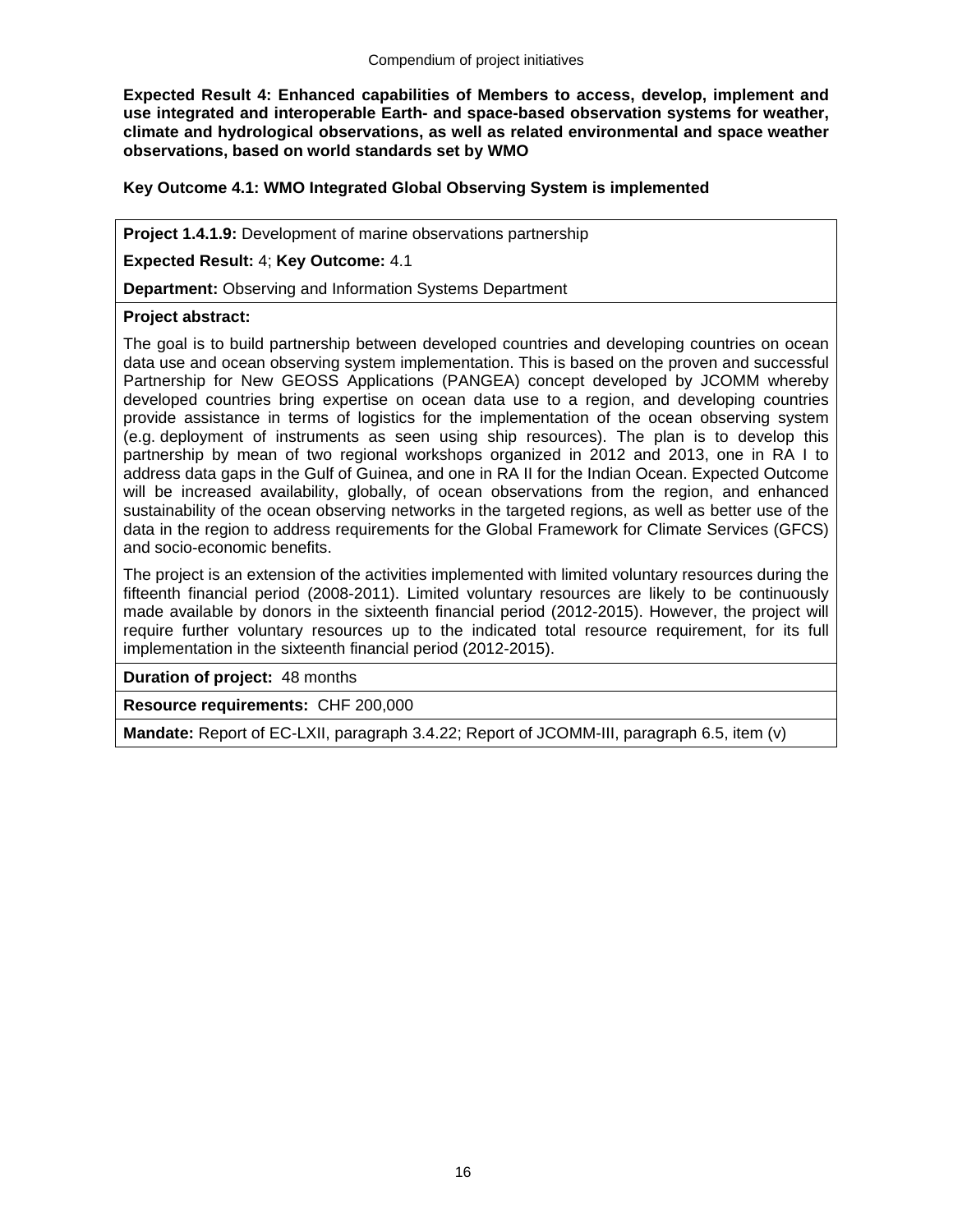**Project 1.4.1.10:** Development of a simple PC-based software tool to assist countries and Regions in designing their national and regional synoptic and climatological networks according to WIGOS and GFCS requirements

# **Expected Result:** 4; **Key Outcome:** 4.1

**Department:** Observing and Information Systems Department

# **Project abstract:**

A simple PC-based software tool should be developed to assist countries and Regions in designing their national and regional networks in response to the Implementation Plan for the global observing systems and the Vision for the GOS in 2025. It is aimed at optimization of synoptic and climatological networks in support of WIGOS, GFCS, and Disaster Risk Reduction activities; it has also a capacity building component.

It should allow for: (i) optimization of observing networks with sufficient spatial and temporal density with priority for climate variables; (ii) harmonization of the criteria for inclusion of stations in the regional basic networks; (iii) classification of existing stations according to their information weights (meteorological, climatological and economical impacts); and (iv) estimation of the degradation of networks in the case of removal of existing operational stations from regional basic networks.

The principle of the computation is to quantify the amount of information which is brought by any observing network by adding or subtracting observing sites to a reference network. This tool should be available to a national project manager and regional implementation groups.

Project staff will be required.

The project is a new activity to be implemented with voluntary resources in the sixteenth financial period (2012-2015), and no such activity is implemented during the fifteenth financial period (2008- 2011). No specific financial commitments are made by donors at the current stage. The project will require the indicated voluntary resources for its full implementation in the sixteenth financial period (2012-2015).

**Duration of project:** 24 months

**Resource requirements:** CHF 1.15 million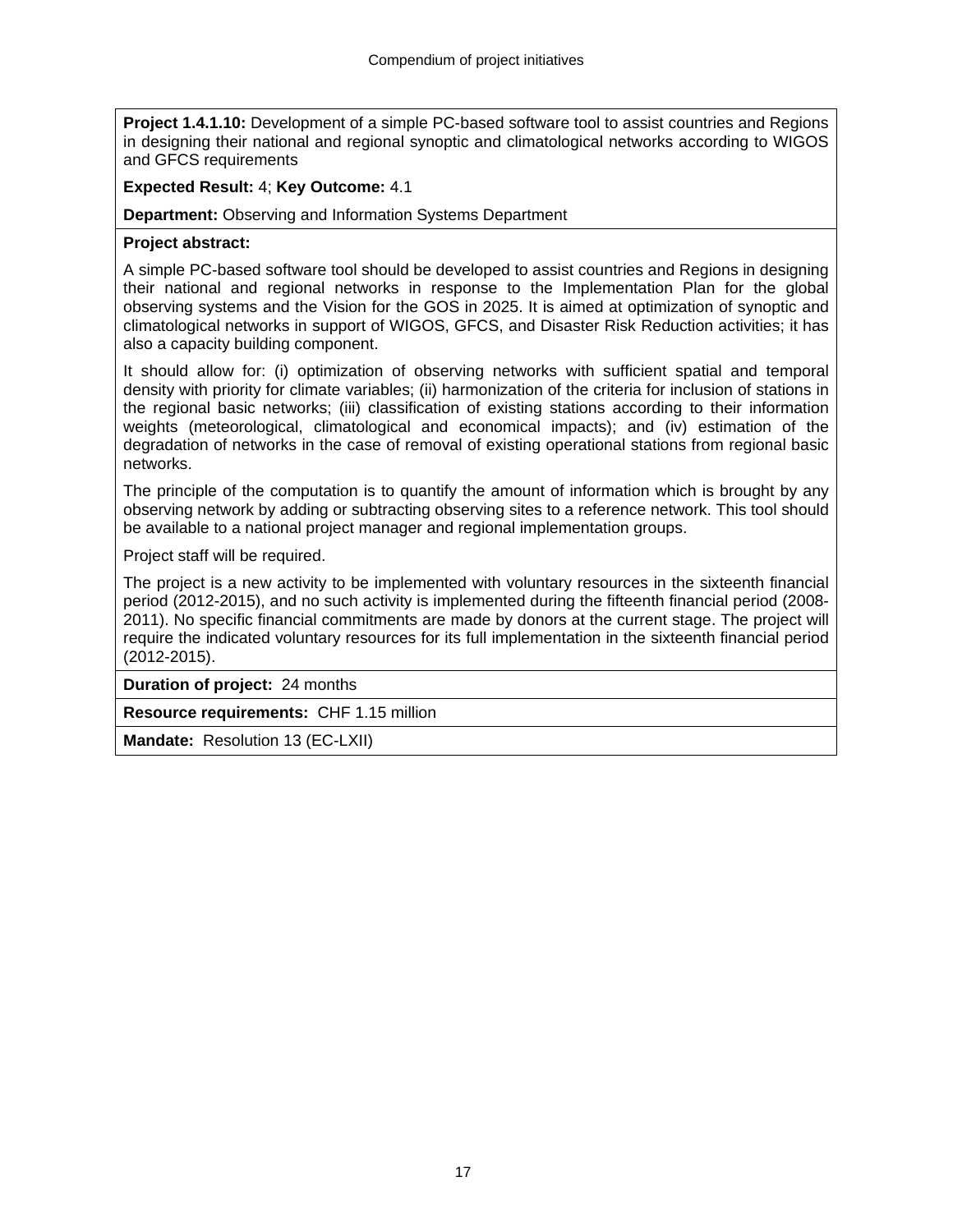**Expected Result 5: Enhanced capabilities of Members to contribute to and draw benefits from the global research capacity for weather, climate, water and the related environmental science and technology development** 

**Key Outcome 5.1: Research in climate prediction/projection to improve the skills of seasonal, decadal, and longer time scales is enhanced** 

**Project 1.5.1.11:** Regional and National Climate Information for Decision Makers (GFCS)

**Expected Result:** 5; **Key Outcome:** 5.1

**Department:** World Climate Research Programme

#### **Project abstract:**

The main goals of this project (initiative) are to strengthen the current capabilities and products/services being offered by the NMHSs and Regional Climate Centres for the provision of a wide range of regional-scale climate information and prediction products as a contribution to the Global Framework for Climate Services. This will require the identification of high-priority research topics, the establishment of regional demonstration projects and collaborative mechanisms for the generation of relevant and reliable regional and national climate predictions and projections on timescales of seasons to decades.

EC-LXII appreciated the outcomes of the joint CCl/WCRP session focussing on the role of research in climate services and encouraged strengthening of collaboration between climate research and services in order to address the urgent needs for regional and national climate prediction systems. In addition, it noted the need to increase the capability of users to effectively use climate services and products. The Council proposed that teams with regional expertise, including from the user community, be formed by the regional associations and in collaboration with the relevant technical commissions, develop regional diagnostics and evaluate the simulations to understand whether the downscaling technique is suitable and implementable for each of the WMO Regional Associations. The Council appreciated the ongoing activities, with support of the Korean International Cooperation Agency (KOICA) and the World Bank, for enhancing the capacity of the IGAD Climate Prediction and Applications Centre (ICPAC) and the associated countries in the Greater Horn of Africa in providing climate products.

This initiative/project proposes to extend these types of activities to all regions, in close cooperation with the evolving RCCs, regional associations and with the future developments in WMO climate service delivery as a part of the Global Framework for Climate Services called for in the High-Level Declaration of the World Climate Conference 3 (WCC-3), namely: (i) international scientific and project group meetings; (ii) the intercomparison of Regional Climate Downscaling (RCD) methodologies and products and evaluation activities; (iii) workshops, training and analysis in support of national and regional activities; (iv) the establishment and implementation of Demonstration Project(s) for selected regions; and (v) follow-up evaluation and assessment of effectiveness of climate products/information and their use. The main deliverables from these activities include: (i) full and open access to regional archives of RCD model outputs and products; (ii) regional analysis and evaluation of RCD products and review of their applicability to national and regional needs; (iii) support to RCCs in climate product/information development; (iv) training workshops to build capacity in the use and evaluation of RCD products.

The project is an extension of the activities implemented with limited voluntary resources during the fifteenth financial period (2008-2011). Limited voluntary resources are likely to be continuously made available by donors in the sixteenth financial period (2012-2015). However, the project will require further voluntary resources up to the indicated total resource requirement, for its full implementation in the sixteenth financial period (2012-2015).

**Duration of project:** 48 months

**Resource requirements:** CHF 400,000

**Mandate:** Report of EC-LXII, paragraphs 3.2.3.4, 3.2.3.5, 3.2.4.4 and 3.2.4.5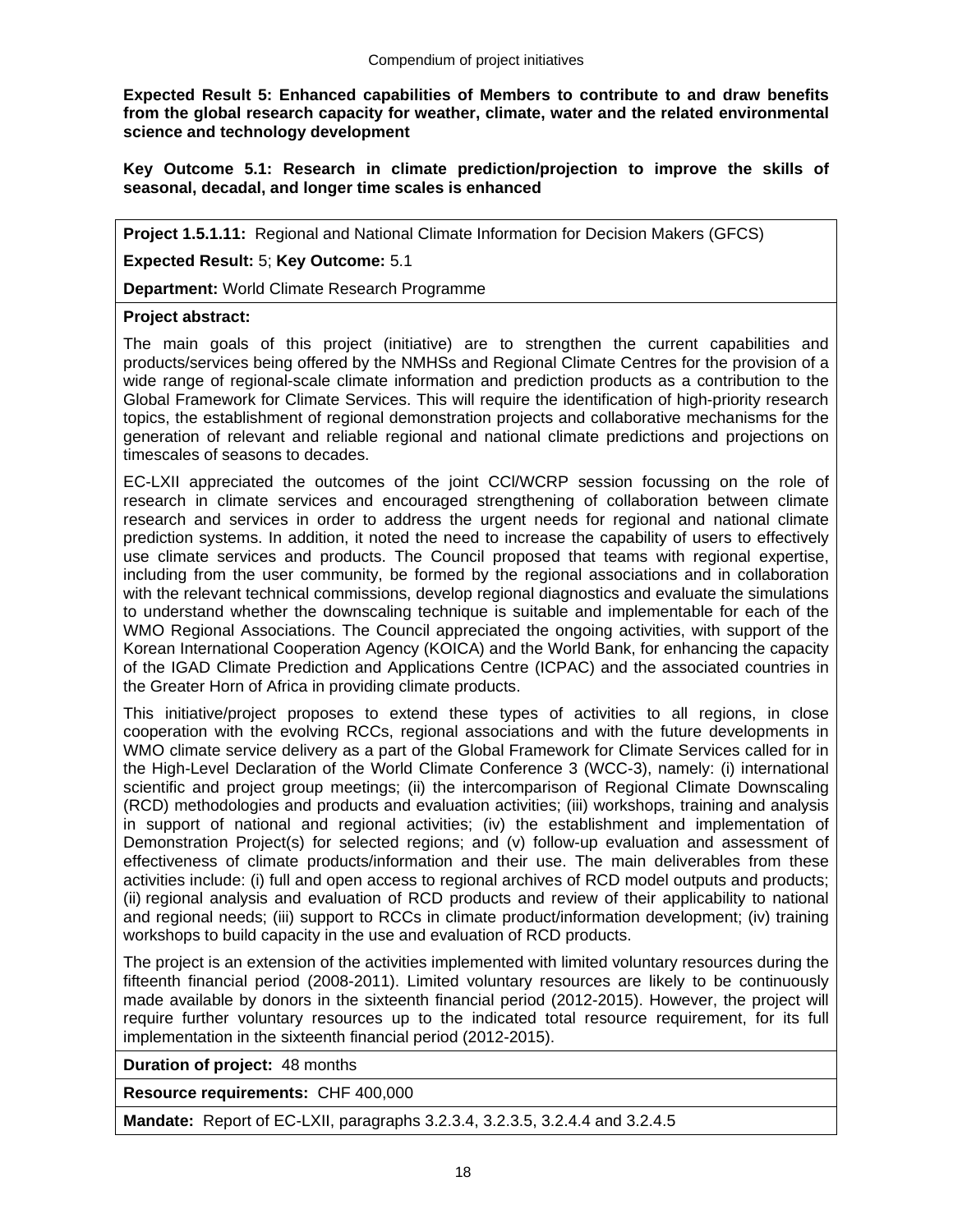# **Key Outcome 5.3: Atmospheric chemistry observations and assessment meet needs of environmental conventions and policy assessments**

**Project 1.5.3.12:** Polar prediction of weather and climate (GFCS)

# **Expected Result:** 5; **Key Outcome:** 5.3

**Department:** Research Department

# **Project abstract:**

The main goals of this project (initiative) are to strengthen the current capabilities and products/services being offered by the NMHSs in polar prediction as a contribution to Global Framework for Climate Services. This will require the identification of high-priority research topics, the establishment of international demonstration projects and collaborative mechanisms for research on Polar prediction. The benefit of NWP applications for Polar Regions has been somewhat delayed due the higher priority of forecasting in the more densely populated mid-latitude and tropical regions and because of insufficient understanding of polar processes. At its fifteenth session (Seoul, Republic of Korea, 2009), the WMO Commission for Atmospheric Sciences (CAS) recommended, as a legacy of IPY, the establishment of a THORPEX Polar Prediction Research Project to improve the understanding of polar processes affecting polar weather, the assimilation of data in polar regions and the prediction of high impact weather over polar regions.

The CAS recognized that the research outcomes of these efforts would provide valuable input to the WMO activities in the Polar Regions and constitute an important IPY legacy. It noted that the WMO Executive Council Panel of Experts on Polar Observations, Research and Services (EC-PORS) decided that the design and development of polar prediction systems is an essential task that will require effective collaboration across the relevant WMO Technical Commissions along with other partners. The Commission recommended that efforts be made to further polar prediction for weather and climate and to extend efforts to snow, ice, carbon and ecosystem modelling and analysis. This would also require the involvement of the World Weather Research Programme (WWRP), the Global Atmospheric Watch (GAW) and the World Climate Research Programme (WCRP), International Geosphere-Biosphere Programme (IGBP) and support from WMO Members. Finally, the CAS concurred with EC-PORS on the requirement for effective collaboration and therefore recommended that any efforts to develop a future prediction system include outcomes from the IPY-THORPEX cluster of projects and from the planned THORPEX Legacy Project. The Executive Council requested that the WCRP and CAS should develop actions to initiate collaboration in the following areas: development of improved polar prediction systems involving GAW, WWRP, THORPEX, and WCRP in collaboration and cooperation with other WMO technical programmes, noting the need to invest in the polar/cryosphere observations (WIGOS) and the associated telecommunications systems for data/information delivery and analysis (WIS).

The main deliverables from these activities include: (i) a new international research activity for Polar Prediction research; and (ii) demonstration projects with societal and economic applications which will include the development and testing of mechanisms for service delivery. The project include: (i) organization of international scientific and project group meetings; (ii) the intercomparison of prediction systems and evaluation activities; (iii) organization of workshops, training and analysis in support of national and regional activities; and (iv) establishment and implementation of Demonstration Project(s) for selected regions/NMHSs.

The project is an extension of the activities implemented with limited voluntary resources during the fifteenth financial period (2008-2011). Limited voluntary resources are likely to be continuously made available by donors in the sixteenth financial period (2012-2015). However, the project will require further voluntary resources up to the indicated total resource requirement, for its full implementation in the sixteenth financial period (2012-2015).

**Duration of project:** 48 months

**Resource requirements:** CHF 200,000

**Mandate:** Report of EC-LXII, paragraphs 3.1.53 and 3.2.3.11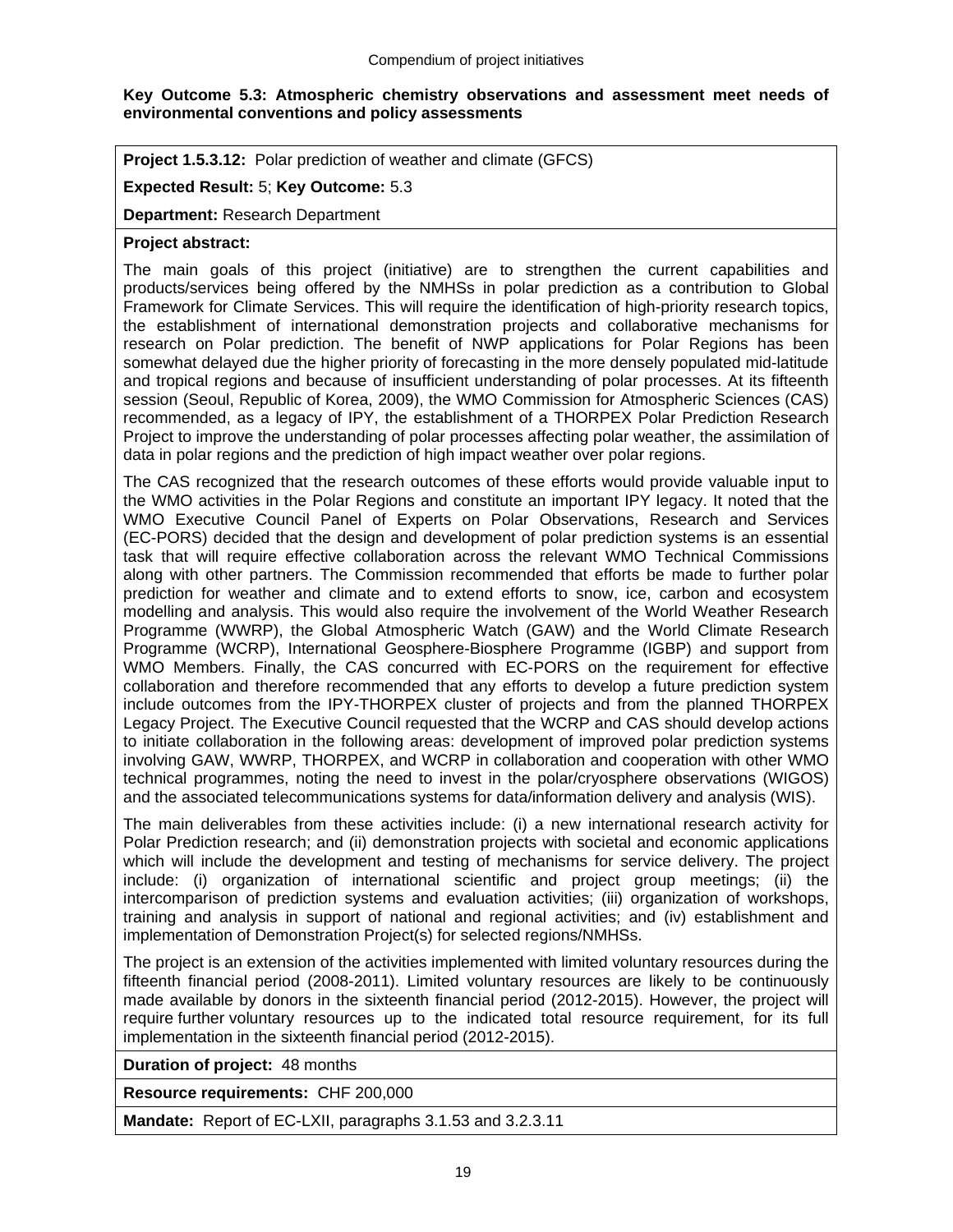# **Key Outcome 5.4: Seamless forecasts of weather, climate, water and the environment from months to seasons are developed**

**Project 1.5.4.13:** Seamless prediction of weather and climate (GFCS) **Expected Result:** 5; **Key Outcome:** 5.4 **Department:** Research Department

## **Project abstract:**

The main goals of the project are to strengthen the current capabilities and products/services being offered by the NMHSs in sub-seasonal to seasonal prediction as a contribution to Global Framework for Climate Services. This will require the identification of high-priority research topics, the establishment of international demonstration projects and collaborative mechanisms for the seamless prediction of the weather and climate for one day to one season. This research initiative will be closely coordinated with the present existing WMO Commission for Basic Systems (CBS) infrastructure for long-range forecasting (with centres producing long-range forecasts and regional climate centres) and with the future developments in WMO climate service delivery as a part of the Global Framework for Climate Services called for in the High-Level Declaration of the World Climate Conference 3 (WCC-3). The Executive Council (EC-LXII) noted the CAS-XV endorsement of this "seamless" approach to coordinate weather, climate, water and environmental prediction research. Noting also that the concept was consistent with the report of the EC-LX Task Team on Research Aspects of an Enhanced Climate, Weather, Water and Environmental Prediction Framework (EC-RTT), and that it benefits Members, the Executive Council (inter alia) requested that the WCRP and CAS should develop actions to initiate collaboration in the following areas:

- 1. Model simulation and forecast improvements and assessments of Madden Julian Oscillation (MJO), which will benefit Members through improvements in weather, seasonal and climate predictions through the activities of an international Year Of Tropical Convection (YOTC) Task Force on the MJO;
- 2. Development of improved polar prediction systems involving GAW, WWRP, THORPEX, and WCRP in collaboration and cooperation with other WMO technical programmes, noting the need to invest in the polar/cryosphere observations (WIGOS) and the associated telecommunications systems for data/information delivery and analysis (WIS).

The Executive Council (EC-LXII) agreed with CAS-XV and requested that the JSCs of the WWRP and the WCRP and also the THORPEX ICSC set up appropriate collaborative activities such as being proposed to carry out an international research initiative on sub-seasonal to seasonal forecasting to address the research topics outlined by CAS-XV.

The main deliverables from these activities include: (i) a new international research activity for subseasonal to seasonal prediction; (ii) enhanced support for the WMO CLW and WDS Departments; (iii) real-time (TIGGE-like) data bases to support both research and operational prediction; and (iv) demonstration projects with societal and economic applications which will include the development and testing of mechanisms for service delivery. The activities to be implemented within the framework of the project include: (i) organization of international scientific and project group meetings; (ii) the intercomparison of prediction systems and evaluation activities; (iii) organization of workshops, training and analysis in support of national and regional activities; and (iv) the establishment and implementation of Demonstration Project(s) for selected regions/NMHSs.

The project is an extension of the activities implemented with limited regular budget resources during the fifteenth financial period (2008-2011). No specific financial commitments are made by donors at the current stage. The project will require the indicated voluntary resources for its full implementation in the sixteenth financial period (2012-2015).

**Duration of project:** 48 months

**Resource requirements:** CHF 400,000

**Mandate:** Report of EC-LXII, paragraphs 3.2.3.8 and 3.2.3.9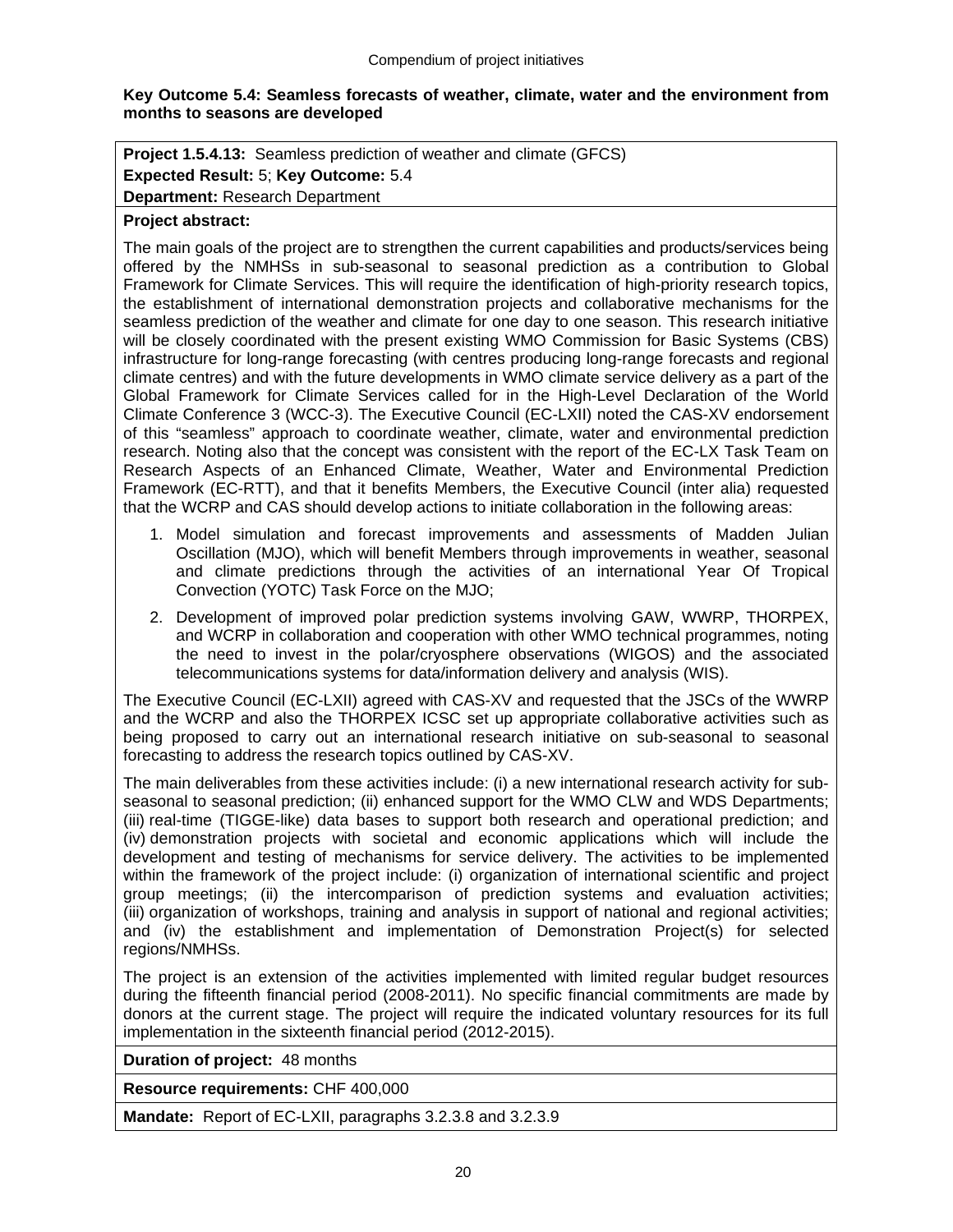**Expected Result 7: New and strengthened partnerships and cooperation activities to improve NMHSs' performance in delivering services and to increase the value of the contributions of WMO within the United Nations system, relevant international conventions and national strategic issues.** 

**Key Outcome 7.2: Participation of NMHSs in relevant national and regional partnerships is enhanced** 

**Project 1.7.2.14:** Creation of a climate museum

**Expected Result:** 7; **Key Outcome:** 7.2

**Department:** Cabinet and External Relations Department

**Project abstract:**

At the World Expo 2010 the CMA/WMO Pavilion attracted the attention of a great number of visitors. Based on this successful experience, the concept of World Expo 2010 CMA/WMO Pavilion and its exhibit would be reproduced, and would result in the creation of a world climate museum. Security and welfare is intertwined with weather, climate and water. More than ever people seek to understand weather and climate phenomena, and what is being done to prevent their negative impacts. A climate museum would illustrate achievements and challenges in equipping society with the information and services it needs to better prepare for extreme weather events and climate change impacts. Climate science and applications for people's safety and well-being would be displayed. The public needs to be informed about climate information and services which are being developed and improved. A climate museum would help respond to such a need and illustrate how the international meteorological community working together within the Global Framework for Climate Services and under the auspices of a Specialized Agency of the United Nations system improves people's safety and well-being.

The exhibits could also be exposed as a climate component of an existing science museum. It will involve: (i) negotiation with potential host countries/host museums; and (ii) organization of exhibits.

Project staff will be required.

The project is a new activity to be implemented with voluntary resources in the sixteenth financial period (2012-2015), and no such activity is implemented during the fifteenth financial period (2008- 2011). No specific financial commitments are made by donors at the current stage. The project will require the indicated voluntary resources for its full implementation in the sixteenth financial period (2012-2015).

**Duration of project:** 24 months

**Resource requirements:** CHF 1.5 million

**Mandate:** New initiative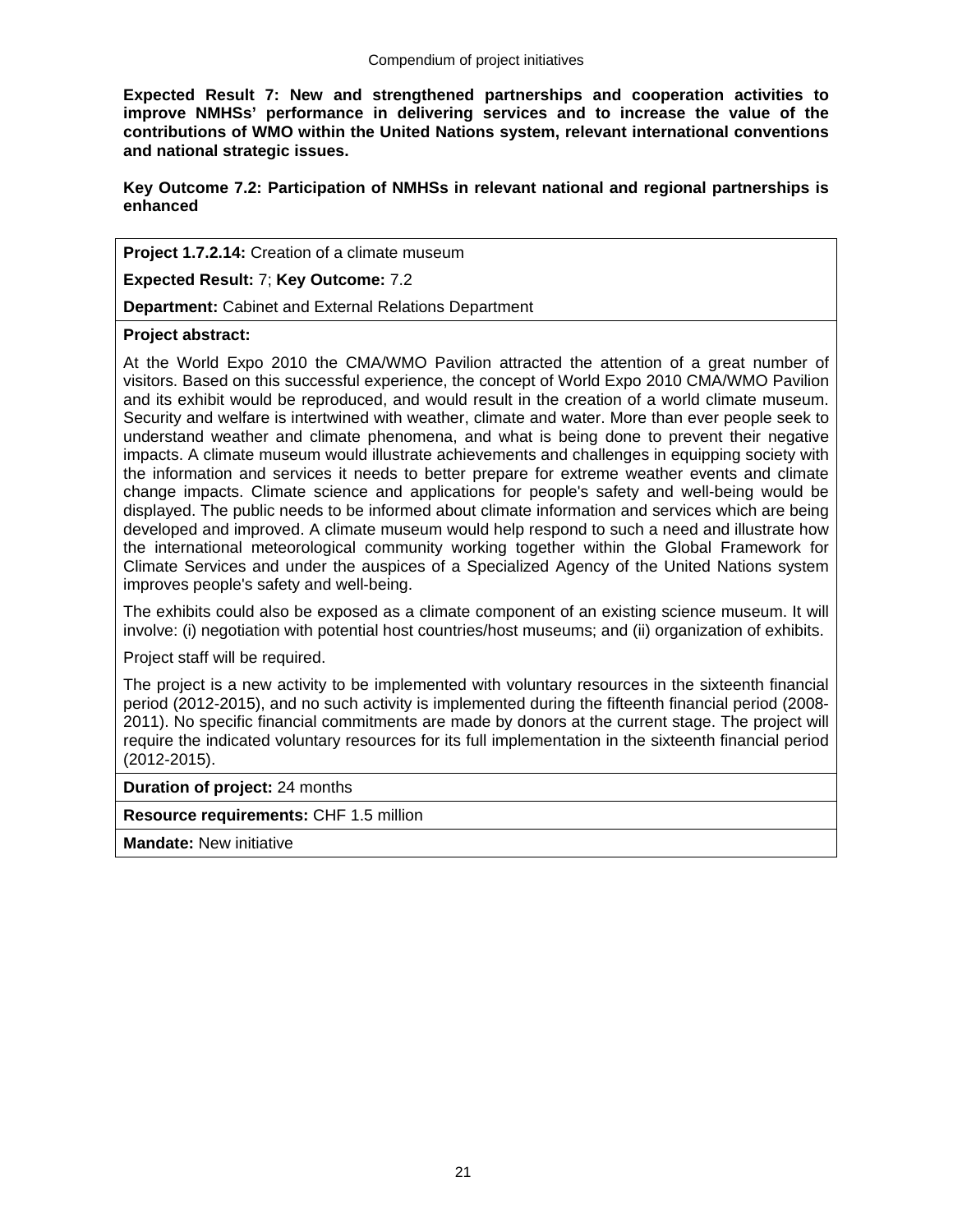# **Key Outcome 7.3: Public, decision-makers and other stakeholders are increasingly aware of key WMO and NMHSs issues, activities and priorities though enhanced communication**

**Project 1.7.3.15:** Raising awareness of general public on climate issues and WMO services that are related, in particular, to GFCS

**Expected Result:** 7; **Key Outcome:** 7.3

**Department:** Cabinet and External Relations Department

## **Project abstract:**

This project involves the production of public service announcements (PSAs) and the organization of exhibits.

Public service announcements (PSAs) for international broadcast and on-line media will be produced and disseminated in the WMO six official languages. PSA is aimed at raising awareness of people throughout the world about the importance of integrating climate information in their decisions and activities in the context of GFCS, which has a major impact in the area of socioeconomic development. Such PSAs will sensitize the awareness of the importance of climate information in the social and economic life of the general public, and will also raise the profile of the NMHSs particularly in developing and least developed countries at international, regional and national levels.

Exhibits will be organized at major international conference on climate issues organized by international organizations such as UNFCCC and UNCCD COPs.

Project staff will be required.

The project is a new activity to be implemented with voluntary resources in the sixteenth financial period (2012-2015), and no such activity is implemented during the fifteenth financial period (2008- 2011). No specific financial commitments are made by donors at the current stage. The project will require the indicated voluntary resources for its full implementation in the sixteenth financial period (2012-2015).

**Duration of project:** 24 months

**Resource requirements:** CHF 500,000

**Mandate:** New initiative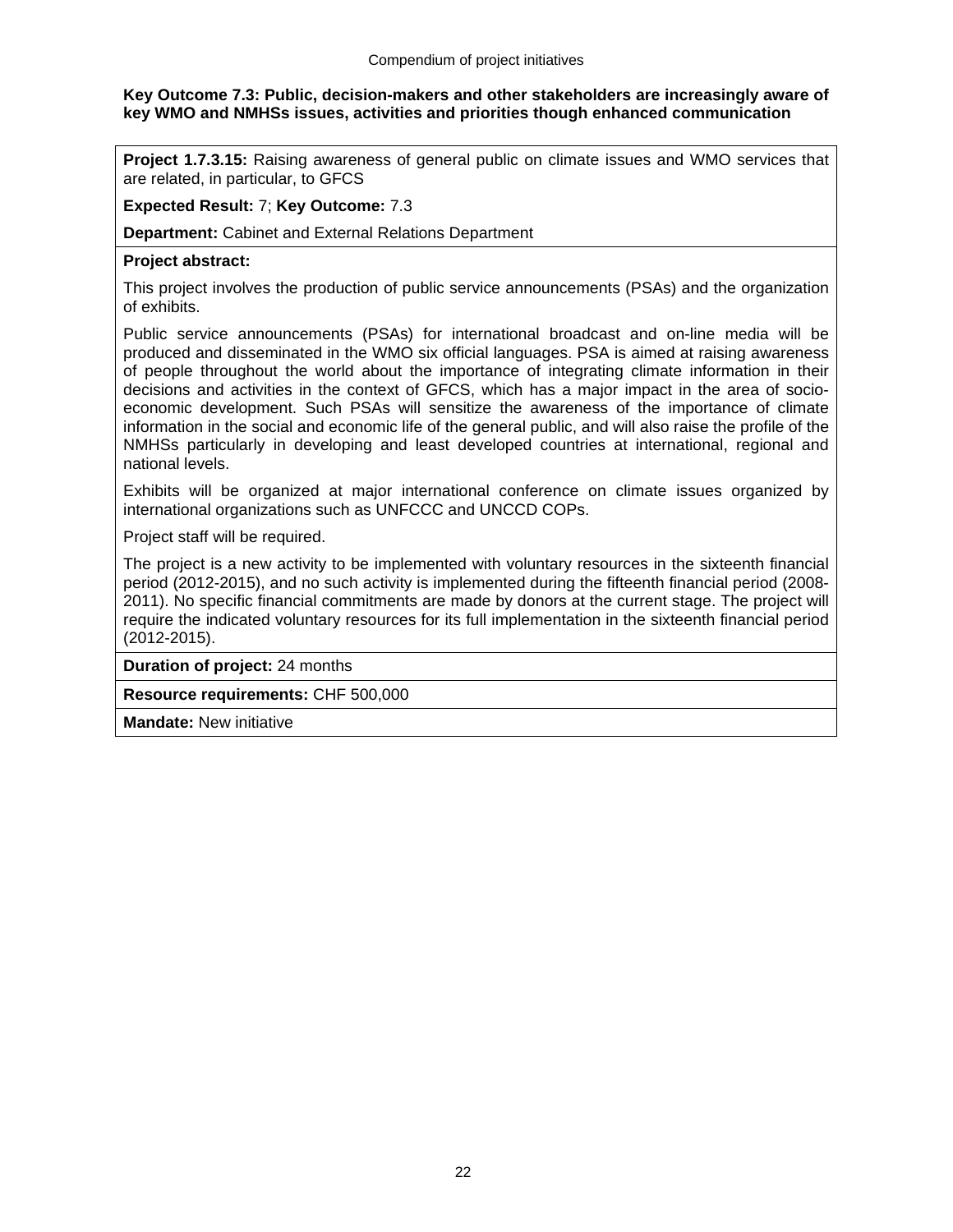# **C. Priority 2: Aviation meteorological services**

15. In spite of the large increase in resources allocation to the priority aviation meteorological services under the regular budget, voluntary contributions will be required to fully address this priority. The voluntary contributions required amount only to CHF 1,750,000, although they will address specific emerging issues of competency building and quality management aimed at ensuring security and coping with new challenges related to extreme natural phenomena such as volcanic eruptions and associated ashes.

## **Table 1.2: Priority-funded voluntary resources 2: Aviation Meteorological Services**  (in thousands of Swiss francs)

|                          | <b>Staff</b><br>resources | <b>Non-staff</b><br>resources | Total<br>voluntary |
|--------------------------|---------------------------|-------------------------------|--------------------|
| <b>Expected Result 1</b> |                           |                               |                    |
| KO 1.1                   | 1,250.0                   | 500.0                         | 1,750.0            |
| <b>Sub Total</b>         | 1,250.0                   | 500.0                         | 1,750.0            |
|                          |                           |                               |                    |
| <b>TOTAL</b>             | 1,250.0                   | 500.0                         | 1,750.0            |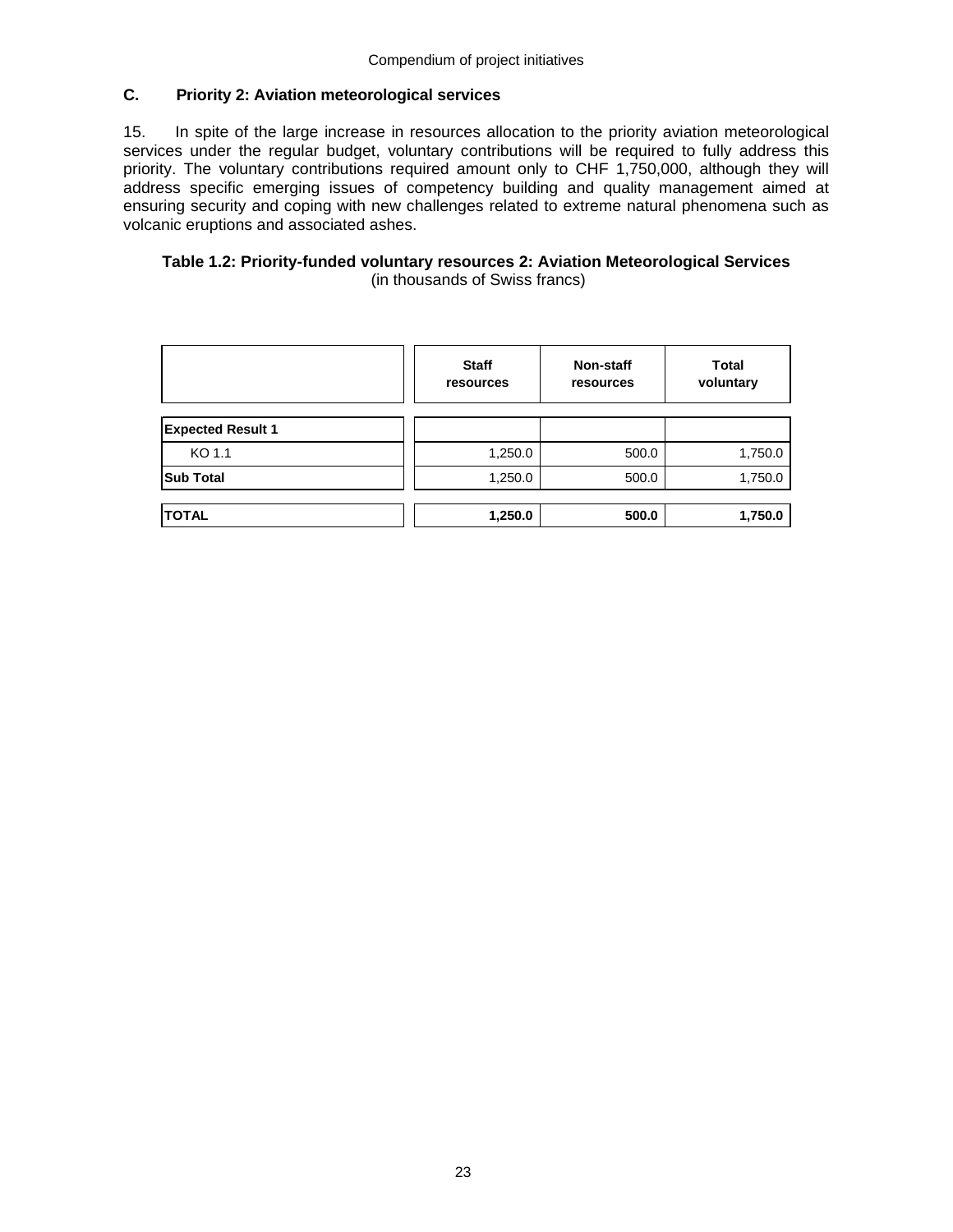**Expected Result 1: Enhanced capabilities of Members to deliver and improve access to high-quality weather, climate, water and related environmental predictions, information and services in response to users' needs and to enable their use in decision-making by relevant societal sectors** 

**Key Outcome 1.1: Improved access to seamless weather, climate, water, and related environmental products and services (e.g., warnings, forecasts and supporting information)** 

**Project 2.1.1.16:** Development of Aeronautical Meteorological Forecaster Competencies

**Expected Result:** 1; **Key Outcome:** 1.1

**Department:** Weather and Disaster Risk Reduction Services Department

## **Project abstract:**

To support the roll-out and implementation of the training modules, competency assessment methodologies developed by the CAeM Task Team on the Competency Assessment Toolkit (TT-CAT), the following actions need to be carried out:

- 1. To publicize the first and second level competencies for aeronautical meteorological forecasters on suitable websites and publications and distribute widely amongst Members;
- 2. To assist Members in implementing assessments by workshops, web-based help line and/or dedicated visits;
- 3. To carry out "model assessments" in participating Members Aeronautical Meteorological Services; protocol and document strengths and weaknesses of different methodologies in the actual working environment and share anonymized results via a dedicated web forum;
- 4. To carry out necessary fine-tuning of assessment methodologies in the light of experiences gained in Aviation Met Services of different levels of technology and development/ complexity.

The activities to be implemented include: (i) issuance of publications; (ii) organization of roll-out workshops; (iii) on-site "model assessments"; and (iv) evaluation of methodologies.

Project staff will be required.

The project is a new activity to be implemented with voluntary resources in the sixteenth financial period (2012-2015), and no such activity is implemented during the fifteenth financial period (2008- 2011). No specific financial commitments are made by donors at the current stage. The project will require the indicated voluntary resources for its full implementation in the sixteenth financial period (2012-2015).

**Project duration:** 36 months

**Resource requirements:** CHF 400,000

**Mandate:** Report of EC-LXII, paragraph 4.2.60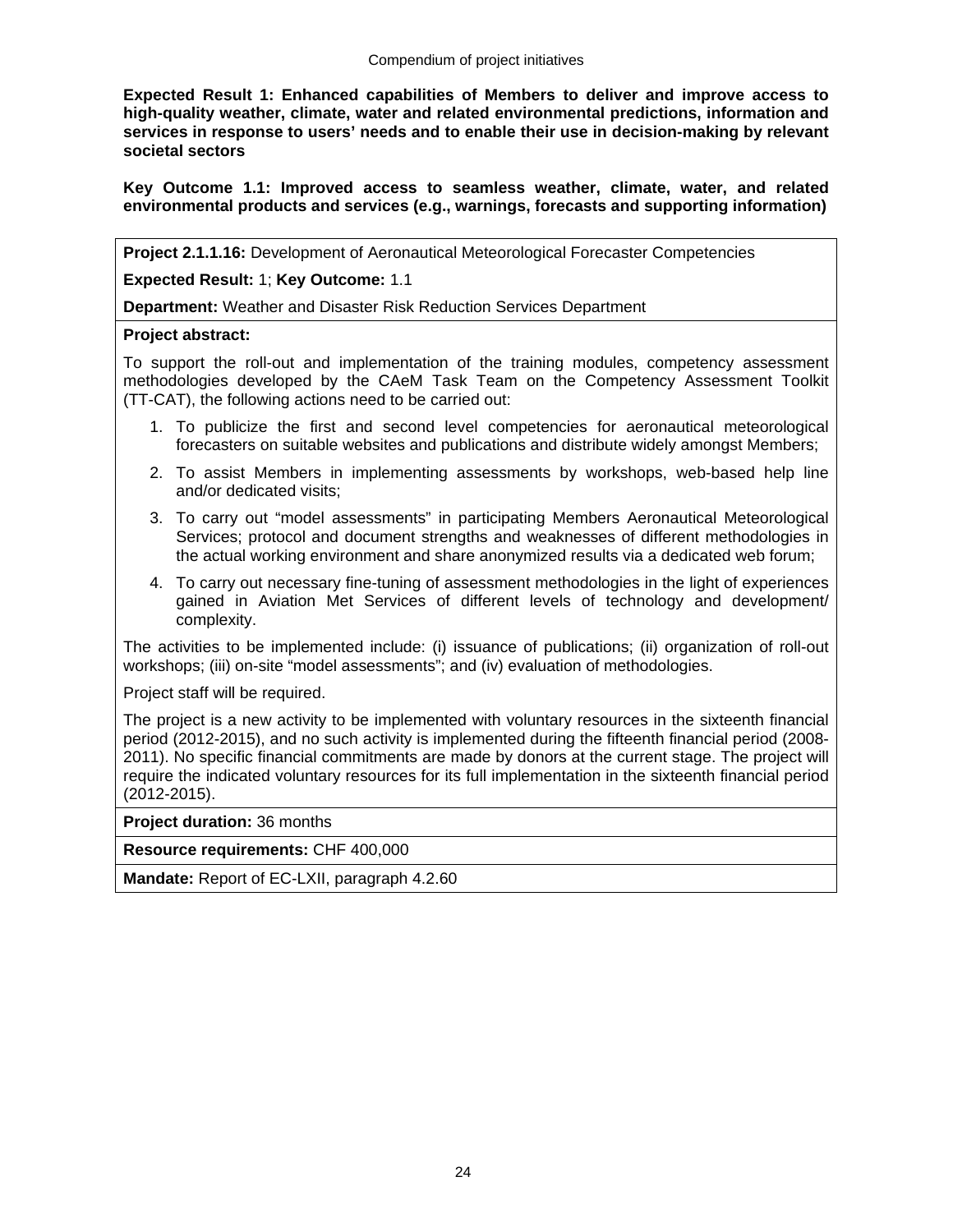**Project 2.1.1.17:** Provision of Meteorological Services for Air Traffic Management, SIGMET advisories

# **Expected Result:** 1; **Key Outcome:** 1.1

**Department:** Weather and Disaster Risk Reduction Services Department

# **Project abstract:**

The objective of the project is to promote, coordinate and facilitate the provision of a new type of services to Air Traffic Management for the terminal area, which is called for by regional projects such as the Single European Sky Air Traffic Management Research (SESAR) and the Next Generation Air Traffic Management Project (NextGen), with wide-ranging implications for other regions due to requirements for interoperability between different regions and systems. A serious threat to the existing service delivery model for many NMHSs that will require assistance from the Aeronautical Meteorology Programme, includes evaluating, sharing, publicizing and implementing of best practice models. This project has a sub-project for trial "Significant Meteorological Phenomenon Effecting Aircraft In-flight" (SIGMET) advisories initiated jointly by WMO and ICAO.

Long-standing deficiencies in the provision of SIGMET, which are safety-relevant for civil aviation, require a significant effort in terms of coordination, harmonization and training by the AeMP in the 2011-2014 time-frame (2014 being the proposed timing for the next conjoint WMO/ICAO Conjoint meeting with CAeM-XV).

The following three specific actions will be carried out:

- 1. Coordination and support of the development work of the new services by the ET-MSTA, including external experts and cooperative arrangements with interested Members. For this work, at least 3 extraordinary sessions of the ET-MSTA will be required;
- 2. Roll-out and demonstration of prototype services for Air Traffic Management at relevant aviation-focus meetings such as ICAO, IATA, EUROCONTROL, CANSO and similar organizations, with presentations, trials and mock-ups;
- 3. Provide organizational support to the efforts of the SIGMET advisory trial in cooperation with the relevant ICAO groups such as Met Warnings Study Group, support of participating Members, analysis of project outcome and preparation of relevant Cg-XVI and Conjoint CAeM-COM-MET-OPS meeting (2014).

The resources to be made available through voluntary contributions will be used to implement the following activities: (i) organization of development workshops, as well as testing and evaluation in support of national and regional projects within the scope of Meteorological Service for the Terminal Area (MSTA); (ii) demonstration of Prototype services at aviation meetings, workshops and exhibitions; (iii) organization of SIGMET advisory development workshops, interfacing with user organizations, evaluation.

# Project staff will be required.

The project is an extension of the activities implemented with limited regular budget resources during the fifteenth financial period (2008-2011). No specific financial commitments are made by donors at the current stage. The project will require the indicated voluntary resources for its full implementation in the sixteenth financial period (2012-2015).

**Project duration:** 36 months

**Resource requirements:** CHF 450,000

**Mandate:** Report of EC-LXII, paragraphs 3.1.19-24 and 4.2.25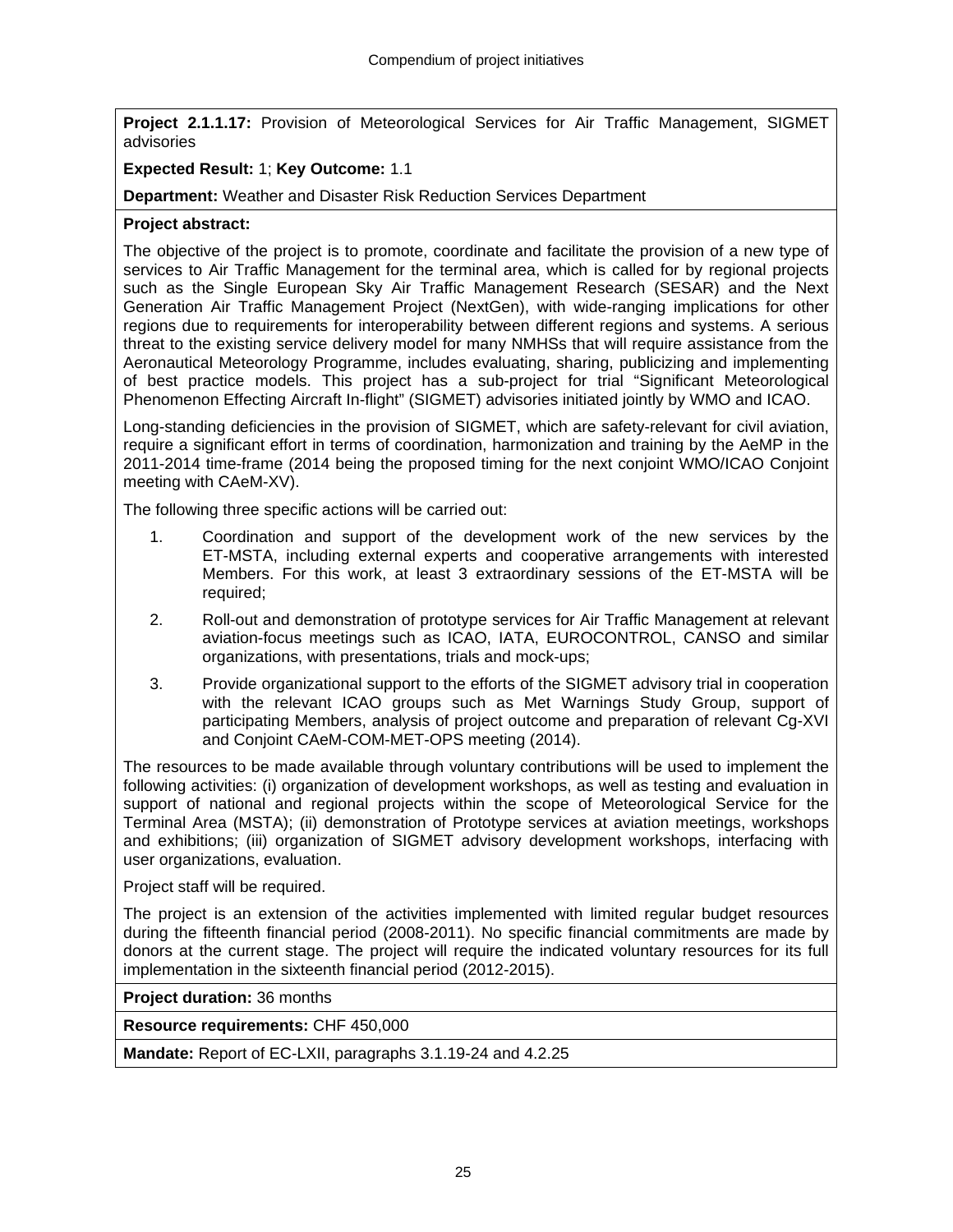**Project 2.1.1.18:** Implementation of QMS in support of Aeronautical Meteorology

# **Expected Result:** 1; **Key Outcome:** 1.1

**Department:** Weather and Disaster Risk Reduction Services Department

# **Project abstract:**

The objective is to provide adequate training, implementation and follow-up support to Members in their quest to implement a QMS for their meteorological services to civil aviation by November 2012, the deadline given in ICAO Annex 3. The project also includes follow-up actions to be implemented after the deadline.

The following three specific actions will be carried out:

- 1. To provide expert support to implementation projects (e.g. by reviewing documentation), and to provide assistance in internal audits and issues (such as calibration of instruments) in cooperation with regional ICAO offices, regional associations and sub-regional groupings such as CMO (Caribbean), SPREP (SW Pacific), EAC and SADC (S/E Africa), ASECNA (W. Africa);
- 2. To establish and staff a "web help-desk" for QMS to respond to ad-hoc questions or problems Members may encounter;
- 3. To implement, following the EC-LXII recommendation, a Pilot QMS project within a Secretariat department, demonstrating that such an implementation can be done at low cost and resulting in an overall benefit to the Organization by making structures and processes more cost-effective and efficient.

The activities to be implemented includes: (i) provision of implementation support; (ii) organization of training; (iii) provision of audit services in support of national and regional QMS implementation; (iv) performance of Web Desk functions (web-based); (v) provision of hard-and soft copies of documentation; (vi) Pilot Project of Secretariat QMS implementation; and (vii) creation of a user interface.

Project staff will be required.

The project is an extension of the activities implemented with limited regular budget resources during the fifteenth financial period (2008-2011). No specific financial commitments are made by donors at the current stage. The project will require the indicated voluntary resources for its full implementation in the sixteenth financial period (2012-2015).

**Duration:** 36 months

**Resource requirements:** CHF 900,000

**Mandate:** Report of EC-LXII, paragraphs 4.2.30 and 4.2.36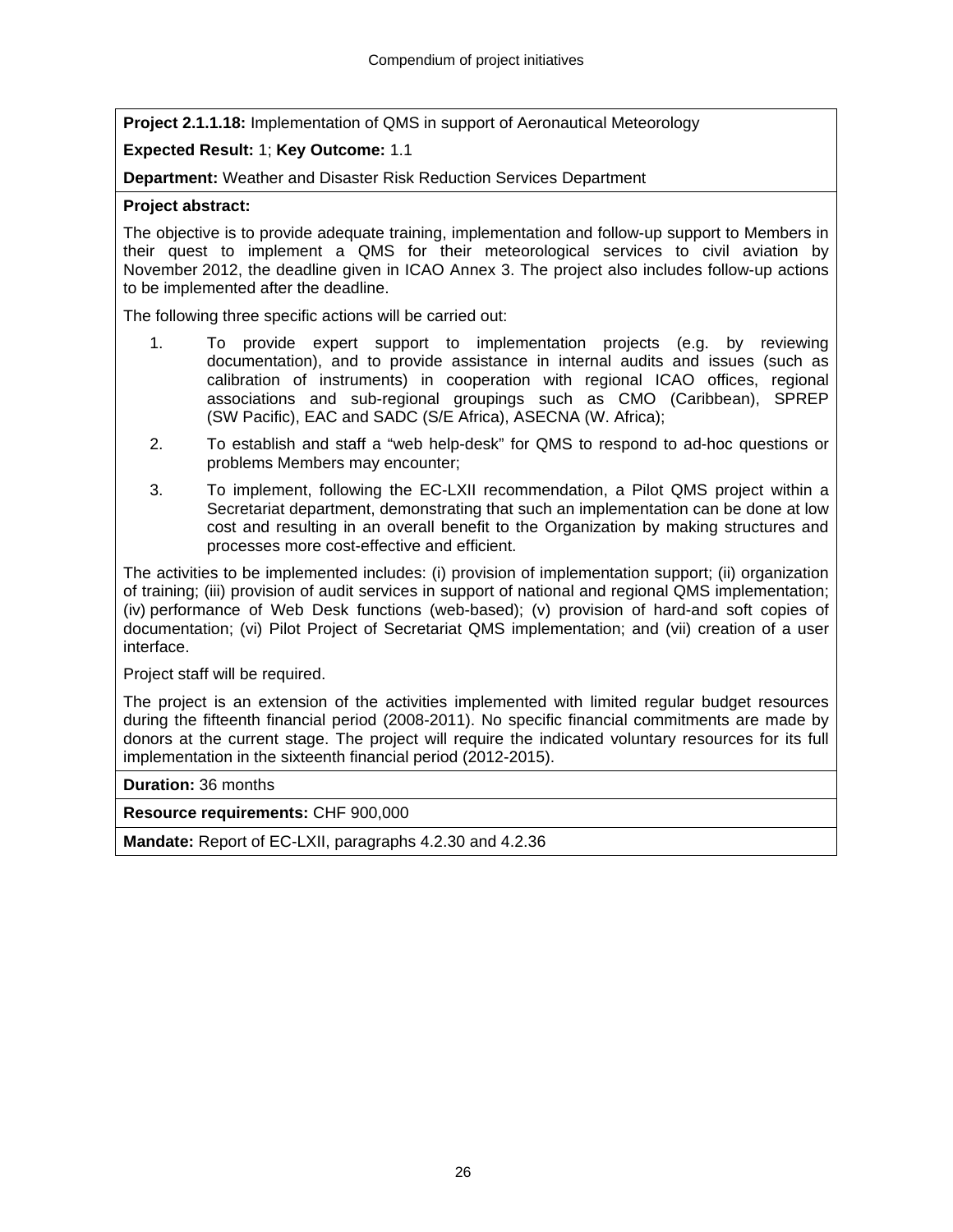# **D. Priority 3: Capacity Building for the developing and least developed countries**

16. In terms of allocation of voluntary resources, capacity development represents the highest priority among the five priorities for the sixteenth financial period. The total amount of CHF 62.4 million will be required to address various issues relating to the strengthening of the infrastructure of NMHSs and Regional Training Centres in developing and least developed countries and the development of their capacities through education and training.

# **Table 1.3: Priority-funded voluntary resources 3: Capacity Building for the Developing and Least Developed Countries**

(in thousands of Swiss francs)

|                          | <b>Staff</b><br>resources | Non-staff<br>resources | <b>Total</b><br>voluntary |
|--------------------------|---------------------------|------------------------|---------------------------|
| <b>Expected Result 6</b> |                           |                        |                           |
| KO 6.1                   | 2,150.0                   | 5,800.0                | 7,950.0                   |
| KO 6.2                   | 8,600.0                   | 32,050.0               | 40,650.0                  |
| KO 6.3                   | 500.0                     | 8,500.0                | 9,000.0                   |
| KO 6.4                   | 1,650.0                   | 400.0                  | 2,050.0                   |
| <b>Sub Total</b>         | 12,900.0                  | 46,750.0               | 59,650.0                  |
| <b>Expected Result 7</b> |                           |                        |                           |
| KO 7.1                   |                           |                        |                           |
| KO 7.3                   | 600.0                     | 2,150.0                | 2,750.0                   |
| <b>Sub Total</b>         | 600.0                     | 2,150.0                | 2,750.0                   |
| <b>TOTAL</b>             | 13,500.0                  | 48,900.0               | 62,400.0                  |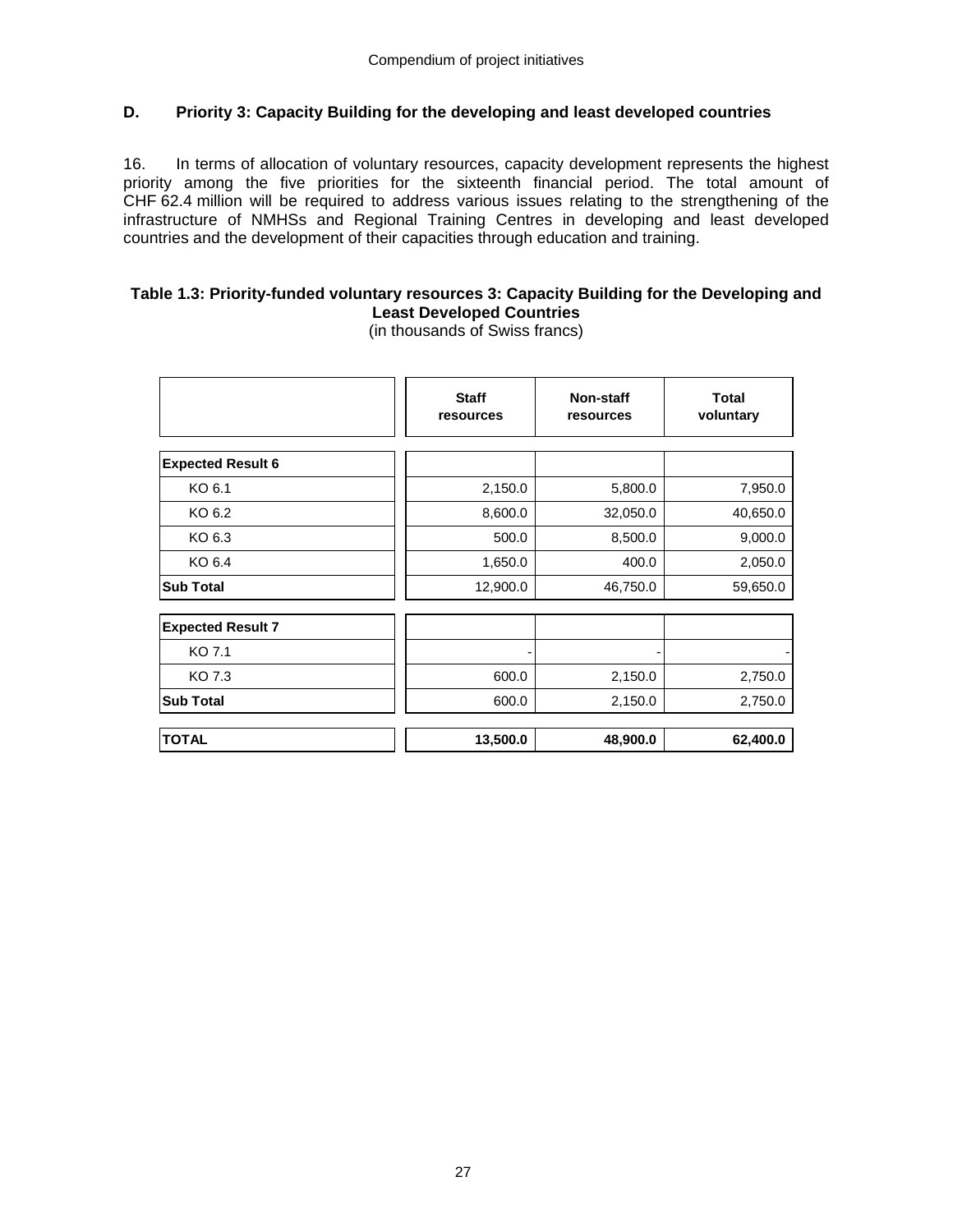**Expected Result 6: Enhanced capabilities of NMHSs, in particular in developing and least developed countries, to fulfil their mandates** 

**Key Outcome 6.1: Visibility and relevance of NMHSs and Regional Centres in regional and national development agendas is improved, particularly in developing and least developed countries** 

**Project 3.6.1.19:** Improving planning, management and operational framework of NMHSs in developing countries, LDCs and SIDS

**Expected Result:** 6; **Key Outcome:** 6.1

**Department:** Development and Regional Activities Department

#### **Project abstract:**

EC-LXII noted the commendable efforts made by Members and the Secretary-General to assist NMHSs of LDCs and SIDS, in comprehensive needs analysis/assessment, management skill building, preparation of NMHS development plans and emergency assistance. Noting that further efforts were required in these areas, the Council requested the Secretary-General to pursue strategies for raising the profiles of NMHSs concerned through sharing best practices in the integration of weather-, climate- and water-related information and services into national and regional development planning frameworks.

A major concern for many developing countries, including LDCs and SIDS, is their inadequate institutional capacity to integrate weather, climate and water information and services into national development policy and corresponding priority programmes.

Support should be provided to at least 10 countries out of these developing countries to enable them to adopt more robust planning and management models in their NMHSs, based upon appropriate best practises and examples from NMHSs of the same size and country development level.

The expected outcomes include skilful planners, managers and leaders of NMHSs, national ownership of the planning process, NMHSs development plans aligned with country development policies, strategies and priorities, particularly poverty reduction and climate change adaptation; and more support from government, stakeholders and development partners.

Project staff will be required.

The project is an extension of the activities implemented with limited regular budget resources and voluntary resources during the fifteenth financial period (2008-2011). Limited voluntary resources are likely to be continuously made available by donors in the sixteenth financial period (2012- 2015). However, the project will require further voluntary resources up to the indicated total resource requirement, for its full implementation in the sixteenth financial period (2012-2015).

**Duration of project:** 48 months

**Resource requirements:** CHF 500,000

**Mandate:** Report of EC-LXII, paragraph 6.5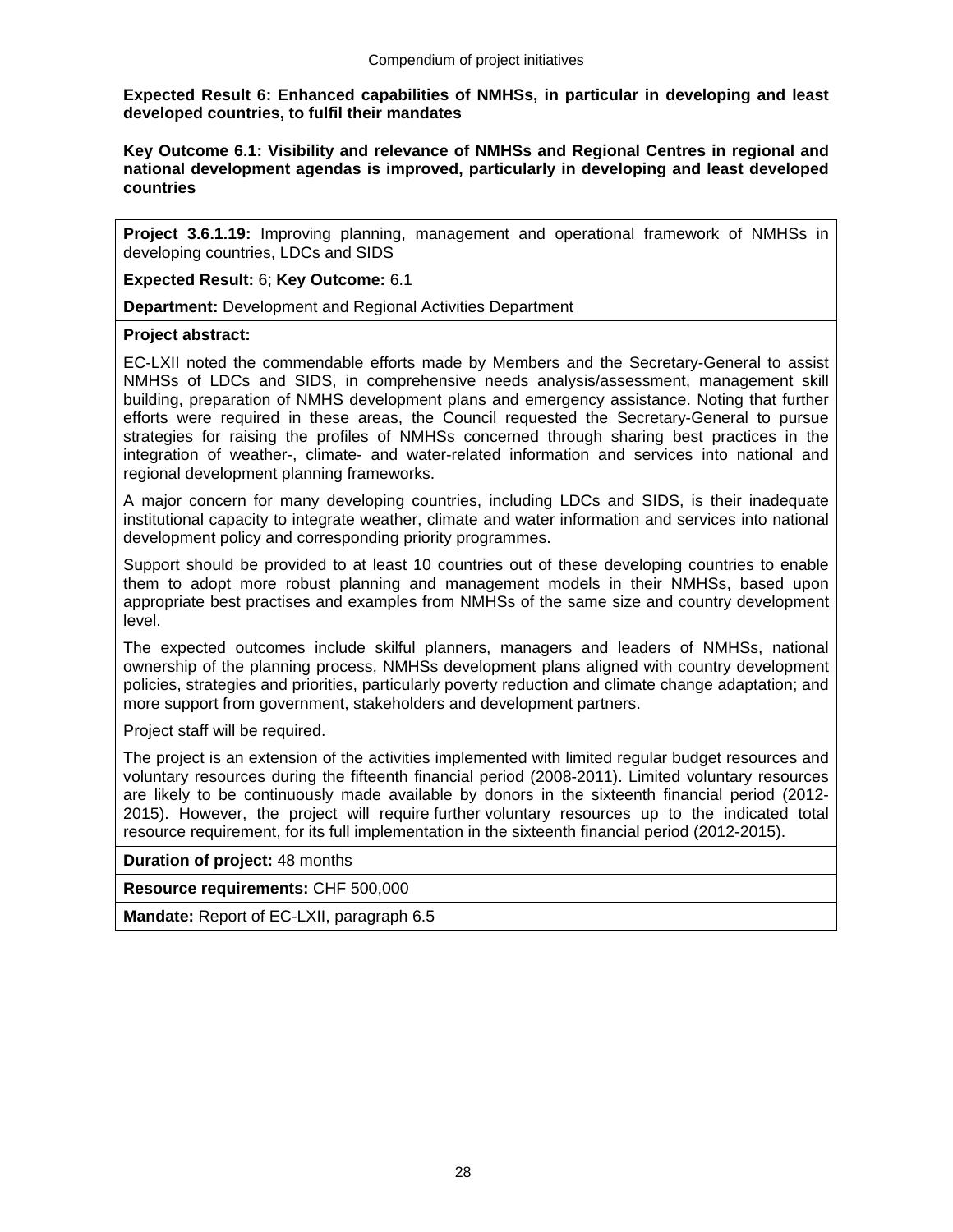**Project 3.6.1.20:** Implementation of follow-up actions from the First Conference of Ministers responsible for Meteorology in Africa

# **Expected Result:** 6; **Key Outcome:** 6.1

**Department:** Development and Regional Activities Department

## **Project abstract:**

The successful organization of the Ministerial Conference, 12-16 April 2010, Nairobi, Kenya, resulted in the adoption of an unprecedented Ministerial Declaration and the establishment of the African Ministerial Conference on Meteorology (AMCOMET) as a high-level mechanism for the development of meteorology and its applications in Africa. The Ministers committed themselves to strengthen and sustain National Meteorological Services and created a Task Force of ten members which will define the institutional framework and internal arrangements of AMCOMET.

WMO and its partners were requested to provide support, including Secretariat support, to AMCOMET which should meet every two years, and the Task Force to develop and implement an African Strategy on meteorology, taking into account GFCS, among other things.

EC-LXII requested the Secretary-General to give high priority to the implementation of the outcomes of the Conference and related follow-up activities, in particular those resulting from the Ministerial Declaration.

The project will enable WMO to provide support to the work of the Task Force and the meetings of AMCOMET as appropriate, and then contribute to security and sustainable development in Africa, particularly poverty reduction, climate change adaptation and disaster risk reduction.

A project coordinator will be required.

The project is a new activity to be implemented with voluntary resources in the sixteenth financial period (2012-2015), and no such activity is implemented during the fifteenth financial period (2008- 2011). No specific financial commitments are made by donors at the current stage. The project will require the indicated voluntary resources for its full implementation in the sixteenth financial period (2012-2015).

**Duration of project:** 48 months

**Resource requirements:** CHF 1.05 million

**Mandate:** Report of EC-LXII, paragraph 2.4.25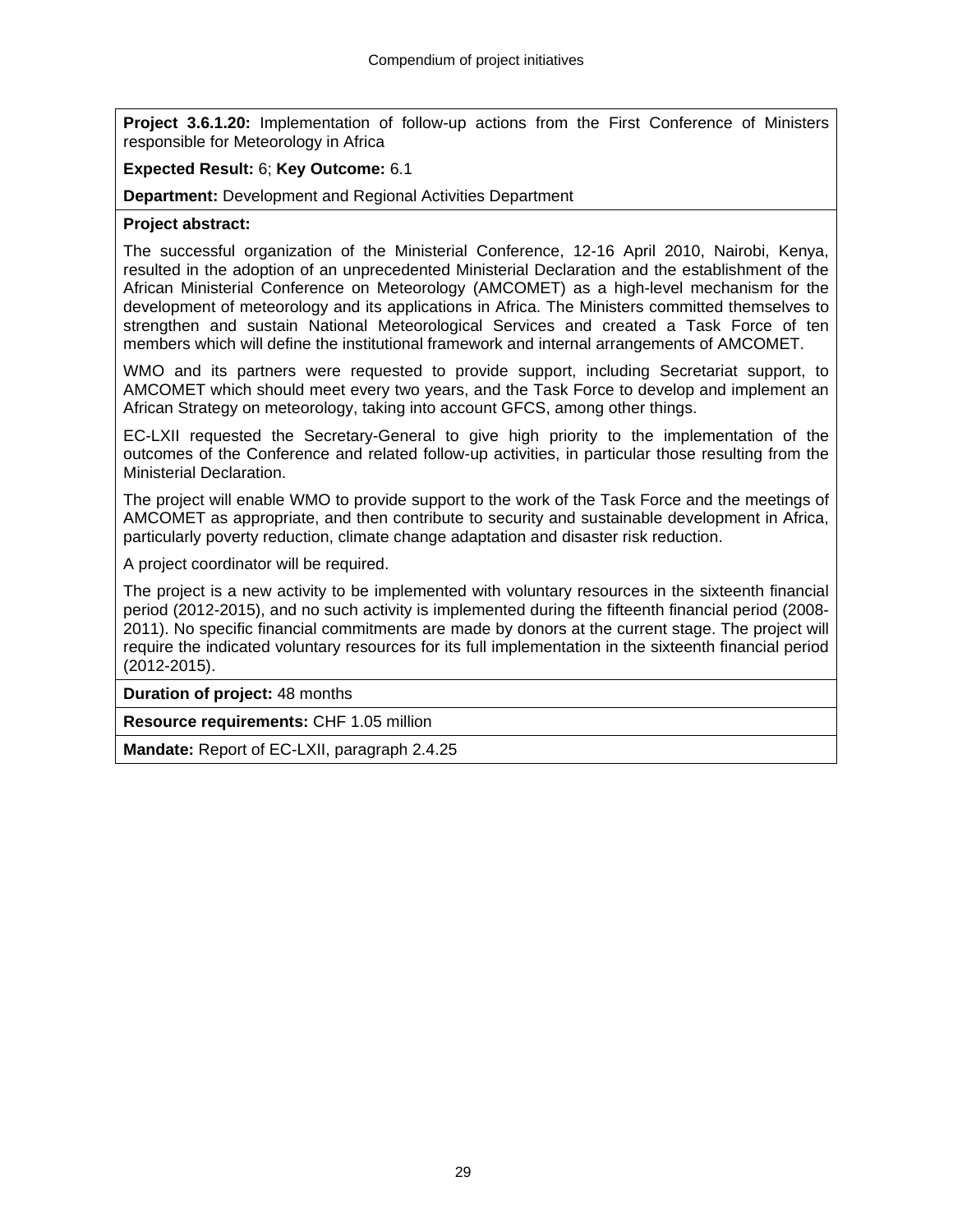**Project 3.6.1.21:** Ministerial Conferences in the Americas and Asia Pacific

# **Expected Result:** 6; **Key Outcome:** 6.1

**Department:** Development and Regional Activities Department

# **Project abstract:**

Following the successful engagement of African Ministers responsible for Meteorology in Nairobi in April 2010, this project would provide for Ministerial meetings in other Regions (RAs III/IV and RAs II/V) during the next financial period. These meetings are expected to significantly raise the profile of the NMHSs in national agendas and lead to more regionally-based approaches to key activities such as meteorological support for Disaster Risk Reduction, services to international aviation and the Global Framework for Climate Services.

The duration of each Ministerial meeting is 5 days. Approximately 20 per cent of the work required for the preparation will be absorbed within the regular budget resources. The remaining 80 per cent of the funding needs to be covered by voluntary contributions.

A project coordinator will be required.

The project is a new activity to be implemented with voluntary resources in the sixteenth financial period (2012-2015), and no such activity is implemented during the fifteenth financial period (2008- 2011). No specific financial commitments are made by donors at the current stage. The project will require the indicated voluntary resources for its full implementation in the sixteenth financial period (2012-2015).

**Duration of project:** 48 months

**Resource requirements:** CHF 1.7 million

**Mandate:** Building upon the success of the First Meeting of Ministers responsible for Meteorology held in Africa in April 2010.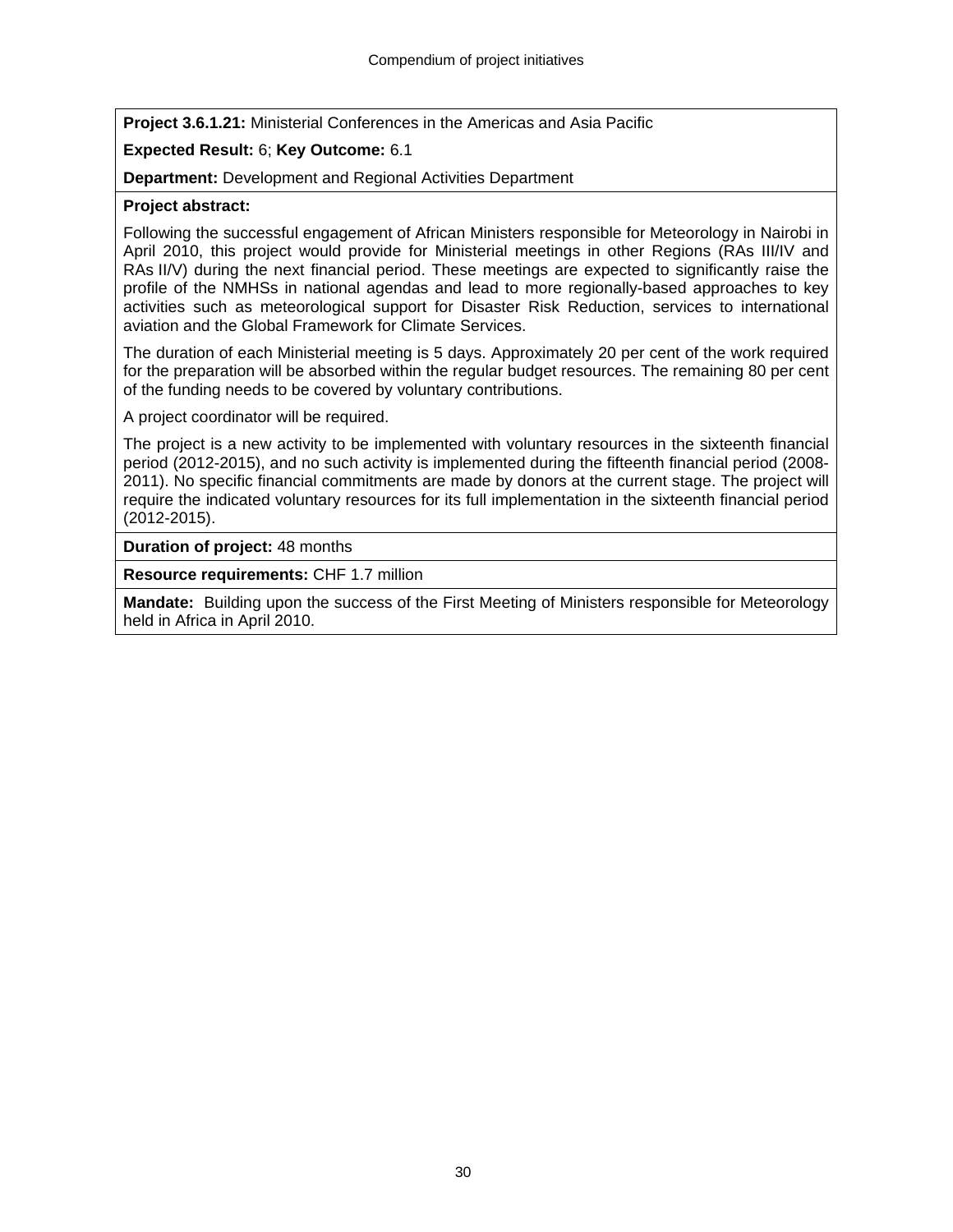**Project 3.6.1.22:** Ensuring sustainability and benefits of services provided by NMHSs in developing countries, LDCs and SIDS

## **Expected Result:** 6; **Key Outcome:** 6.1

**Department:** Development and Regional Activities Department

## **Project abstract:**

NMHSs in many developing countries, including LDCs and SIDS, are still facing the challenge of being recognized for tangible benefits achieved in the use of weather and climate information, services and products in climate-sensitive social and economic sectors.

EC-LXII recognized the positive impacts of projects on socio-economic benefits valuation of weather, climate and water services and in particular in LDCs and SIDS. EC-LXII invited development partners to support related initiatives and WMO to pursue its assistance as appropriate.

Based on innovative ideas of partnership and best practices, support will be provided to 10 developing countries at least to formulate and implement Pilot/Demonstration Projects on socioeconomic benefits valuation of weather, climate and water services in sectors such as agriculture and food security, health, disaster risk reduction, water resources management and development, energy generation and distribution, transport, tourism and climate change adaptation.

The expected outcomes include a higher profile in meeting the Millennium Development Goals (MDGs), an increased political and financial support leading to more efficient and sustainable NMHSs and support for the outcomes of the Fourth United Nations Conference on the Least Developed Countries (Istanbul, Turkey, June 2011).

Project staff will be required.

The project is an extension of the activities implemented with limited voluntary resources during the fifteenth financial period (2008-2011). Limited voluntary resources are likely to be continuously made available by donors in the sixteenth financial period (2012-2015). However, the project will require further voluntary resources up to the indicated total resource requirement, for its full implementation in the sixteenth financial period (2012-2015).

**Duration of project:** 48 months

**Resource requirements:** CHF 500,000

**Mandate:** Report of EC-LXII, paragraph 6.4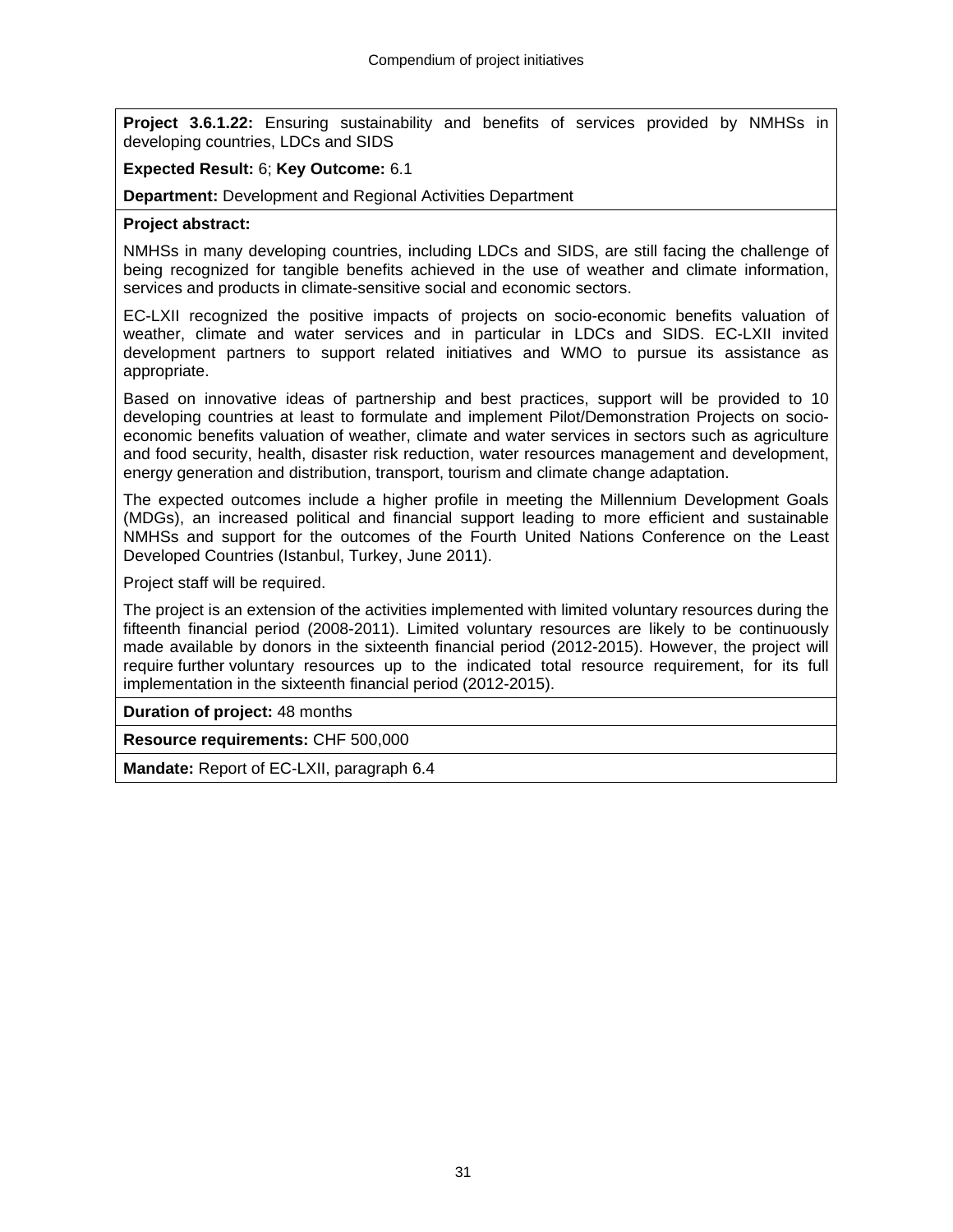**Project 3.6.1.23:** Emergency assistance aimed at re-instatement of basic services

# **Expected Result:** 6; **Key Outcome:** 6.1

**Department:** Development and Regional Activities Department

# **Project abstract:**

Most natural disasters have a dual implication for the NMHS of the stricken country. Hydrometeorological infrastructure and services can be severely impacted or totally destroyed at the same time as the products and services themselves are even more critically needed during the recovery phase of the event.

The WMO "Emergency Assistance Fund" was established in 1991 to assist Members affected by disasters to immediately re-instate basic services including rehabilitation and restoration of essential observing networks, data collection and processing facilities. It also assists in international data and weather information products exchange in cases where disasters have destroyed or severely disabled the meteorological and/or hydrological infrastructure. Emergency assistance under this scheme is provided in direct cash contribution and/or through technology transfer or provision of expertise and information products. This fund has been significantly utilized in the past two years and needs to be replenished on an annual basis.

As well as replenishing this fund WMO needs to better institutionalize Emergency Assistance Processes in-house to ensure a more swift and effective delivery of support. In this context it is also planned to develop a WMO Volunteer Programme (similar to "engineers without borders") to further support countries post-disaster, and in particular with provision of expertise in the short- to medium-term.

The project is an extension of the activities implemented with limited voluntary resources during the fifteenth financial period (2008-2011). Limited voluntary resources are likely to be continuously made available by donors in the sixteenth financial period (2012-2015). However, the project will require further voluntary resources up to the indicated total resource requirement, for its full implementation in the sixteenth financial period (2012-2015).

**Duration of project:** 48 months

**Resource requirements:** CHF 500,000

**Mandate:** Report of EC-LXII, paragraph 6.21 – annex to paragraph 6.21; paragraph 6.5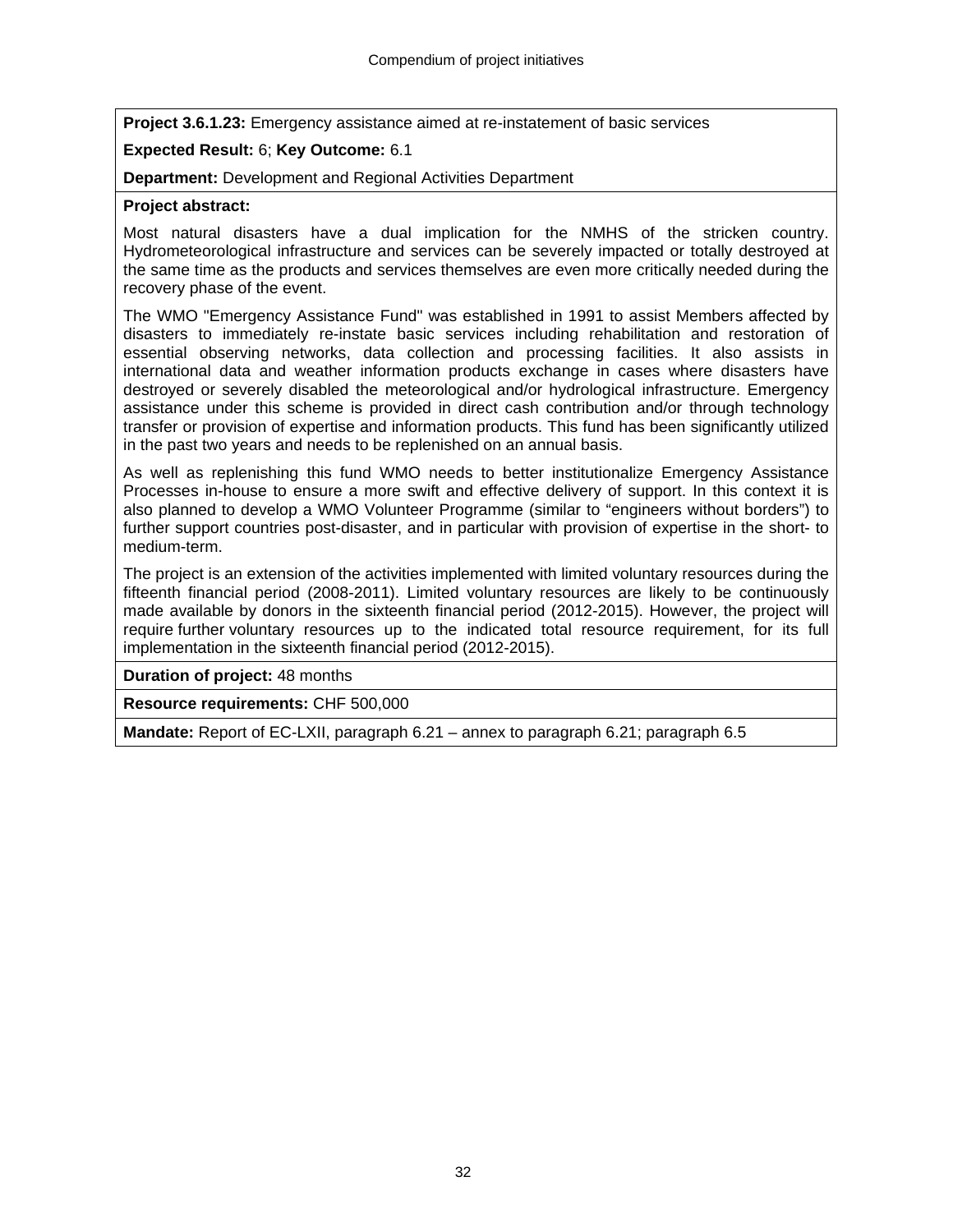**Project 3.6.1.24:** Enhanced education and training regarding the function of WMO for Middle and Senior Managers

## **Expected Result:** 6; **Key Outcome:** 6.1

**Department:** Development and Regional Activities Department

## **Project abstract:**

EC-LXII appreciated the human resource development opportunities being provided to Members through the Least Developed Country Programme and on a bilateral basis through seminars, online learning and exchange programmes. Considering the positive outcome of past capacity building activities for director-level executives, the Council encouraged Members to explore the possibility of providing opportunities for the director-level executives of NMHSs to exchange their experiences and opinions with a view to further improve the service performance of Members. The Council also noted the work on WMO Reform being undertaken by a small group from the EC Working Group on Strategic and Operational Planning. The initial suggestions from this working group attempt to address improvements that could be made in the way that programmes and constituent bodies operate and function. In addition to these possible reforms, the effectiveness of these sessions could be significantly improved if the delegates attending these sessions were better informed of their roles.

This project aims to assist in improving the effectiveness of WMO constituent body sessions through providing Members with better information on their roles and how to prepare for such sessions. The activities would be a mix of workshops and creation of publications. The workshops would assist the Secretariat to better identify the gaps in Members knowledge and understanding of their role and check the effectiveness of the material produced to address these gaps.

The project is an extension of the activities implemented with limited regular budget resources during the fifteenth financial period (2008-2011). No specific financial commitments are made by donors at the current stage. The project will require the indicated voluntary resources for its full implementation in the sixteenth financial period (2012-2015).

**Duration of project:** 48 months

**Resource requirements:** CHF 500,000

**Mandate:** Report of EC-LXII, paragraph 6.20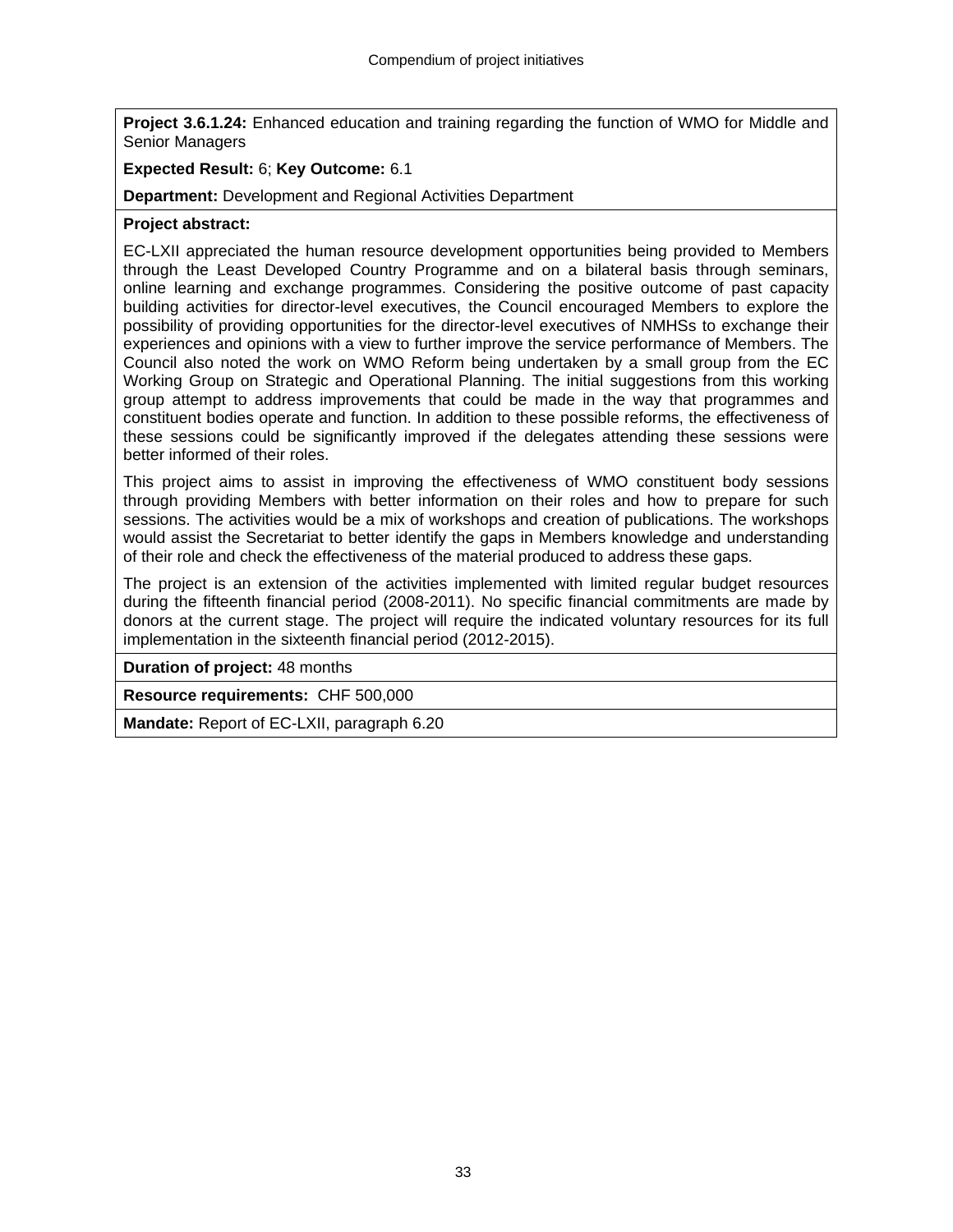**Project 3.6.1.25:** Support young scientists from developing and least developed countries

# **Expected Result:** 6; **Key Outcome:** 6.1

**Department:** Research Department, Development and Regional Activities Department, Climate and Water Department, Weather and Disaster Reduction Services Department

# **Project abstract:**

EC-LXII decided to propose to the Congress the organizing of a conference for young scientists from developing countries, to be named after Professor Obasi in recognition of his significant efforts in capacity building. The conference could be organized in 2013 at the cost of about CHF 250,000.

In order to assist Members in education and training on meteorology, relevant WMO publications should be reproduced in electronic and paper form, translated into the WMO official languages, and provided to universities and schools. WMO could also provide limited support in supplying text books on meteorology to training institutions in developing and least developed countries. Resources amounting to CHF 1,750,000 are required for these initiatives.

The project is a new activity to be implemented with voluntary resources in the sixteenth financial period (2012-2015), and no such activity is implemented during the fifteenth financial period (2008- 2011). No specific financial commitments are made by donors at the current stage. The project will require the indicated voluntary resources for its full implementation in the sixteenth financial period (2012-2015).

**Duration of project:** 48 months

**Resource requirements:** CHF 2.0 million

**Mandate:** Report of EC-LXII, paragraph 9.6.2 and new initiatives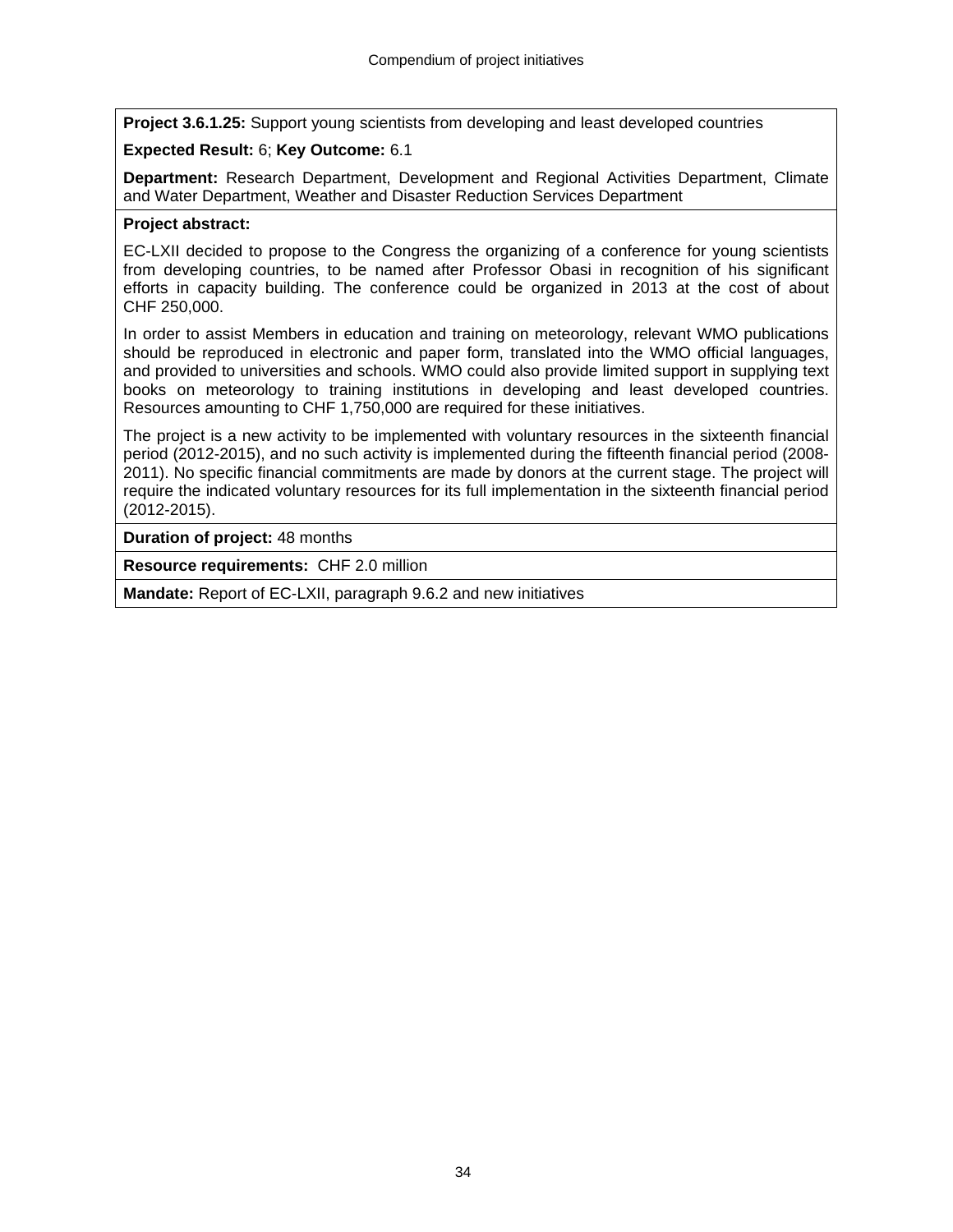**Project 3.6.1.26:** Implementation of WMO Policy on Gender Mainstreaming

# **Expected Result:** 6; **Key Outcome:** 6.1

**Department:** Cabinet and External Relations Department

## **Project abstract:**

In accordance with the decision of EC-LXII, support is required for provision of assistance to Members, technical commissions, regional associations and the Secretariat in implementation, monitoring and evaluation of the WMO Policy on Gender Mainstreaming. This includes the establishment of a gender expert post in the Secretariat on the basis of a half a post at the professional level. Furthermore, it will be required to organize at least two meetings of the EC Advisory Panel of Experts on Gender Mainstreaming and two workshops on gender mainstreaming during the sixteenth financial period.

Project staff will be required.

The project is a new activity to be implemented with voluntary resources in the sixteenth financial period (2012-2015), and no such activity is implemented during the fifteenth financial period (2008- 2011). No specific financial commitments are made by donors at the current stage. The project will require the indicated voluntary resources for its full implementation in the sixteenth financial period (2012-2015).

**Duration of project:** 48 months

**Resource requirements:** CHF 1.0 million

**Mandate:** Report of EC-LXII, paragraph 6.20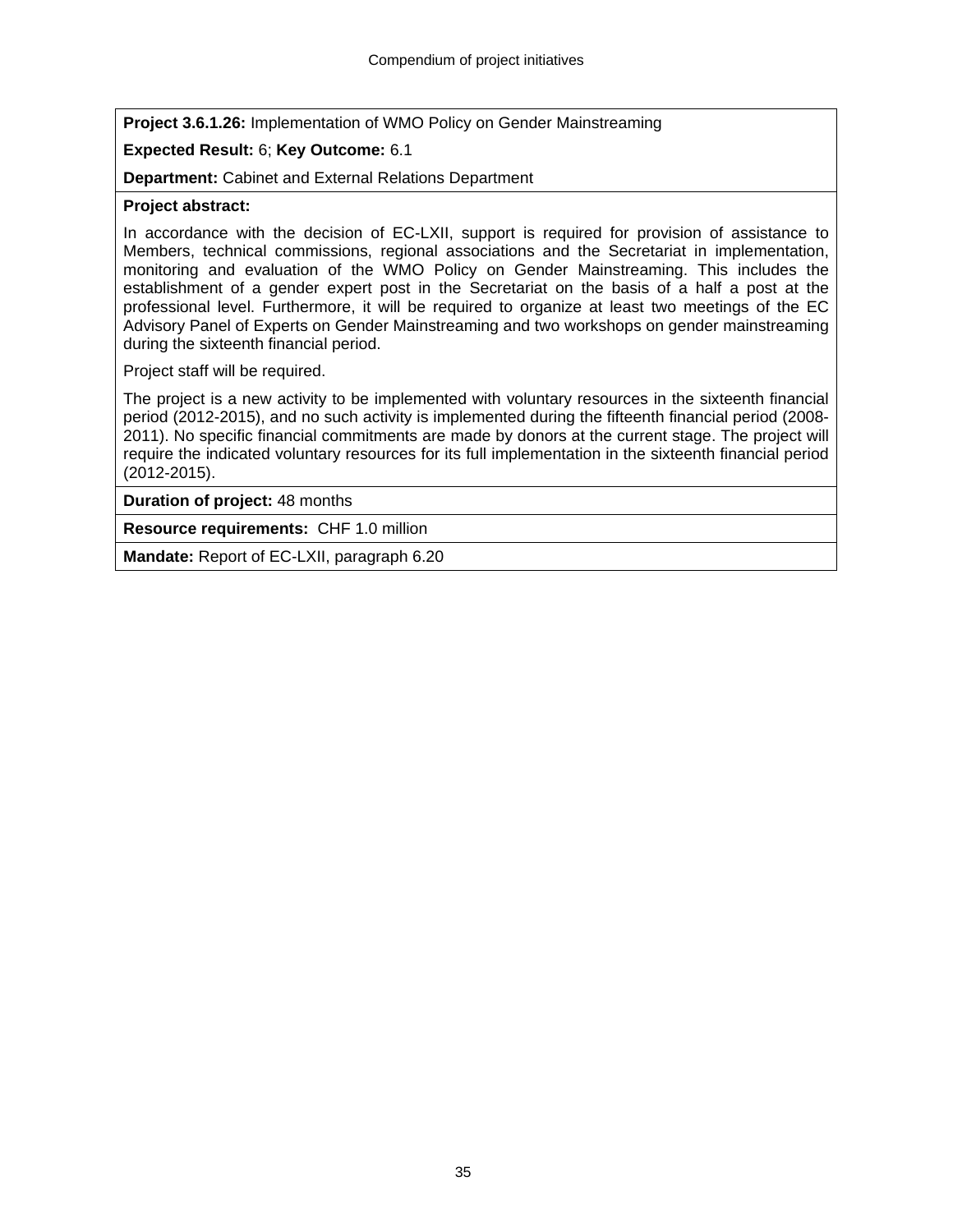## **Key Outcome 6.2: Infrastructure and operational facilities of NMHSs and Regional Centres are improved, particularly in developing and least developed countries**

**Project 3.6.2.27:** Modernization of NMHSs at National and Regional Level (improved infrastructure, enhanced institutional frameworks and human capacity)

## **Expected Result:** 6; **Key Outcome:** 6.2

**Department:** Development and Regional Activities Department

## **Project abstract:**

Much progress has been made in this area of support during the current financial period with regional development projects in several regions but much more still is needed. A more comprehensive sustained approach to modernization is required through national and regional development programmes.

The goal of this activity is to continue to enhance the capabilities in all areas (infrastructure, human capacity, institutional frameworks and stakeholder engagement) of NMHSs in developing and least developed countries to provide services for managing existing and potential climate and weather related risks and to meet the challenge of coping with providing critical services and products in the face of changing climatic conditions and thereby support their progress towards achieving the UN Millennium Development Goals.

Additionally EC-LXII recognized the positive impacts of projects on socio-economic benefits valuation of weather, climate and water services and in particular in LDCs and SIDS. EC-LXII invited development partners to support related initiatives and WMO to pursue its assistance as appropriate. EC-LXII also requested the Secretary-General to pursue strategies for raising the profiles of NMHSs concerned through sharing best practices in the integration of weather-, climateand water-related information and services into national and regional development planning frameworks.

The objectives are to build scientific, technical, infrastructural and institutional capacity of the National Meteorological and Hydrological Services as an essential service provider and to strengthening the constituency and political and financial support for NMHSs at the national and community level to increase national appropriations to NMHSs. Additionally a project manager is required within the Secretariat to track implementation of development projects across the various technical departments, ensure adequate and timely reporting to donors and support development of new funding proposals.

A project coordinator will be required.

The project is an extension of the activities implemented with limited regular budget resources and voluntary resources during the fifteenth financial period (2008-2011). Limited voluntary resources are likely to be continuously made available by donors in the sixteenth financial period (2012- 2015). However, the project will require further voluntary resources up to the indicated total resource requirement, for its full implementation in the sixteenth financial period (2012-2015).

**Duration of project:** 48 months

**Resource requirements:** CHF 30.0 million

**Mandate:** Report of EC-LXII, paragraphs 6.4 and 6.5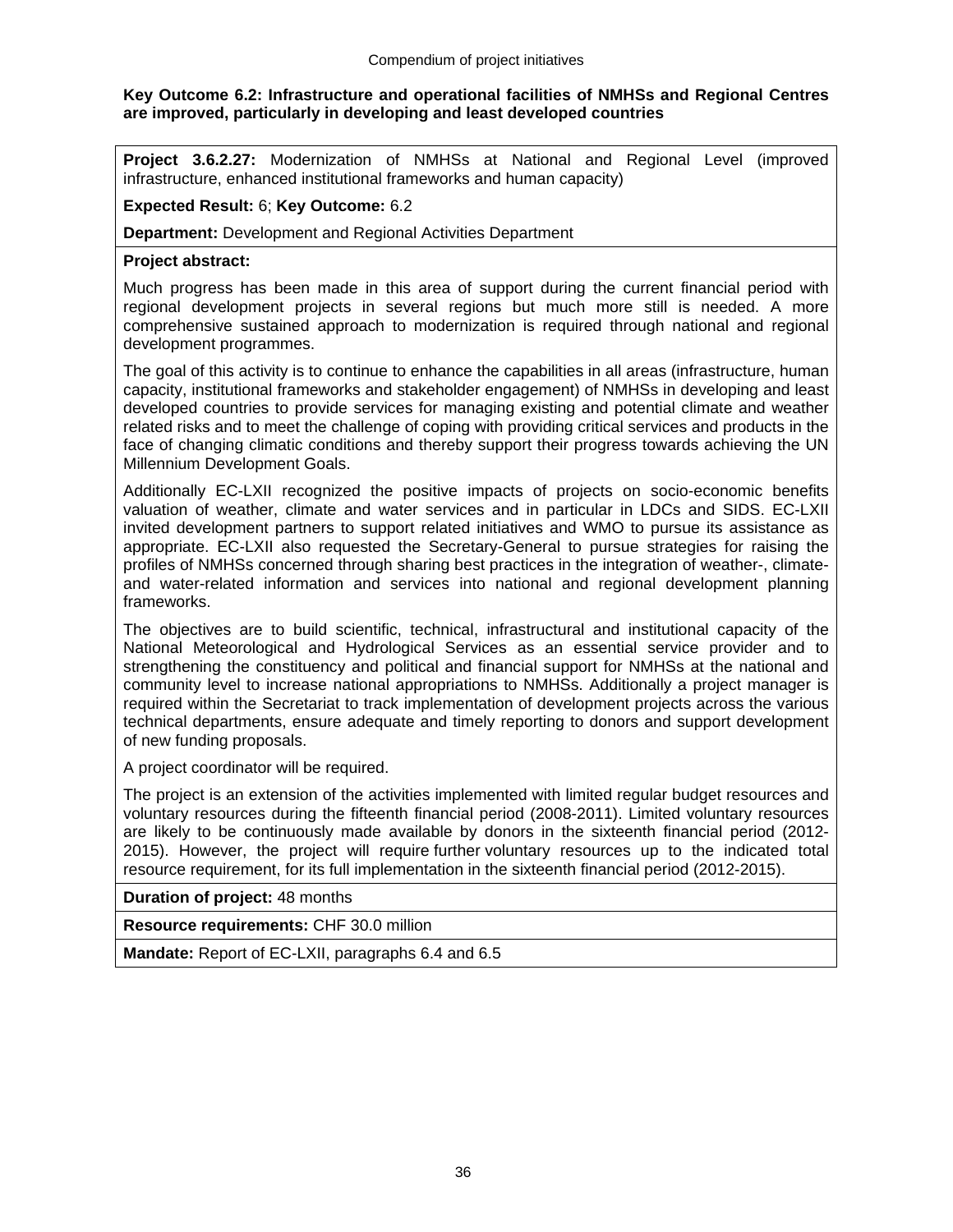**Project 3.6.2.28:** WWRP contribution to capacity building

## **Expected Result:** 6; **Key Outcome:** 6.2

## **Department:** Research Department

## **Project abstract:**

The WWRP provision of support to developing countries on socio-economic benefits of weather, climate and water-related information and services, and advisory services is aimed at assisting developing and least developed countries resolve urgent operational problems.

The WWRP has two projects that provide support to developing and at least 10 LDCs through providing socio-economic benefits by transitioning recent research results into operational practice. Both projects include training aspects. The LDCs are located primarily in Africa.

The first project is the Sand and Dust Warning and Advisory Assessment System (SDS-WAS), jointly with the Global Atmospheric Watch (GAW), and provides prediction and operational guidance from research and operational numerical weather prediction models that have recently developed numerical prediction capabilities for dust storms. Such events impact ground and air transportation, public safety, health and other sectors. The adverse health impacts range from crippling diseases such as meningitis in northern Africa, to upper respiratory diseases in children. The SDS-WAS has regional nodes in Africa and Asia.

The second project is the pan-African project called THORPEX Africa. This effort seeks to reduce the vulnerability of Africa to weather and climate events. It will also quantify the impacts of such events on the African economy, environment and societal aspects, while providing guidance on how to reduce vulnerability. Thirty-five African Members are already participating in THORPEX Africa and the benefits will reach across the continent. Both efforts will reduce the vulnerability of developing countries and LDCs to weather and climate variations and climate change.

Voluntary contributions are required for WMO to support meetings and training and also to provide Members in Africa with assistance in resource mobilization.

The project is an extension of the activities implemented with limited regular budget resources during the fifteenth financial period (2008-2011). No specific financial commitments are made by donors at the current stage. The project will require the indicated voluntary resources for its full implementation in the sixteenth financial period (2012-2015).

**Duration of the project:** 36 months

**Resource requirements:** CHF 150,000

**Mandate:** Report of EC-LXI, paragraphs 3.1.26, 3.1.57, and 4.2.12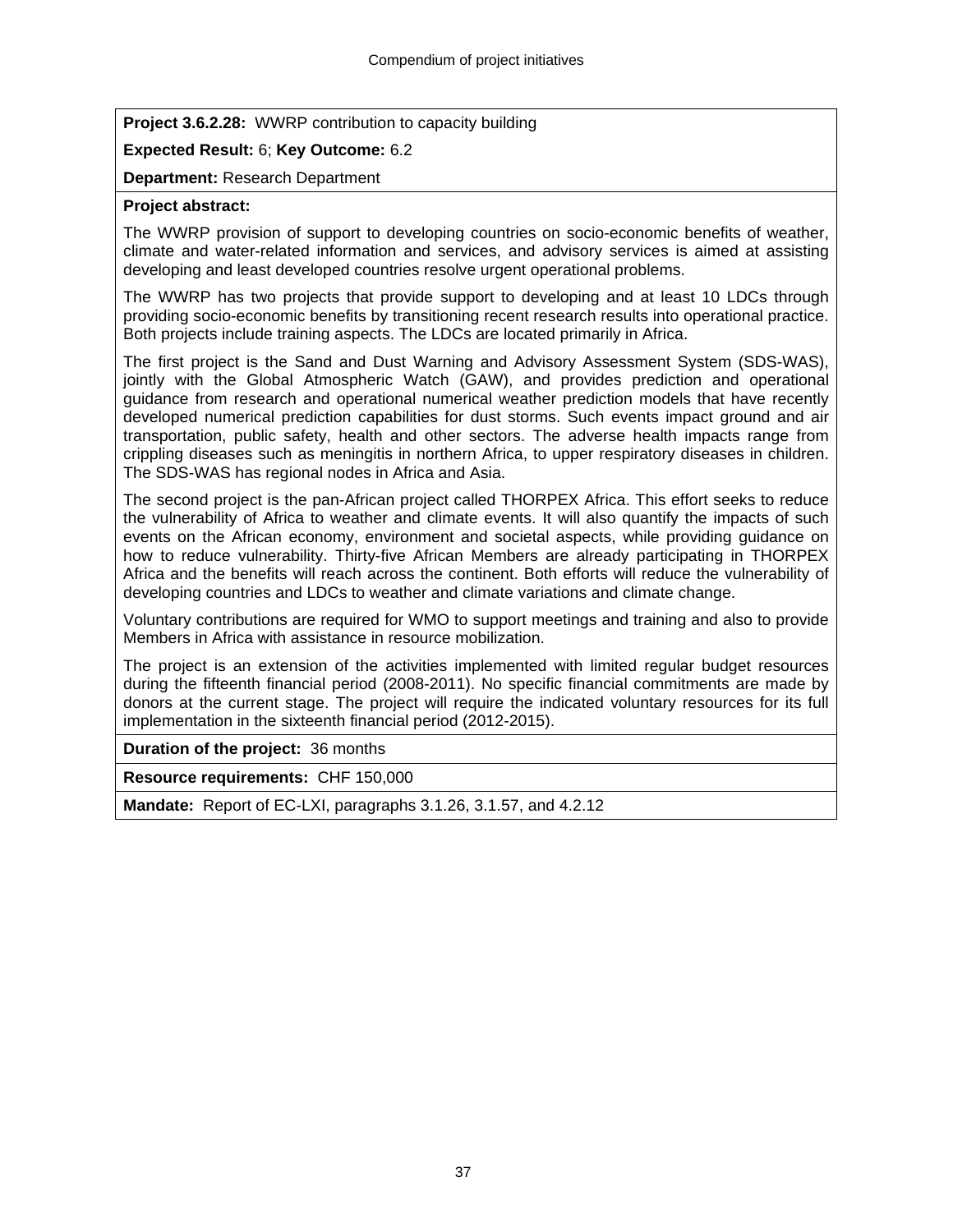**Project 3.6.2.29:** Expansion and Implementation of the SWFDP to all WMO Regional Associations

# **Expected Result:** 6; **Key Outcome:** 6.2

**Department:** Weather and Disaster Risk Reduction Services Department

## **Project abstract:**

The Severe Weather Forecasting Demonstration Project (SWFDP) initiative is successfully enhancing the application of the existing Numerical Weather Prediction (NWP), of Ensemble Prediction System (EPS)-based and satellite-based products in the improvement of severe weather forecasting and delivery of warning services in developing countries.

The SWFDP represents a systematic and practical approach for building capacity, and for transferring new knowledge and skills; and could well serve as a trialling environment for promising outputs from GIFS, and the implementation of new products from THORPEX Interactive Grand Global Ensemble (TIGGE).

Prior to the implementation of the project, the SWFDP has been successfully implemented and is now being expanded to include all sixteen countries of southern Africa (RA I). A second project is also in implementation for four South Pacific Islands (RA V). SWFDP regional subprojects for Southeast Asia (RA II) and Eastern Africa (RA I) are in planning stage.

The expected outcomes of the project include: (i) improving severe weather forecasting; (ii) improving lead-time of warnings and the delivery of services to various socio-economic sectors; and (iii) improving interactions of NMHSs with media, disaster management and civil protection authorities and other user sector communities.

A series of regional subprojects, focused on developing countries, LDCs and SIDSs, will be implemented in East/Central Africa, West Africa, Southeast Asia, South Asia-Bay of Bengal, Central Asia and the Caucasus, South-eastern and Southern South America, Central America and the Caribbean, South East Europe, and the Southwest Pacific Islands, depending upon donor capacity and support. The following activities will be carried out for each sub-project: (i) establishing a regional partnership; (ii) planning and developing a prototype demonstration subproject; (iii) implementing the demonstration project (including evaluation); and (iv) training staff of NMHSs to correctly interpret the various NWP/EPS, satellite-based and guidance products, and to prepare user-focused information (in collaboration with users).

The recipients of the project are NMHSs and user sector communities (including disaster managers, media, agriculture, fisheries, etc.) of developing countries, LDCs and SIDSs in various WMO Regions. QMS and risk management principles will be applied in the implementation of the regional subprojects.

A project coordinator will be required.

The project is an extension of the activities implemented with limited regular budget resources during the fifteenth financial period (2008-2011). No specific financial commitments are made by donors at the current stage. The project will require the indicated voluntary resources for its full implementation in the sixteenth financial period (2012-2015).

**Duration of project:** 48 months

**Resource requirements:** CHF 2.5 million

**Mandate:** Report of EC-LXII, paragraphs 3.1.2, 3.1.4, 3.1.7, 3.1.8, 3.1.9 and 3.1.10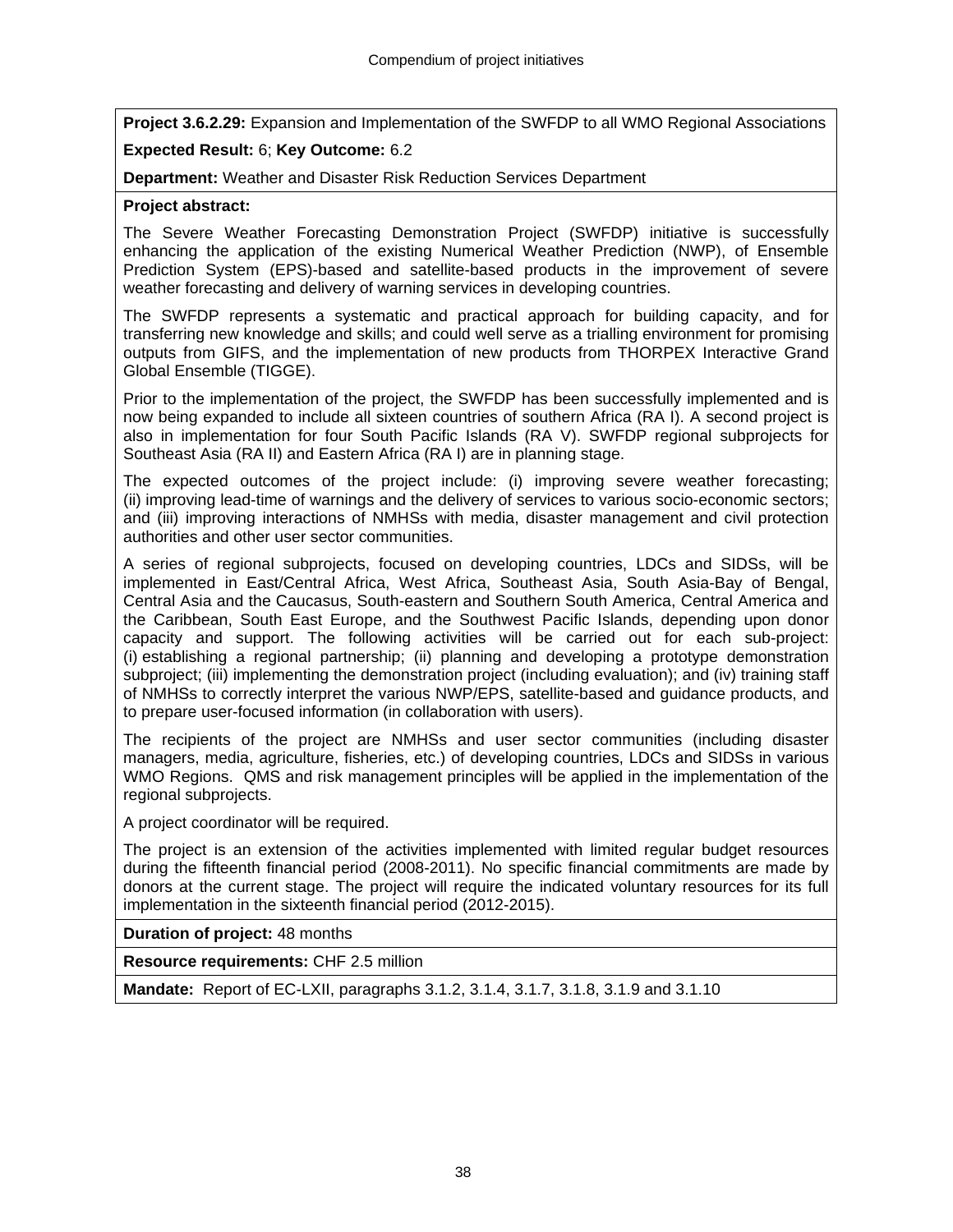**Project 3.6.2.30:** Development of Multi-hazard early warning system in South East Europe

# **Expected Result:** 6; **Key Outcome:** 6.2

**Department:** Development and Regional Activities Department

#### **Project abstract:**

The aim of the project is to build on the developments from the South Eastern Europe Disaster Risk Mitigation and Adaptation Programme (SEEDRMAP) and from the "South East Europe Disaster Risk Reduction Project" funded by the European Commission Directorate General for Enlargement, and to further develop and implement a coordinated regional multi-hazard early warning system (MH-EWS) Programme and develop and implement comprehensive end-to-end national MH-EWS projects with a strong regional cooperation component in two WMO (sub) Regions.

The expected outcomes of the projects include utilization of an integrated approach for the development and implementation of MHEWS projects leveraging WMO technical programmes, technical commissions (TC), Members and external partners to address needs and requirements and priorities of NMHS and DRM stakeholders at national and regional level as identified through Phase I of the South Eastern Europe Disaster Risk Reduction Project in 2009-2011.

The project includes the implementation of the following activities: (i) national early warning system policy and coordination dialogues to strengthen disaster risk management and emergency preparedness coordination frameworks and governance as linked to MHEWS; (ii) technical workshops to facilitate regional harmonization, and interoperability of the observing networks and data sharing for hydrometeorological transboundary hazards; (iii) national data rescue programmes and standardization of meteorological-, hydrological- and climate-related hazard databases, with primary focus on floods, droughts and training workshop on hazard mapping for hydrometeorological hazards to support risk analysis for EWS and emergency management with considerations for risks associated with climate variability and change; (iv) training workshops for development and strengthening of operational forecasting capacities for sever weather forecasting and marine-related hazards; (v) training workshops for strengthening of warning dissemination mechanisms, and MHEWS service delivery; (vi) assistance in development of operational cooperation and quality management systems (Standard Operational procedures) engaging NMHS and disaster risk management agencies through national activities; and (vii) performance evaluation at national and regional level for scaling up within the region and expansion of the concept to other regions.

This project will be implemented in eight beneficiaries in South East Europe and Moldova. A project coordinator will be required.

The project is an extension of the activities implemented with limited voluntary resources during the fifteenth financial period (2008-2011). Limited voluntary resources are likely to be continuously made available by donors in the sixteenth financial period (2012-2015). However, the project will require further voluntary resources up to the indicated total resource requirement, for its full implementation in the sixteenth financial period (2012-2015).

**Duration of project:** 48 months

**Resource requirements:** CHF 11.0 million

**Mandate:** Report of EC-LXII, paragraphs 4.1.6, and 4.1.7; Report of EC-LXI, paragraphs 4.1.2 and 4.1.4; Report of Cg-XV, paragraphs 3.9.9 and 3.9.10; Report of XV-RA VI, paragraph 4.6.1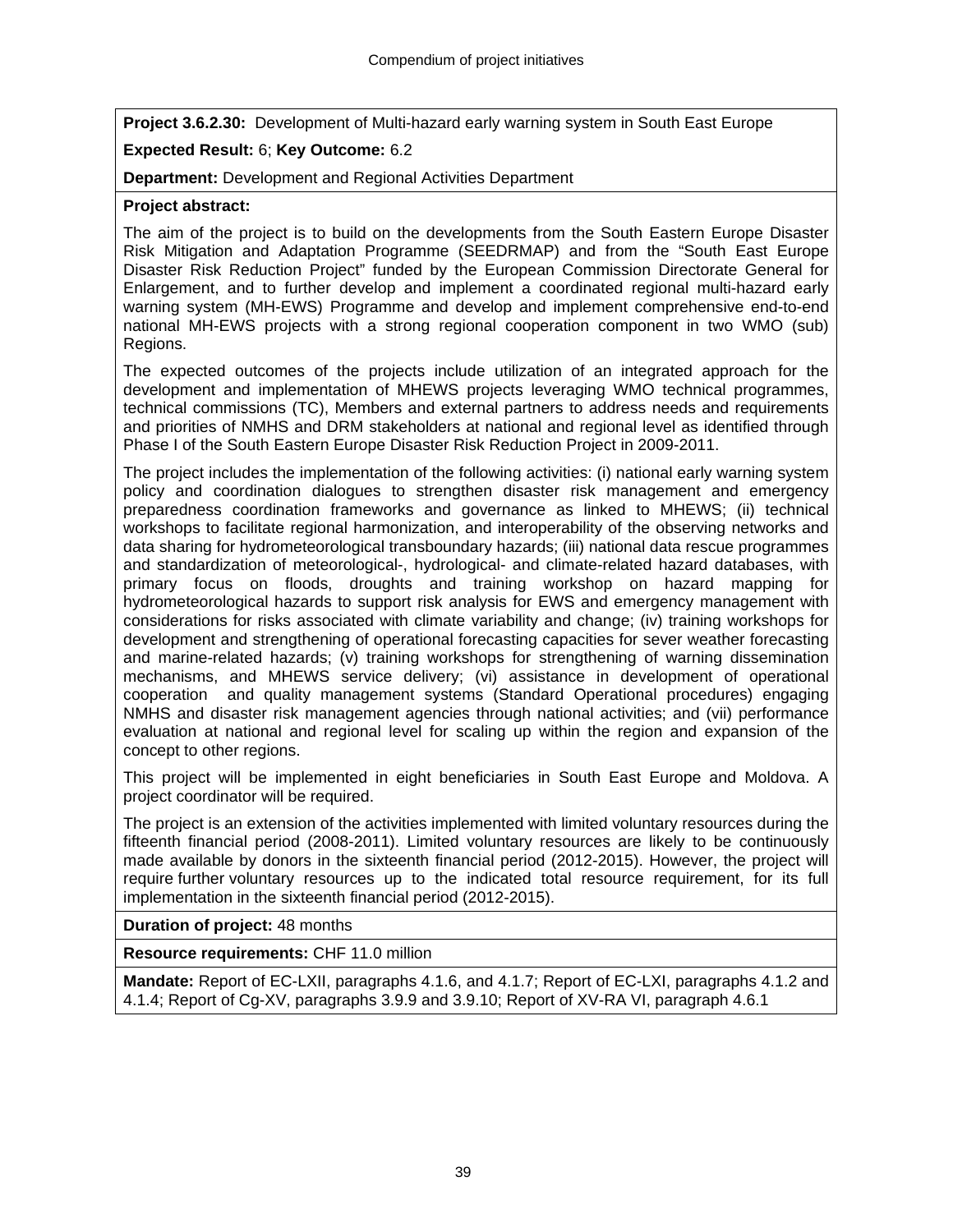## **Key Outcome 6.3: Education and training development activities at national and regional levels are improved, especially in developing and least developed countries**

**Project 3.6.3.31:** Extension of Management by e-learning to French, Spanish, Russian and Arabic

# **Expected Result:** 6; **Key Outcome:** 6.3

**Department:** Development and Regional Activities Department

## **Project abstract:**

In 2008 the UK Met Office developed and ran a Management by e-learning course which was well received by English-speaking Members. This course has been run twice more and an advanced course has also been delivered. There is wide-spread demand for such a course by non Englishspeaking Members. This project aims to use the UK Met Office course as a model for the development and delivery of a similar course in French and Spanish, and further in Russian and Arabic. The funds are required to hire contractors to develop and run the courses. Where possible existing resources in French and Spanish will be used to ensure relevance and minimize the cost of translation.

EC-LXII appreciated the human resource development opportunities being provided to Members through the Least Developed Country Programme and on a bilateral basis through seminars, online learning and exchange programmes. Considering the positive outcome of past capacity building activities for director-level executives, the Council encouraged Members to explore the possibility of providing opportunities for the director-level executives of NMHSs to exchange their experiences and opinions with a view to further improve the service performance of Members.

The project is a new activity to be implemented with voluntary resources in the sixteenth financial period (2012-2015), and no such activity is implemented during the fifteenth financial period (2008- 2011). No specific financial commitments are made by donors at the current stage. The project will require the indicated voluntary resources for its full implementation in the sixteenth financial period (2012-2015).

**Duration of project:** 48 months

**Resource requirements:** CHF 500,000

**Mandate:** Report of EC-LXII, paragraph 6.20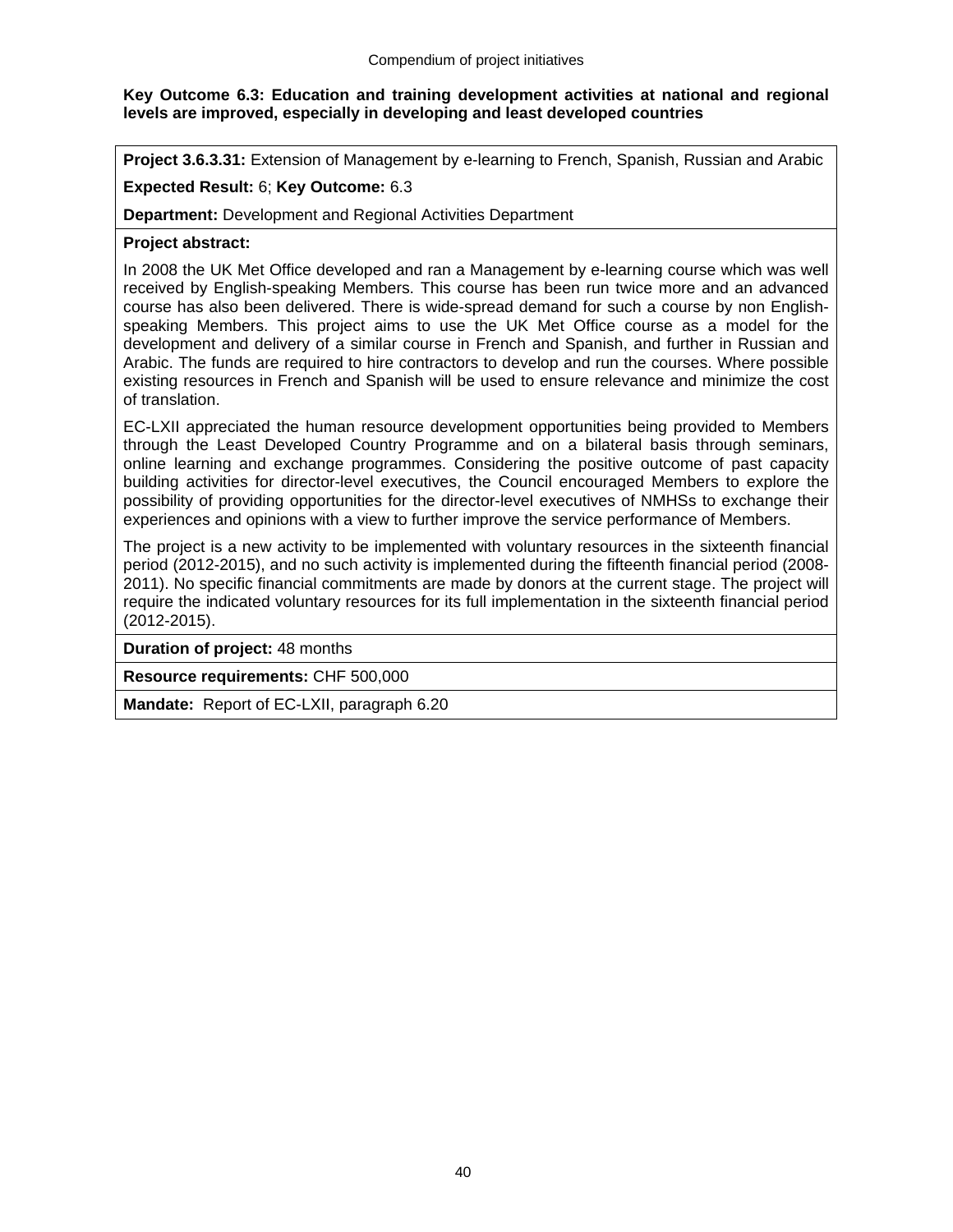**Project 3.6.3.32:** Increased capabilities of Members to deliver and assess education and training activities

#### **Expected Result:** 6; **Key Outcome:** 6.3

**Department:** Development and Regional Activities Department

#### **Project abstract:**

EC-LXII noted that, when the technical commissions developed competencies and education and training requirements for their areas of interest, these requirements should appear in publications produced and maintained by the Commissions.

The implementation of the high priority activities will require Members to address more of their education and training requirements. This project will fund an additional Train-the-Trainer workshop each year to improve the number of personnel in NMHS training institutes who can develop and deliver training sessions including those based around competency training and assessment. This project complements the short-term aviation training project and improved capacities in RTCs. The regular budget provides one workshop for around 20 personnel each year. It takes four years to return to a Region (RAs II and V are generally one workshop and RAs III and IV are generally combined). This would lower the return period for each Region to 2 years and train up to 40 people/year.

Over the next four years a number of the technical commissions will review their education and training requirements in light of the EC-LXII decision on competencies. To enable Members to adapt to the changes in a timely manner it will be necessary to update the training skills of more Members than is currently possible under the regular budget. This project will make a significant contribution to reducing the gap but will not eliminate it.

The project is an extension of the activities implemented with limited regular budget resources and limited voluntary resources during the fifteenth financial period (2008-2011). Limited voluntary resources are likely to be continuously made available by donors in the sixteenth financial period (2012-2015). However, the project will require further voluntary resources up to the indicated total resource requirement, for its full implementation in the sixteenth financial period (2012-2015).

**Duration of project:** 48 months

**Resource requirements:** CHF 500,000

**Mandate:** Report of EC-LXII, paragraph 4.2.60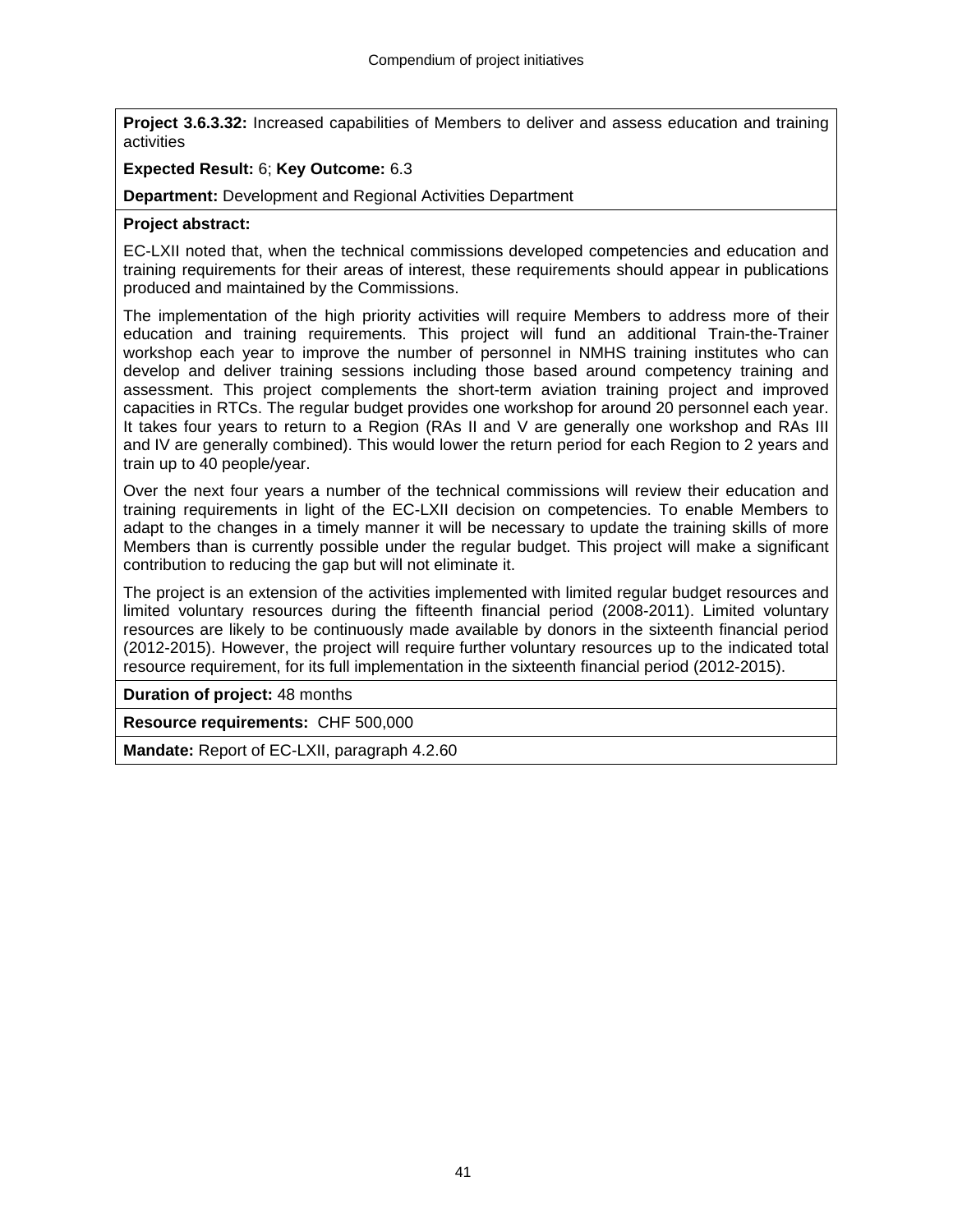**Project 3.6.3.33:** Support to LDCs and developing countries for short-term training in aviation

# **Expected Result:** 6; **Key Outcome:** 6.3

**Department:** Development and Regional Activities Department

#### **Project abstract:**

EC-LXII has approved the incorporation of competencies into the mandatory regulations for aeronautical meteorology (EC-LXII) and this will lead to many WMO Members requiring assistance to ensure that their aeronautical meteorological forecasters and observers possess the required skills, knowledge and behaviours prior to the November 2013 deadline. EC-LXII also requested the Secretary-General to provide further information regarding the resource impact on developing countries and least developed countries of implementing the recommendations from the EC Panel Task Team on Aviation Forecaster Qualifications (refer to agenda item 4.2 of this session) and to make allowance for these resource impacts in the budget preparations for the next financial period.

The Commission for Aeronautical Meteorology has created a Task Team to develop a competency assessment toolkit for Members to use in this process and a separate CAeM Expert Team is refining the lower level competencies for implementation by Members.

The funds indicated for this task will be used to run training events and roving seminars to assist Members tailor the generic competencies to their national needs and then assist them to document and assess the competencies of their personnel. The majority of the funds will be required in 2012 and 2013 (to meet the deadline) but some funds will also be required in 2013 and 2014 to assist Members who were unable to meet the deadline or re-assess personnel who were not rated as competent in the first round.

The project is an extension of the activities implemented with limited regular budget resources during the fifteenth financial period (2008-2011). No specific financial commitments are made by donors at the current stage. The project will require the indicated voluntary resources for its full implementation in the sixteenth financial period (2012-2015).

**Duration of project:** 36 months

**Resource requirements:** CHF 2.0 million

**Mandate:** Report of EC-LXI, paragraph 6.15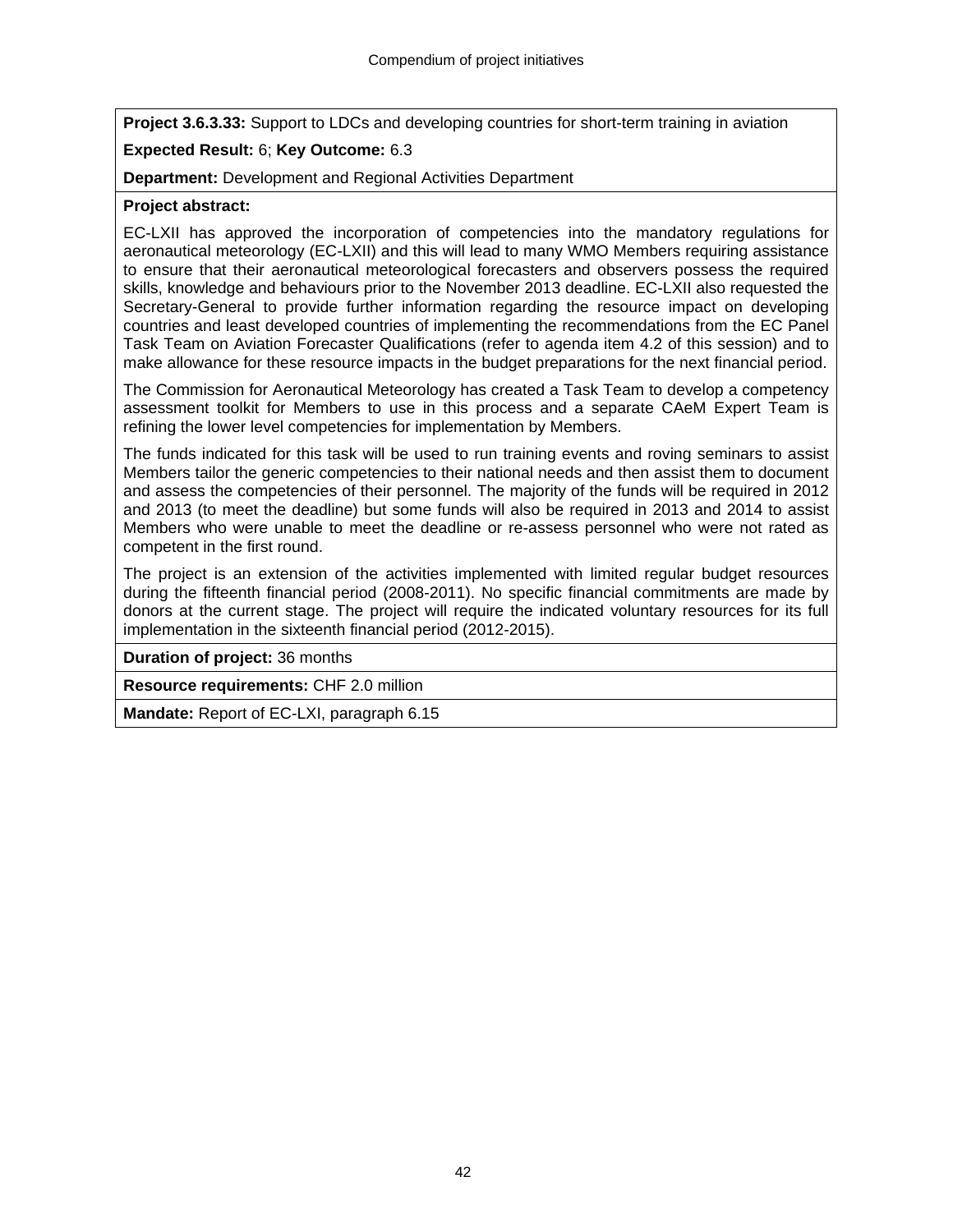**Project 3.6.3.34:** Increased long-term fellowship opportunities

# **Expected Result:** 6; **Key Outcome:** 6.3

**Department:** Development and Regional Activities Department

## **Project abstract:**

The demand for fellowships for long-term training is far in excess of the ability of the funds allocated under the regular budget. This will be further accentuated as the profiles of the NMHSs increase with activities such as the GFCS. Whilst the increased visibility should eventually lead to increased funding from Members themselves, initially there will be increased demand for WMO support. Least Developed Countries and Small Island Developing States will be the main focus for the additional fellowships.

Following the recommendation from EC-LXII up to 40 of these fellowships would be linked to the main priorities for DRR, GFCS, WIS/WIGOS and aviation with the rest recognized as contributions to the capacity building priority. To support the high priority aviation initiative Members will require long-term training through fellowships leading up to the November 2016 deadline requirement for all aeronautical meteorological forecasters to be WMO Meteorologists. The support for GFCS will be phased in over more than 10 years and will require a mix of training, short-term secondments and long-term education. This bid only covers the short-term secondments and longer term education. To service the increased number of fellowship awards it will be necessary to hire additional staff in the Fellowships Division.

The project is an extension of the activities implemented with limited regular budget resources and limited voluntary resources during the fifteenth financial period (2008-2011). Limited voluntary resources are likely to be continuously made available by donors in the sixteenth financial period (2012-2015). However, the project will require further voluntary resources up to the indicated total resource requirement, for its full implementation in the sixteenth financial period (2012-2015).

**Duration of project:** 48 months

**Resource requirements:** CHF 3.0 million

**Mandate:** Report of EC-LXII, paragraph 6.14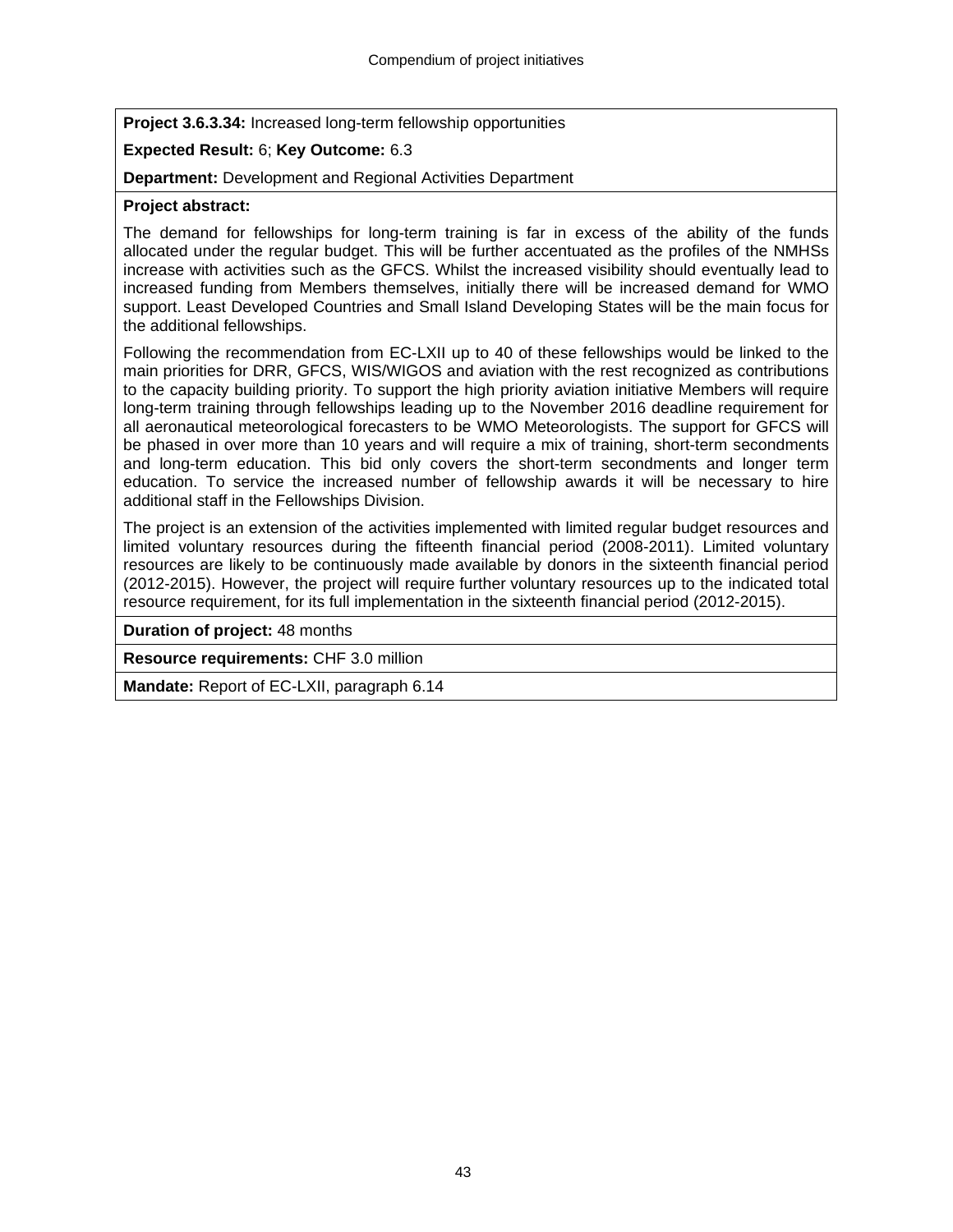**Project 3.6.3.35:** Increased support to RTCs to develop and deliver programmes

# **Expected Result:** 6; **Key Outcome:** 6.3

**Department:** Development and Regional Activities Department

#### **Project abstract:**

WMO Regional Training Centres have a key role to play in the development and delivery of the specialist education and training courses required by Members. Whilst a number of the RTCs are connected to large universities with significant resources many of them are not. This project will enable WMO to provide much needed assistance to a number of the RTCs in the terms of equipment, books and journals and staff development. The goal will be to increase the capacity of the RTCs so that they are more sustainable and provide better services and support to their Members.

The project is an extension of the activities implemented with limited regular budget resources during the fifteenth financial period (2008-2011). No specific financial commitments are made by donors at the current stage. The project will require the indicated voluntary resources for its full implementation in the sixteenth financial period (2012-2015).

#### **Duration of project:** 48 months

**Resource requirements:** CHF 1.0 million

**Mandate:** Strengthened role of RTCs is part of the GFCS strategy as well as the overall capacity development strategy.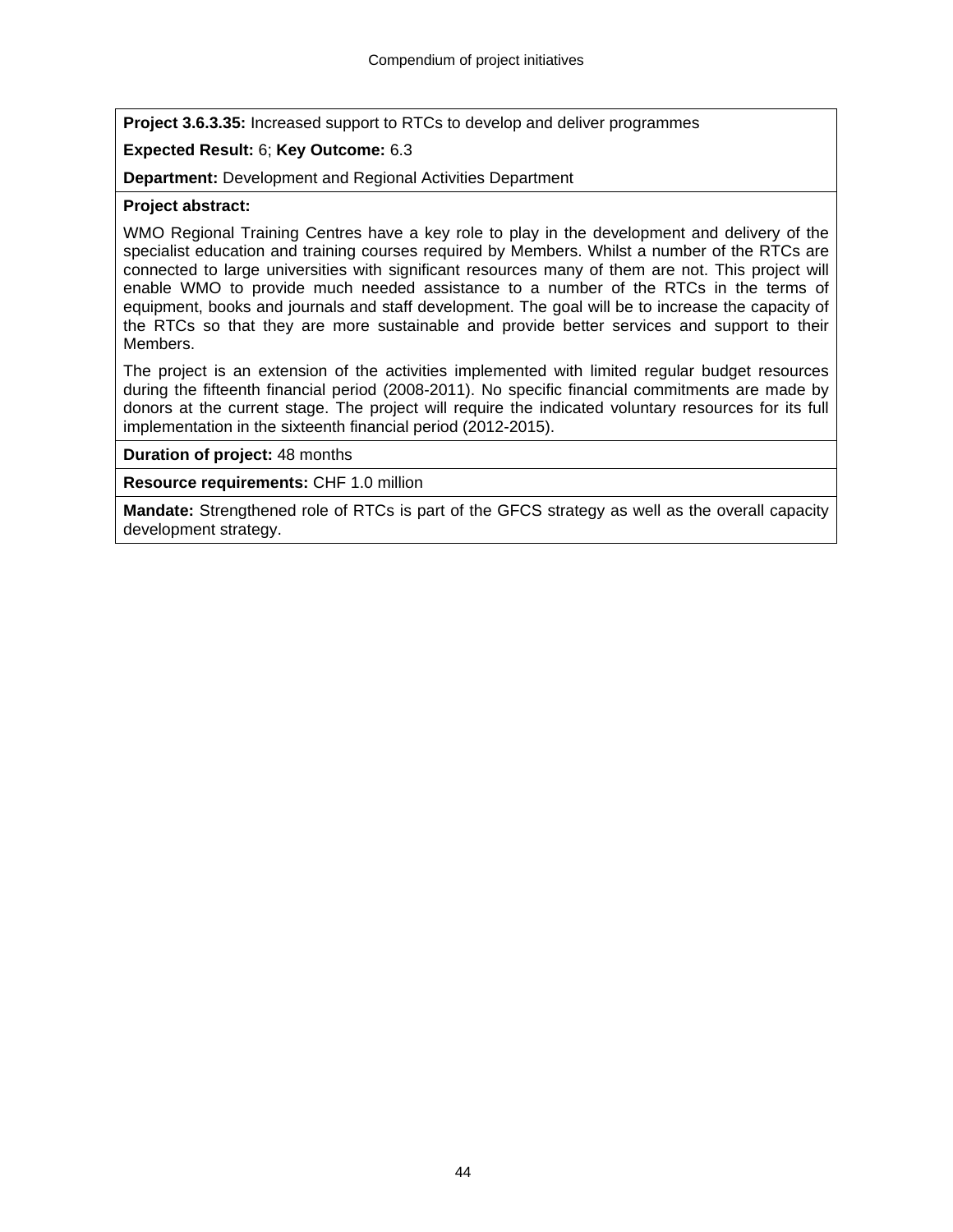**Project 3.6.3.36:** Increased support for short- and very short-term fellowships

# **Expected Result:** 6; **Key Outcome:** 6.3

**Department:** Development and Regional Activities Department

#### **Project abstract:**

WMO offers a range of education and training opportunities to Members from very short-term training courses (usually one to two weeks) to long-term fellowships (typically multi-year). This project aims to fill the gap between the very short-term training courses and the longer term fellowships. This will be through the secondment of experts from LDC and developing countries to NMHSs and other institutions (or vice-versa) to consolidate their training and build upon their basic education. It is in this type of activity (particularly if it takes place in the LDCs and DCs) that real capacity building and networking occurs. One target will be to update and improve the skills and knowledge of the staff in the WMO Regional Training Centres to better enable them to undertake their key role in capacity building. Recent examples of short-term (3 to 4 month) secondments have lead to developments of new services in the NMHSs upon return of the seconded fellows and increased output from Expert Teams on Heat Health issues.

EC-LXII listed short-term and very short-term fellowships as one of the VCP priority areas.

The project is an extension of the activities implemented with limited regular budget resources and limited voluntary resources during the fifteenth financial period (2008-2011). Limited voluntary resources are likely to be continuously made available by donors in the sixteenth financial period (2012-2015). However, the project will require further voluntary resources up to the indicated total resource requirement, for its full implementation in the sixteenth financial period (2012-2015).

**Duration of project:** 48 months

**Resource requirements:** CHF 2.0 million

**Mandate:** Report of EC-LXII, paragraph 6.21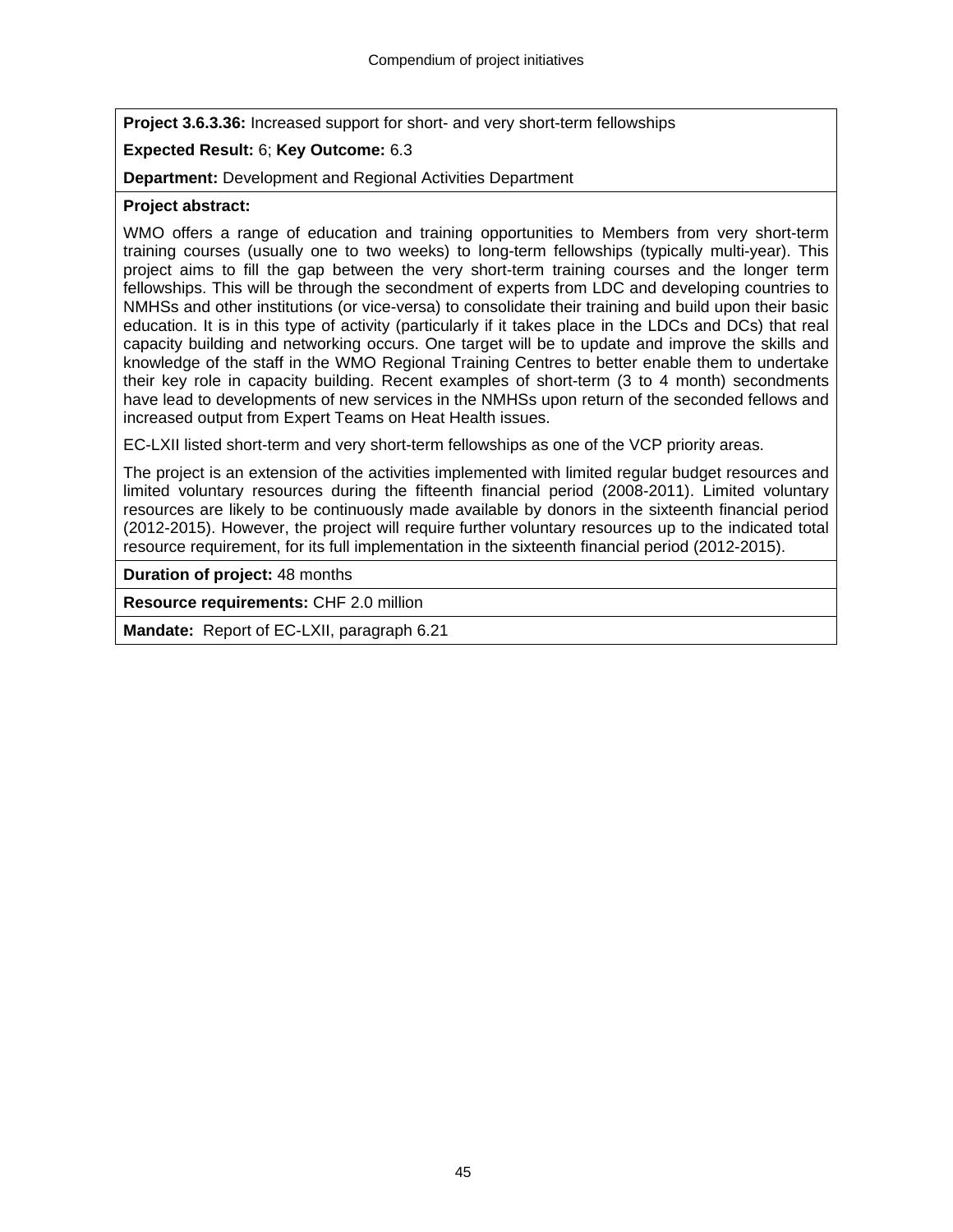#### **Key Outcome 6.4: Capacities of NMHSs are enhanced through cooperation and partnerships with other national and regional organizations**

**Project 3.6.4.37:** Delivery of Country Profile Data Base and development of inter linkages between databases at programme level for planning, monitoring and reporting purposes

#### **Expected Result:** 6; **Key Outcome:** 6.4

**Department:** Development and Regional Activities Department

#### **Project abstract:**

The project is aimed at the delivery of the Country Profile Data Base and the development of relational interlinking among WMO databases at program level to be used for planning, monitoring and reporting purposes.

Cg-XV urged the Secretary-General to take immediate action to operationalize a country profile database, gathering all information collected by individual WMO Programmes/Departments, optimizing and reducing the number of questionnaires sent to the Members.

Using limited regular and surplus funding, Phase I of the Country Profile Database was implemented. Phase I included purchase of collaborative and survey software, the updating and integration of WMO Publication No. 5 as the basic source of geopolitical and organizational information for the database, an operational module based on the new Pub 5, and the development of a project plan for the next phase. This project would allow WMO to benefit from better integration of the surveys, the addition of linkages to program database information, capacity building and for the development of tools for monitoring and reporting of Expected Results.

A project coordinator will be required.

The project is an extension of the activities implemented with limited regular budget resources during the fifteenth financial period (2008-2011). No specific financial commitments are made by donors at the current stage. The project will require the indicated voluntary resources for its full implementation in the sixteenth financial period (2012-2015).

**Duration of project:** 48 months

**Resource requirements:** CHF 1.0 million

**Mandate:** Report of Cg-XV, paragraphs 3.8.2.9 and 7.3.12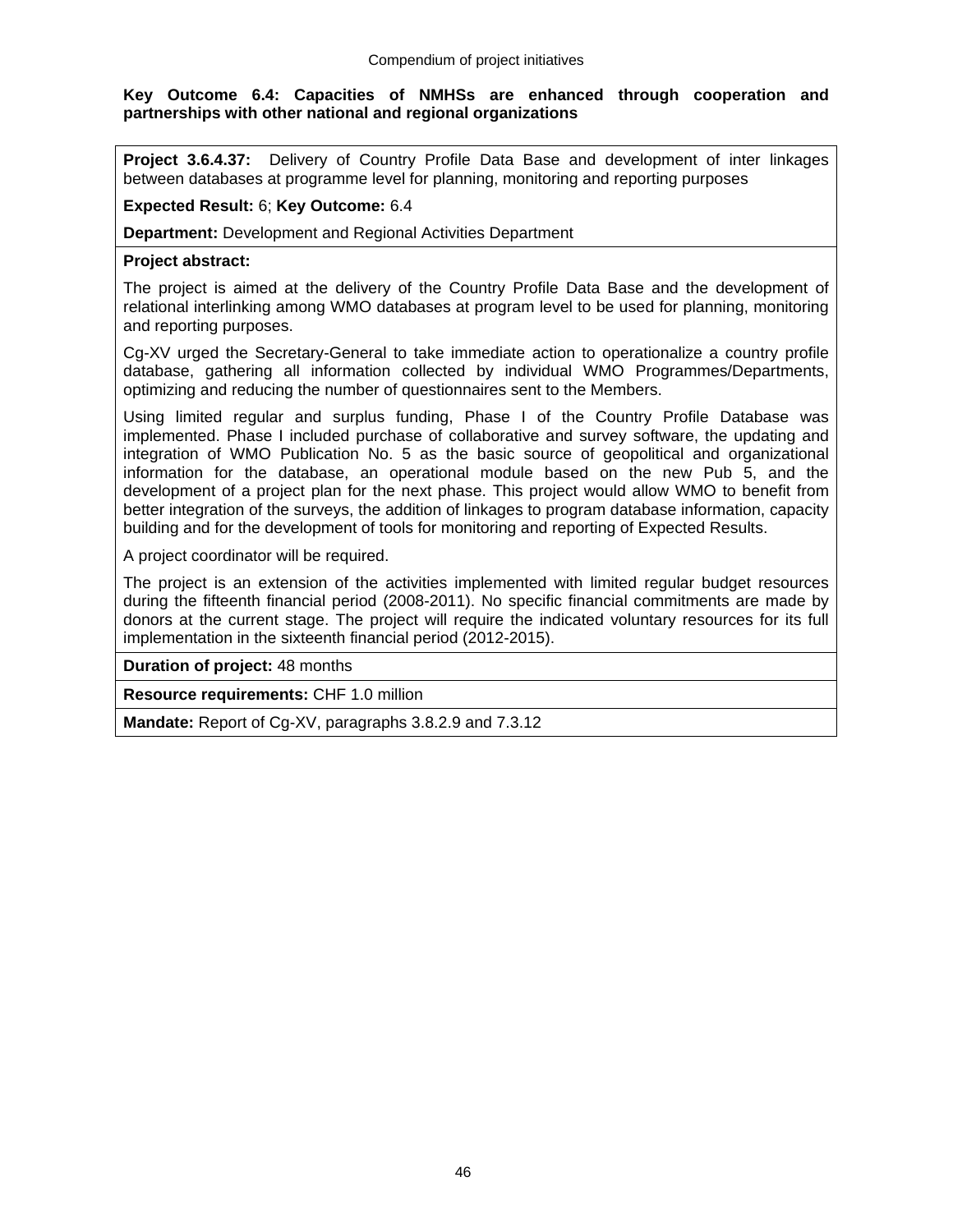**Project 3.6.4.38:** Increased Resource Mobilization

# **Expected Result:** 6; **Key Outcome:** 6.4

**Department:** Development and Regional Activities Department

#### **Project abstract:**

The Resource Mobilization Office (RMO) was established in 2007 in the WMO Secretariat and since that time has expanded the number of non-WMO Member donors to the Organization as well as increasing Member support to Regional Development Programmes. RMO has focused in this financial period on targeting traditional development partners for the most part (Development Banks, European Commission, Aid Agencies and WMO Members including their NMHSs) and mostly focused on NMHS development projects. WMO needs to expand its extrabudgetary base in other areas including research and technical programme funding and also private sector partnerships and developing case studies on socio-economic benefits of NMHS products and services (EC Working Group on Capacity Building at its meeting on margins of EC requested consideration of securing an in-house economist for this purpose). WMO needs additional human resources to explore these and other more specialized areas of funding if the targets that are currently being set for voluntary contributions in the 2012-2015 financial period are to be met.

WMO has addressed the staffing constraints through a JPO and a secondment from Members, but continued support of this nature is not guaranteed in the next financial period and more secure staffing will be essential.

The project is an extension of the activities implemented with limited voluntary resources during the fifteenth financial period (2008-2011). Limited voluntary resources are likely to be continuously made available by donors in the sixteenth financial period (2012-2015). However, the project will require further voluntary resources up to the indicated total resource requirement, for its full implementation in the sixteenth financial period (2012-2015).

**Duration of project:** 48 months

**Resource requirements:** CHF 1.05 million

**Mandate:** Report of EC-LX, paragraphs 8.1.1 to 8.1.10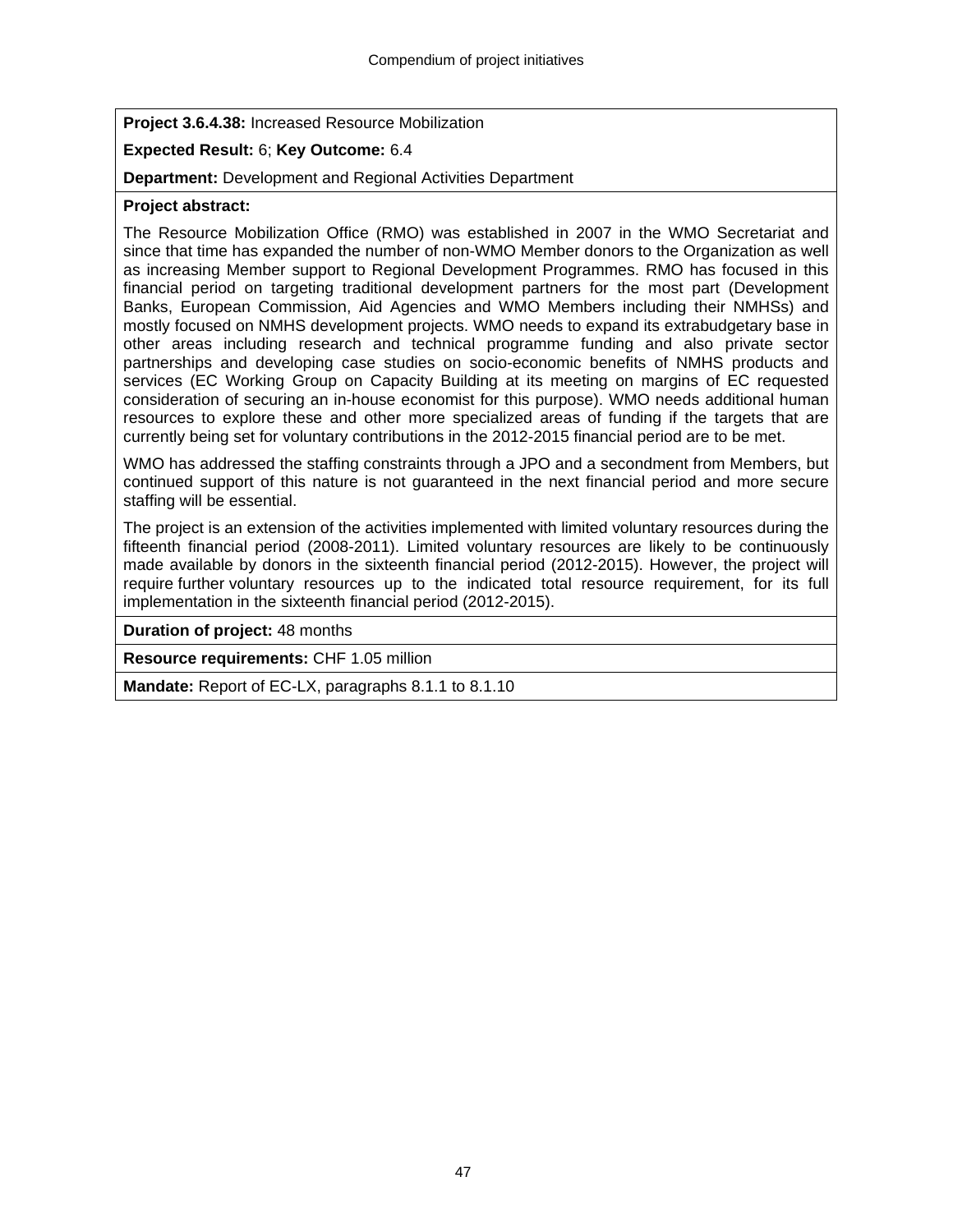**Expected Result 7: New and strengthened partnerships and cooperation activities to improve NMHSs' performance in delivering services and to increase the value of the contributions of WMO within the United Nations system, relevant international conventions and national strategic issues.** 

**Key Outcome 7.1: WMO leadership and contribution in relevant UN system and other international partners' initiatives and programmes is improved** 

**Project 3.7.1.39:** Provision of expert services to developing countries, LDCs and SIDS

**Expected Result:** 6; **Key Outcome:** 6.1

**Department:** Development and Regional Activities Department

#### **Project abstract:**

Specific efforts are critical to meet the special needs of LDCs and SIDS, particularly in technology transfer and in post-crisis situation.

Based upon requests from developing countries, including LDCs and SIDS, expert services should be delivered, including technical support and specialized training in applications.

The expected outcome includes urgent operational problems resolved, new technologies implemented and NMHS image improved at national and regional level.

The project is an extension of the activities implemented with limited regular budget resources and limited voluntary resources during the fifteenth financial period (2008-2011). Limited voluntary resources are likely to be continuously made available by donors in the sixteenth financial period (2012-2015). However, the project will require further voluntary resources up to the indicated total resource requirement, for its full implementation in the sixteenth financial period (2012-2015).

**Duration of project:** 48 months

**Resource requirements:** CHF 200,000

**Mandate:** Report of EC-LXII, paragraph 6.21 – annex to paragraph 6.21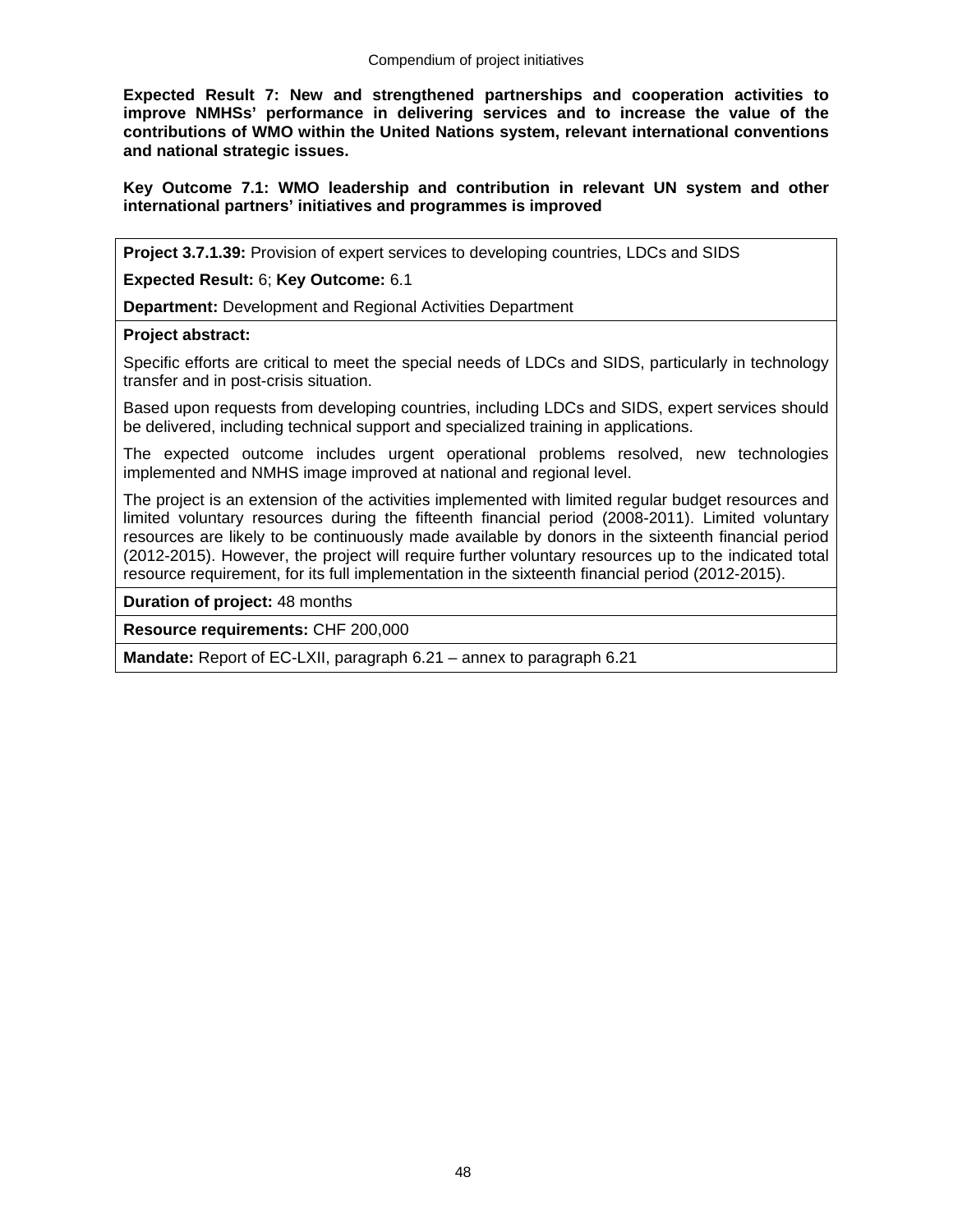## **Key Outcome 7.3: Public, decision-makers and other stakeholders are increasingly aware of key WMO and NMHSs issues, activities and priorities though enhanced communication**

**Project 3.7.3.40:** Film materials for public outreach related to GFCS

## **Expected Result:** 7; **Key Outcome:** 7.3

**Department:** Cabinet and External Relations Department

#### **Project abstract:**

Fifteenth Congress stressed the need for increased support of the Information and Public Affairs Programme to raise awareness of the importance of climate services, as well as their benefits for socio-economic development, and called on Members to provide in-kind support and additional extrabudgetary resources. Based on this mandate, it is proposed to produce four films, one film per year, in order to illustrate each of the themes of the World Meteorological Days during the sixteenth financial period. In addition, a one-time short film will be produced, presenting WMO and explaining the benefits for all of cooperation among NMHSs under the auspices of WMO. Those film materials should be made available in the six official languages of WMO, and could be used also for a video news release (VNR).

Project staff will be required.

The project is a new activity to be implemented with voluntary resources in the sixteenth financial period (2012-2015), and no such activity is implemented during the fifteenth financial period (2008- 2011). No specific financial commitments are made by donors at the current stage. The project will require the indicated voluntary resources for its full implementation in the sixteenth financial period (2012-2015).

**Duration of project:** three months every year (twelve months in total for the financial period)

**Resource requirements:** CHF 600,000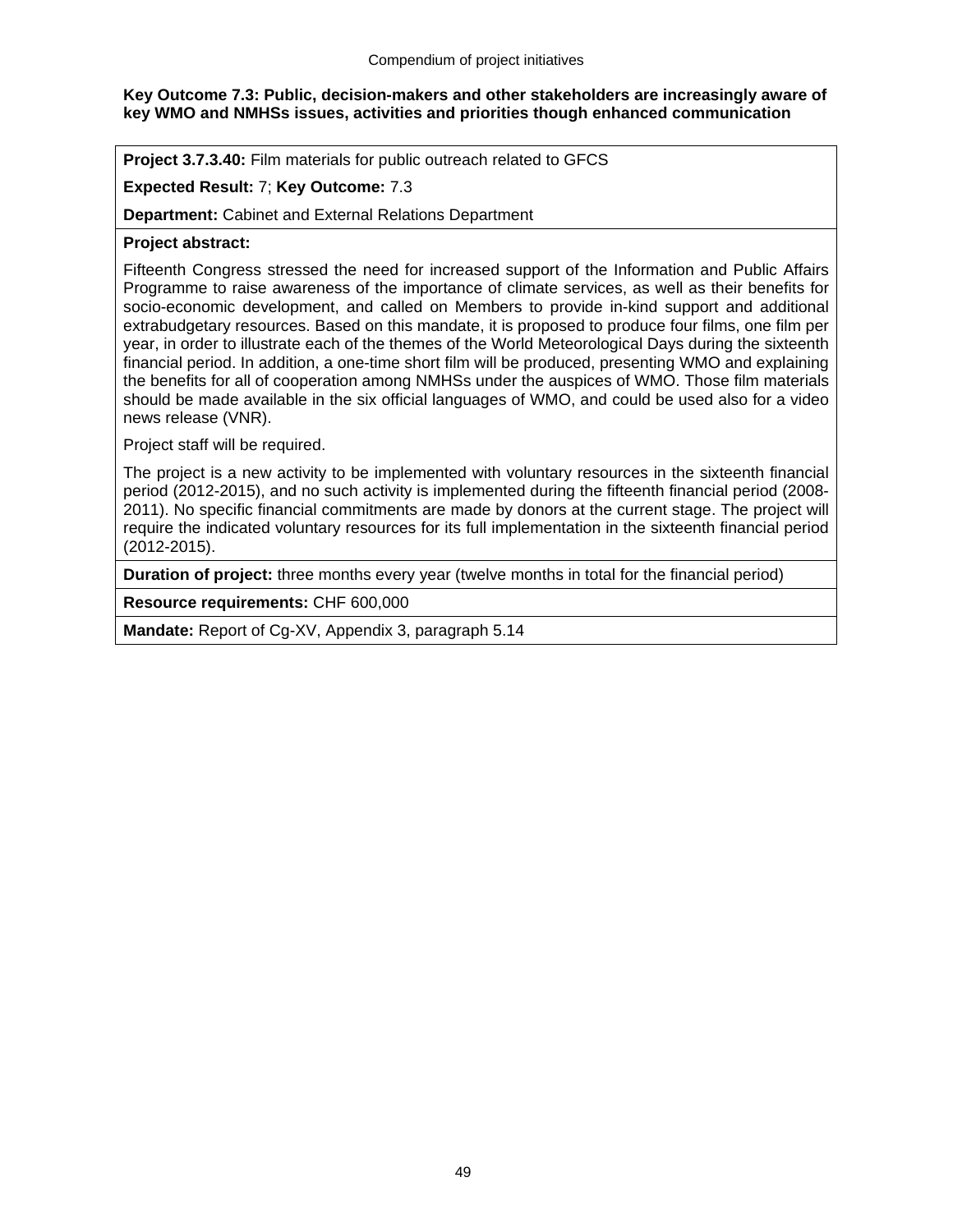**Project 3.7.3.41:** Public information materials for children and youth aimed at their education and awareness-raising on meteorological and hydrological issues

#### **Expected Result:** 7; **Key Outcome:** 7.3

**Department:** Cabinet and External Relations Department

#### **Project abstract**:

Public information materials for children and youth is of critical importance for their education and awareness-raising on meteorological and hydrological issues at national, regional and global level, in particular in developing and least developed countries. NMHSs will greatly benefit from the publication of such materials that are concrete and easy to understand, containing simple examples of the impact of their work on the economy and on people's daily life. Interactive educational tools for kids and students are also needed to sensitize the drivers of the future to the relevance of weather-, water- and climate-related services. Fifteenth Congress encouraged the development of state-of-theart educational products for the general public, including specific materials for children and the youth. WMO previously published a cartoon books "We care for our climate" that was widely distributed and achieved a great success in terms of awareness-raising of climate-related issues. Similar cartoon books will be published.

Project staff will be required.

The project is a new activity to be implemented with voluntary resources in the sixteenth financial period (2012-2015), and no such activity is implemented during the fifteenth financial period (2008- 2011). No specific financial commitments are made by donors at the current stage. The project will require the indicated voluntary resources for its full implementation in the sixteenth financial period (2012-2015).

**Duration of project:** 24 months

**Resource requirements:** CHF 550,000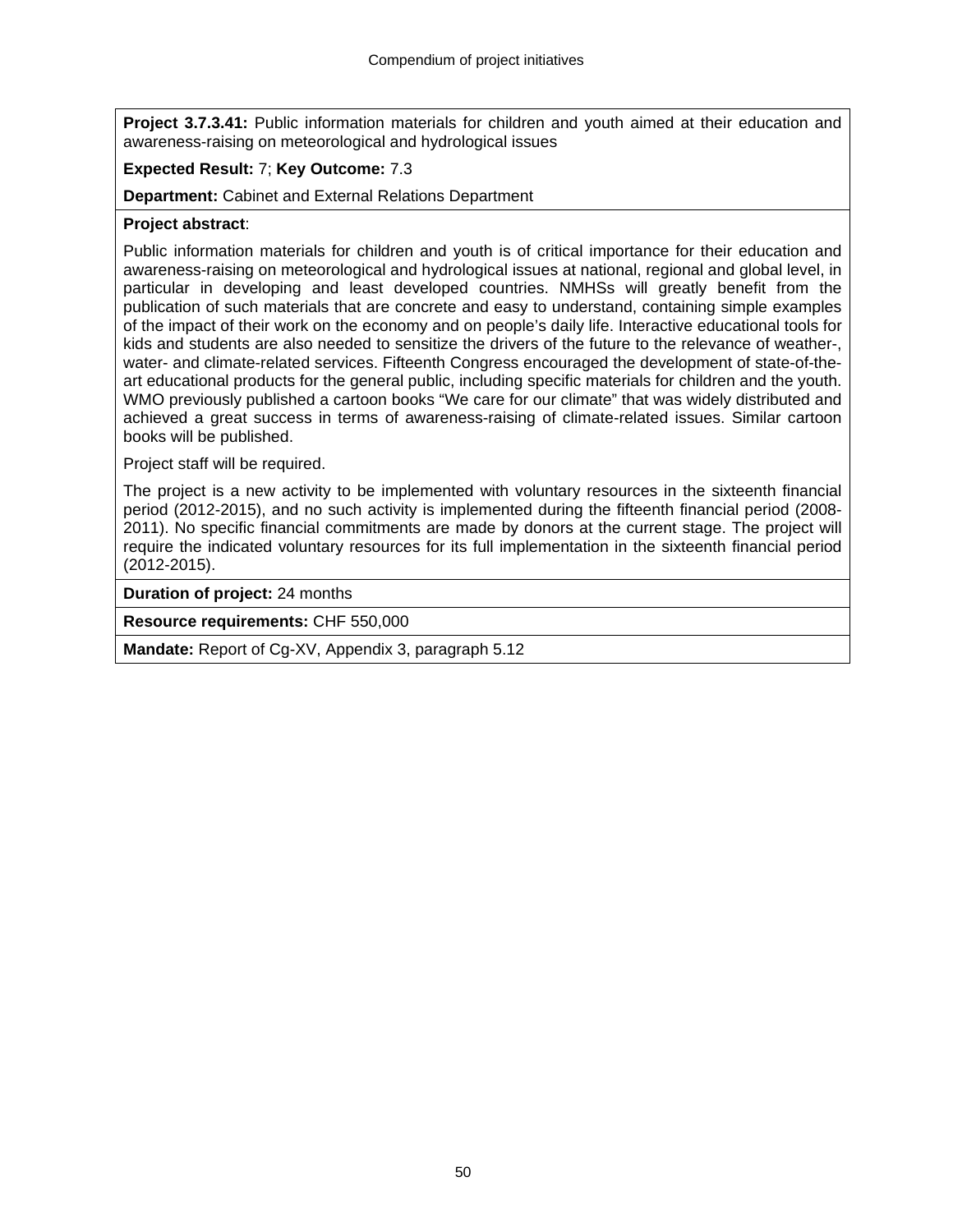**Project 3.7.3.42:** Training courses for Regional IPA Focal Points aimed at strengthening public outreach at the regional level

#### **Expected Result:** 7; **Key Outcome:** 7.3

**Department:** Cabinet and External Relations Department

#### **Project abstract:**

Due to an increasing number of politically sensitive socio-economic issues related to climate variability and change and other meteorological and hydrological issues, it became important for NMHSs to develop or strengthen communication activities at the national and regional level. Fifteenth Congress also requested Regional and Sub-regional Offices to play a more active role regarding public information activities.

It would be useful for Regional IPA Focal Points to gain experience through training courses that will be coordinated by the WMO Communication and Public Affairs Office. The Regional IPA Focal Points, in particular from developing and least developed countries, will familiarize themselves with WMO outreach activities and interaction with Communication and Public Affairs Office, and Programme Departments at Headquarters and WMO Field Offices on communication matters. Regional IPA Focal Points will also benefit from a three-day meeting at the WMO Headquarters that will extensively deal with communication and public reach issues.

The project is a new activity to be implemented with voluntary resources in the sixteenth financial period (2012-2015), and no such activity is implemented during the fifteenth financial period (2008- 2011). No specific financial commitments are made by donors at the current stage. The project will require the indicated voluntary resources for its full implementation in the sixteenth financial period (2012-2015).

**Duration of project:** 48 months

**Resource requirements:** CHF 500,000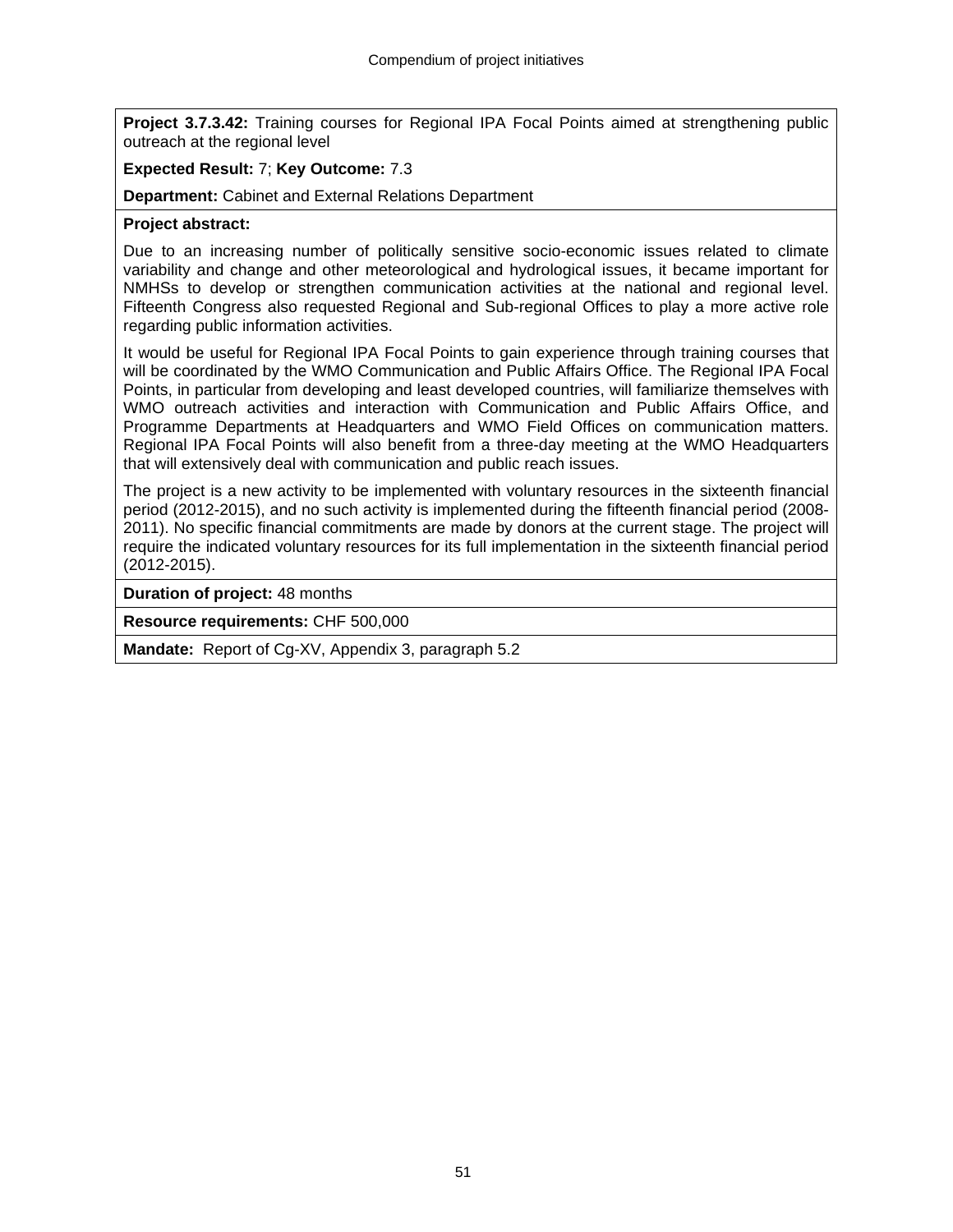**Project 3.7.3.43:** Beyond the scientific community: Training courses for Permanent Representatives of WMO and Senior NMHSs staff in media communication skills

# **Expected Result:** 7; **Key Outcome:** 7.3

**Department:** Cabinet and External Relations Department

#### **Project abstract:**

Fifteenth Congress requested the Secretary-General, in collaboration with interested partners, to endeavour, to conduct more training activities in the field of communication for NHMS personnel, primarily, but not exclusively, those in contact with the mass media and website networks, as well as directors. Permanent Representatives of WMO and NMHSs, especially in the developing and least developed countries, will benefit from training courses both in media communication skills, and international diplomacy. A 3-day workshop could be organized, in collaboration with UNITAR and other partners.

The project is a new activity to be implemented with voluntary resources in the sixteenth financial period (2012-2015), and no such activity is implemented during the fifteenth financial period (2008- 2011). No specific financial commitments are made by donors at the current stage. The project will require the indicated voluntary resources for its full implementation in the sixteenth financial period (2012-2015).

**Duration of project:** 8 months (two months per year)

**Resource requirements:** CHF 600,000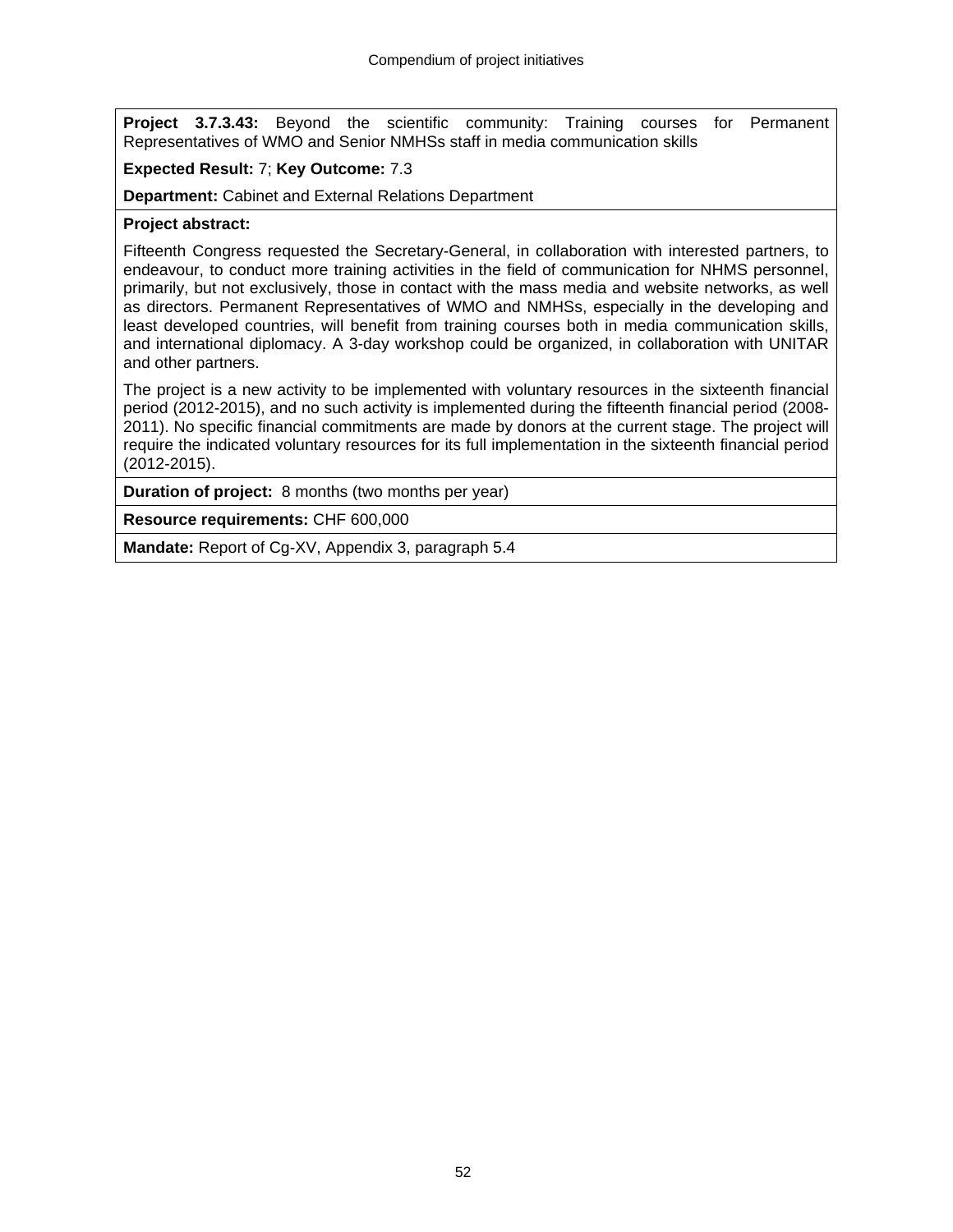**Project 3.7.3.44:** Media workshops at international conferences

# **Expected Result:** 7; **Key Outcome:** 7.3

**Department:** Cabinet and External Relations Department

## **Project abstract:**

WMO and media organization jointly organized media workshops at various international events and conferences. These workshops were successful and improved media coverage of the international events and conferences, as well as such media workshops organized by WMO. The GFCS/HLT has expressed the need for communications to be a fully integrated component of the GFCS activities.

A workshop will be organized on the occasion of the launch of the report of the High-level Task Force for a Global Framework for Climate Services. A training workshop will also be organized for weather presenters from developing and least developed countries that will need to convey climate predictions to the public in clear and understandable language.

The project is a new activity to be implemented with voluntary resources in the sixteenth financial period (2012-2015), and no such activity is implemented during the fifteenth financial period (2008- 2011). No specific financial commitments are made by donors at the current stage. The project will require the indicated voluntary resources for its full implementation in the sixteenth financial period (2012-2015).

**Duration of project:** 12 months (three months per year)

**Resource requirements:** CHF 400,000

**Mandate:** New initiative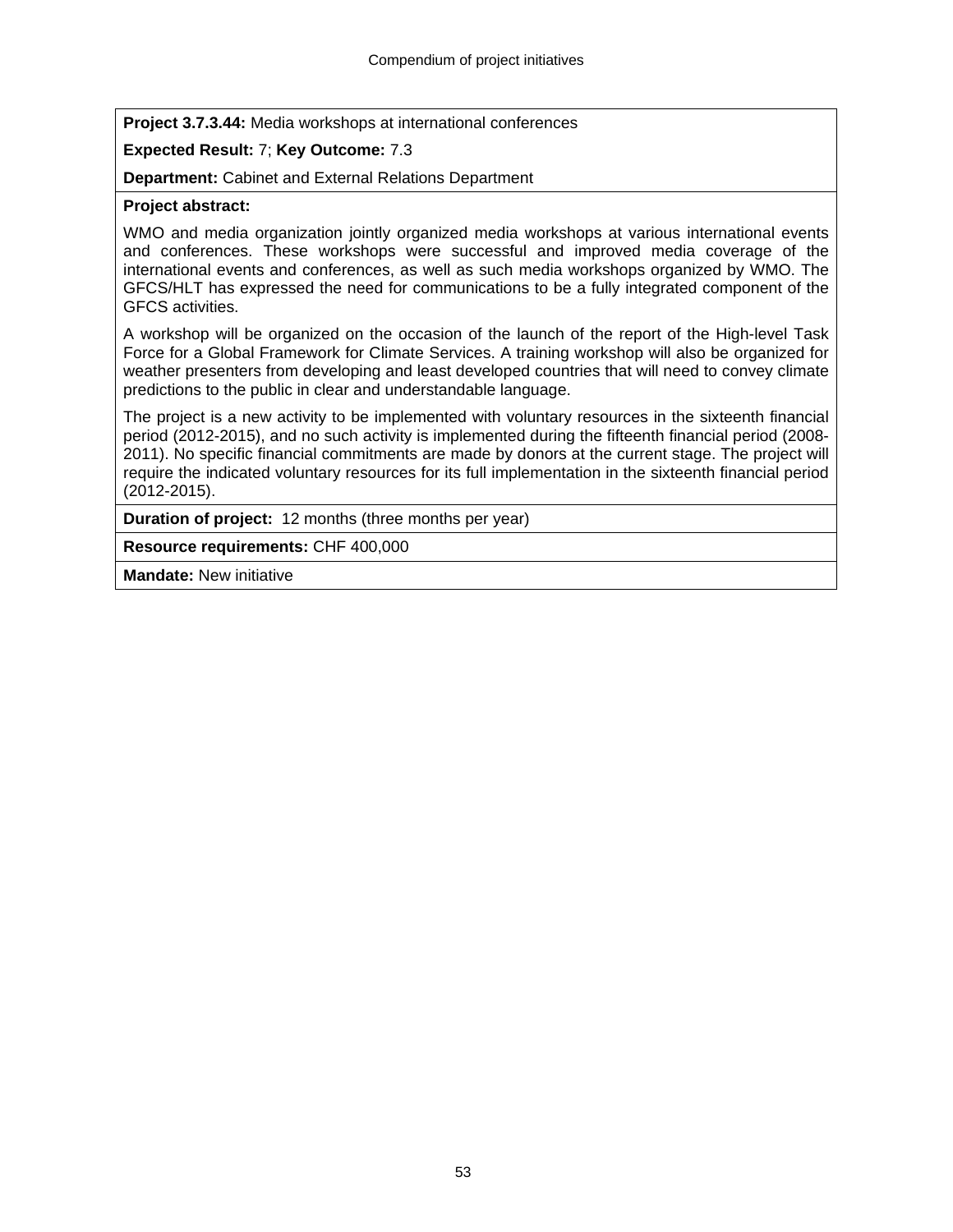**Project 3.7.3.45:** Exhibit travel kit for GFCS activities

# **Expected Result:** 7; **Key Outcome:** 7.3

**Department:** Cabinet and External Relations Department

## **Project abstract:**

Fifteenth Congress urged the Secretary-General, to continue to take advantage of major international events, international fairs and exhibitions to promote the image of WMO and NMHSs. In order to enhance visibility of WMO and NMHSs at relevant regional and global events in the context of GFCS activities, it would be very valuable for WMO to have a portable "kiosk" that could be used also by departments on the occasion of seminars and workshops. he kiosk should be designed in a way that it can be adapted to specific needs and topics.

The project is a new activity to be implemented with voluntary resources in the sixteenth financial period (2012-2015), and no such activity is implemented during the fifteenth financial period (2008- 2011). No specific financial commitments are made by donors at the current stage. The project will require the indicated voluntary resources for its full implementation in the sixteenth financial period (2012-2015).

**Duration of project:** 6 months

**Resource requirements:** CHF 100,000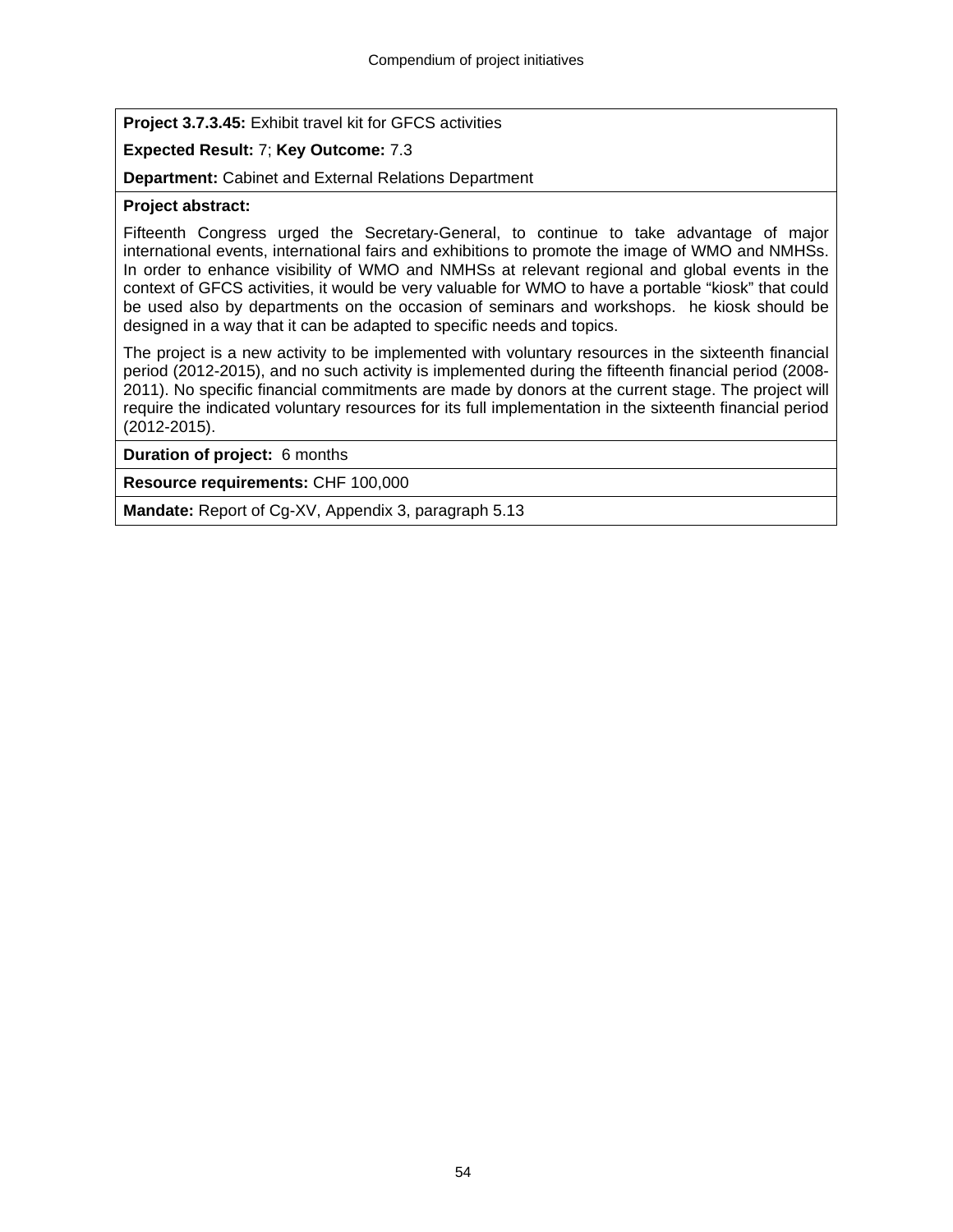## **E. Priority 4: Implementation of the WMO Integrated Observing System and WMO Information Systems**

17. An amount of CHF 22.4 million will be allocated to address all the aspect of WIGOS and WIS in the sixteenth financial period. Due to the limited availability of regular resources, the voluntary resources are critical to implement these foundational programmes in a timely, effective and affordable manner. Lack of voluntary resources might jeopardize the full implementation of the foundational programmes.

# **Table 1.4: Priority-funded voluntary resources 4: Implementation of the WMO Integrated Global Observing System (WIGOS) and WMO Information System (WIS)**

|                          | <b>Staff</b><br>resources | Non-staff<br>resources | <b>Total</b><br>voluntary |
|--------------------------|---------------------------|------------------------|---------------------------|
| <b>Expected Result 4</b> |                           |                        |                           |
| KO 4.1                   | 5,350.0                   | 11,600.0               | 16,950.0                  |
| KO 4.2                   | -                         | 2,450.0                | 2,450.0                   |
| KO 4.3                   | -                         | 1,000.0                | 1,000.0                   |
| <b>Sub Total</b>         | 5,350.0                   | 15,050.0               | 20,400.0                  |
| <b>Expected Result 5</b> |                           |                        |                           |
| KO 5.3                   | 1,000.0                   | 1,000.0                | 2,000.0                   |
| <b>Sub Total</b>         | 1,000.0                   | 1,000.0                | 2,000.0                   |
| <b>TOTAL</b>             | 6,350.0                   | 16,050.0               | 22,400.0                  |

(in thousands of Swiss francs)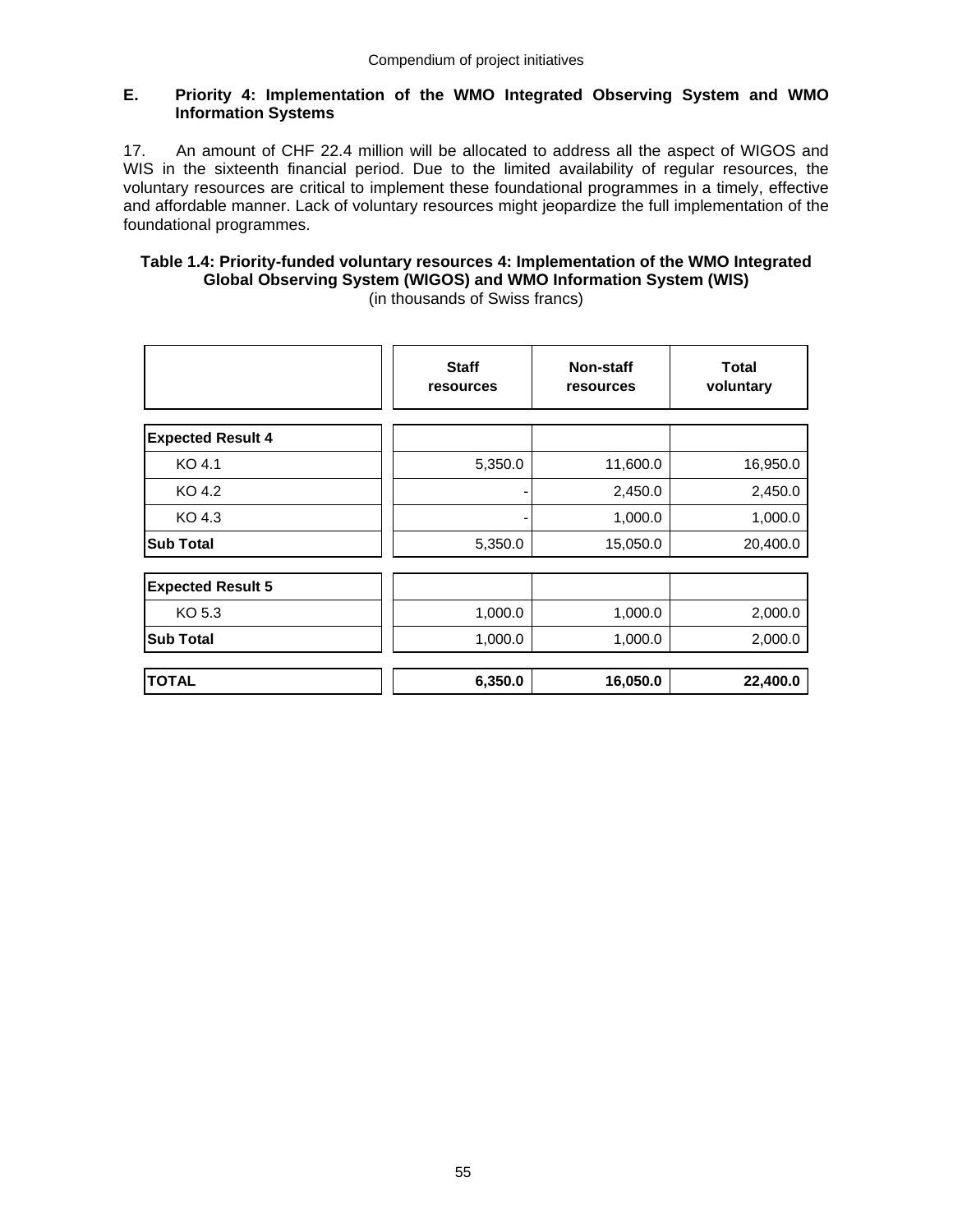**Expected Result 4: Enhanced capabilities of Members to access, develop, implement and use integrated and interoperable Earth- and space-based observation systems for weather, climate and hydrological observations, as well as related environmental and space weather observations, based on world standards set by WMO.** 

## **Key Outcome 4.1: WMO Integrated Global Observing System is implemented**

**Project 4.4.1.46:** Development of WMO Space Weather Activities

**Expected Result:** 4; **Key Outcome:** 4.1

**Department:** Observing and Information Systems Department

## **Project abstract:**

The severe impact of Space Weather on key meteorological space-based observations and services, and telecommunications infrastructure, and its anticipated increase in the upcoming solar cycle has been acknowledged by EC-LXII who supported funding Space Weather coordination activities in the sixteenth financial period. Results of a recent analysis showed either cost savings, or cost avoidance accruing to commercial aviation, geophysical exploration, space operations and electrical power grid sectors from more coordinated and timely Space Weather predictions. Cost savings to one airline alone of two million USD per year were estimated. Development of WMO's activities in Space Weather has been described in WMO Technical Document No. 1482 and would include advisory services for improved quality, coverage, sustainability and interoperability of space-based observations. Initial efforts would focus on identifying observational requirements, ensuring comparability of measurements made by NMHSs, supporting data distribution efforts consistent with WIS, harmonizing service delivery and increasing outreach and user interaction.

A project coordinator will be required.

The project is an extension of the activities implemented with limited regular budget resources during the fifteenth financial period (2008-2011). No specific financial commitments are made by donors at the current stage. The project will require the indicated voluntary resources for its full implementation in the sixteenth financial period (2012-2015).

**Duration of project:** 24 months

**Resource requirements:** CHF 1.2 million

**Mandate:** Report of EC-LXII, paragraph 3.4.41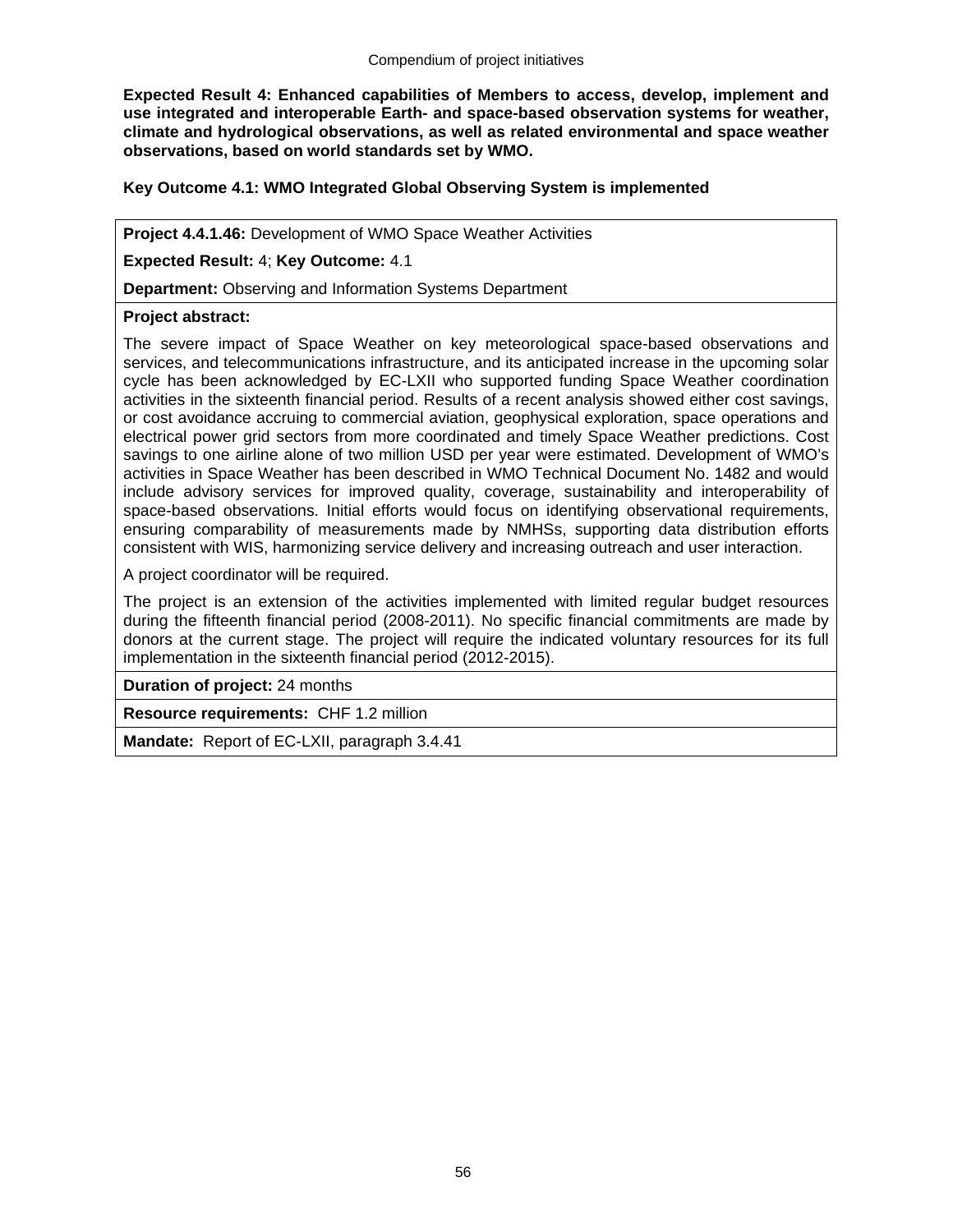**Project 4.4.1.47:** Implementation of Aircraft Observation Activities

# **Expected Result:** 4; **Key Outcome:** 4.1

**Department:** Observing and Information Systems Department

#### **Project abstract:**

Aircraft observations are now regarded as a well-developed, mature and cost-effective operational observing system of the WMO Integrated Global Observing System (WIGOS) with aircraft observations contributing significantly to the improvement of short- to medium-term forecasting applications, such as global and regional NWP. The effective use of aircraft observations also has the potential to reduce the overall cost of the global upper-air observing programmes operated by WMO Members by providing cost-effective profiles of the vertical structure of the atmosphere in the vicinity of regional and international airports. In view of this, a provision should be made to coordinate Aircraft Observation Activities from the WMO Secretariat.

Proposed activities include the further integration of AMDAR into WIGOS, with a particular focus on the continued improvement of practices, standards and regulatory material impacting on AMDAR data collection, processing, archiving and dissemination consistent with both WIGOS and WMO Information System (WIS). In addition, efforts would continue with working on developing new methods and procedures required in preparation for the deployment of new operational aircraft based instruments, such as water vapour, turbulence and icing sensor technologies. This would include working towards the development of a universal AMDAR software package suitable for any aircraft make or model.

A major objective would include increasing regional capacity building, outreach and user interaction. Ongoing activities would also include the vital coordination role provided between active and potential AMDAR Programmes, with a focus on maintaining regional and national AMDAR Programme development activities as well as maintaining vital links with aviation regulating bodies such as ICAO and the airline industry.

Project staff will be required.

The project is an extension of the activities implemented with limited regular budget resources during the fifteenth financial period (2008-2011). No specific financial commitments are made by donors at the current stage. The project will require the indicated voluntary resources for its full implementation in the sixteenth financial period (2012-2015).

**Duration of project:** 48 months

**Resource requirements:** CHF 4.8 million

**Mandate:** Report of Cg-XV, paragraph 3.4.3.10; Report of EC-LXII, paragraph 3.4.9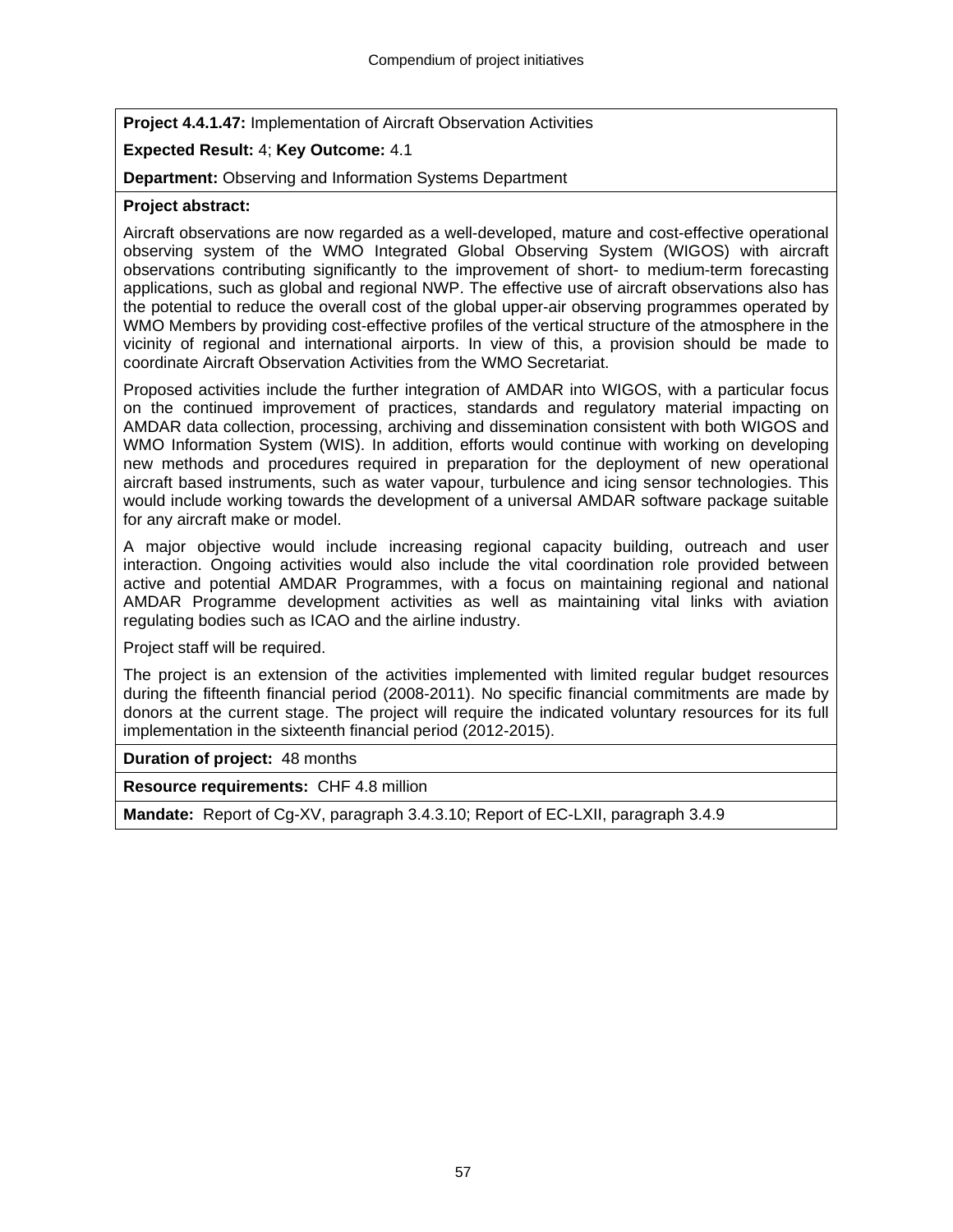**Project 4.4.1.48:** Rolling Review of Requirements Database

# **Expected Result:** 4; **Key Outcome:** 4.1

**Department:** Observing and Information Systems Department

## **Project abstract:**

As part of the Rolling Review of Requirements (RRR), WMO is maintaining a database on user requirements and observing system capabilities. Its primary aim is to conduct critical reviews and address the extent to which in situ and space-based observing system capabilities meet user requirements for observations with a view to conduct appropriate gap analysis and feed into statements of guidance for the 12 identified application areas. The statements of guidance are then used to elaborate the Implementation Plan for the Evolution of the global observing systems in response to the Vision of the GOS for 2025 and WIGOS needs. The goal of this project is to modernize and rationalize the management of the RRR database with a view to permit its regular updating as appropriate, and to make its content available on-line to Members. The plan is to establish a distributed system whereby the observational user requirements part is implemented within the WMO Secretariat, and the observing system capabilities part implemented at a space agency for the satellite performances part, and at some other agency for the surface-based capabilities part. The WMO Secretariat will be ensuring the coordinating role for the overall management of the database. The expected outcome will be to have an operational database in place with up-to-date content and appropriate user friendly tools for its updating and consultation. RRR database will be in support to all WMO high priority areas.

Additional staff is required essentially to draft required documentation, coordinate the developments, monitor initial database content, and seek input from appropriate experts.

The project is an extension of the activities implemented with limited regular budget resources during the fifteenth financial period (2008-2011). No specific financial commitments are made by donors at the current stage. The project will require the indicated voluntary resources for its full implementation in the sixteenth financial period (2012-2015).

**Duration of project:** 36 months

**Resource requirements:** CHF 1.0 million

**Mandate:** Report of EC-LXII, paragraphs 3.4.54 and 3.4.55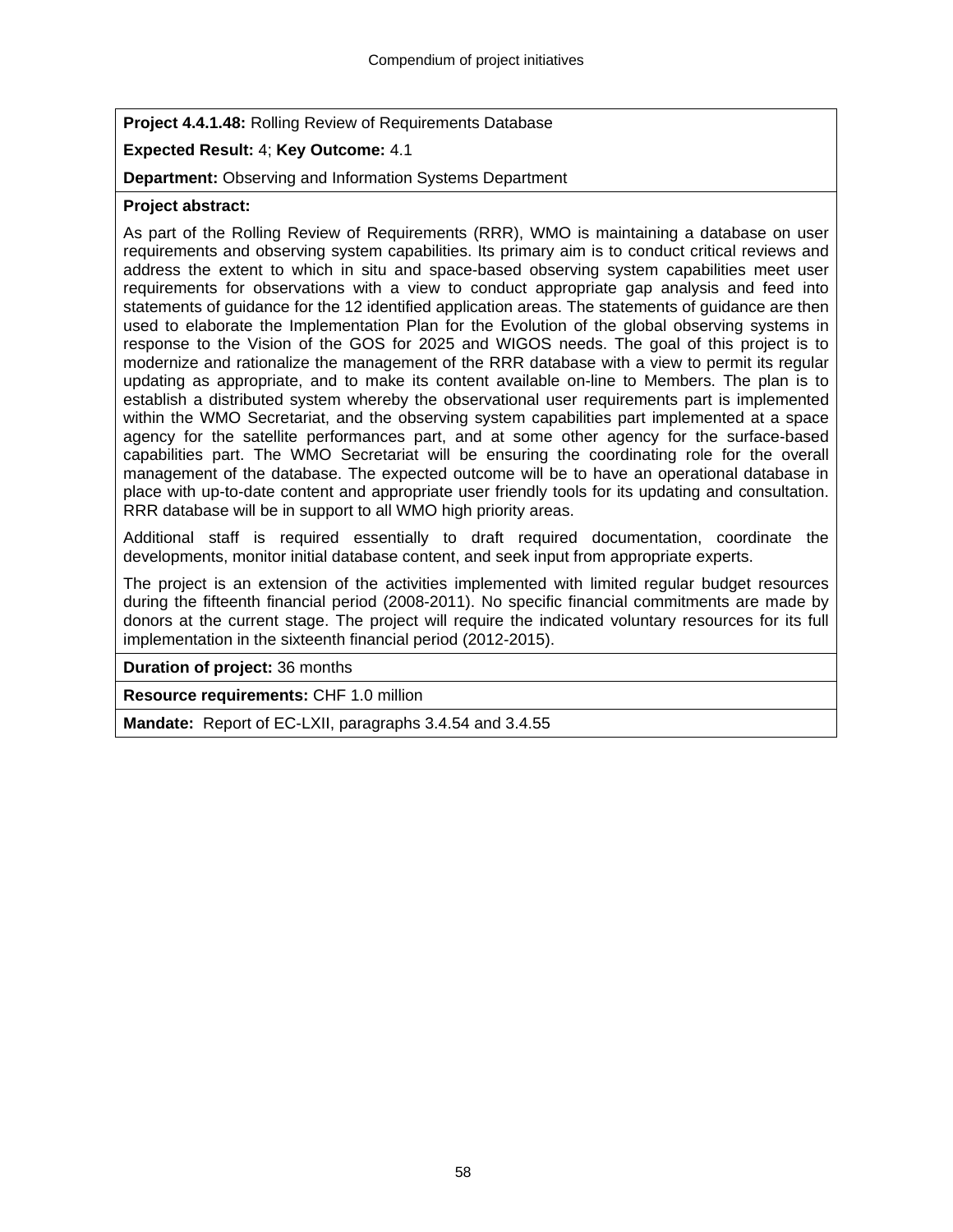**Project 4.4.1.49:** Improvement of CIMO Guide and the development of CIMO Manual

# **Expected Result:** 4; **Key Outcome:** 4.1

**Department:** Observing and Information Systems Department

# **Project abstract:**

Most WMO activities are based on observations that need to meet their requirements. To achieve this, it is crucial that network managers and technicians working in the field, that are responsible for establishing and maintaining observing networks, have access to the appropriate information to ensure the standardization of their observing networks and guarantee the quality of NMHSs products and services to users as well as to meet the requirements of priority activities, such as WIGOS, GFCS and DRR. As recognized by Fifteenth Congress, the CIMO Guide is providing this information. However, to meet the needs of Members, the following improvement/additions are needed: (i) the Guide must be translated in all WMO languages; (ii) it requires a constant updating process to account for evolving technologies; (iii) major updates will have to be prepared by consultants; and (iv) an interactive web-based access to the CIMO Guide/Manual and other WMO regulatory documents would considerably ease the access to the relevant information and simplify the use of the numerous WMO documents. The CIMO Guide and Manual will be in support to all WMO high priority areas.

A project coordinator will be required essentially to draft required documentation, coordinate the developments, monitor initial database content, and seek input from appropriate experts.

The project is an extension of the activities implemented with limited regular budget resources during the fifteenth financial period (2008-2011). No specific financial commitments are made by donors at the current stage. The project will require the indicated voluntary resources for its full implementation in the sixteenth financial period (2012-2015).

**Duration of project:** 48 months

**Resource requirements:** CHF 1.25 million

**Mandate:** Report of EC-LXII, paragraph 3.4.49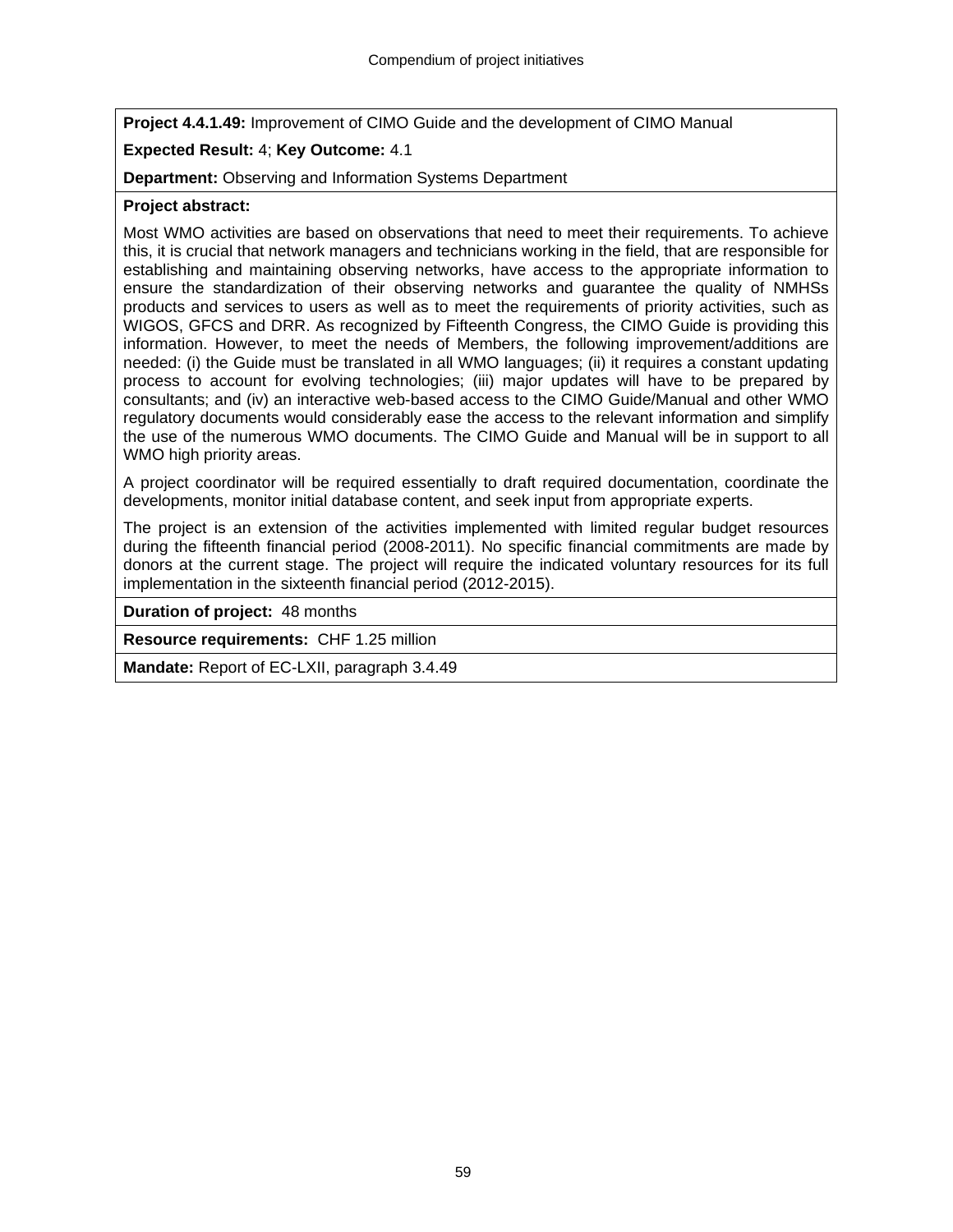**Project 4.4.1.50:** Implementation of activities of the EC Panel on Polar Observations, Research and Services (EC-PORS)

## **Expected Result:** 4; **Key Outcome:** 4.1

**Department:** Observing and Information Systems Department

#### **Project abstract:**

The EC Panel of Experts on Polar Observations, Research and Services (EC-PORS) is responsible for WMO polar activities and this project provides support for EC-PORS and its activities assigned by EC and Congress. This is the entry point to all WMO Programmes and to external partners seeking to collaborate with WMO on polar activities. The aim is to bring observations, research and services together allowing WMO to maximize the value of its and its partners' investments in Polar regions. An example is the successful implementation of the IPY 2007-2008. WMO Polar activities should result in a legacy of enhanced polar observing systems and research of the polar environment, including implementation of the WMO Global Cryosphere Watch (GCW), a component of WIGOS. This project will also focus on Polar Prediction Services as a way to integrate and synthesize the IPY observational efforts and to communicate and maximize the impact of IPY science. An important task of this project is to improve the quality, coverage sustainability and interoperability of polar observations which are so critical for WMO to improve it forecasts and services in weather, climate and water, both within the region and beyond.

The project shall deliver the operational dimension of WMO's Antarctic activities, including update of standard regulatory material relevant to the Antarctic. It would implement the tasks defined by the EC-PORS task teams' work plans developed for observations, research and services, including the further development and implementation of the Global Cryosphere Watch (GCW). Sustaining polar observing networks is critical, and at the request of EC, it is necessary to acquire information on deficiencies in the implementation and operation of these networks and define possible measures to close gaps. It would support leadership of EC-PORS in the development of a Polar Prediction System to ensure that the entire value-chain from research and observations through to highly tailored user-services should be considered simultaneously in the development of new polar services. It will provide support to EC-PORS activities associated with a potential International Polar Decade (IPD) and will work with external partners to develop Science and Implementation Plans. All these activities require active collaboration with polar partners to maximize investment in polar activities.

A major activity shall be to implement GCW. A Scientific Steering Committee would be established to develop/finalize the GCW Implementation Plan and Concept of Operations. Expert teams would implement high priority tasks through GCW pilot projects, including: establishment of a comprehensive, coordinated and sustainable system of global cryospheric observations and information; implementation of recommendations of the IGOS Cryosphere Theme (CryOS); implementation of a GCW reference network (CryoNet); and, establishment of a GCW portal and virtual network to access authoritative data, information and products.

Polar Observations, Research and Services are in support to all WMO high priorities. A project coordinator will be required to coordinate, within WMO and with external partners, activities of EC-PORS, WMO polar activities related to observations, research and services, implementation of tasks identified by EC-PORS GCW Task Team; implementation of GCW strategy, and, development of WMO contribution to IPD.

The project is an extension of the activities implemented with limited regular budget resources during the fifteenth financial period (2008-2011). No specific financial commitments are made by donors at the current stage. The project will require the indicated voluntary resources for its full implementation in the sixteenth financial period (2012-2015).

**Duration of project:** 48 months

**Resource requirements:** CHF 2.4 million

**Mandate:** Report of EC-LXII, paragraphs 3.4.31 to 3.4.35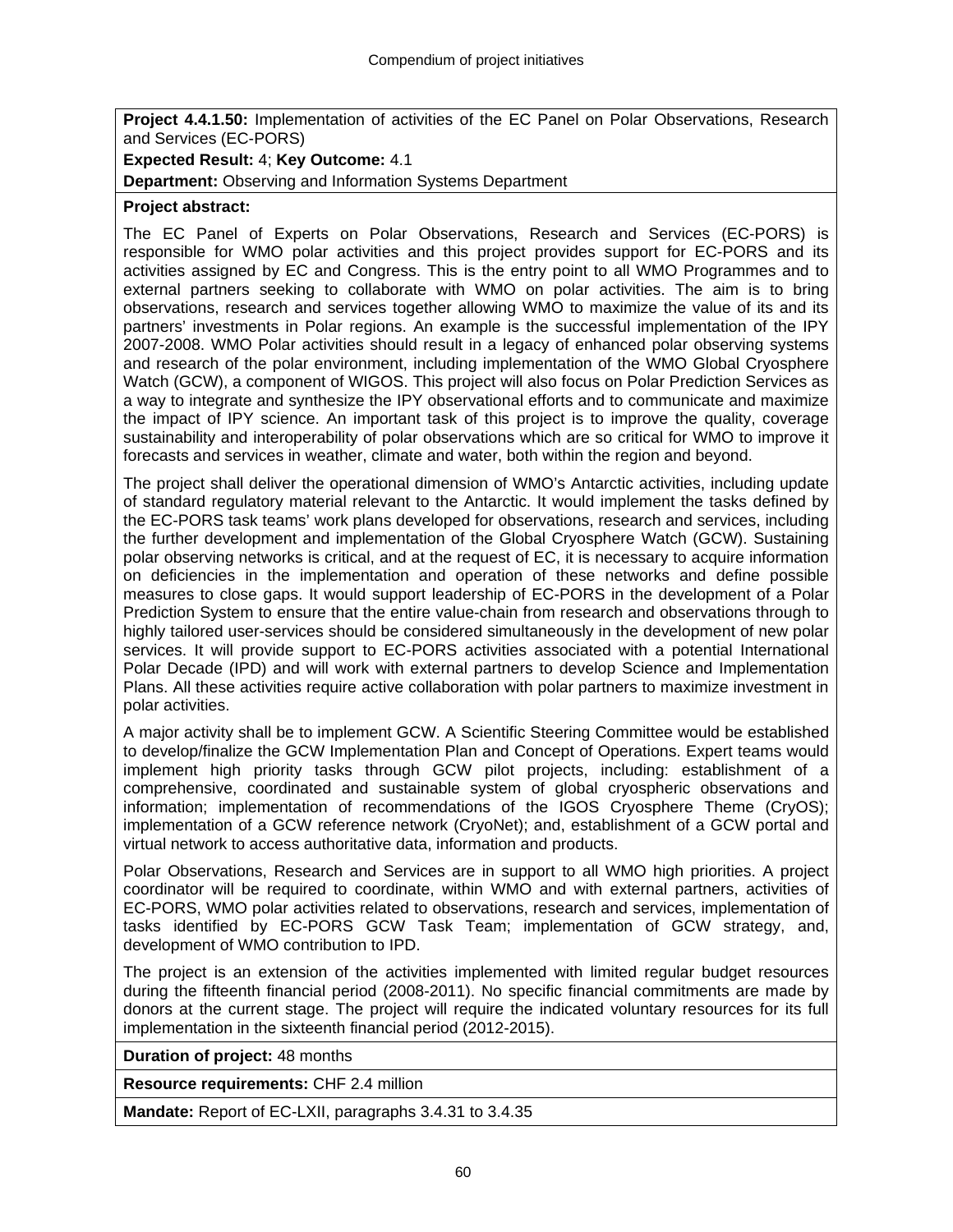**Project 4.4.1.51:** Implementation of WIGOS

# **Expected Result:** 4; **Key Outcome:** 4.1

**Department:** Observing and Information Systems Department

# **Project abstract:**

WIGOS will establish an integrated, comprehensive and coordinated observing system to satisfy in a cost-effective and sustained manner the evolving observing requirements of WMO Members and will enhance coordination of WMO observing systems with those of partner organizations for the benefit of society and to meet the increased needs of Members to provide weather, climate (including the Global Framework for Climate Services (GFCS)), hydrological and related environmental services to their users.

Project aim: To develop and implement a framework for improved governance, management, integration and optimization of the multiple observing systems coordinated by WMO and its partner organizations. Once this framework is established, WIGOS constituent observing systems and networks will continue to evolve to improve service delivery and support decision making in response to the evolving needs of users and technological opportunities.

Benefits: WIGOS is expected to provide timely, quality-assured, quality-controlled and welldocumented long-term observations. Implementation of Quality Management procedures will be required to enable enhanced utilization of both existing and emerging observational capabilities. WIGOS will also enable resources to be used more efficiently and effectively to overcome existing deficiencies and gaps. It will enable WMO Members to meet expanding national mandates which are calling for increasing coordination and integration to help them better respond to natural hazards, improve weather, water, climate and related environmental monitoring, and adapt to climate change and other human-induced environmental impacts.

Key implementation components are as follows: (i) integrated governance and data policy; (ii) data delivery and information services through WIS; (iii) quality management and standardization; (iv) planning, optimization and monitoring of observing systems; (v) capacity building; and (vi) communications and outreach. Basic infrastructure must be in place to allow improved data acquisition systems, data management systems, and QMS to function effectively.

Following Cg-XVI, a complete WIGOS Implementation Plan (WIP) will be developed including a detailed risk assessment and management plan.

Substantial investment of resources and expertise are needed to support WIGOS development and implementation.

A project coordinator will be required.

The project is an extension of the activities implemented with limited regular budget resources during the fifteenth financial period (2008-2011). No specific financial commitments are made by donors at the current stage. The project will require the indicated voluntary resources for its full implementation in the sixteenth financial period (2012-2015).

**Duration of project:** 48 months

**Resource requirements:** CHF 3.6 million

**Mandate:** Report of EC-LXII, paragraphs 3.4.72, 3.4.81-82; EC-LXII/INF. 3.4(3)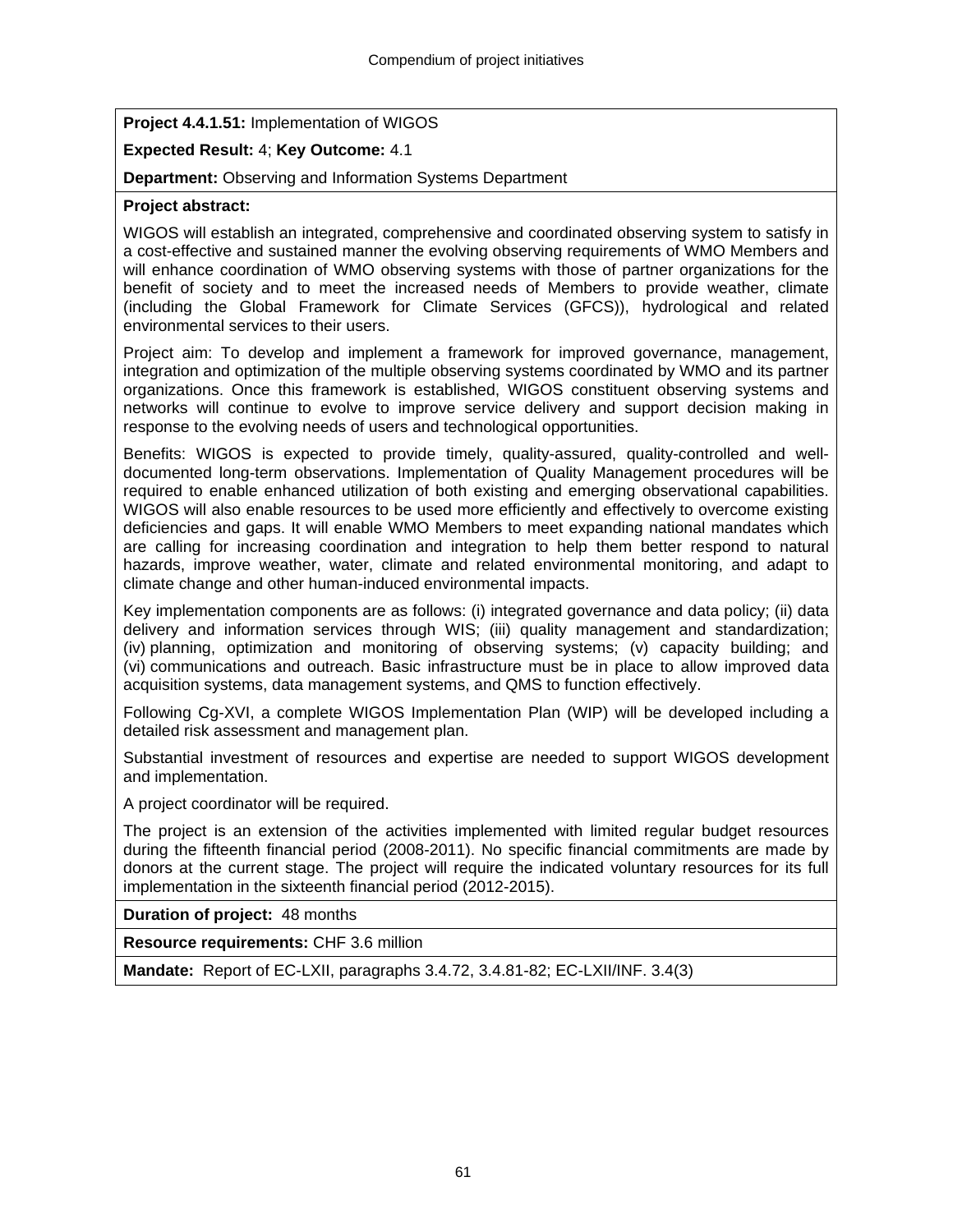**Project 4.4.1.52:** Development of technical standards and guidance on methods of observation for modern remote-sensing technologies

#### **Expected Result:** 4; **Key Outcome:** 4.1

**Department:** Observing and Information Systems Department

#### **Project abstract:**

Standards on observing practices would be developed to ensure interoperability of systems and homogeneity of observations. This is particularly relevant for complex new observing technologies that are now being used operationally by NMHSs, such as meteorological radars, wind profilers, lidars, GPS-Met. Uniform methods of data treatment, pre-processing algorithms and calibration procedures must be developed and published to make best use of these systems and their integration into WIGOS in the future. As it is an emerging field, various procedures have been used by different entities until now. It is time to address this matter in a more global manner while such practices are still susceptible to evolve and would allow drawing the highest benefits from these technologies. This will not only require the development of the standards relative to the methods of observation and calibration, but will also require the development of standards addressing appropriate data representation and data sharing procedures, including relevant metadata.

A particular focus will be given to meteorological radars and wind profilers which are used operationally by Members, but which data use and quality could be significantly improved through appropriate standards and guidance on calibration, maintenance, quality control algorithms, scanning strategies, data sharing and networking issues. This should ultimately allow specifying the quality of weather radar and wind profiler products.

These new technologies are not only very important to improve forecasting and warnings, such as flash flood forecasting and severe storm tracking, but also provide crucial information for climate monitoring which require upper-air observations to meet the same standards of accuracy and homogeneity that have always been required of terrestrial observations like conformity and traceability of remotely-sensed data to international (SI) standards.

Project staff will be required.

The project is an extension of the activities implemented with limited regular budget resources during the fifteenth financial period (2008-2011). No specific financial commitments are made by donors at the current stage. The project will require the indicated voluntary resources for its full implementation in the sixteenth financial period (2012-2015).

**Duration of project:** 48 months

**Resource requirements:** CHF 1.3 million

**Mandate:** Report of EC-LXI, paragraph 3.1.9; Report of CIMO-XV, paragraphs 5.15, 5.17, 5.18 and 5.20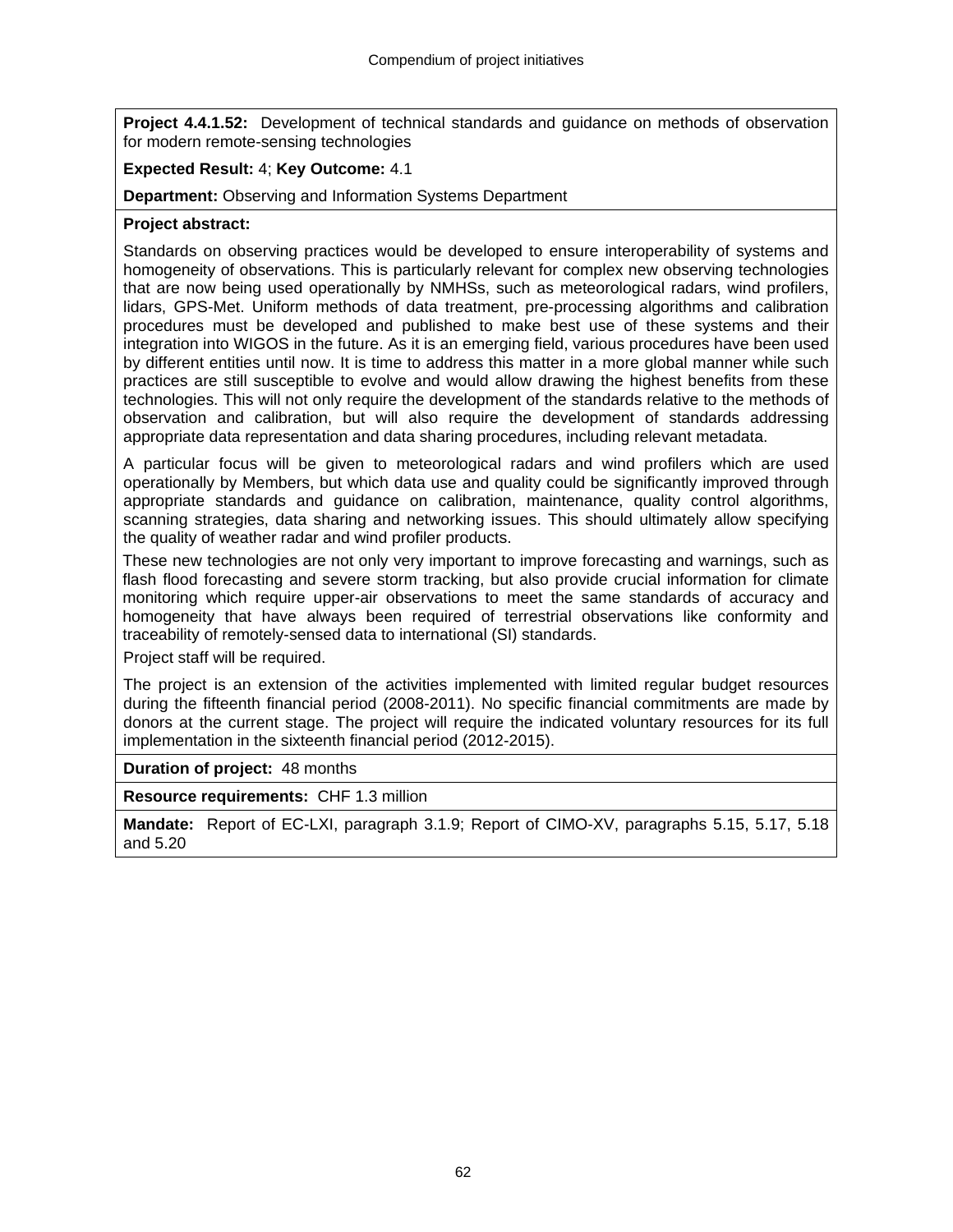**Project 4.4.1.53:** Improved quality, coverage, sustainability and interoperability of space-based observations

#### **Expected Result:** 4; **Key Outcome:** 4.1

**Department:** Observing and Information Systems Department

#### **Project abstract:**

As the Global Framework for Climate Services (GFCS) and the WMO Integrated Global Observing System (WIGOS) develop, there is an increasing need for satellite data in these programmes. Additionally, the global uptake and utilization of these space-based data and products remains a challenge in many parts of the world, but particularly in the Least Developed Countries (LDCs) and Small Island Developing States (SIDS). With the increased volume of satellite data and information, and the improvements in data distribution mechanisms, more time and energy needs to be focused on ensuring these data and information are fully used and incorporated into existing WMO Programmes, including WMO's training and capacity building programmes. The purpose of this project, therefore, is twofold – to extend the uptake and utilization of satellite data and products in the application areas of weather, climate, water and natural disasters, and to better leverage the resources, both internal and external, that are devoted to training and capacity building efforts in this area.

Project staff will be required.

The project is an extension of the activities implemented with limited regular budget resources during the fifteenth financial period (2008-2011). No specific financial commitments are made by donors at the current stage. The project will require the indicated voluntary resources for its full implementation in the sixteenth financial period (2012-2015).

**Duration of project:** 48 months

**Resource requirements:** CHF 1.4 million

**Mandate:** CBS and EC guidance to redouble efforts to ensure space-based observations are reaching all users, particularly in LDCs and SIDS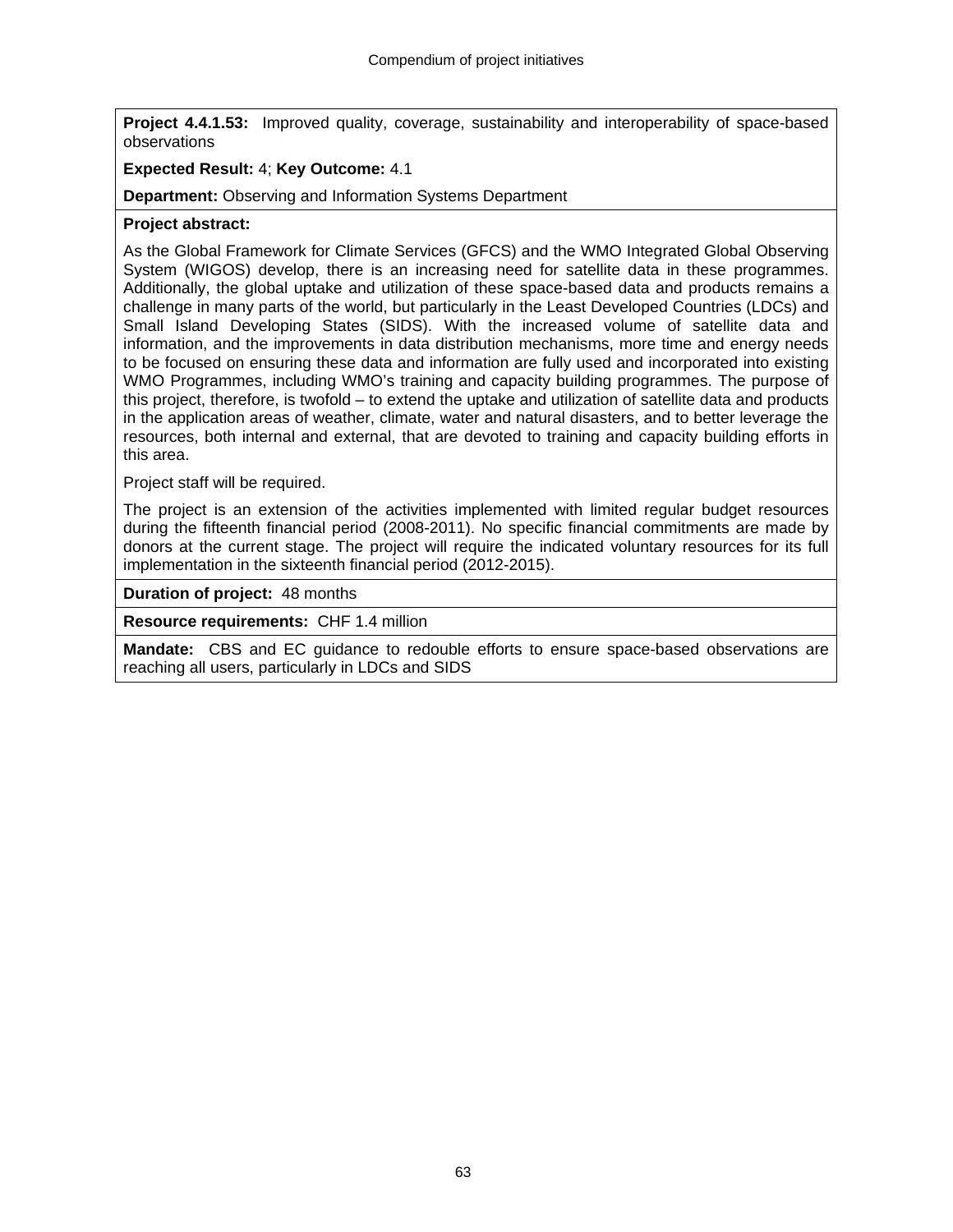# **Key Outcome 4.2: WMO Information System is developed and implemented**

**Project 4.4.2.54:** Increased interoperability of the WMO Information System (WIS) with other information systems, including extended use of internationally recognized standards, leading to cost-effective systems for the implementation of the WIS

#### **Expected Result:** 4; **Key Outcome:** 4.2

**Department:** Observing and Information Systems Department

#### **Project abstract:**

In implementing WIS, WMO is exploiting the trend toward greater interoperability among systems. Telecommunications interoperability is exploited in WIS Part A; information discovery and access interoperability is exploited in WIS Part B; and data processing service interoperability is exploited by otherwise standardizing system interfaces and harmonizing key specifications across technological areas and environmental science domains. By thus increasing the flexibility and scalability of its systems, WMO becomes better positioned to exploit new opportunities as they become available with technology innovation.

WMO Members are implementing WIS to improve the collection of critical data needed to monitor and predict aspects of the environment, including forecasting of weather, water, or climate conditions and mitigating of disasters. "WIS will provide, in an affordable and effective way, the interoperability and information exchange components and management of all WMO activities" (Key Outcome 4.2). The accessibility and comparability of data and products will be enhanced, ensuring the effective provision of services to their populations and economies. By January 2012, many WIS Centres will be operational, with key standards and practices ready to be leveraged.

Voluntary contributions are needed to extend the use of internationally recognized standards, leading to more cost-effective systems for the benefit of WMO Members and programmes. Specific outcomes will be targeted for investment in particular focused workshops, with contracted experts in support. These would follow the example of successful work in 2009 on interoperability of WIS with the European initiative known as Global Monitoring for Environment and Security (GMES).

The project is an extension of the activities implemented with limited regular budget resources during the fifteenth financial period (2008-2011). No specific financial commitments are made by donors at the current stage. The project will require the indicated voluntary resources for its full implementation in the sixteenth financial period (2012-2015).

**Duration of project:** 48 months

**Resource requirements:** CHF 600,000

**Mandate:** Report of Cg-XV paragraph 3.1.2.7; Report of EC-LXI, paragraph 3.5.1.2; Report of EC-LXII, paragraph 3.5.1.24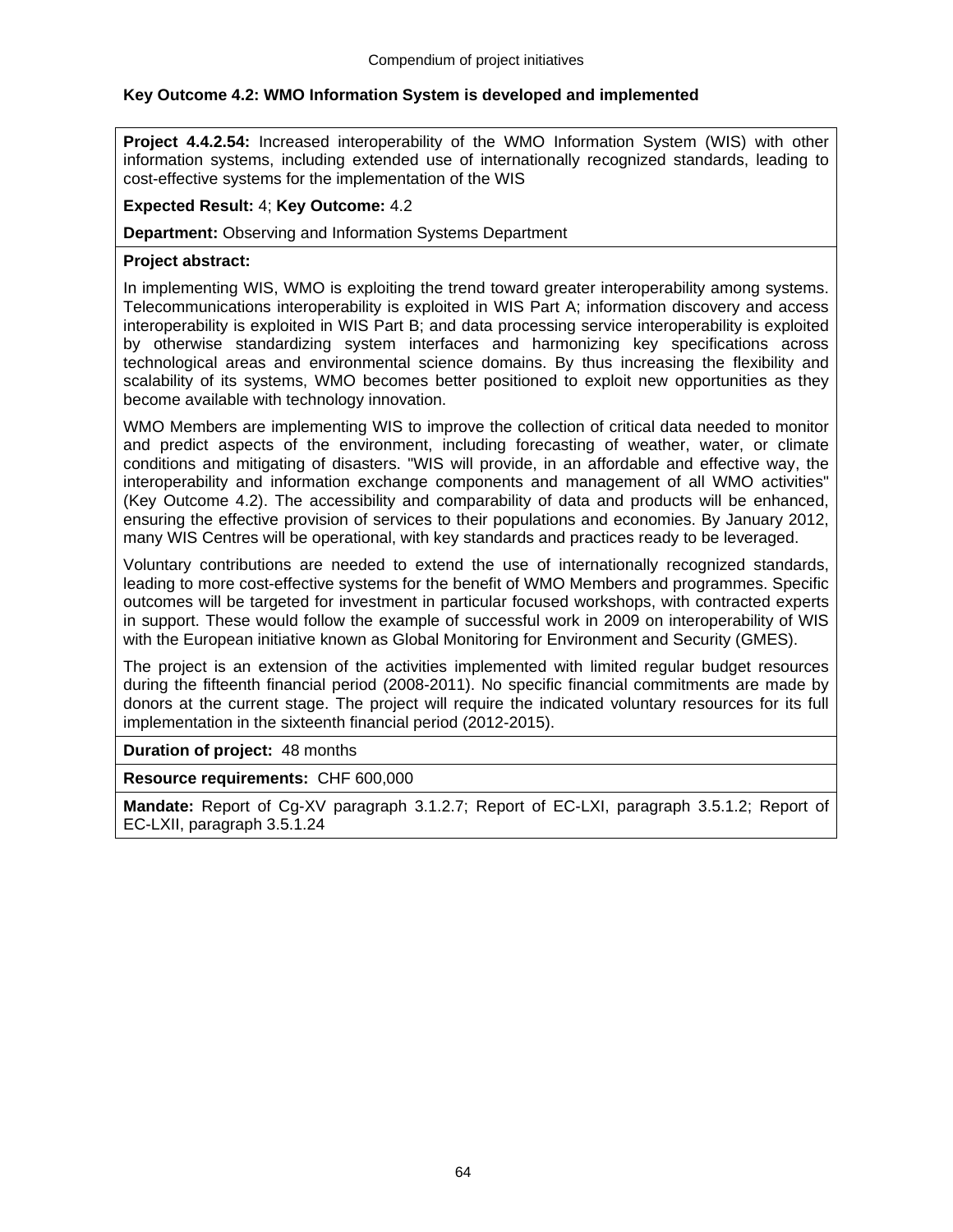**Project 4.4.2.55:** Effective and affordable implementation and operation of the GTS (Part A of WIS), including its rehabilitation in case of deterioration during disasters, with a view to ensuring the exchange of WMO data products

#### **Expected Result:** 4; **Key Outcome:** 4.2

**Department:** Observing and Information Systems Department

## **Project abstract:**

Recent technology advances have focused attention on opportunities for improving the WMO telecommunications infrastructure. WIS Part A is realizing efficiencies in the shared data collection and product delivery networks across WMO, both the public Internet where appropriate and WMO dedicated networks for critical communications where required. Existing telecommunications networks will be opened to other types of environmental data, providing stronger infrastructure support to all WMO Programmes and all WMO Members.

Data and information services delivered collaboratively across WMO are crucial to monitoring and forecasting weather, water, and climate conditions and mitigating disasters. WMO Members are improving the efficiency and effectiveness of their data and information services by implementing WIS: "WIS will provide, in an affordable and effective way, the interoperability and information exchange components and management of all WMO activities" (Key Outcome 4.2). The availability of time-critical data and products will be enhanced at centres in all nations, ensuring the effective provision of services to their populations and economies. By January 2012, many WIS Centres will be operational, with key standards and practices ready to be leveraged.

Voluntary contributions are needed to repair, maintain, and enhance the WMO GTS. The recent earthquake in Haiti is a prime example where rehabilitation of telecommunications infrastructure is needed. Routine communication failures can impair WMO data exchange and so impact the quality and timeliness of analysis and forecast products. Contracted expert consulting and training through regional workshops will help WMO Members take advantage of advances in telecommunication technology and complex services. In some cases, immediate investments to modernize equipment are needed to help WMO Members leverage new technologies and reap substantial future savings.

The project is an extension of the activities implemented with limited regular budget resources during the fifteenth financial period (2008-2011). No specific financial commitments are made by donors at the current stage. The project will require the indicated voluntary resources for its full implementation in the sixteenth financial period (2012-2015).

**Duration of project:** 48 months

**Resource requirements:** CHF 650,000

**Mandate:** Report of Cg-XV paragraph 3.1.2.7; Report of EC-LXI, paragraph 3.5.1.2; Report of EC-LXII, paragraphs 3.5.1.1 to 3.5.1.13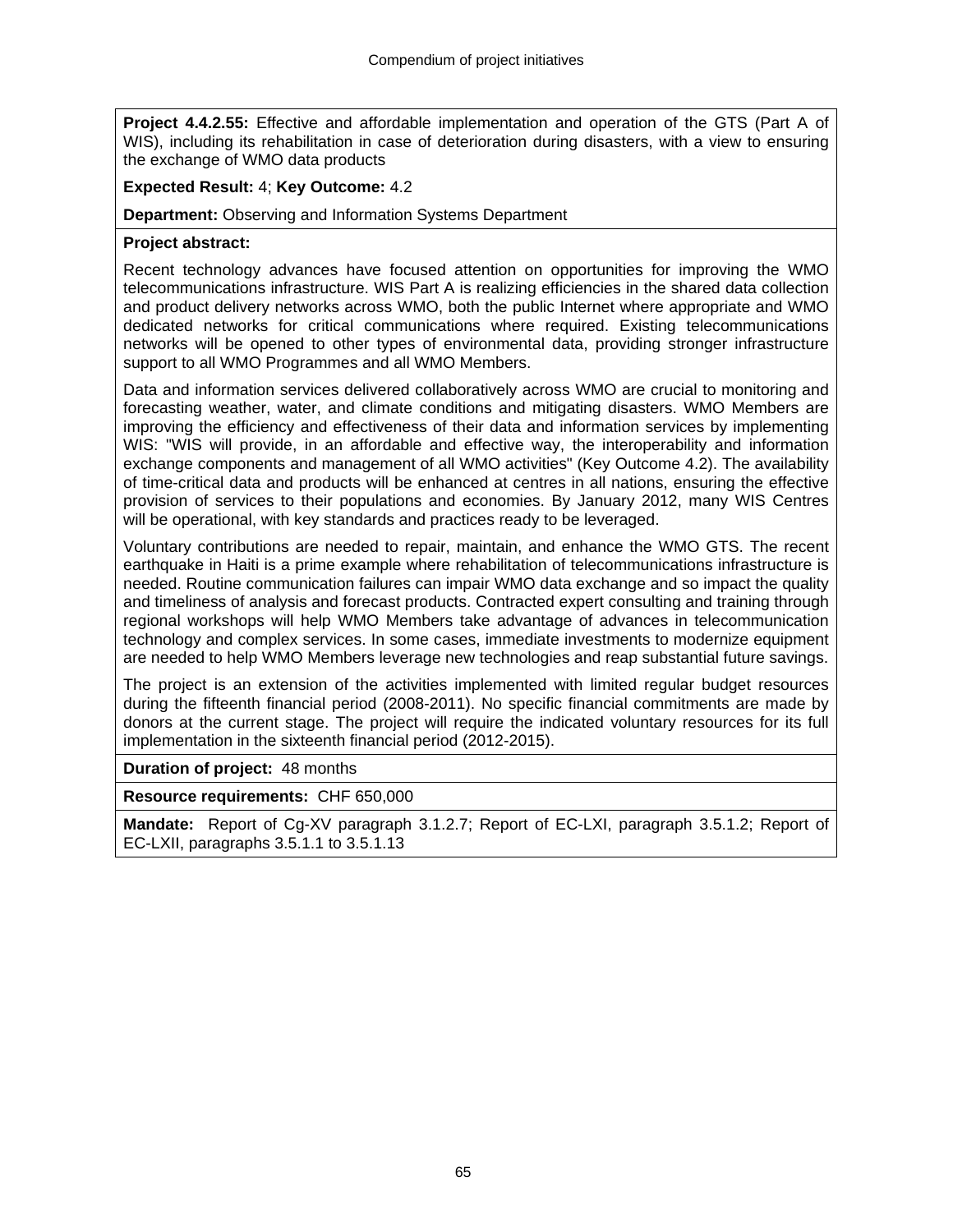**Project 4.4.2.56:** Effective and affordable implementation and operation of the Data Access and Retrieval service (Part B of WIS), with a view to facilitating the discovery and exchange of WMO data products

## **Expected Result:** 4; **Key Outcome:** 4.2

**Department:** Observing and Information Systems Department

## **Project abstract:**

WIS enables the first comprehensive means to discover and access data and products across all WMO Programmes. WIS Part B introduces a comprehensive catalogue serving searchers worldwide, from experts in WMO mission disciplines to anyone using public libraries or Internet search facilities. Cataloguing of the full range of data and products simplifies search, and also assures equitable access per WMO policies for all WMO Programmes and all WMO Members.

Behind almost every weather, water, or climate condition forecasted, disaster mitigated, or prediction debated, are data and information services delivered collaboratively across WMO. WMO Members are improving the efficiency and effectiveness of their data and information services by implementing WIS: "WIS will provide, in an affordable and effective way, the interoperability and information exchange components and management of all WMO activities" (Key Outcome 4.2). Accessibility of data and products will be enhanced at centres in all nations, ensuring the effective provision of services to their populations and economies. By January 2012, many WIS Centres will be operational, with key standards and practices ready to be leveraged.

Voluntary contributions are needed to leverage the interoperable search standard adopted in WIS. This includes not only facilitating the discovery and exchange of WMO data and products, but making accessible to WIS those critical external resources not yet discoverable with standard search interfaces. General outcomes such as broad education on current techniques and freeware solutions will be realized by contracting experts to develop technical documentation and having the documents translated. Specific outcomes will be realized from investment in particular regional workshops and workshops among global WIS Centres, with contracted experts in support. These would follow the example of successful "WIS Jump Start" consulting visits conducted in 2009.

The project is an extension of the activities implemented with limited regular budget resources during the fifteenth financial period (2008-2011). No specific financial commitments are made by donors at the current stage. The project will require the indicated voluntary resources for its full implementation in the sixteenth financial period (2012-2015).

**Duration of project:** 48 months

**Resource requirements:** CHF 1.2 million

**Mandate:** Report of Cg-XV, paragraph 3.1.2.7; Report of EC-LXI, paragraph 3.5.1.2; Report of EC-LXII, paragraphs. 3.5.1.14 to 3.5.1.24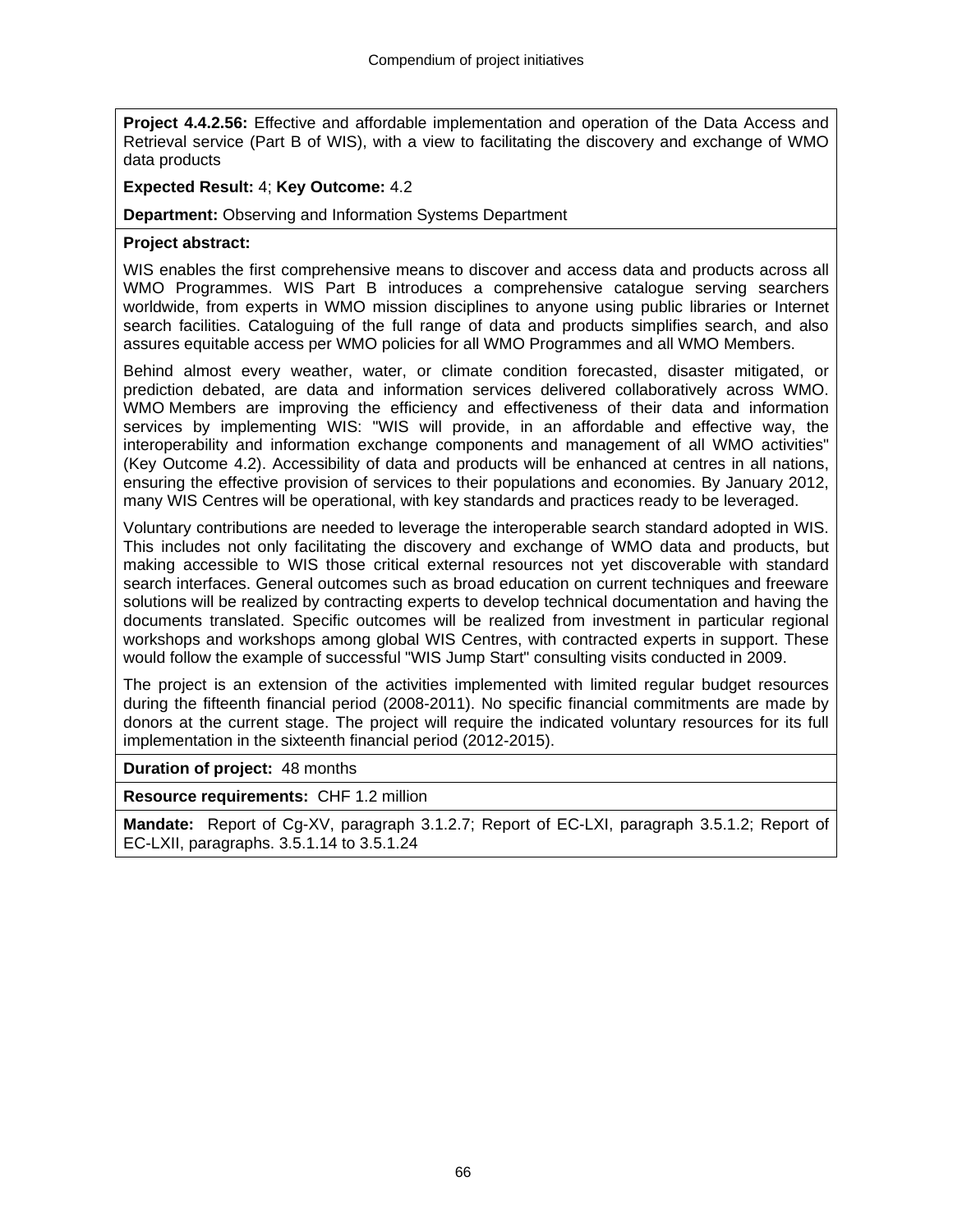#### **Key Outcome 4.3: Accessible climate observations and climate data archives at the NMHSs and global data centres are increased**

**Project 4.4.3.57:** Implementation of WIGOS Pilot Project

**Expected Result:** 4; **Key Outcome:** 4.3

**Department:** Observing and Information Systems Department

#### **Project abstract:**

The Global Climate Observing System (GCOS) Reference Upper-Air Network (GRUAN) is an incipient network of ground-based upper-air monitoring stations called for in the 2004 GCOS Implementation Plan. Its over-arching aim is to create an unimpeachable record of changes in atmospheric column characteristics on multi-decadal timescales to support climate monitoring activities and climate dataset development.

Implementation of the network has started, involving the identification of eligible measurement sites, development of a data policy and dissemination scheme and the quest for a common mode of operations. Currently, the network comprises 15 initial sites. The first GRUAN-quality data will be made available in 2010, and the network is planned to be fully operational by 2013. The 2nd GRUAN Implementation-Coordination Meeting (March 20110) led to the establishment of task specific teams to work on the following key aspects of the emerging network: (i) radiosondes; (ii) GPS-Precipitable Water; (iii) measurement schedules and associated site requirements; (iv) site assessment, expansion and certification; and (v) the value of ancillary measurements.

It is recognized that for GRUAN to be scientifically- and cost-effective, it will be necessary to optimally interface with other networks and activities in a manner consistent with WIGOS principles.

The GRUAN WIGOS Pilot Project is expected to: (i) undertake preparation of regulatory material for GRUAN; (ii) partake in assessments of best instrumentation by means of major intercomparison campaigns; (iii) ensure the availability of high-quality consistent atmospheric profile data; and (iv) provide an interface for GRUAN to the implementation of WIGOS, to WMO in general, and to other WPPs, the GSICS WPP in particular.

The activities to be implemented are as follows: (i) support to annual Implementation-Coordination Meetings (~50-60 pers.) and meetings of the five GRUAN Task Teams (~5 pers.) (100K CHF per year; (ii) support for instrument intercomparison (e.g. CIMO intercomparison campaigns) and round robin exercises (e.g. for the establishment of calibration standards) (non-staff costs of ~50K CHF per year); (iii) support in establishing a comprehensive data management system, including the integration of state-of-the-art remote sensing observations and fulfilling WIS requirements (Seconded Expert and non-staff costs of 50K CHF per year); and (iv) implementation of the GRUAN Guide of Operations, including monitoring and evaluation (50K CHF).

The project is an extension of the activities implemented with limited regular budget resources during the fifteenth financial period (2008-2011). No specific financial commitments are made by donors at the current stage. The project will require the indicated voluntary resources for its full implementation in the sixteenth financial period (2012-2015).

**Duration of project:** 24 months

**Resource requirements:** CHF 1.0 million

**Mandate:** Report of EC-LXII, paragraph 3.4.71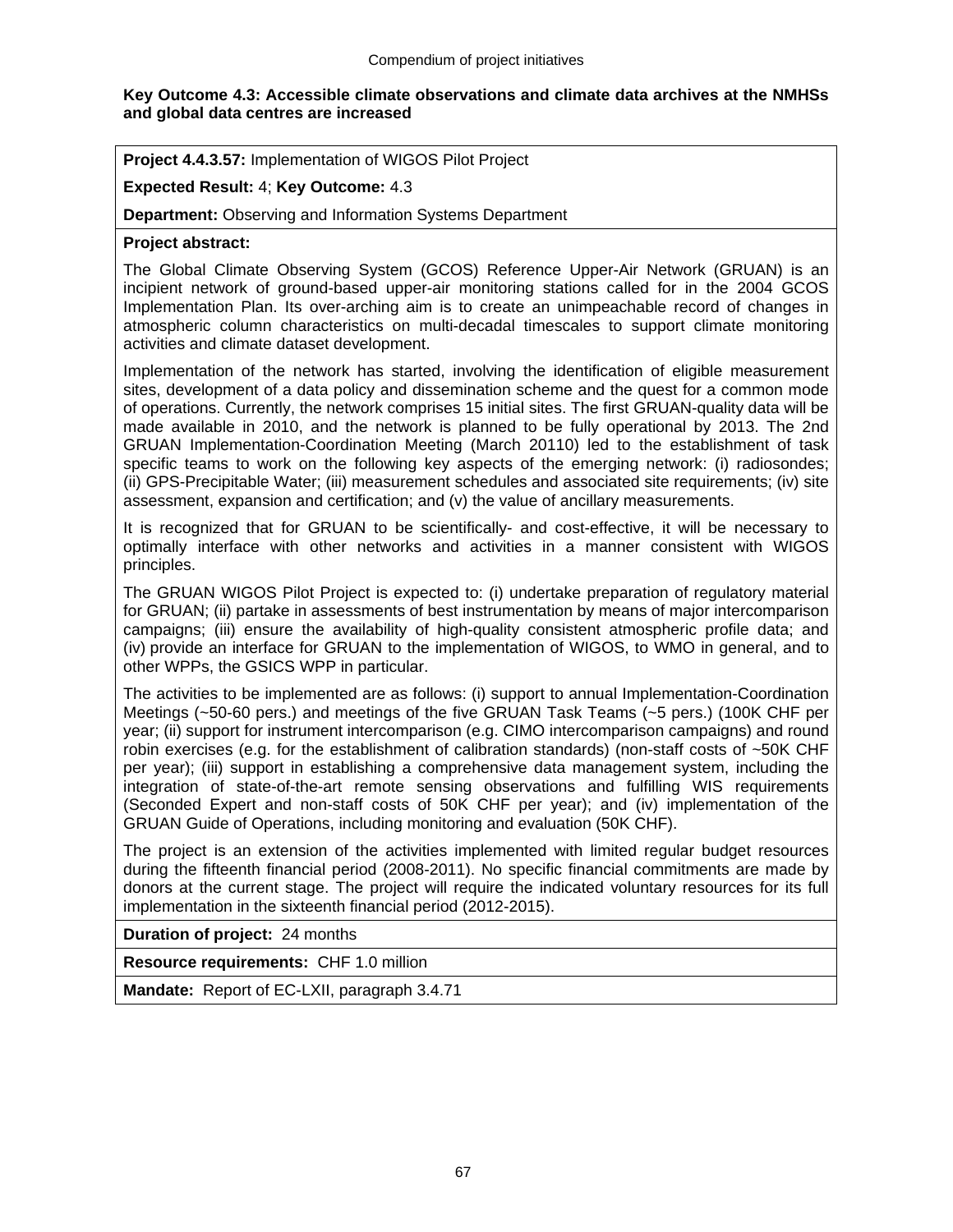**Expected Result 5: Enhanced capabilities of Members to contribute to and draw benefits from the global research capacity for weather, climate, water and the related environmental science and technology development.** 

**Key Outcome 5.3: Atmospheric chemistry observations and assessment meet needs of environmental conventions and policy assessments** 

**Project 4.5.3.58:** Enhancement of WMO GAW observational network coverage and quality for improved reliability of climate, ozone depletion and air quality scientific assessment information

**Expected Result:** 5; **Key Outcome:** 5.3

**Department:** Research Department

#### **Project abstract:**

There are several issues which are directly connected with the chemical composition of the atmosphere including climate change (via greenhouse gases and aerosols), depletion of the ozone layer and health risks (via reactive gases and aerosols). Many GAW stations are located in developing countries and are lacking basic infrastructure, such as stable electric power and adequate communication. There are also large regions in the world where there is no measurement capability at all. Critical areas include Siberia, South America (Andes and Amazon Basin) and regions in Africa. Especially tropical forests in all regions lack measurements. Contributions to the global greenhouse gas budget from wetlands and potential emissions from melting permafrost in the north of Russia are very uncertain. Lack of measurements limits atmospheric models in precise prediction of the effect of greenhouse gas emissions on future climate. Finally, GAW stations are needed in routine verification and calibration of satellites.

So far, global atmospheric composition measurements have been performed at GAW stations and have been required to be of known and good quality in order to be of value in providing sound advice to policymakers and the public. The objective of the project is to enhance atmospheric chemistry observations of critical and policy relevant GAW variables in important data sparse regions, and also to enhance the quality of observations from stations in developing countries. The expected outcome of the project will be better data coverage and quality, both through improved uptime at existing stations as well as data from regions that until now have had no measurements. These improvements will lead to better input to models, and thereby resulting in more reliable predictions of future climate and air quality.

Within the framework of the project, WMO implement activities aimed at: (i) establishment of three new GAW stations in data sparse regions; (ii) enhancement of the capacity of the existing network through equipment upgrade, better availability of standards and personnel training; and (iii) enhancement of infrastructure, such as supply of electric power, telecommunications and rapid delivery of data from GAW stations. CAS experts, supported by the WMO Secretariat, will work together to undertake these activities. The recipients of the project include: (i) NMHSs; (ii) scientific community; (iii) regional and global assessments; and (iv) policy makers.

Resources are required to: (i) establish three new stations; (ii) refurbish/purchase relevant equipment at existing GAW observatories; (iii) to implement WMO GAWTEC training activities on measurement and analysis. A project coordinator will be required. The project is a new activity to be implemented with voluntary resources in the sixteenth financial period (2012-2015), and no such activity is implemented during the fifteenth financial period (2008-2011). No specific financial commitments are made by donors at the current stage. The project will require the indicated voluntary resources for its full implementation in the sixteenth financial period (2012-2015).

#### **Duration of project:** 48 months

**Resource requirements:** CHF 1.6 million

**Mandate:** Resolution 9 (Cg-X); Resolution 14 (Cg-XV); Resolution 15 (Cg-XV); Report of CAS-XIV, paragraph 6.1.2; Report of CAS-XV, paragraph 3.2.4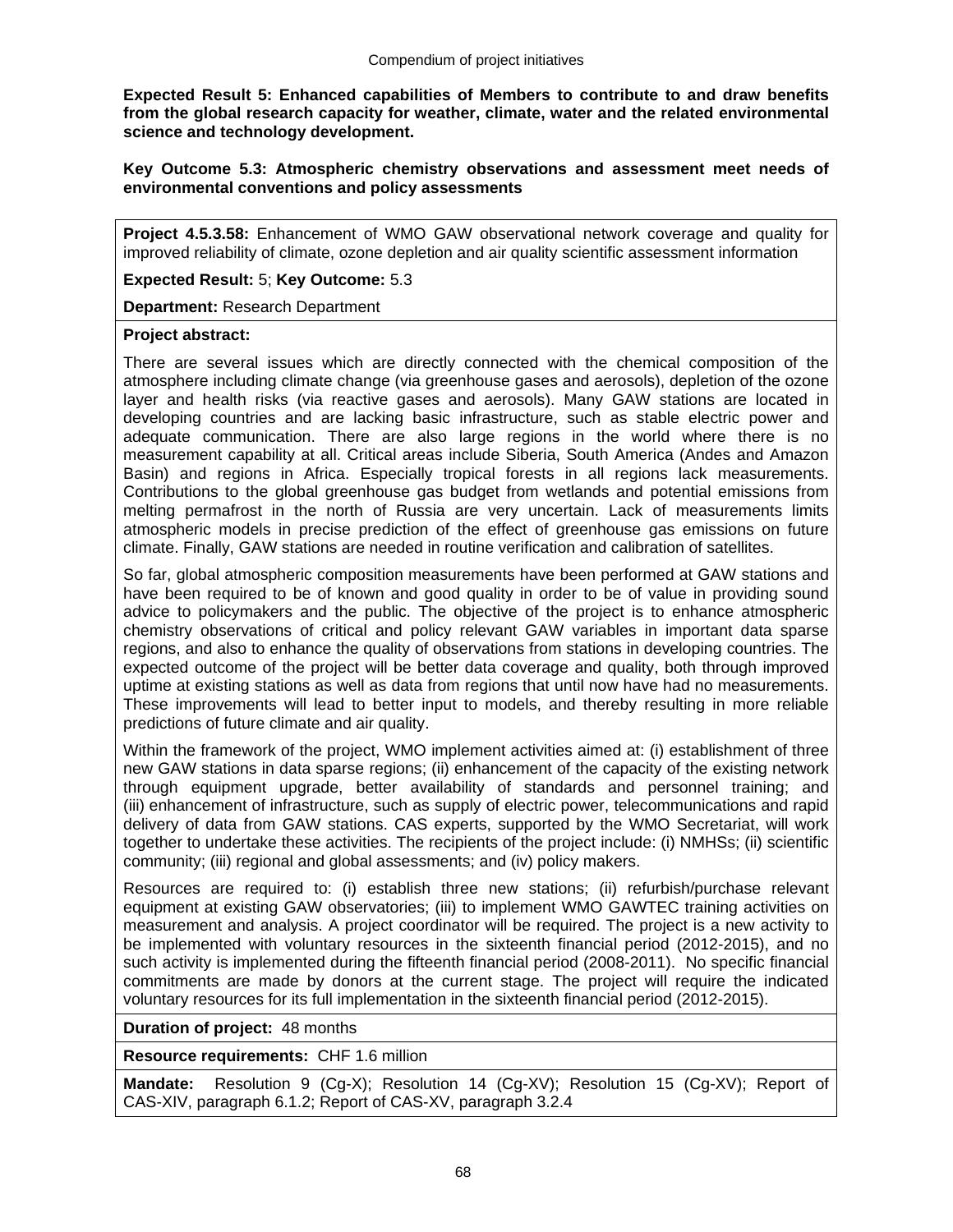**Project 4.5.3.59:** Healthy megacities resulting from improved capabilities in environmental measurement, modelling, production and delivery of related services

## **Expected Result:** 5; **Key Outcome:** 5.3

**Department:** Research Department

#### **Project abstract:**

Megacities are growing in number and size. It is increasingly recognized that there is a need to tackle the health crisis in urbanizing populations, both in developing and developed countries. Excellent experience gained in the Shanghai MHEWS project that consists of six components with involvement of major WMO technical departments and several technical commissions, serving as an example for other megacities. Within the atmospheric chemistry community several megacity activities, where WMO/GAW/GURME is participating, are taking place: within IGAC, a megacity assessment report is under preparation; the EU project MEGAPOLI is looking at emissions, atmospheric concentrations, air pollution and climate interactions, and mitigation in several megacities. GURME projects have built and are building capacity to deal with air quality problems in several megacities. Through these activities international expert collaboration networks have been established that can be used to implement this project successfully.

The objectives of the project are: (i) to improve the capabilities of NMHSs to provide environmental services in megacities; (ii) to enable air quality modelling; production, dissemination and delivery of air quality forecasts and related products and services; (iii) and to help manage chronic disease burden associated with poor air quality and to create opportunities for healthy and active lifestyles.

The expected outcome include: (i) improved environmental and air quality products and their dissemination; (ii) establishment of institutional partnerships among key stakeholders at national and local levels; (iii) economical and health benefits and improved living conditions for healthier urban populations.

Within the framework of the project, WMO implement activities aimed at: (i) development of strategies for megacities to deal with weather, climate and environmental problems and improvement in the production, dissemination and delivery of related products and services; (ii) enhancement of environmental monitoring and modelling capabilities; and (iii) establishment of case studies for understanding air pollution and health connections in different types of megacities. Main recipients of the project include: (i) NMHSs; (ii) city governments; (iii) local and health authorities; and (iv) the public in developing countries in different WMO Regions. Experts will provide advisory services and training activities will also be organized.

The project is an extension of the activities implemented with limited voluntary resources during the fifteenth financial period (2008-2011). Limited voluntary resources are likely to be continuously made available by donors in the sixteenth financial period (2012-2015). However, the project will require further voluntary resources up to the indicated total resource requirement, for its full implementation in the sixteenth financial period (2012-2015).

#### **Duration of project:** 48 months

**Resource requirements:** CHF 700,000

**Mandate:** Report of CAS-XV, sections 6.4 and 6.6; Report of EC-LXII, paragraphs 4.1.2.2, 4.1.10 and 4.2.54; GAW Strategic Plan Section 9; Report of EC-LXII, paragraphs 4.2.14 and 4.2.15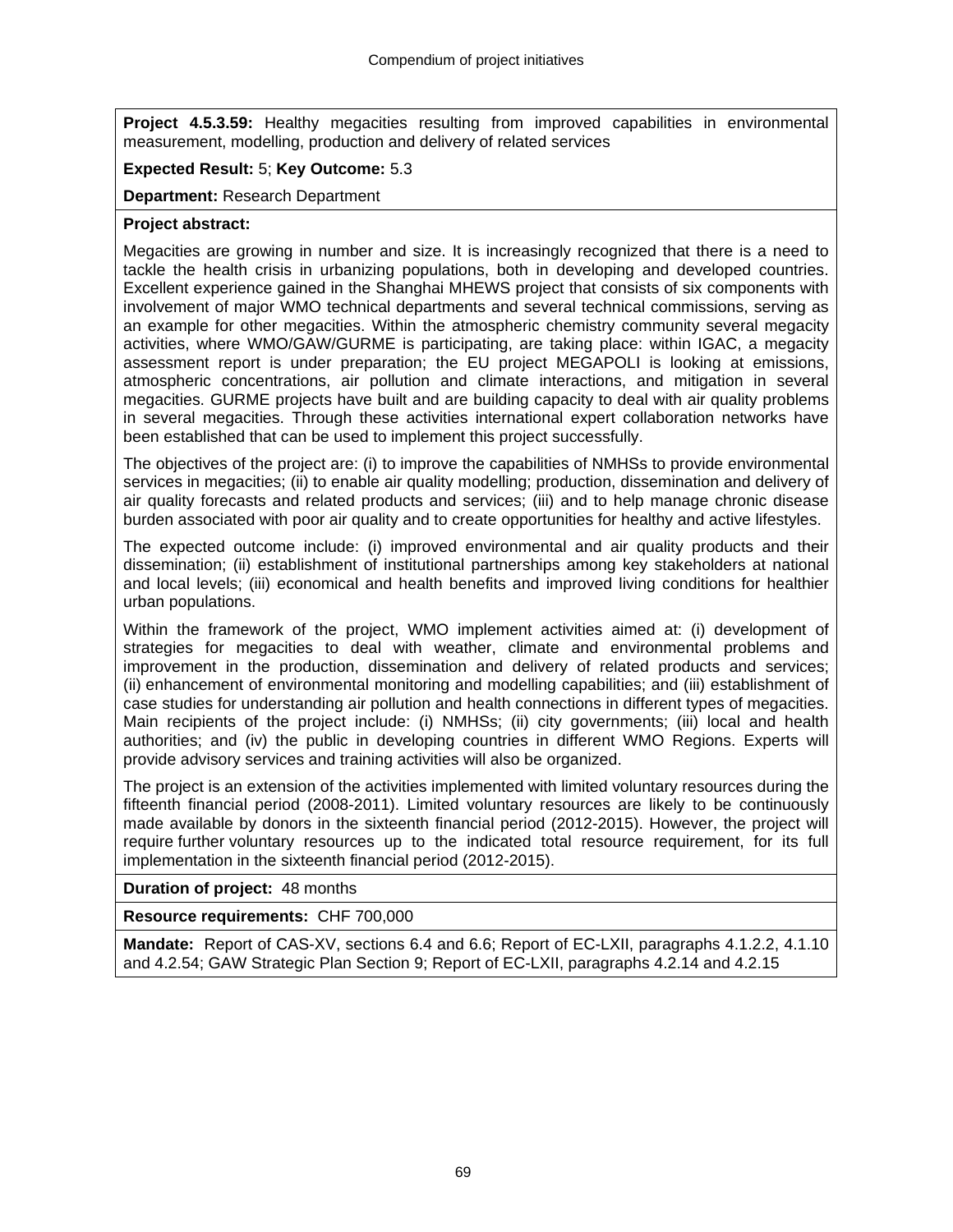# **F. Priority 5: Disaster Risk Reduction**

18. The voluntary resources of CHF 7,850,000 million will be used to address various aspects of the priority Disaster Risk Reduction. The proposed projects touch upon not only the improved access to seamless weather, climate, water and environmental products and services, but also multi-hazard early warning systems, and research areas.

#### **Table 1.5: Priority-funded voluntary resources 5: Disaster Risk Reduction**  (in thousands of Swiss francs)

|                          | <b>Staff</b><br>resources | Non-staff<br>resources | <b>Total</b><br>voluntary |
|--------------------------|---------------------------|------------------------|---------------------------|
| <b>Expected Result 1</b> |                           |                        |                           |
| KO 1.1                   | 900.0                     | 2,150.0                | 3,050.0                   |
| <b>Sub Total</b>         | 900.0                     | 2,150.0                | 3,050.0                   |
|                          |                           |                        |                           |
| <b>Expected Result 2</b> |                           |                        |                           |
| KO 2.1                   | 1,400.0                   | 1,900.0                | 3,300.0                   |
| <b>Sub Total</b>         | 1,400.0                   | 1,900.0                | 3,300.0                   |
|                          |                           |                        |                           |
| <b>Expected Result 5</b> |                           |                        |                           |
| KO 5.2                   | 900.0                     | 150.0                  | 1,050.0                   |
| KO 5.3                   |                           | 450.0                  | 450.0                     |
| <b>Sub Total</b>         | 900.0                     | 600.0                  | 1,500.0                   |
|                          |                           |                        |                           |
| <b>TOTAL</b>             | 3,200.0                   | 4,650.0                | 7,850.0                   |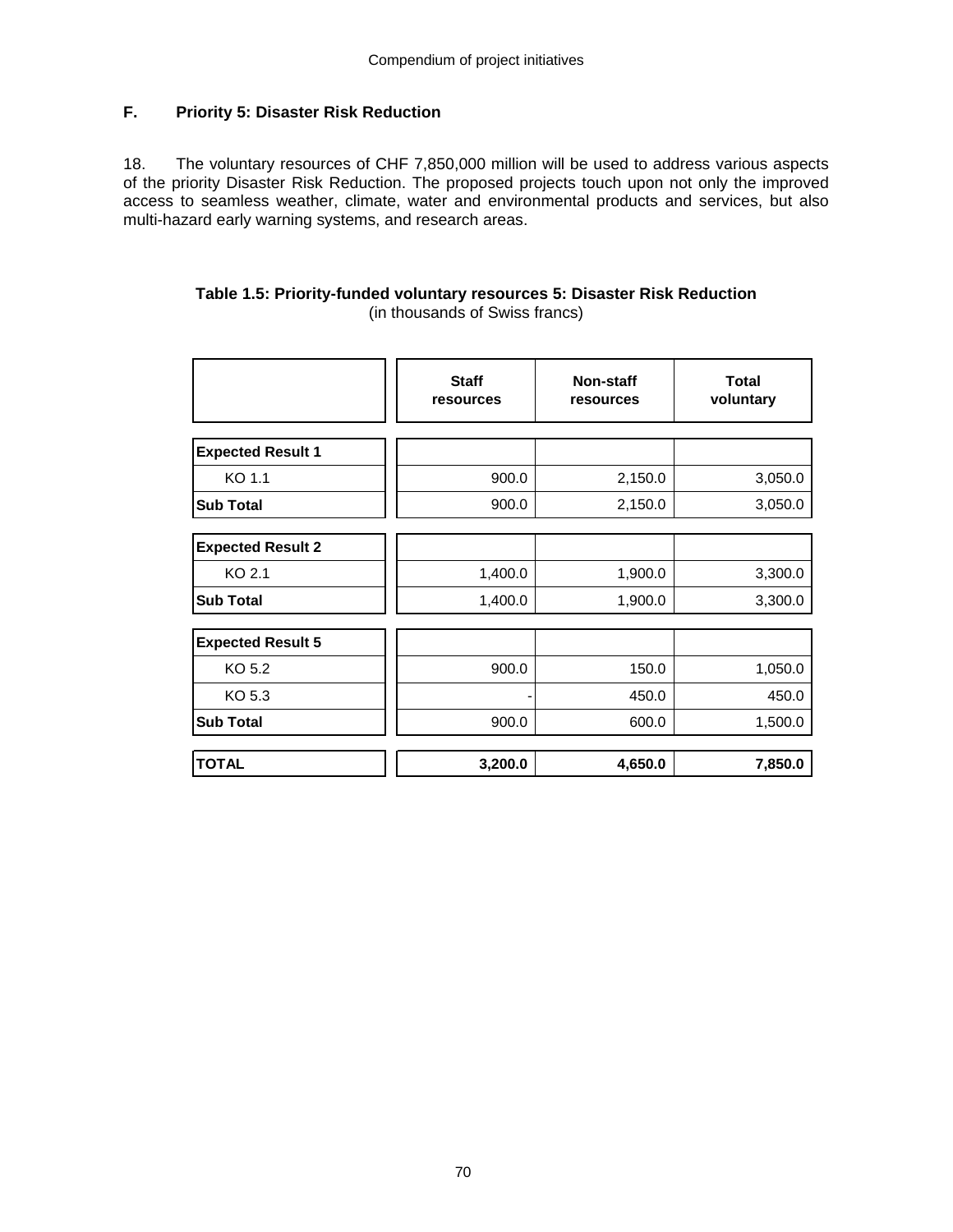**Expected Result 1: Enhanced capabilities of Members to deliver and improve access to high-quality weather, climate, water and related environmental predictions, information and services in response to users' needs and to enable their use in decision-making by relevant societal sectors.** 

**Key Outcome 1.1: Improved access to seamless weather, climate, water, and relatedenvironmental products and services (e.g., warnings, forecasts and supporting information)** 

**Project 5.1.1.60:** Improved Uptake of Weather and Climate Information for the Health Sector **Expected Result:** 1; **Key Outcome:** 1.1

**Department:** Weather and Disaster Risk Reduction Services Department

## **Project abstract:**

Effective decision support systems for public health require the establishment of mechanisms to enhance the coordination and collaboration among the various stakeholders. Prior to the implementation of the project, the following activities have been implemented: (i) creation and strengthening of Climate and Health Working Groups in East and West Africa; and (ii) implementation of Learning Through Doing (LTD) projects in South and Central America, setting up direct collaboration between NMHSs and public health sectors. This proposal aims to put in place a framework for: (i) developing functional institutional coordination and collaboration mechanisms to identify the weather and climate data, information and services needs of the health sector; (ii) providing tailored information to assist NMHSs to generate and disseminate actionable weather and climate information products to assist decision-making in the health sector; (iii) assisting the public health sector to integrate weather and climate information into their decision-support systems; and (iv) developing a feedback mechanism for on-going improvement of this capability.

The objective of the project is to improve the dissemination and uptake of weather and climate information to enhance decision support systems of the public health authorities through the improved use of weather and climate information through strengthening the abilities of NMHSs to provide information, data, products and services required by the public health authorities to develop appropriate strategies. The expected outcomes of the project include: (i) generation and dissemination of weather and climate information, products and services to support decisionmaking in the health sector; (ii) development of a sustainable framework for operational coordination and collaboration for improved prediction and use of weather and climate information in the management information systems of the public health authorities; and (iii) institutional partnerships among key stakeholders at national to local levels dealing with health issues. The following activities will be implemented: (i) establishment of sustainable operational and collaboration mechanisms between NMHSs and health authorities; (ii) development or customization of specific weather and climate information products and services to respond to the requirement of the public health stakeholders and provision of training of stakeholders in weather and climate information products and services; (iii) integration of weather and climate products into country health information systems; and (iv) provision of expert support for the use of weather and climate products in the decision-making processes. Intended recipients are NMHSs and Public Health sectors in the developing countries and LDCs in West Africa; Eastern and Southern Africa; S.E. Asia; Central America; South America; and S.W. Pacific SIDS. QMS and risk management principles will be applied in the implementation of this project.

A project coordinator will be required. The project is an extension of the activities implemented with limited voluntary resources during the fifteenth financial period (2008-2011). Limited voluntary resources are likely to be continuously made available by donors in the sixteenth financial period (2012-2015). However, the project will require further voluntary resources up to the indicated total resource requirement, for its full implementation in the sixteenth financial period (2012-2015).

**Duration of project:** 48 months

**Resource requirements:** CHF 1.7 million

**Mandate:** Report of EC-LXII, paragraphs 4.2.14 and 4.2.15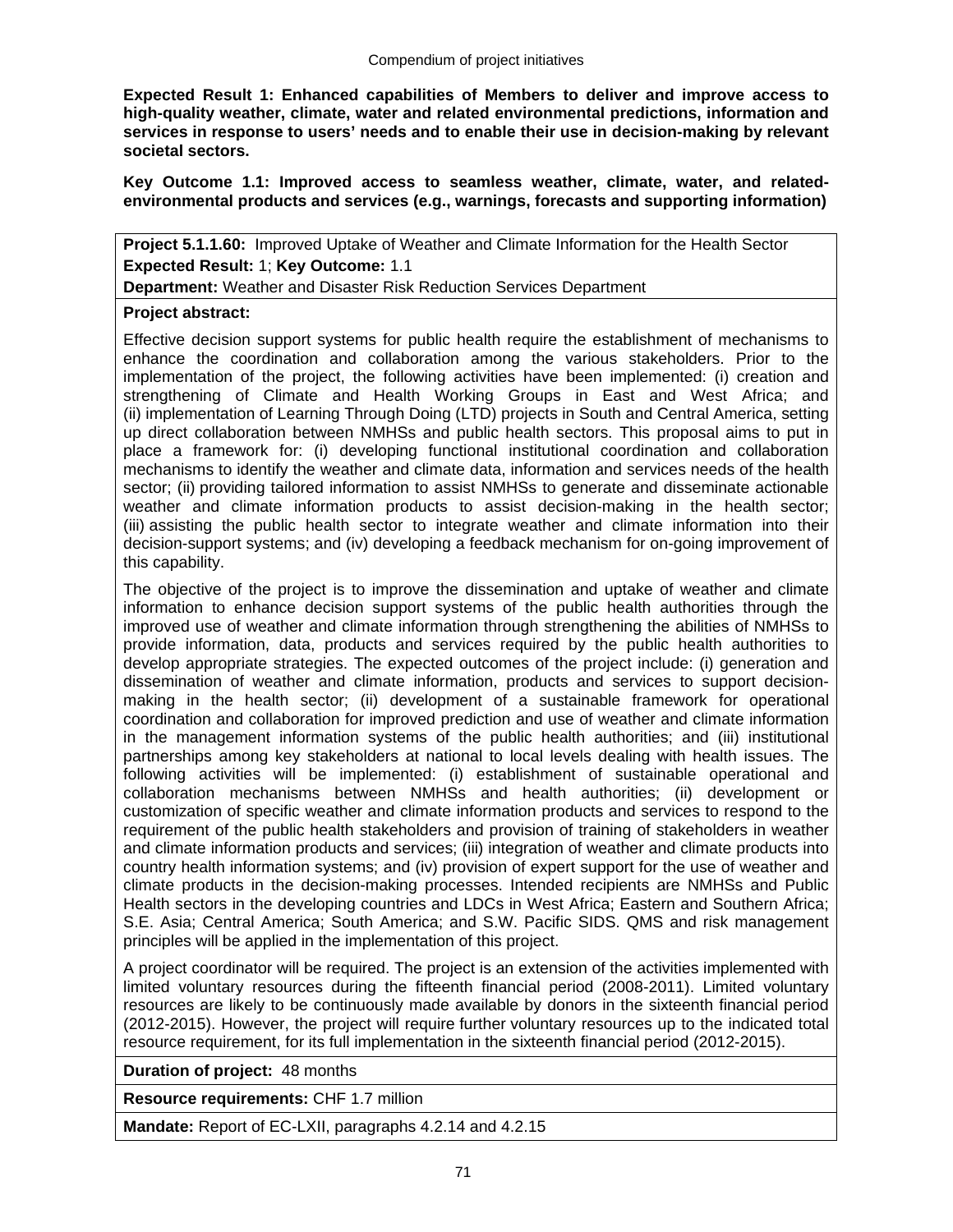**Project 5.1.1.61:** Socio-economic Value of Extreme Event-related Weather, Climate and Water **Services** 

## **Expected Result:** 1; **Key Outcome:** 1.1

**Department:** Weather and Disaster Risk Reduction Services Department

## **Project abstract:**

The scope of the project covers all economic sectors that are sensitive to extreme weather and climate events. The expected outcomes include: (i) understanding and characterizing the social and economic impacts of weather, water and climate, and the cost of extreme weather and climate events on society, for better decision making; and (ii) demonstrating in a quantifiable manner the value of NMHSs services to the public and user sectors.

Prior to the implementation of the project, the WMO Forum on Social and Economic Benefits of Weather, Climate and Water Services established by the Secretary-General through the PWS Programme, has been a main contributor to the implementation of the Madrid Action Plan (Madrid Conference 2007) through assisting NMHSs to establish relationships with their user communities, and gathering economic decision support tools and case studies.

The following activities will be implemented within the framework of the project: (i) training management and staff of NMHSs to better understand the impact of extreme metrological and hydrological events on the national economy; (ii) setting up economic decision support tools and case studies; (iii) assessing the societal impact of weather- and climate-related disasters in collaboration with social science experts; and (iv) understanding and improving the utilization of hydrometeorological information in DRR through societal and economic research and application projects

The recipients of the project are developing countries and LDCs in all WMO Regions.

QMS and Risk Management principles will be applied to this project to ensure quality, reliability and traceability of services to different socio-economic sectors.

The project is an extension of the activities implemented with limited regular budget resources during the fifteenth financial period (2008-2011). No specific financial commitments are made by donors at the current stage. The project will require the indicated voluntary resources for its full implementation in the sixteenth financial period (2012-2015).

## **Duration of project:** 48 months

**Resource requirements:** CHF 400,000

**Mandate:** Report of Cg-XV, paragraphs 3.4.1.7 and 3.4.1.8; Report of EC-LXI, paragraphs 4.2.30 and 4.2.31; and Report of EC-LXII, paragraph 4.2.19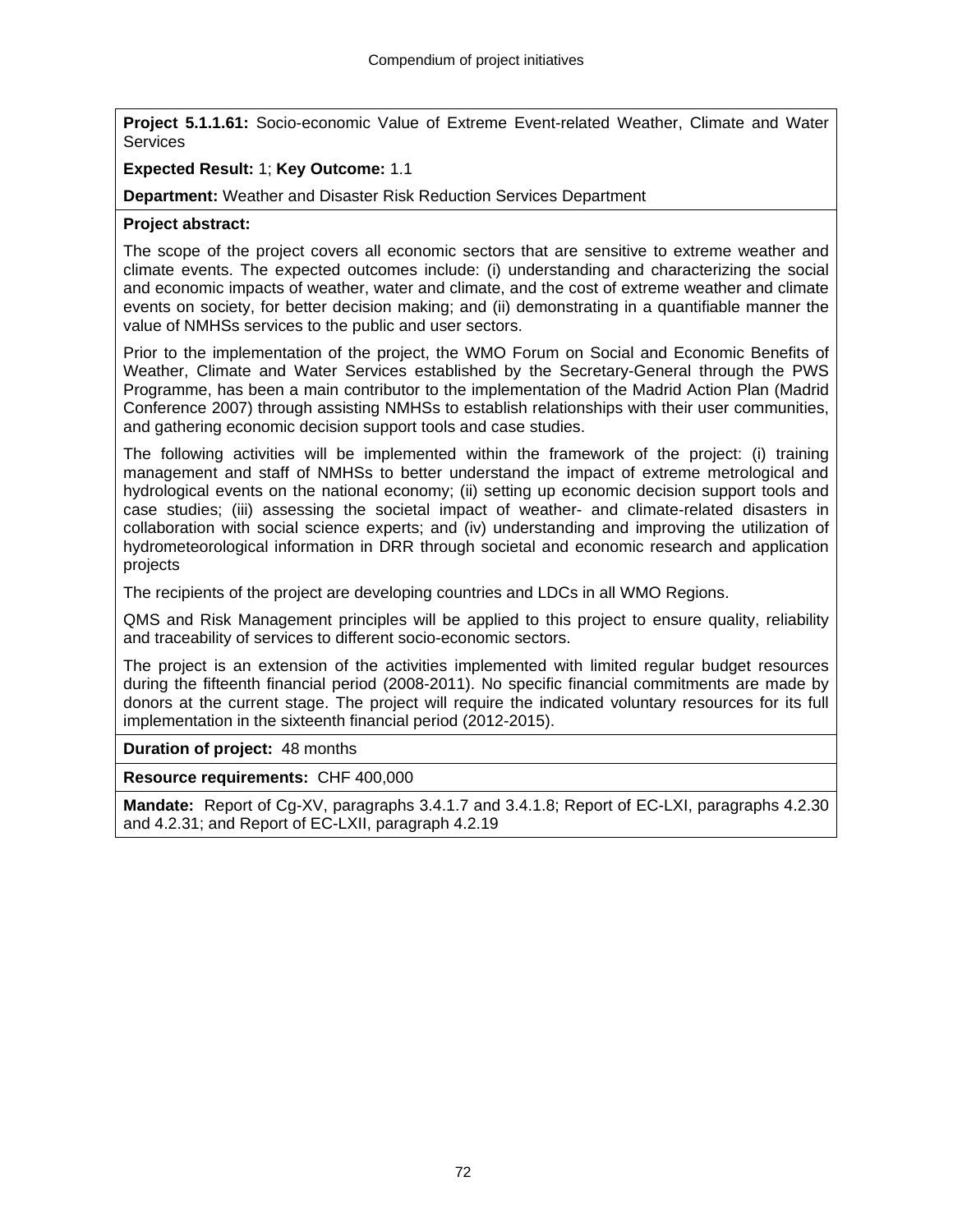**Project 5.1.1.62:** Coordination and Capacity Building for All-hazards, All-media Alerting

# **Expected Result:** 1; **Key Outcome:** 1.1

**Department:** Weather and Disaster Risk Reduction Services Department

## **Project abstract:**

Governments, emergency managers, and information and communications technology are implementing the next generation of "all-media" and "all-hazards" alerting systems which are in compliance with ITU Recommendation X.1303, Common Alerting Protocol (CAP). WMO has joined with ITU in having a lead role in promoting CAP adoption. EUMETNET and several WMO Members have already committed to CAP implementation, including the USA, Canada, South Africa, and Australia.

In 2010, WMO launched its Register of Alerting Authorities to provide a means for WMO Members to identify their officially recognized alerting authorities. The WMO Severe Weather Forecast Demonstration Programme will also promote CAP-based alerting.

Voluntary contributions are needed for international coordination and capacity building to achieve effective implementation of CAP. Funds will support contracted consulting, workshops, and educational outreach to help WMO Members take advantage of CAP-based technology and to partner with organizations such as NGO's and commercial companies willing to donate services.

The project is an extension of the activities implemented with limited regular budget resources during the fifteenth financial period (2008-2011). No specific financial commitments are made by donors at the current stage. The project will require the indicated voluntary resources for its full implementation in the sixteenth financial period (2012-2015).

**Duration of project:** 48 months

**Resource requirements:** CHF 1.0 million

**Mandate:** Report of Cg-XV paragraph 3.1.2.6; Report of EC-LXI paragraph 3.5.2.7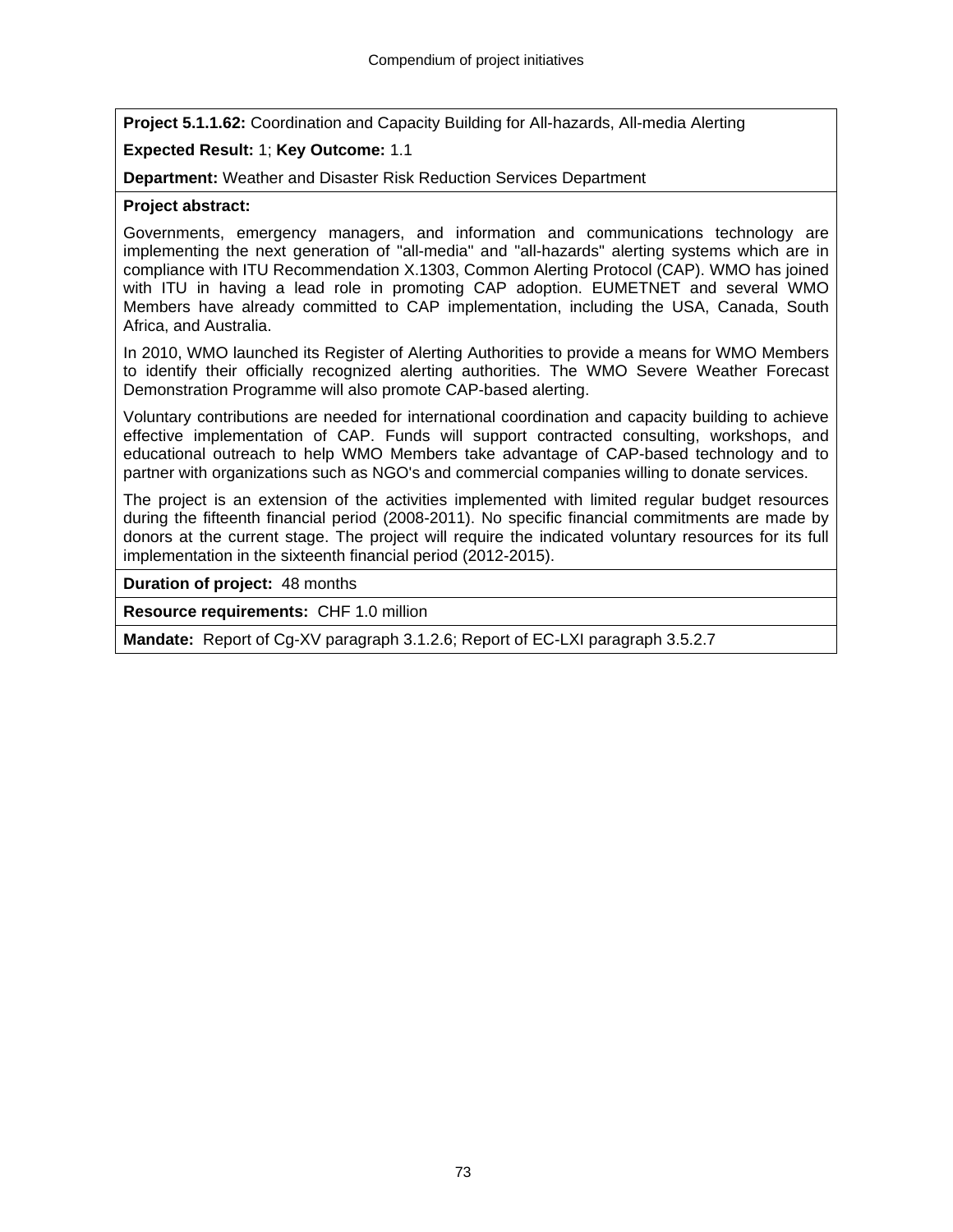## **Expected Result 2: Enhanced capabilities of Members to reduce risks and potential impacts of hazards caused by weather, climate, water and related environmental elements.**

# **Key Outcome 2.1: Multi-hazard early warning systems are, implemented**

**Project 5.2.1.63:** Improved Storm Surge Watch and Coast Inundation Forecasting

## **Expected Result:** 2; **Key Outcome:** 2.1

**Department:** Weather and Disaster Risk Reduction Services Department

## **Project abstract:**

Storm surges and wind-induced waves associated with severe cyclones, and its combined effect with river flooding, leading to coastal inundation, stand out as natural hazards with extreme damaging potential including loss of lives and livelihoods. The Coastal Inundation Forecasting Demonstration Project (CIFDP), an end-to-end integrated and freely-available to Members software package, involving both ocean and hydrological models, will be developed to enable an assessment and forecast of total coastal inundation from combined extreme waves, surges and river flooding events. In the same context, a Storm Surge Watch Scheme (SSWS) is being implemented by the five Tropical Cyclone Programme (TCP) regional bodies to enhance Members capabilities to access and use existing wave and storm surge products worldwide as a basis for operational services.

Prior to the implementation of the project, expert meetings have been held on both the SSW and Coastal Inundation to plan for implementation of these projects.

The expected outcomes of the project include: (i) improved forecasts of tropical cyclone-related storm surges and coast inundation due to extreme waves, storm surges and river flooding; and (ii) building capacity of relevant NMHSs to use those forecasts.

The following activities will be implemented within the framework of the project: (i) organization of storm surge training workshops for experts on storm surge; (ii) software development for coastal inundation integrated modelling and its implementation in regions subject to tropical cyclones; and (iii) organization of training workshops for experts on the use of this software and understand its output products for operational forecasting and warning services.

The recipients of the project are Members in the five WMO TCP regional bodies and those Members with coastlines.

The development and implementation of this project will be carried out in accordance with QMS principles and in collaboration with the IOC of UNESCO.

The project is an extension of the activities implemented with limited regular budget resources during the fifteenth financial period (2008-2011). No specific financial commitments are made by donors at the current stage. The project will require the indicated voluntary resources for its full implementation in the sixteenth financial period (2012-2015).

**Duration of project:** 48 months

**Resource requirements:** CHF 700,000

**Mandate:** Report of EC-LXII, paragraphs 3.1.35 and 4.1.20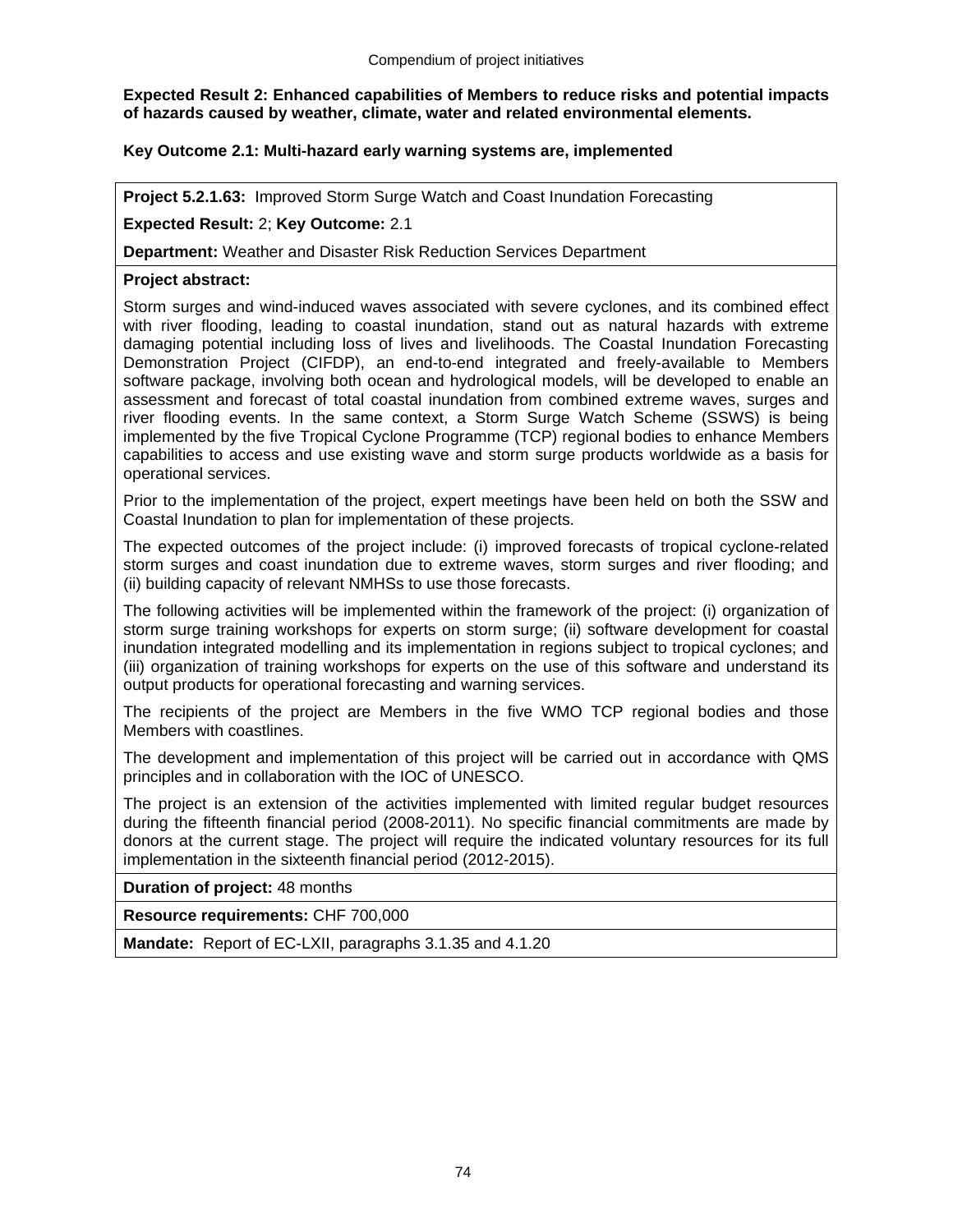**Project 5.2.1.64:** Development of Multi-hazard Early Warning Systems

# **Expected Result:** 2; **Key Outcome:** 2.1

**Department:** Weather and Disaster Risk Reduction Services Department

## **Project abstract:**

The aim of the project is to initiate a coordinated regional multi-hazard early warning system (MH-EWS) Programme and develop and implement comprehensive end-to-end national MH-EWS projects with a strong regional cooperation component in two WMO (sub) regions.

The expected outcomes of the project include: (i) identification of needs, requirements and priorities of NMHS and their DRM stakeholders at national and regional level; and (ii) development and implementation of MHEWS projects leveraging WMO technical programmes, technical commissions (TC), Members and external partners.

The following activities will be implemented within the framework of the project:

- 1) To conduct "Training and Coordination Workshop on MH-EWS with Focus on Institutional Partnerships and Coordination," engaging directors of NMHSs and disaster risk management (DRM) agencies and other national EWS stakeholders, regional and international organizations as well as development and funding agencies;
- 2) To develop a MHEWS regional cooperation programme, and Phase I project (with 2-3 year implementation cycle) to address capacity development needs identified through activity in areas;
- 3) To carry out national policy forums to engage the NMHS in the DRM coordination, planning and budgeting mechanisms;
- 4) To develop clear resource mobilization strategy with development agencies and donors for coordinated support to the MHEWS regional Programme and Phase I project (defined in Activity 2);
- 5) To initiate the implementation of Phase I project with WMO budget and external funds raised;
- 6) To document lesson's leant at national, regional and coordination level for scaling up within the Region and expansion of the concept to other Regions.

This project will be implemented in WMO Regions which have not yet been addressed by the DRR Programme, including South and South East Asia, South America, and Southern Africa (SADC). A project coordinator will be required.

The project is a new activity to be implemented with voluntary resources in the sixteenth financial period (2012-2015), and no such activity is implemented during the fifteenth financial period (2008- 2011). No specific financial commitments are made by donors at the current stage. The project will require the indicated voluntary resources for its full implementation in the sixteenth financial period (2012-2015).

**Duration of project:** 48 months

**Resource requirements:** CHF 2.6 million

**Mandate:** Report of Cg-XV, paragraphs 3.9.9 and 3.9.10; Report of EC-LXI, paragraphs 4.1.2 and 4.1.4; and Report of EC-LXII, paragraphs 4.1.6, and 4.1.7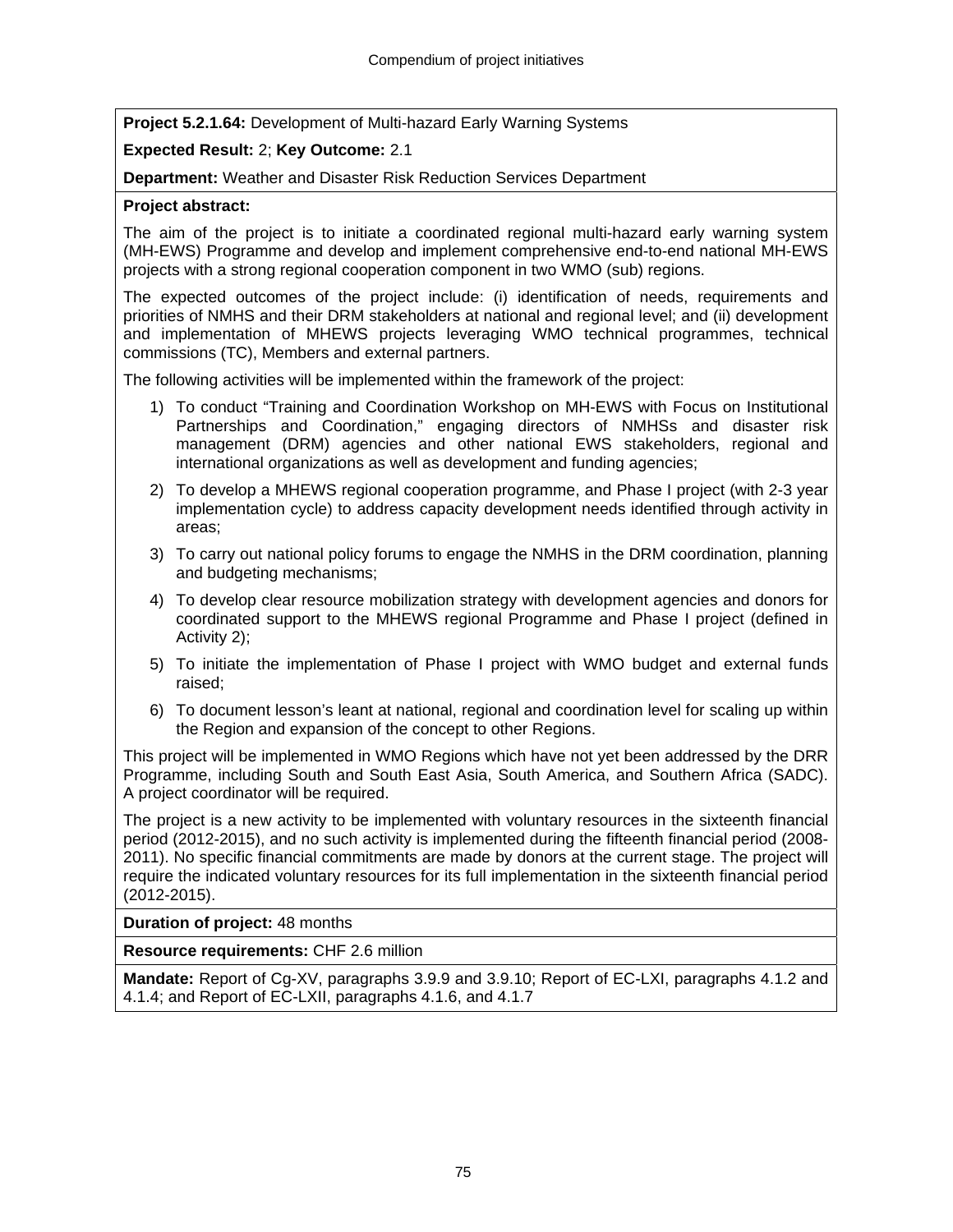**Expected Result 5: Enhanced capabilities of Members to contribute to and draw benefits from the global research capacity for weather, climate, water and the related environmental science and technology development.** 

**Key outcome 5.2: Research in the prediction of high-impact weather on time scales of hours to seasons is enhanced** 

**Project 5.5.2.65:** WWRP contribution towards an improved range of products (DRR)

**Expected Result:** 5; **Key Outcome:** 5.2

**Department:** Research Department

## **Abstract of the project:**

The World Weather Research Programme (WWRP) focuses on research to advance the predictive skill of those hydrometeorological events that have a high impact on society, the economy and the environment. Such events are primarily, but not exclusively disasters. The WWRP also transitions these research advances to the activities of operational NHMSs and users such as disaster and public safety managers. Specific research projects are one of the main strategies to focus research, operational and user activities on disaster risk problems.

Support is needed for research and forecast demonstration projects including:

- 1) Warnings of sand and dust storms (SDS-WAS for Asia, Northern Africa, Middle East and Europe);
- 2) Disaster mitigation in Africa (e.g., THORPEX Africa, AMMA, African High-Impact Weather Information System, Lake Victoria Marine Hazard Project) and India (THORPEX India);
- 3) Winter Storms Forecast Demonstration Projects (e.g., T-NAWDEX, Sochi 2014);
- 4) Flash floods, heat waves and droughts in the Mediterranean Basin (HyMeX);
- 5) Tropical cyclone prediction projects in the NW Pacific Basin, over SE China, SE Africa and the South Pacific and Indian Ocean Basin;
- 6) Heavy rainfall and flash flood prediction projects for Central Europe and the La Plata River Basin;
- 7) Product development contributions to the SWFDP sub-regional projects;
- 8) The Polar Legacy project built upon the THORPEX-IPY cluster;
- 9) Year of Tropical Convection (YOTC) to improve weather and climate models in the tropics with indirect improvements on higher latitudes.

WWRP including THORPEX is in need of an additional staff member to support the growing number of requests for projects undertaken by Members. Currently WWRP has over 20 research projects that are in the planning to analysis stages. Voluntary contributions are also required to finance planning meetings aimed at designing the projects along with smaller workshops to guide the progress of all projects.

A project coordinator will be required. The project is a new activity to be implemented with voluntary resources in the sixteenth financial period (2012-2015), and no such activity is implemented during the fifteenth financial period (2008-2011). No specific financial commitments are made by donors at the current stage. The project will require the indicated voluntary resources for its full implementation in the sixteenth financial period (2012-2015).

## **Duration of the project:** 48 months.

**Resource requirements:** CHF 1.05 million

**Mandates:** Report of EC-LXI, paragraph 4.1.12; Report of EC-LXII, paragraphs 3.1.26, 3.1.38, 3.1.39, 3.1.41, 3.1.46-48, 3.1.51-52, 3.1.53-59, 3.1.63 and 4.1.10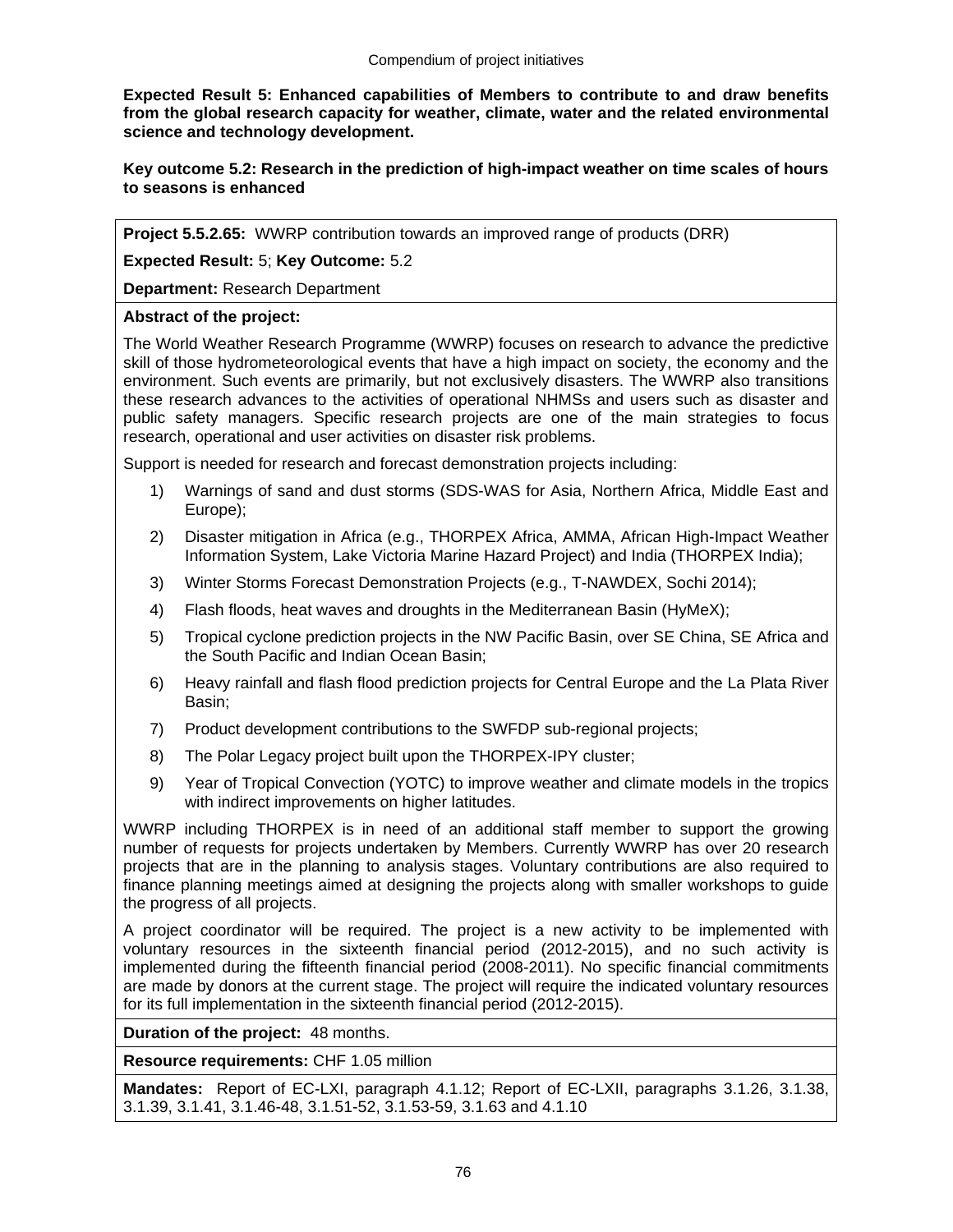## **Key Outcome 5.3: Atmospheric chemistry observations and assessment meet needs of environmental conventions and policy assessments**

**Project 5.5.3.66:** Improved sand and dust storm forecast and observation products (DRR)

## **Expected Result:** 5; **Key Outcome:** 5.3

**Department:** Research Department

## **Project abstract:**

EC-LXII and EC-LXI recognized the progress in developing an Implementation Plan for the Sand and Dust Storm Warning, Advisory and Assessment System (SDS-WAS) and the development of regional nodes for northern Africa, the Middle East and Europe, and for Asia. EC-LXI encouraged the cooperation of CAS and CBS so that a rapid transition from research to operational forecasting can occur and real-time exchange of aerosol observations. It encouraged support of workshops and training sessions that serve to involve SDS-WAS countries that are potentially impacted by sand and dust but do not yet have adequate sand and dust forecasting information.

The main goals of the project are to improve current capabilities and products/services being offered by the NMHSs in monitoring and prediction of the sand and dust atmospheric process. This will require the identification of high-priority research topics, the establishment of international demonstration projects, collaborative mechanisms for research on dust predictions; and the transition of relevant elements from research to operational forecasting.

The Sand and Dust Storm Warning Advisory and Assessment System (SDS-WAS) coordinated by the WWRP and GAW programmes focuses on research to develop, refine and provide products useful in reducing the adverse impacts of sand and dust storms and to assess impacts of the SDS process on society and nature. In collaboration with Global Data-processing and Forecasting System (GDPFS) programme, the SDS-WAS also transitions research activities to the activities of operational NHMSs and users such as disaster and public safety managers. Specific issues focus on research, operational and user activities on disaster risk problems will be addressed. These issues include: (i) dust and health issues (e.g. meningitis, valley fever, asthma, etc); (ii) dust and impacts to agriculture, transport and environment; (iii) assimilation of dust-related observations in dust forecasting systems; (iv) improved dust source specification and parameterization; (v) advanced methods in observing the SDS; (vi) direct and indirect impacts of dust to the atmosphere; implementing the related research in operational weather forecast and climate research systems; (vii) developing ensemble systems for SDS prediction; (viii); SDS reanalysis studies; and (ix) the transition of relevant SDS-WAS elements from research to operational forecasting.

The activities to be implemented within the framework of the project include: (i) organization of international scientific meetings; (ii) the intercomparison of prediction systems and evaluation activities; and (iii) workshops, training and analysis in support of national activities of the two regional SDS-WAS nodes.

The project is a new activity to be implemented with voluntary resources in the sixteenth financial period (2012-2015), and no such activity is implemented during the fifteenth financial period (2008- 2011). No specific financial commitments are made by donors at the current stage. The project will require the indicated voluntary resources for its full implementation in sixteenth financial period (2012-2015).

**Duration of the project:** 48 months

**Resource requirements:** CHF 200,000

**Mandates:** Report of EC-LXI, paragraph 3.1.28; Report of EC-LXII, paragraph 3.1.57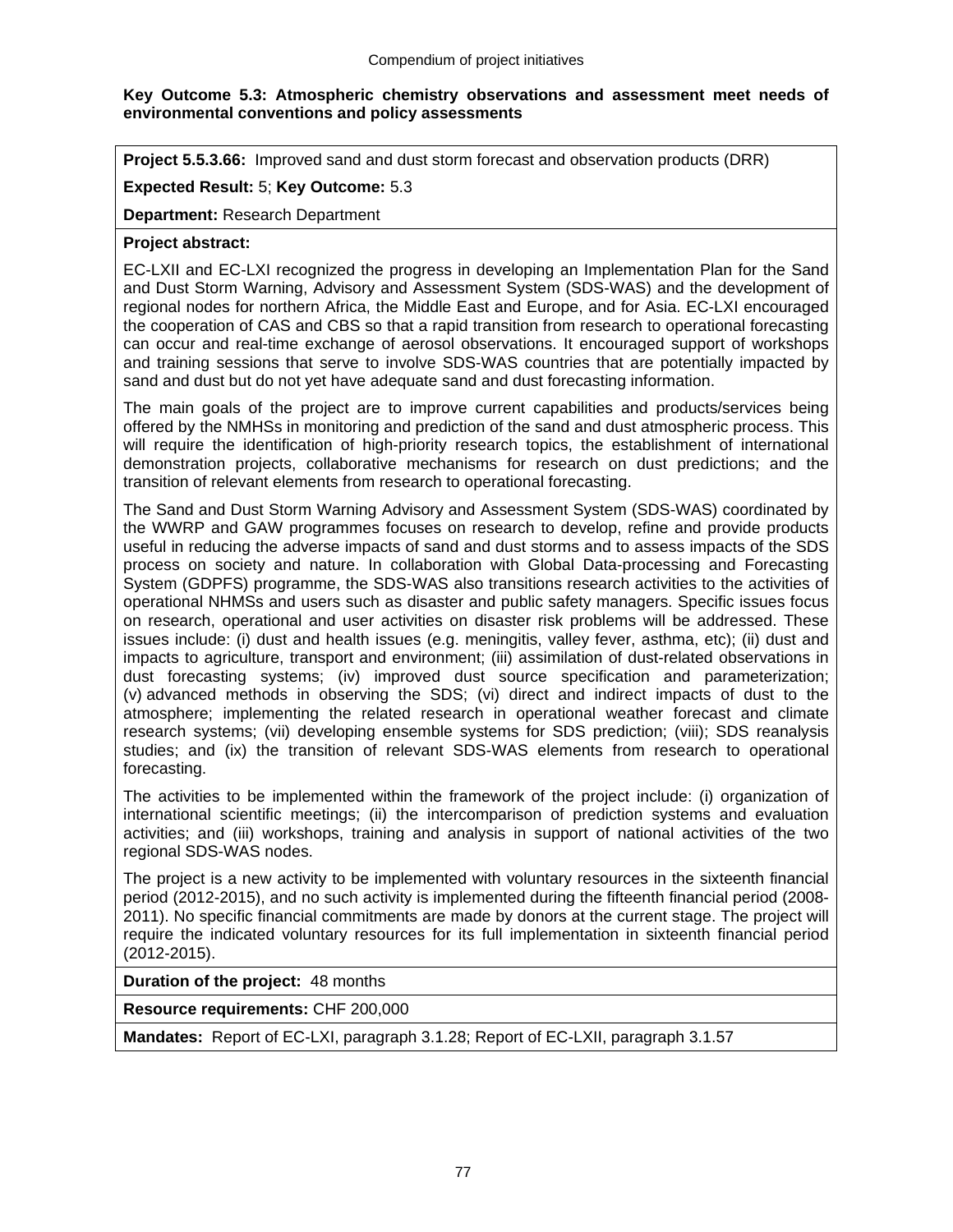**Project 5.5.3.67:** Global and Regional Ensemble Prediction (DRR)

# **Expected Result:** 5; **Key Outcome:** 5.3

**Department:** Research Department

# **Project abstract:**

The WWRP/THORPEX programme will advance the skill and utilization of ensemble prediction systems in order to provide probabilistic information on forecasts of disastrous weather while also improving the accuracy and extending the lead-time of early warnings of disasters through a strategy that includes ensemble prediction research and the transition of research advances to operational practice.

The WWRP/THORPEX activities in this area are focused on the multi-model TIGGE (THORPEX Interactive Grand Global Ensemble) project for global prediction and its regional counterpart TIGGE-LAM (Limited Area Model). International TIGGE research collaboration and coordination between NMHSs, research institutes, and the academic community will accelerate predictive skill with early research suggesting that the lead-time for several forecast situations relevant to Disaster Risk Reduction will increase on the order of 1 to 3 days. TIGGE-related research to advance ensemble systems has grown to include nearly 800 researchers worldwide. TIGGE LAM is in an earlier stage of development and will have a greater emphasis on higher resolution simulations that will advance the prediction of the intensity and the location of hydrometer disasters. Such advances in the ensemble prediction systems utilized for early warnings will benefit WMO Members in every Region and form the foundation to forecast such events.

TIGGE-related research will extend through the entire budget period with a growing emphasis on pilot projects - Forecast Demonstration Projects and contributions to the SWFDP. The high resolution TIGGE LAM research projects will extend through the budget cycle.

While the TIGGE is supported within the WMO by the THORPEX Trust Fund, extrabudgetary voluntary contributions are required to accommodate the unprecedented growth of the TIGGE project and to assist in the development of TIGGE LAM.

The project is an extension of the activities implemented with limited voluntary resources during the fifteenth financial period (2008-2011). Limited voluntary resources are likely to be continuously made available by donors in the sixteenth financial period (2012-2015). However, the project will require further voluntary resources up to the indicated total resource requirement, for its full implementation in the sixteenth financial period (2012-2015).

## **Duration of the project:** 48 months

**Resource requirements:** CHF 250,000

**Mandates:** Report of EC-LXI, paragraph 4.1.12f; Report of EC-LXII, paragraph 4.1.10; Report of EC-LXII, paragraph 3.1.39; Report of EC-LXII, paragraphs 3.1.48, 3.1.51-52, 3.1.58 and 3.1.61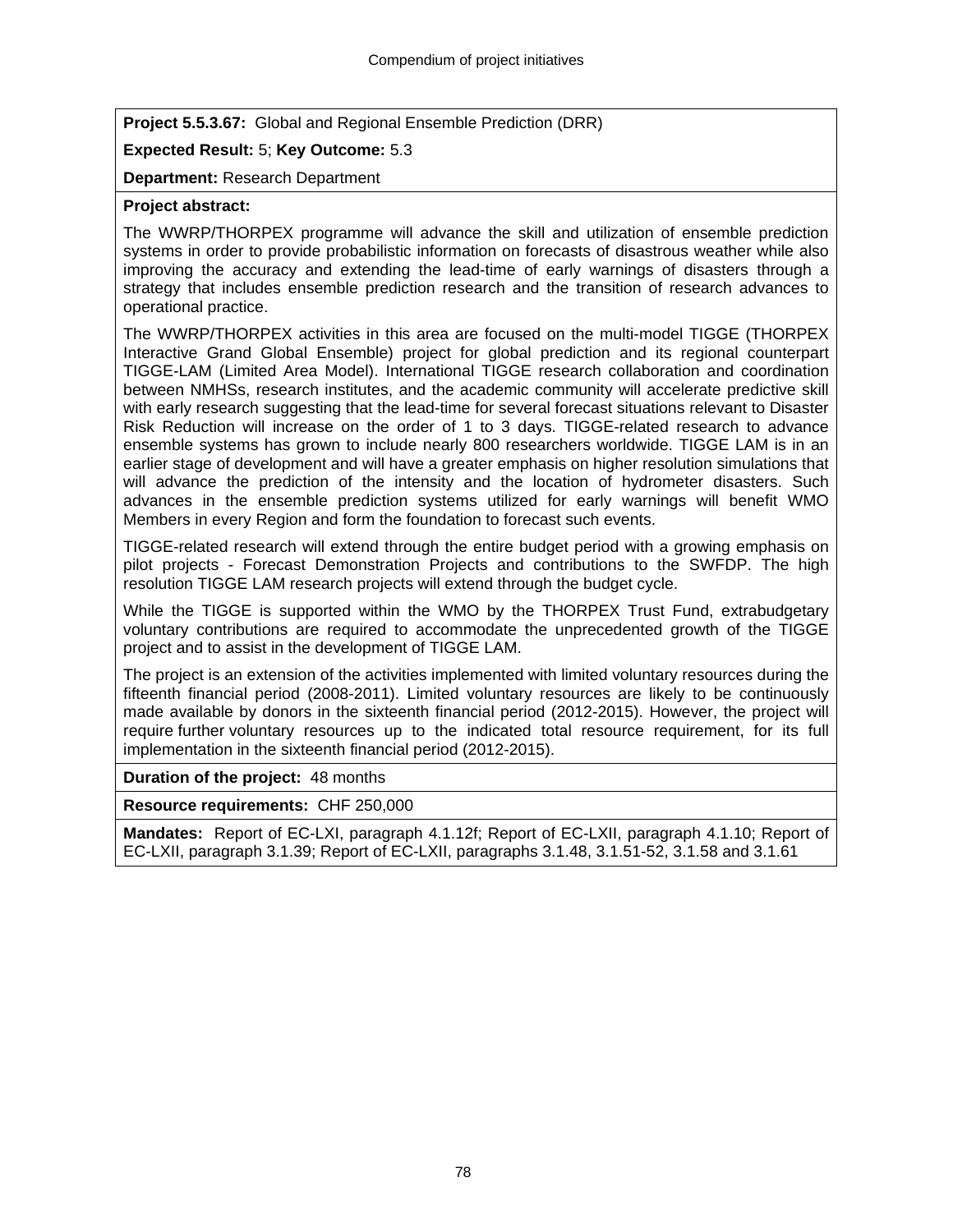#### **G. List of Project Initiatives**

#### **Priority 1: Global Framework for Climate Services (GFCS)**

**Expected Result 3: Enhanced capabilities of Members to produce better weather, climate, water and related environmental information, predictions and warnings to support in particular disaster risk reduction and climate impact and adaptation strategies** ......................

Key Outcome 3.1: Improved long-range forecasts and long-term projections ...........................

Project 1.3.1.1: Support for the implementation of climate watch system in the Regions.......

Key Outcome 3.4: Drought information and prediction for risk management is improved

Project 1.3.4.2: Strengthening Drought Early Warning and Integrated Drought Management .............................................................................................................................

Key Outcome 3.5: Provision of improved comprehensive climate observations

Project 1.3.5.3: Strengthening the capacities of Member countries to provide climate services .....................................................................................................................................

Project 1.3.5.4: Training aspects related to GPC and RCC infrastructure...............................

Project 1.3.5.5: Enhanced capacity of NMHSs to more effectively use GPC and RCC products to develop and deliver climate services at national levels.........................................

Key Outcome 3.6: Improved and sustained interaction between the research, the operational prediction and product development and the sectoral user communities for putting climate and applied climate research advances into practice under GFCS......................................................

Project 1.3.6.6: Establishment of a worldwide system of Regional Climate Centres, with special focus on vulnerable developing regions.......................................................................

Key Outcome 3.7: Improved infrastructure and standardized technical procedures and tools, for development and coordinated flow of GFCS information and products ...................................

Project 1.3.7.7: Development of Climate Outlook Forums worldwide, on regional and national scales...........................................................................................................................

Key Outcome 3.8: Enhanced and expanded user interface and communications mechanisms and user-driven outlook forums for improved climate services......................................................

Project 1.3.8.8: Development of user-targeted climate services for agriculture, water, and health sectors for Climate Risk Management and adaptation..................................................

**Expected Result 4: Enhanced capabilities of Members to access, develop, implement and use integrated and interoperable Earth- and space-based observation systems for weather, climate and hydrological observations, as well as related environmental and space weather observations, based on world standards set by WMO** ..................................................................

Key Outcome 4.1: WMO Integrated Global Observing System is implemented .........................

Project 1.4.1.9: Development of marine observations partnership ..........................................

Project 1.4.1.10: Development of a simple PC-based software tool to assist countries and Regions in designing their national and regional synoptic and climatological networks according to WIGOS and GFCS requirements.........................................................................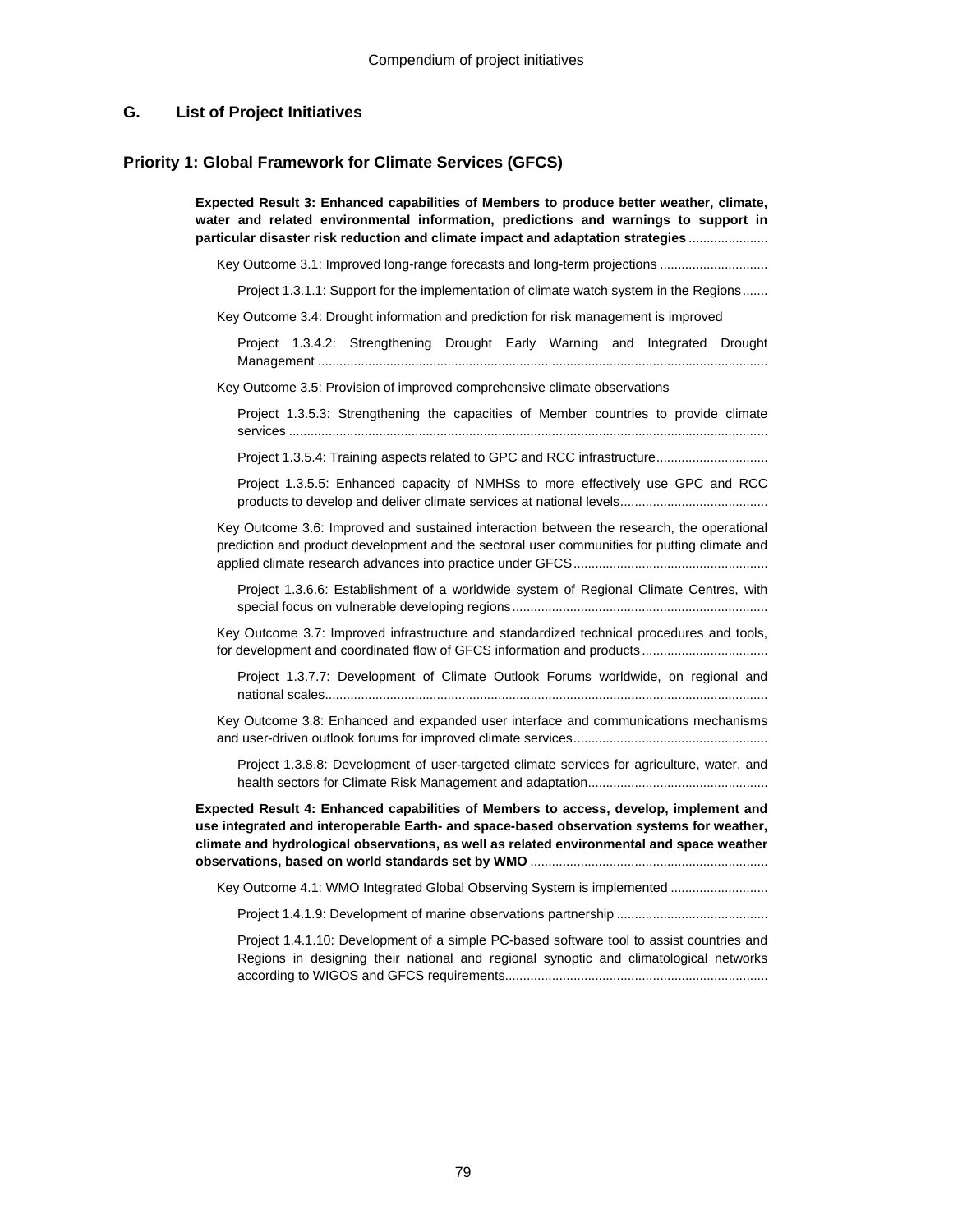**Expected Result 5: Enhanced capabilities of Members to contribute to and draw benefits from the global research capacity for weather, climate, water and the related environmental science and technology development** .............................................................................................

Key Outcome 5.1: Research in climate prediction/projection to improve the skills of seasonal, decadal, and longer time scales is enhanced ................................................................................

Project 1.5.1.11: Regional and National Climate Information for Decision Makers (GFCS) ..

Key Outcome 5.3: Atmospheric chemistry observations and assessment meet needs of environmental conventions and policy assessments .....................................................................

Project 1.5.3.12: Polar prediction of weather and climate (GFCS) .........................................

Key Outcome 5.4: Seamless forecasts of weather, climate, water and the environment from months to seasons are developed..................................................................................................

Project 1.5.4.13: Seamless prediction of weather and climate (GFCS) ..................................

**Expected Result 7: New and strengthened partnerships and cooperation activities to improve NMHSs' performance in delivering services and to increase the value of the contributions of WMO within the United Nations system, relevant international conventions and national strategic issues** ............................................................................................................

Key Outcome 7.2: Participation of NMHSs in relevant national and regional partnerships is enhanced ........................................................................................................................................

Project 1.7.2.14: Creation of a climate museum to be developed on the basis of the exhibits of the World Expo 2010 CMA/WMO Meteoworld Pavilion..........................................

Key Outcome 7.3: Public, decision-makers and other stakeholders are increasingly aware of key WMO and NMHSs issues, activities and priorities though enhanced communication ...........

Project 1.7.3.15: Raising awareness of general public on climate issues and WMO services that are related, in particular, to GFCS.......................................................................

#### **Priority 2: Aviation meteorological services**

**Expected Result 1: Enhanced capabilities of Members to deliver and improve access to high-quality weather, climate, water and related environmental predictions, information and services in response to users' needs and to enable their use in decision-making by relevant societal sectors**....................................................................................................................

Key Outcome 1.1: Improved access to seamless weather, climate, water, and relatedenvironmental products and services (e.g., warnings, forecasts and supporting information) ....

Project 2.1.1.16: Development of Aeronautical Meteorological Forecaster Competencies ....

Project 2.1.1.17: Provision of Meteorological Services for Air Traffic Management, SIGMET advisories ..................................................................................................................................

Project 2.1.1.18: Implementation of QMS in support of Aeronautical Meteorology................

#### **Priority 3: Capacity Building for the developing and least developed countries**

**Expected Result 6: Enhanced capabilities of NMHSs, in particular in developing and least developed countries, to fulfil their mandates**.................................................................................. Key Outcome 6.1: NMHSs and Regional Centres are improved, particularly in developing and

least developed countries ............................................................................................................... Project 3.6.1.19: Improving planning, management and operational framework of NMHSs

in developing countries, LDCs and SIDS .................................................................................

Project 3.6.1.20: Implementation of follow-up actions from the First Conference of Ministers responsible for Meteorology in Africa........................................................................

Project 3.6.1.21: Ministerial Conferences in the Americas and Asia Pacific............................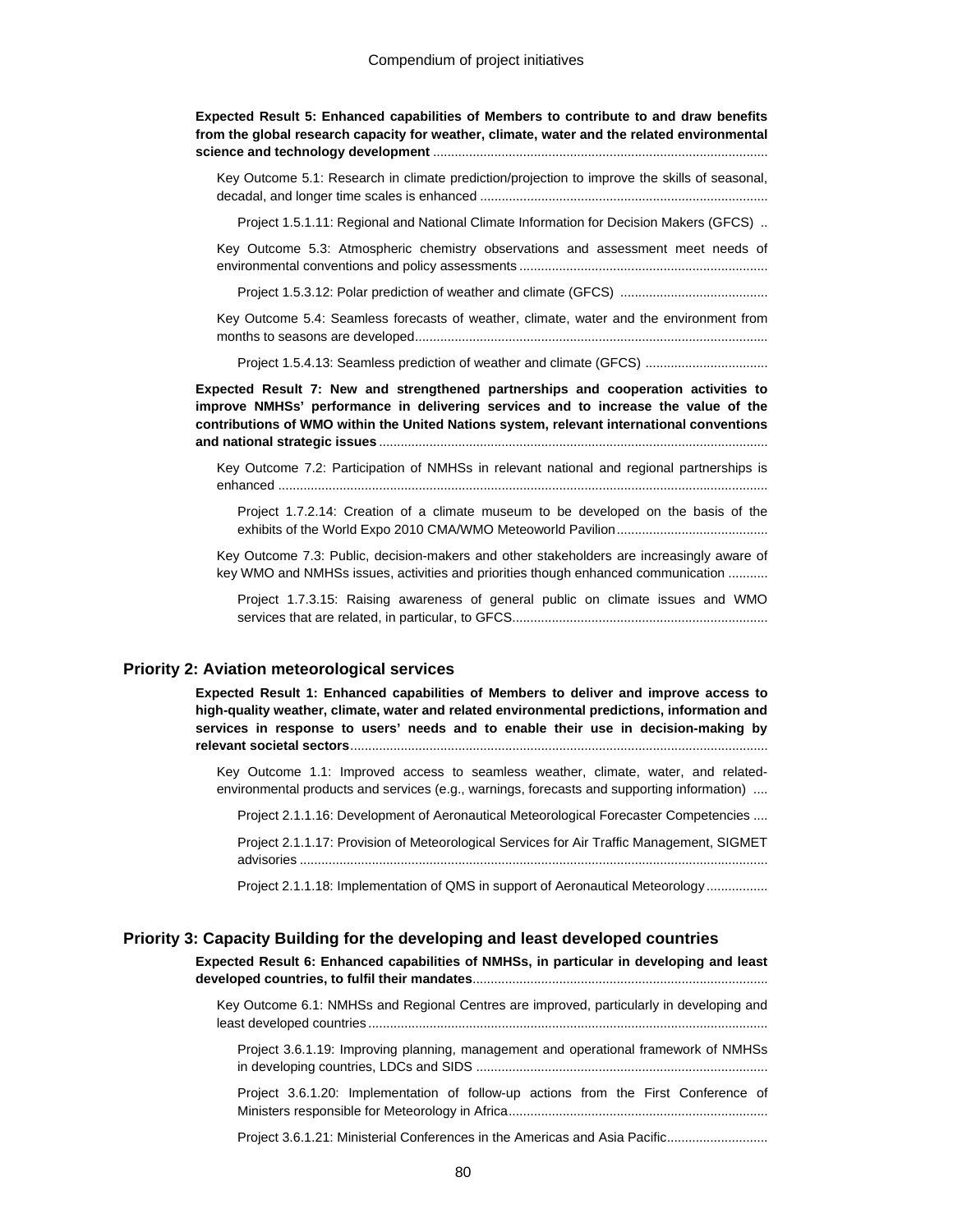#### Compendium of project initiatives

| Project 3.6.1.22: Ensuring sustainability and benefits of services provided by NMHSs in                                                                                                                                                                               |
|-----------------------------------------------------------------------------------------------------------------------------------------------------------------------------------------------------------------------------------------------------------------------|
| Project 3.6.1.23: Emergency assistance aimed at re-instatement of basic services                                                                                                                                                                                      |
| Project 3.6.1.24: Enhanced education and training regarding the function of WMO for                                                                                                                                                                                   |
| Project 3.6.1.25: Support young scientists from developing and least developed countries                                                                                                                                                                              |
| Project 3.6.1.26: Implementation of WMO Policy on Gender Mainstreaming                                                                                                                                                                                                |
| Key Outcome 6.2: Infrastructure and operational facilities of NMHSs and Regional Centres are                                                                                                                                                                          |
| Project 3.6.2.27: Modernization of NMHS at National and Regional Level (improved<br>infrastructure, enhanced institutional frameworks and human capacity)                                                                                                             |
|                                                                                                                                                                                                                                                                       |
| Project 3.6.2.29: Expansion and Implementation of the SWFDP to all WMO Regional                                                                                                                                                                                       |
| Project 3.6.2.30: Development of Multi-hazard early warning system in South East Europe.                                                                                                                                                                              |
| Key Outcome 6.3: Education and Training Development activities at national and regional<br>levels are improved, especially in developing and least developed countries                                                                                                |
| Project 3.6.3.31: Extension of Management by e-learning to French, Spanish, Russian and                                                                                                                                                                               |
| Project 3.6.3.32: Increased capabilities of Members to deliver and assess education and                                                                                                                                                                               |
| Project 3.6.3.33: Support to LDCs and developing countries for short-term training in                                                                                                                                                                                 |
|                                                                                                                                                                                                                                                                       |
| Project 3.6.3.35: Increased support to RTCs to develop and deliver programmes                                                                                                                                                                                         |
| Project 3.6.3.36: Increased support for short- and very short-term fellowships                                                                                                                                                                                        |
| Key Outcome 6.4: Capacities of NMHSs are enhanced through cooperation and partnerships                                                                                                                                                                                |
| Project 3.6.4.37: Delivery of Country Profile Data Base and development of interlinkages<br>between databases at programme level for planning, monitoring and reporting purposes                                                                                      |
|                                                                                                                                                                                                                                                                       |
| Expected Result 7: New and strengthened partnerships and cooperation activities to<br>improve NMHSs' performance in delivering services and to increase the value of the<br>contributions of WMO within the United Nations system, relevant international conventions |
| Key Outcome 7.1: WMO leadership and contribution in relevant UN system and other                                                                                                                                                                                      |
| Project 3.7.1.39: Provision of Expert Services to developing countries, LDCs and SIDS                                                                                                                                                                                 |
| Key Outcome 7.3: Public, decision-makers and other stakeholders are increasingly aware of<br>key WMO and NMHSs issues, activities and priorities though enhanced communication                                                                                        |
|                                                                                                                                                                                                                                                                       |
| Project 3.7.3.41: Public information materials for children and youth aimed at their<br>education and awareness-raising on meteorological and hydrological issues                                                                                                     |
|                                                                                                                                                                                                                                                                       |

Project 3.7.3.42: Training courses for Regional IPA Focal Points aimed at strengthening public outreach at the regional level .........................................................................................

Project 3.7.3.43: Beyond the scientific community: Training Courses for Permanent Representatives of WMO and Senior NMHSs staff in media communication skills…………..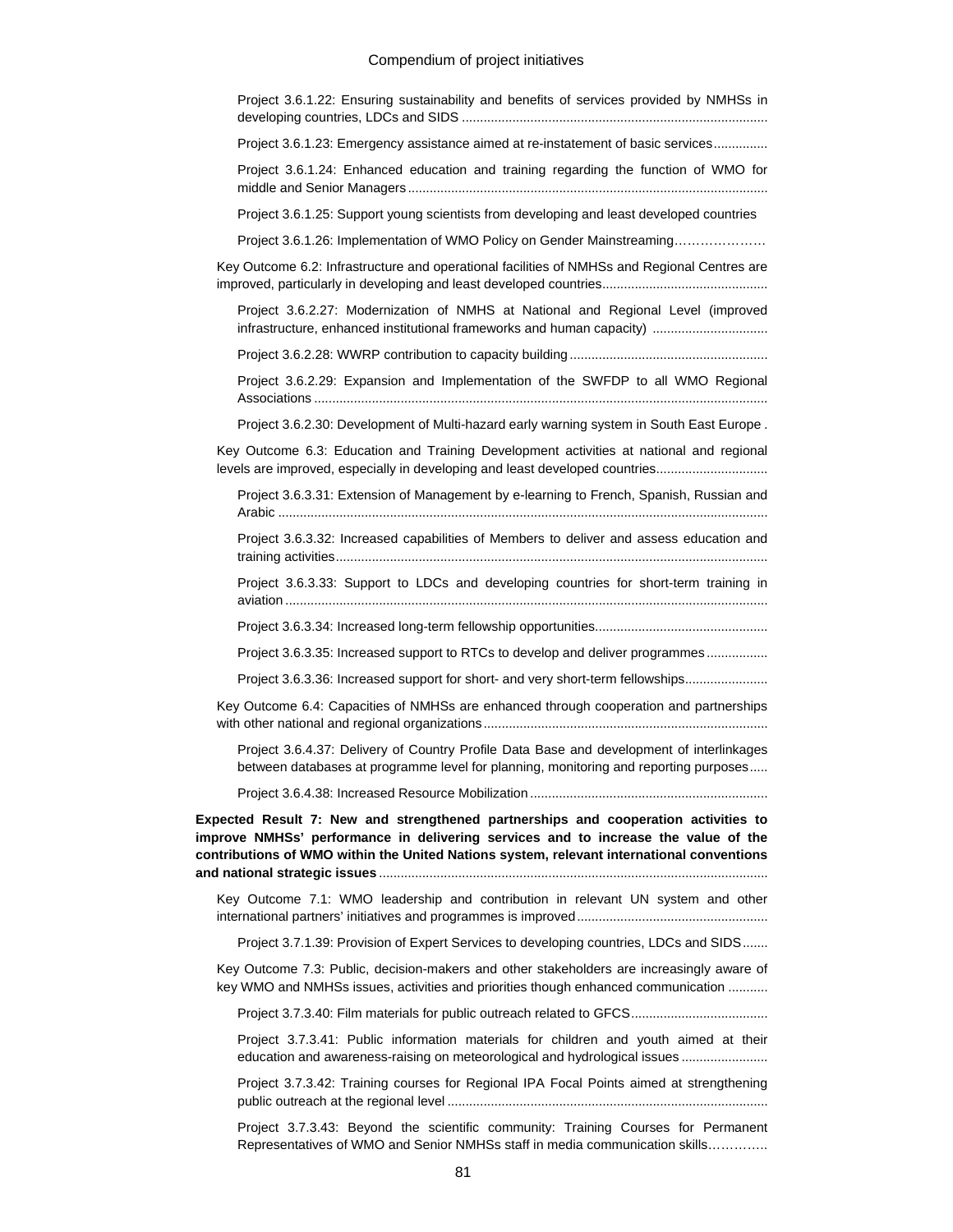Project 3.7.3.44: Media workshops at international conferences.............................................

Project 3.7.3.45: Exhibit travel kit for GFCS activities..............................................................

### **Priority 4: Implementation of the WMO Integrated Observing System and WMO Information Systems**

**Expected Result 4: Enhanced capabilities of Members to access, develop, implement and use integrated and interoperable Earth- and space-based observation systems for weather, climate and hydrological observations, as well as related environmental and space weather observations, based on world standards set by WMO** .................................................................. Key Outcome 4.1: WMO Integrated Global Observing System is implemented ......................... Project 4.4.1.46: Development of WMO Space Weather Activities ......................................... Project 4.4.1.47: Implementation of Aircraft Observation Activities ......................................... Project 4.4.1.48: Rolling Review of Requirements Database .................................................. Project 4.4.1.49: Improvement of CIMO Guide and the development of CIMO Manual.......... Project 4.4.1.50: Implementation of activities of the EC Panel on Polar Observations, Research and Services (EC-PORS) ........................................................................................ Project 4..4.1.51: Implementation of WIGOS ........................................................................... Project: 4.4.1.52: Development of technical standards and guidance on methods of observation for modern remote-sensing technologies ............................................................ Project 4.41.53: Improved quality, coverage, sustainability and interoperability of spacebased observations ................................................................................................................... Key Outcome 4.2: WMO Information System is developed and implemented.............................. Project 4.4.2.54: Increased interoperability of the WMO Information System (WIS) with other information systems, including extended use of internationally recognized standards, leading to cost-effective systems for the implementation of the WIS....................................... Project 4.4.2.55: Effective and affordable implementation and operation of the GTS (Part A of WIS), including its rehabilitation in case of deterioration during disasters, with a view to ensuring the exchange of WMO data products ........................................................................ Project 4.4.2.56: Effective and affordable implementation and operation of the Data Access and Retrieval service (Part B of WIS), with a view to facilitating the discovery and exchange of WMO data products ............................................................................................. Key Outcome 4.3: Accessible climate observations and climate data archives at the NMHSs and global data centres are increased ........................................................................................... Project 4.4.3.57: Implementation of WIGOS Pilot Project........................................................ **Expected Result 5: Enhanced capabilities of Members to contribute to and draw benefits from the global research capacity for weather, climate, water and the related environmental science and technology development** ............................................................................................. Key Outcome 5.3: Atmospheric chemistry observations and assessment meet needs of environmental conventions and policy assessments ..................................................................... Project 4.5.3.58: Enhancement of WMO GAW observational network coverage and quality for improved reliability of climate, ozone depletion and air quality scientific assessment information................................................................................................................................. Project 4.5.3.59: Healthy megacities resulting from improved capabilities in environmental measurement, modelling, production and delivery of related services................................